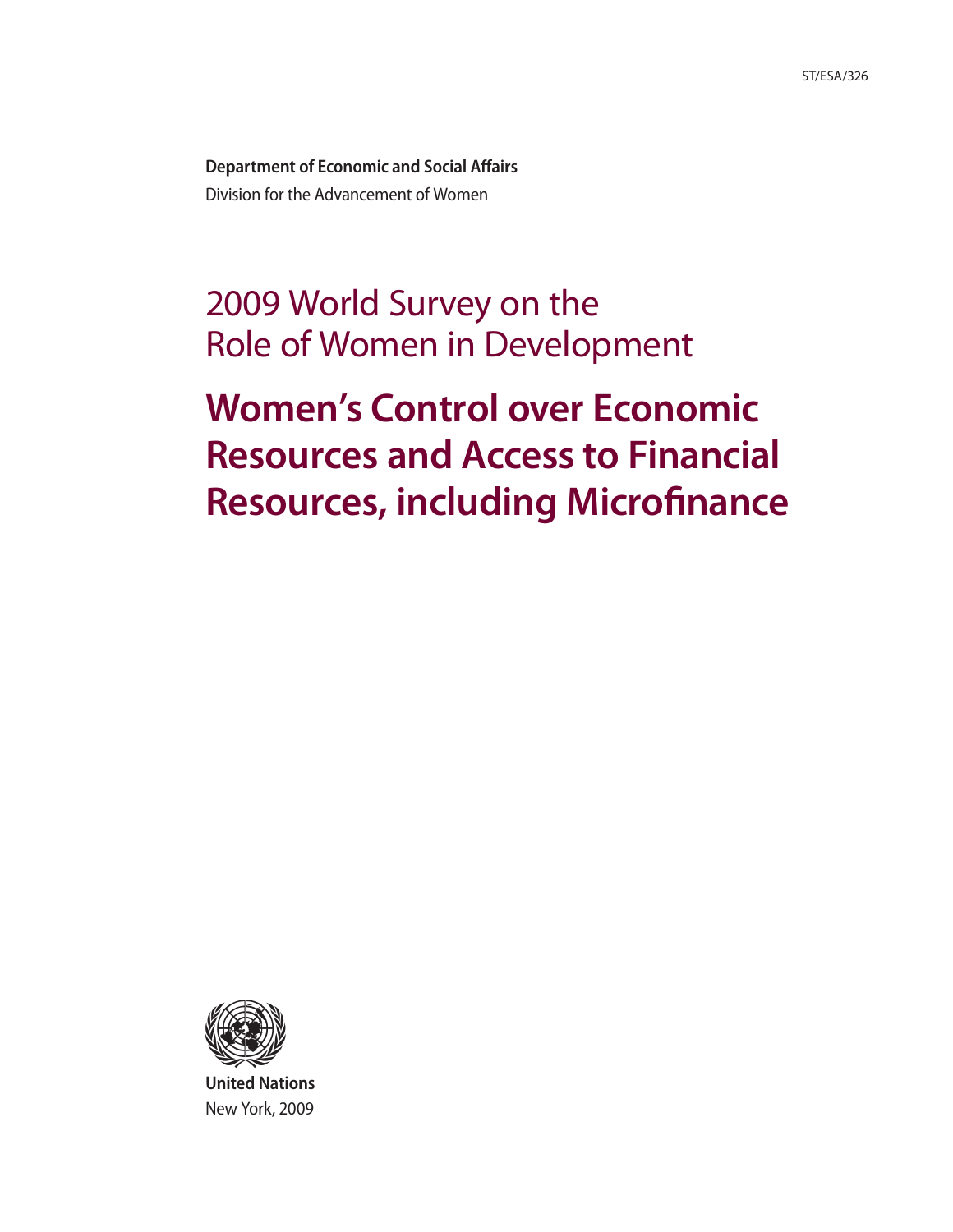## **Department of Economic and Social Affairs**

The Department of Economic and Social Affairs of the United Nations Secretariat is a vital interface between global policies in the economic, social and environmental spheres and national action. The Department works in three main interlinked areas: (i) it compiles, generates and analyses a wide range of economic, social and environmental data and information on which States Members of the United Nations draw to review common problems and take stock of policy options; (ii) it facilitates the negotiations of Member States in many intergovernmental bodies on joint courses of action to address ongoing or emerging global challenges; and (iii) it advises interested Governments on the ways and means of translating policy frameworks developed in United Nations conferences and summits into programmes at the country level and, through technical assistance, helps build national capacities.

### Note

The designations employed and the presentation of the material in this publication do not imply the expression of any opinion whatsoever on the part of the Secretariat of the United Nations concerning the legal status of any country, territory, city or area or of its authorities, or concerning the delimitation of its frontiers or boundaries.

The term "country" as used in the text of this publication also refers, as appropriate, to territories or areas.

The designations "developed" and "developing" countries or areas and "more developed", "less developed" and "least developed" regions are intended for statistical convenience and do not necessarily express a judgement about the stage reached by a particular country or area in the development process.

Symbols of United Nations documents are composed of capital letters combined with figures.

ST/ESA/326

ISBN 978-92-1-130275-2

United Nations publication Sales No. E.09.IV.7

Copyright © United Nations, 2009 All rights reserved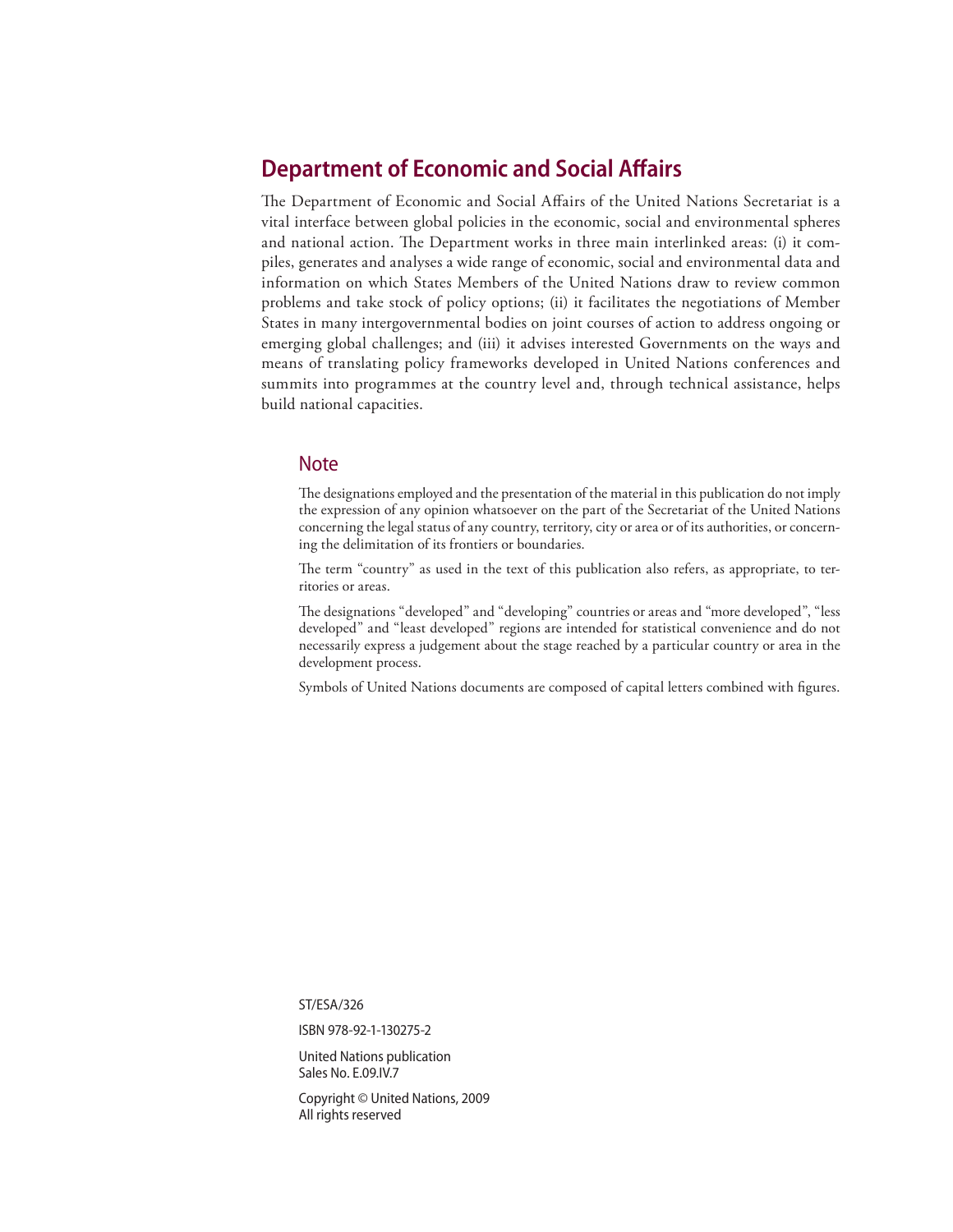# **Preface**

The 2009 *World Survey on the Role of Women in Development* addresses the important theme of "Women's control over economic resources and access to financial resources, including microfinance". The *World Survey* illustrates the importance of examining women's access to economic and financial resources in a broad sense, including resources generated at national level through budgets, trade, and development assistance; financial services such as savings, credit, remittance transfers and insurance; employment; land, property and other productive resources; and social protection.

There are significant development gains to be made in ensuring women's equitable access to and control over economic and financial resources, including in relation to economic growth, poverty eradication and the well-being of families and communities. The impact of inequality in access to resources represents a global challenge with implications at individual, family, community and national level.

The *World Survey* makes a timely contribution in the context of the current financial and economic crisis. It points out the need for an appropriate gender-sensitive response to the crisis which minimizes the negative impacts and takes advantage of the opportunity to develop positive trends.

The United Nations must demonstrate leadership in identifying and systematically and effectively addressing discrimination against women in relation to resources. Appropriate responses will facilitate both achievement of gender equality and empowerment of women and economic growth and long term prosperity.

It is my hope that the *World Survey* will contribute to an improved understanding of gender equality implications of economic development and will guide the design of gendersensitive policy measures that will increase women's access to and control over economic and financial resources. I commend it to a broad global audience.

In addition to its input to discussions on women and development in the General Assembly in October 2009, the *World Survey* also constitutes a contribution to the 15-year review of implementation of the Beijing Declaration and Platform for Action in the Commission on the Status of Women in March 2010 and to the ECOSOC Annual Ministerial Review, focused on gender equality and empowerment of women, in July 2010.

内细染

Sha Zukang *Under-Secretary-General for Economic and Social Affairs* October 2009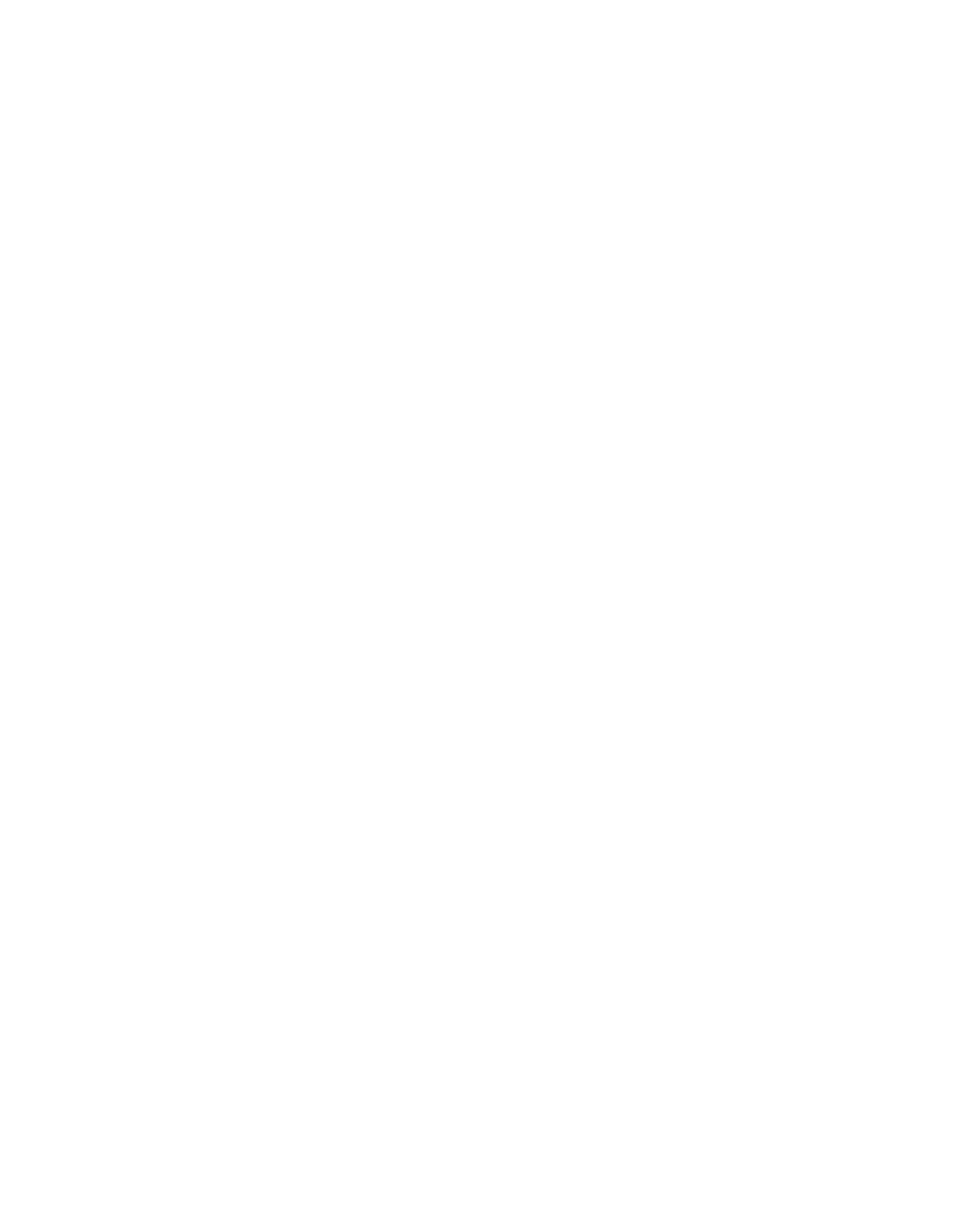# **Overview**

Women's equal access to and control over economic and financial resources is critical for the achievement of gender equality and empowerment of women and for equitable and sustainable economic growth and development. Gender equality in the distribution of economic and financial resources has positive multiplier effects for a range of key development goals, including poverty reduction and the welfare of children. Both microlevel efficiency results through increased household productivity and macroefficiency results through positive synergies between indicators of gender equality and economic growth have been recorded. Development rationales for enhancing women's access to economic and financial resources include women's role as "safety net of last resort" in economic downturns.

Long-standing inequalities in the gender distribution of economic and financial resources have placed women at a disadvantage relative to men in their capability to participate in, contribute to and benefit from broader processes of development. Despite considerable progress on many aspects of women's economic empowerment through, inter alia, increases in educational attainment and share of paid work, deeply entrenched inequality persists as a result of discriminatory norms and practices, and the pace of change has been slow and uneven across regions. Women continue to be absent from key decision-making forums shaping the allocation of economic and financial resources and opportunities, which further perpetuates gender inequality.

The current financial and economic crisis is already threatening the progress made towards the achievement of internationally agreed development goals, including the Millennium Development Goals. The manner in which countries respond to the recession can have disproportionate impacts on women and girls, possibly reversing gains made, particularly through cuts in public spending on health and education and through inequitably designed safety nets. There is also increased risk of reductions in allocations to gender equality and women's empowerment.

The international community has made strong, comprehensive commitments to gender equality and women's rights in access to and control over economic and financial resources in United Nations intergovernmental contexts. Human rights treaties, mechanisms and instruments have also addressed the issues of women's access to and control over resources. Governments have the primary responsibility for implementing these commitments.

## **Macroeconomics and women's economic empowerment**

Macroeconomic policies impact on gender equality through markets and state interventions which distribute key economic and financial resources. Gender equality perspectives have, however, been largely ignored in formulation of macroeconomic policies. Development of gender-responsive policies requires an understanding of and attention to the distributional consequences of economic growth strategies and monetary, fiscal, trade and investment poli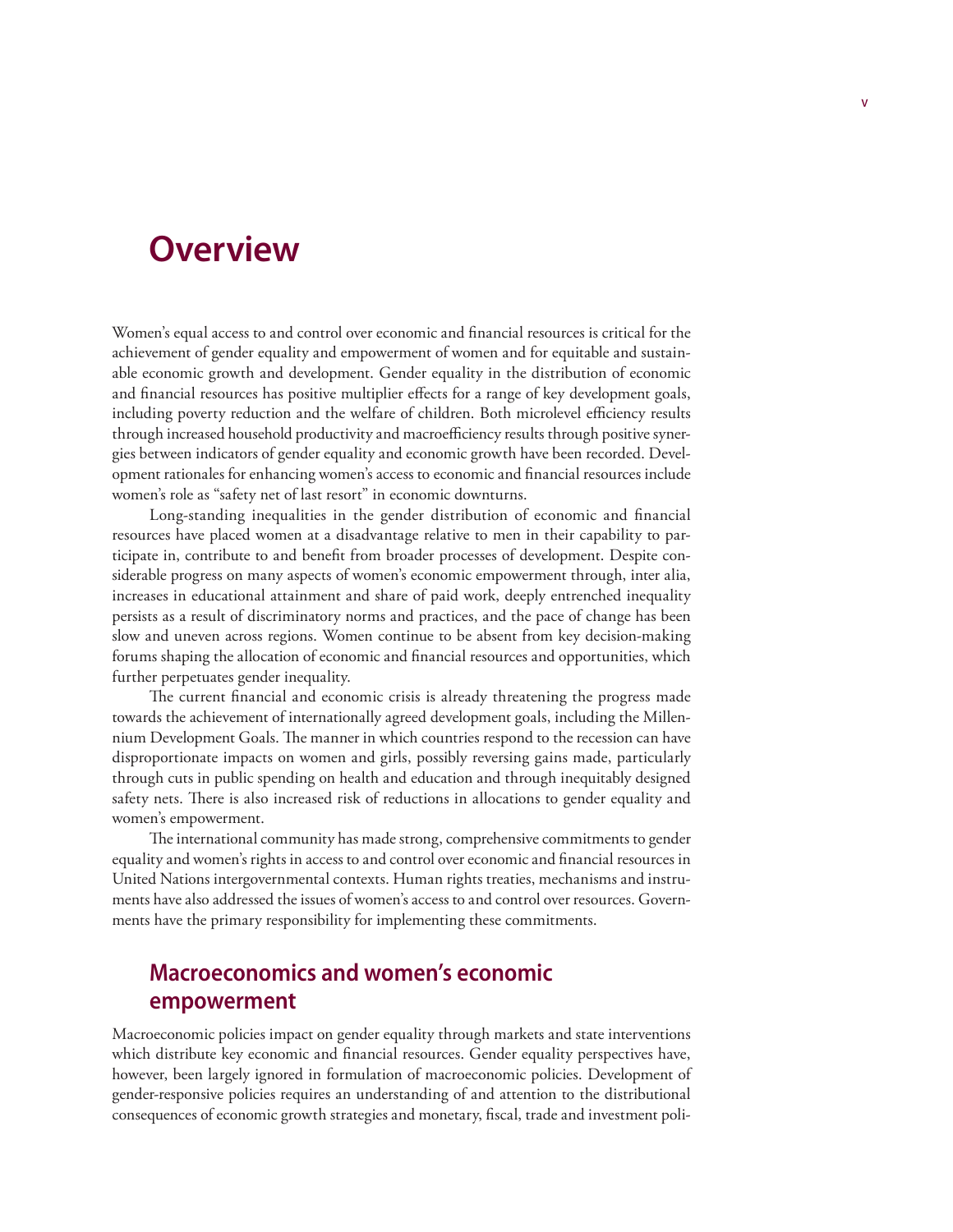cies, as well as the specific constraints to women's economic empowerment, including in particular the unequal gender distribution of paid and unpaid work and its implications for access to economic resources and opportunities.

The impact of economic growth on gender equality can vary considerably, including in relation to employment, well-being and broader indicators of gender equality. The positive changes in employment associated with changes in growth have been larger for women than for men. Economic growth has had, however, limited documented impact on women's life expectancy and women's participation in economic and political decision-making. The importance of gender equality in education and employment for economic growth is illustrated by microlevel impacts and efficiencies generated by optimal use of human capital.

Monetary policies are likely to have gender-differentiated impacts through the labour market. Tight monetary policies, high real rates of interest and deregulated financial markets affect the supply of credit in the economy, including its availability to less privileged economic actors. Women smallholder farmers and small- and medium-scale entrepreneurs are deprived of access to credit. Tax systems can create and perpetuate gender inequalities through influencing the allocation of time to formal, informal and unpaid work and through the burdens imposed by direct taxes on consumption goods and services.

Budgets at national and other levels are important mechanisms for Governments to ensure women benefit from public-sector expenditures. Gender-responsive budget initiatives can be instrumental in promoting change in budget policies, allocation and outcomes to ensure that resources are allocated to the implementation of commitments on gender equality.

Trade policies impact on women through employment, prices and incomes. Trade can create employment opportunities for women in export-oriented labour-intensive manufacturing. These opportunities may, however, not be sustainable because of the shift to more skill- or capital-intensive forms of production, the relocation of capital and the relocation of jobs from the formal to informal economy. The removal of tariffs and other trade barriers can reduce government revenues, leading to cuts in social spending or increases in excise taxes, which can disproportionately impact poor women.

Foreign direct investment has played a major role in employment generation for women in some regions, particularly in labour-intensive export-oriented manufacturing. Competition to attract foreign direct investment may, however, lead to a weakening of labour standards, particularly in export-processing zones, which can be disempowering for women. Although foreign direct investment is less internationally mobile, there is a risk of relocation to keep wages low and avoid labour regulation, particularly in sectors with low levels of capital investment where women are primarily located.

Remittances are expected to remain relatively resilient during the current financial and economic crisis relative to other categories of resource flows to developing countries. Women make up an increasing percentage of international migrants, migrating independently in search of jobs and contributing to remittance flows. There are gender differences in the propensity to remit, reflecting differences in earnings, life cycle and family responsibilities. While migration and the possibility to remit may be empowering for women, the costs to the migrant women have to be considered.

Development cooperation has been a critical mechanism for women's economic empowerment, even though the majority of funds have gone to social sectors rather than productive sectors such as agriculture, energy and transport. Measuring progress and accountability in relation to official development assistance remains a challenge because of limited data and underdeveloped and inadequately utilized methodologies.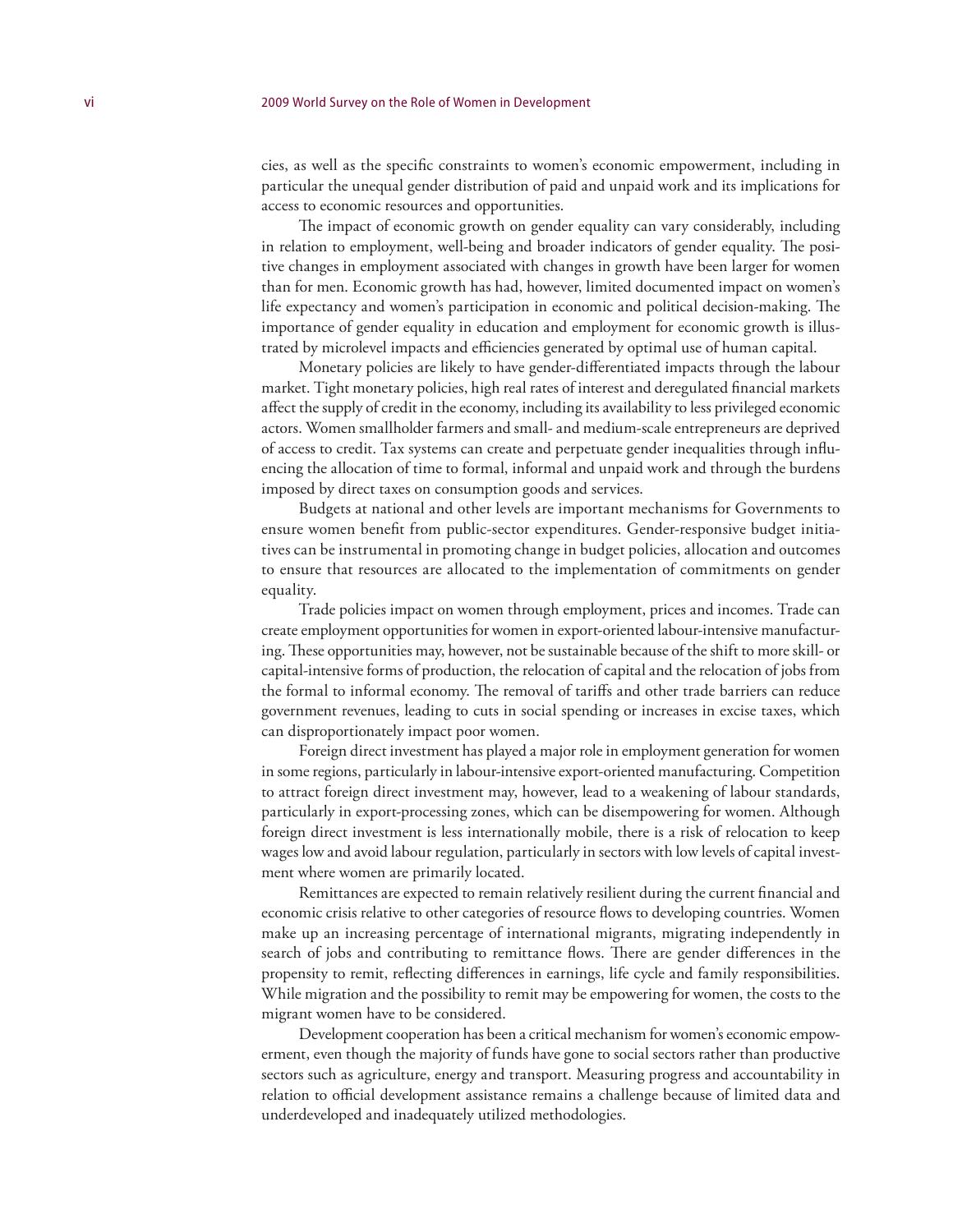## **Access to full employment and decent work**

Labour is the most widely available factor of production at the disposal of poor people around the world and the primary means through which they earn a living. Although women's share of employment has increased, a gender division of labour persists. The contraction of formal employment and decent work and proliferation of "atypical" or non-standard work, which is generally precarious, poorly paid and uncovered by labour legislation or social protection, has particularly affected women. Lack of access to decent work is a major cause of poverty among women.

Constraints faced by women in the labour market include their disproportionate concentration in vulnerable forms of work, occupational segregation—both horizontal and vertical, wage gaps and the unequal division of unpaid domestic work. These constraints reflect women's disadvantage in education; lack of organized voice and bargaining power; constraints on labour market mobility; relatively high involvement in part-time or temporary jobs; concentration in employment where pressures of global competition keep wages down; and direct discrimination.

Despite women's increased participation in the labour market, there has been no significant increase in the sharing of unpaid work, including caregiving, between women and men, which affects women's employment choices. A number of countries have introduced policies on working arrangements, including reduction of working hours, flexibility of work-time and location, and the option of part-time work to assist both women and men in reconciling their work and family responsibilities. Part-time work, which is mainly taken by women, can, however, involve a wage-penalty and long term impacts on pensions.

Addressing the constraints women face in the labour market requires a range of policy interventions, including development of women's capabilities to adapt to changing labour market conditions, support to reduce unpaid care work, gender-sensitive labour market regulations and enhanced capacity for collective action. Increased responsibility of all stakeholders—States, the private sector and civil society—for caregiving is particularly important.

Both gender-specific and gender-neutral labour regulations can be instrumental in eliminating gender inequalities and discrimination and ensuring access to decent work; and both can have unintended detrimental impacts. Gender-sensitive regulation that is properly enforced can protect vulnerable workers, help bridge the gap between formal and informal working conditions and create more unified labour markets. It is, however, increasingly difficult to ensure that all women benefit from labour market regulations because many women in developing countries work in the informal sector which remains beyond the reach of regulation.

## **Access to land, housing and other productive resources**

Women in many parts of the world continue to face discrimination in access to land, housing, property and other productive resources and have limited access to technologies and services that could alleviate their work burdens. Unequal access to resources limits women's capacity to ensure agricultural productivity, security of livelihoods and food security and is increasingly linked to poverty, migration, urbanization and increased risk of violence. Population growth, climate change, the spread of markets and urbanization have created new opportunities and new challenges in women's access to land, housing and other productive resources. Attention to the resource challenges women face in agriculture is essential for addressing the food and energy crises and climate change in both the short and long term.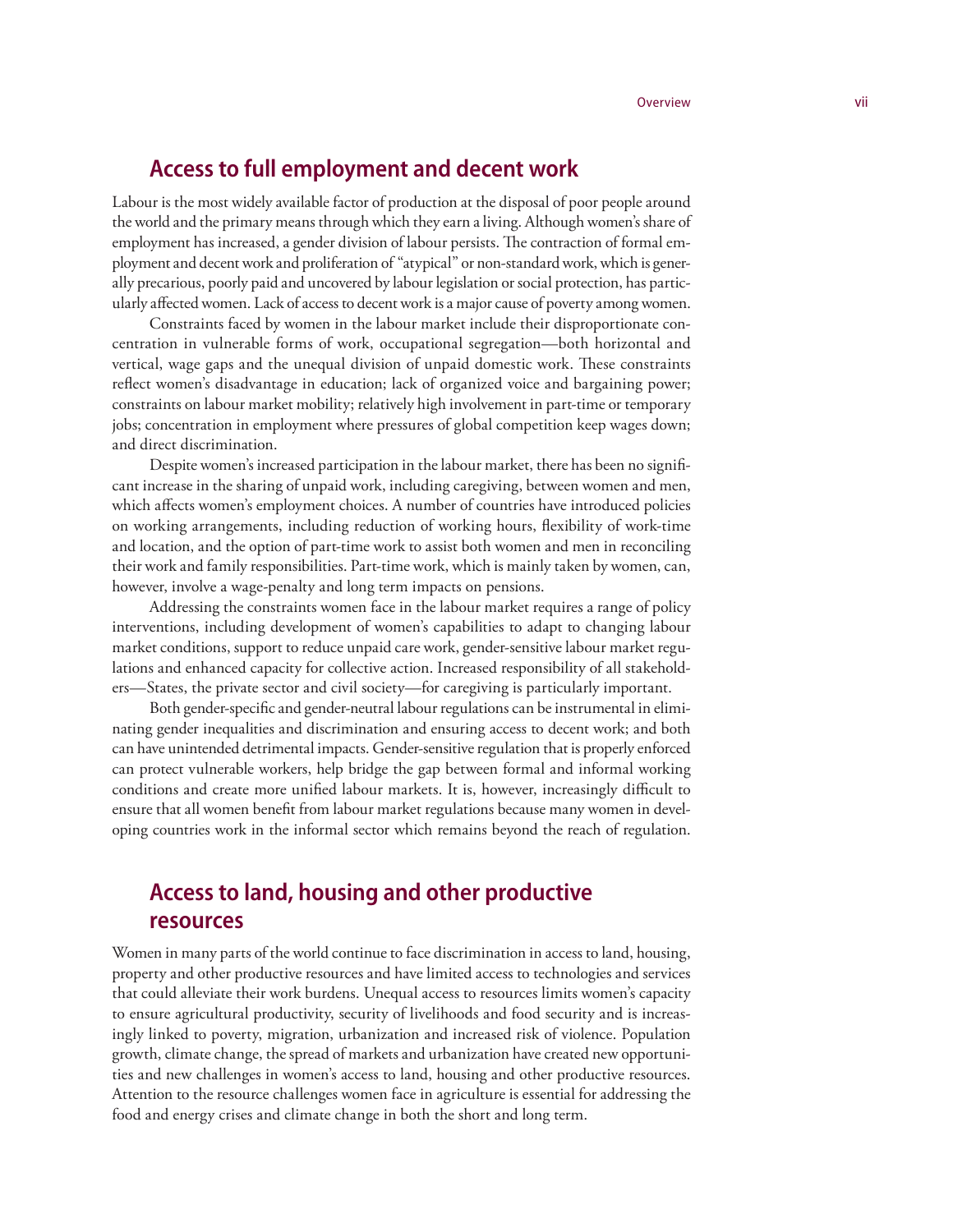Gender inequality in access to land and property is substantial due to discriminatory inheritance practices, unequal access to land markets and gender-biased land reform. Some progress has been made in legislative reform, but implementation is hindered by sociocultural norms and women's lack of knowledge of their entitlements. Socio-economic contexts determine the appropriateness of different types of rights to land and property—including individual rights, joint-titling and group rights. Continued efforts are needed to promote gendersensitive legislation, enforce existing legislation, make judicial systems more accessible and responsive to women, and provide legal aid to women seeking to claim their rights.

Land reform processes, such as land-titling projects and resettlement schemes, can play an important role in addressing inequalities in access to land and property. Land markets have, however, not been an effective means of transferring land and property to women in many parts of the world.

Improved access to water and energy in developing countries can reduce women's workloads, increase productivity and provide more time for income generation, political participation and leisure. Women face greater obstacles in accessing irrigation for crop production and livestock raising, due to insecurity of land tenure and their exclusion or marginal involvement in user associations. The user groups established to promote greater community management of natural resources, including forests, exclude women through discriminatory rules and social norms. Efforts to increase women's participation must address inequalities in governance structures and membership requirements.

Equitable access to infrastructure and services are critical for women's economic empowerment. Transport improvements can reduce women's time-poverty in rural areas in many parts of the world, as well as increase access to markets, schools and services, with resulting improvements in productivity, health and well-being. Agricultural extension services in many countries have largely ignored women, in part due to the fact that most extension officers are men who target male farmers and focus information and inputs on their priorities and needs.

The work burden of women in many parts of the world could be alleviated through access to improved technologies, including electricity, which would increase health and well-being and free time and energy for other economic activities. Barriers to women's access to improved technologies include lack of adaptation to local conditions, discriminatory norms and practices, limited dissemination and high costs. The potential of information and communication technologies (ICT) for benefiting women through time-savings and access to information, employment and income generation has not been fully realized and women's access remains limited in many parts of the world, particularly in rural areas.

Housing is an essential asset for ensuring women's independence and economic security. Lack of housing undermines women's potential to secure health, education and employment and increases the risk of violence. An increasing proportion of those living in housing-poverty and homelessness are women and children, due to discriminatory laws, policies, and customs and traditions. The State can play an important role in facilitating equitable access to adequate housing through legislative change and policy development as well as direct involvement in provision of low-cost housing.

## **Access to financial resources**

Women's access to all financial services, including savings, insurance, remittance transfers and credit, is essential to allow them to benefit fully from economic opportunities. Legal, institutional and sociocultural barriers often, however, limit women's access to these services.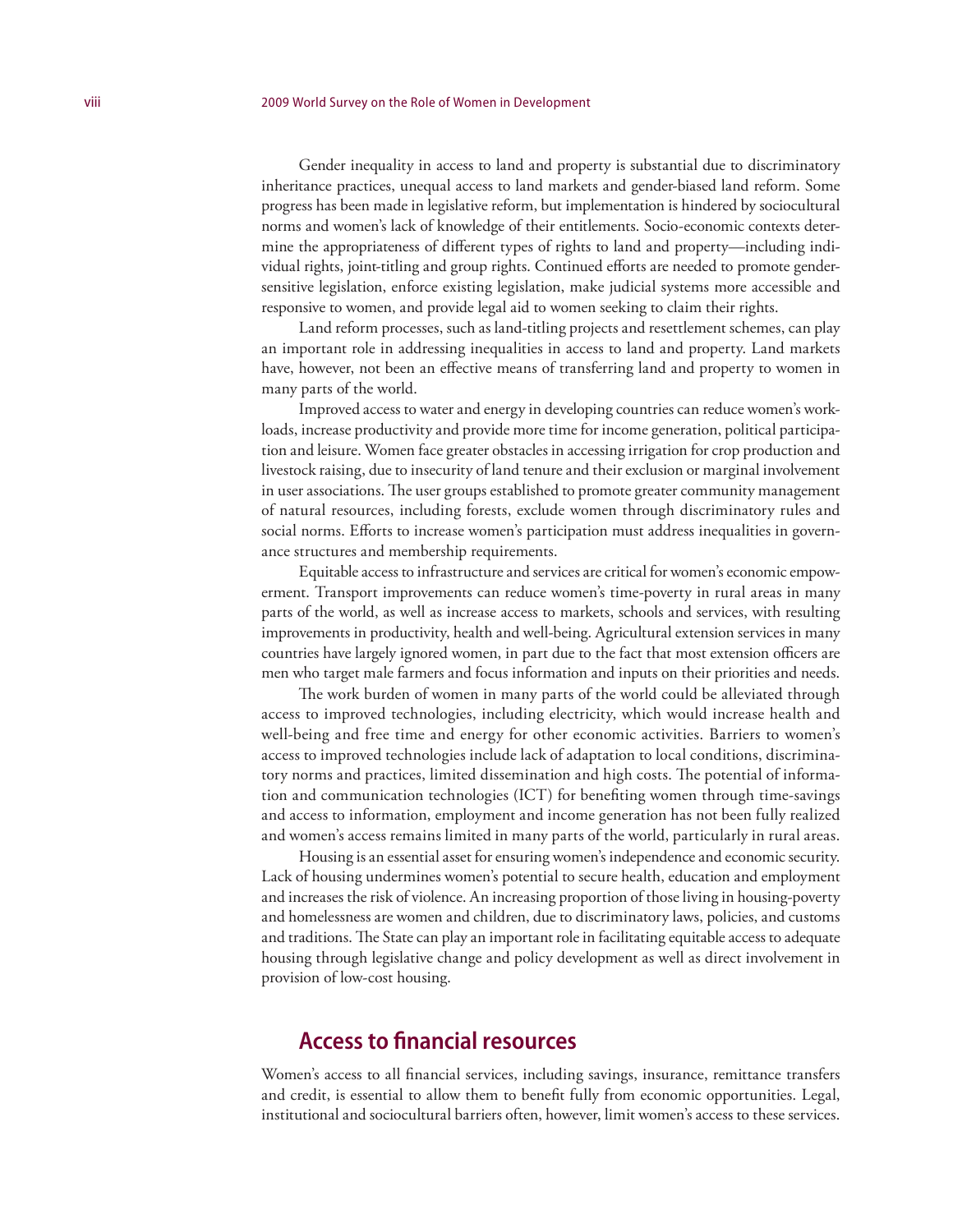Microfinance, which emerged in response to the failure of the formal financial system to reach the poor, has been successful in reaching poor women through innovative measures to address gender-specific constraints. Some organizations seek to redress gender inequalities in access to finance and other work towards broader gender equality goals. Many combine financial services with a range of social services. Most organizations use group-based approaches to service provision, with variations around the basic principle. Some organizations combine group and individual lending since group lending, while useful for those starting up businesses, can act as a constraint on more successful entrepreneurs.

There is lack of consensus on the extent to which access to microfinance empowers women. While there is evidence that microfinance has a positive impact on income, there are limits to the income gains. Despite fewer studies on health, nutrition and education, positive impacts have been noted. There is also evidence of the positive role of microfinance in promoting new technologies.

Two trends dominate debates on the future direction of financial services. On the one hand, the call for an inclusive financial system stresses the need for an approach which can broaden coverage but preserve the principle of diversity of organizational practices to address the heterogeneity of the poor. On the other hand, there is increased focus on financial sustainability and the involvement of the commercial sector. Microfinance organizations are under considerable pressure to become financially sustainable, in part because the potential for mobilizing the savings of poor people around the world has attracted the attention of international investors. Data from several regions suggest that commercialization will lead to declining access for women. Microfinance organizations have been successful in the past in reaching poor women because they have specifically addressed the constraints women face, including through the focus on group lending.

While women are found in a range of entrepreneurial activities, many tend to be concentrated in micro, small and medium businesses as a result of their responsibilities for unpaid work, limits on mobility, lack of collateral and limited financial skills. Women can be more disadvantaged than men in starting up enterprises, as they may be less able than men to afford long and expensive registration procedures. Initiatives have been taken by financial institutions and Governments at national and regional levels to increase the access of women entrepreneurs to financial instruments, including regular banking services, debt financing and equity financing.

Women are absent from top management positions in the banking sector in both developed and developing countries. The significant constraints women face in accessing finance and in representation in decision-making in the formal sector must be explicitly addressed in financial-sector reforms. Reform is also necessary in the microfinance sector to ensure specific commitment to gender equality and women's empowerment in organizational vision, mandates, objectives, policies and practice.

## **Access to social protection**

Women and men experience and cope with risk, insecurity and crisis differently. As a result of unequal property rights, interruptions to their working lives posed by childbearing, unequal sharing of unpaid care responsibilities, location in less well-regulated forms of work and lower levels of remuneration, many women are unable to insure themselves against contingencies arising from old age, ill-health, disability, unemployment and other life crises.

The insecurities generated by global competition, flexible labour markets and recurring financial crises have given rise to strong demands for State support for social protection.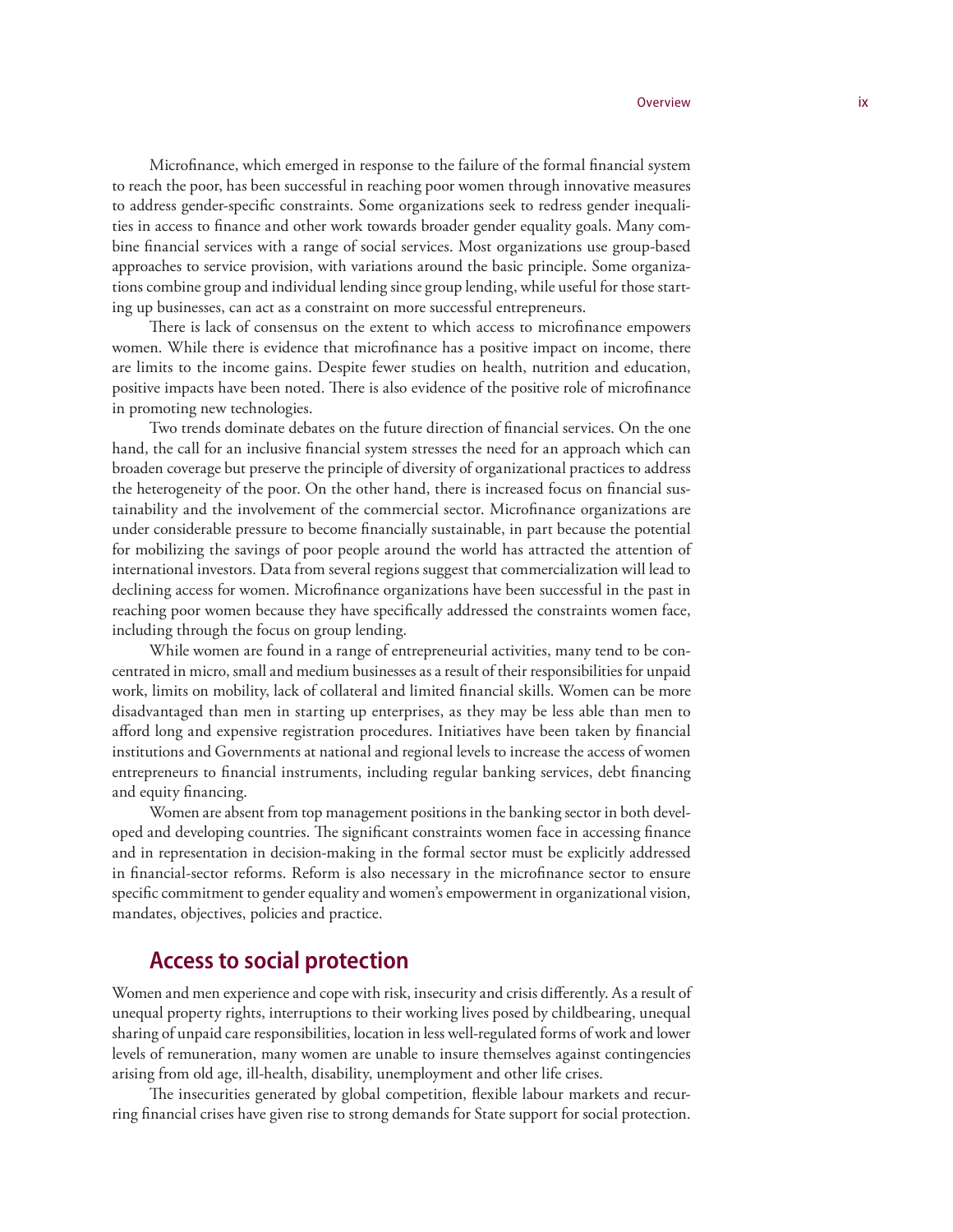A basic level of security for all should be part of the social contract between the State and its citizens. While welfare regimes in developed countries underwrite the social security of their populations, social security in developing countries has been largely confined to those in formal employment. Provision shrank in many countries as markets were deregulated and the role of the State cut back.

Experimentation in social protection provides evidence that well-designed and broadly based social protection strategies offer benefits that go beyond crisis-coping functions. A universal approach to social protection that all countries can afford—a global minimum social floor—is supported by the International Labour Organization (ILO) as a means to address insecurity and vulnerability in people's lives. The four elements of the social floor—guaranteed income security for all children, guaranteed access to basic means-tested/self-targeting social assistance for the poor and unemployed, guaranteed income security for older and disabled people, and guaranteed access to basic health benefits—can be designed in a manner which ensures responsiveness to gender-specific needs and interests across the life cycle. Research suggests that basic social security can be afforded by virtually all countries, and, if designed to play a developmental role, would pay for itself in the long run. Because of their current exclusion, women would benefit disproportionately if reforms were designed in a gender-sensitive manner across the life cycle.

Income security for children safeguards their well-being and improves their health, nutrition, school attendance, educational achievement and, later in life, labour market performance. Initiatives to promote income security include allowances in cash or kind and free or subsidized provision of basic goods and services. Allowances and subsidies may be targeted explicitly to women or men, or more generally to caregivers. Assumptions about women's responsibilities for domestic and care-work, however, can translate into policies which undermine their capacity to undertake employment outside the home.

Income security for the unemployed remains a major challenge, particularly in developing countries where many low-income workers are outside the formal social insurance system, including the vast majority of working women. Strategies developed to expand coverage include cash transfer programmes and employment guarantee schemes, such as public works programmes. Gender-related constraints, which can be reinforced by programme design, including the type of work offered, have in some cases restricted women's participation.

Disability and old age, while associated with declining physical activity and earning power, do not have to entail greater poverty or insecurity. However, poorer sections of the population, including in particular many women, who lack access to adequate support networks, private savings, social insurance, pension schemes and assets, do not have sufficient social protection and are vulnerable to isolation and ill health.

Formal social security systems—both public and private—generally contain provision for pensions and disability allowances but vary considerably in the terms of provision. Many countries have undergone reforms of their pension systems, motivated by ageing populations and/or concerns about fiscal burdens. The extent to which pension schemes reproduce gender inequalities depends on how closely entitlements are linked to employment history. Most public and private pension systems apply primarily to workers in formal employment, excluding an increasing section of the working population. Non-contributory pension schemes, representing more inclusive approaches, are being introduced in many parts of the world to reach previously uncovered groups, with positive poverty-reducing effects for whole families.

Deficits in health protection coverage and health inequities persist between and within countries. Large numbers of people lack sufficient financial means to access health services and millions of people worldwide are pushed into poverty by the need to pay for health care.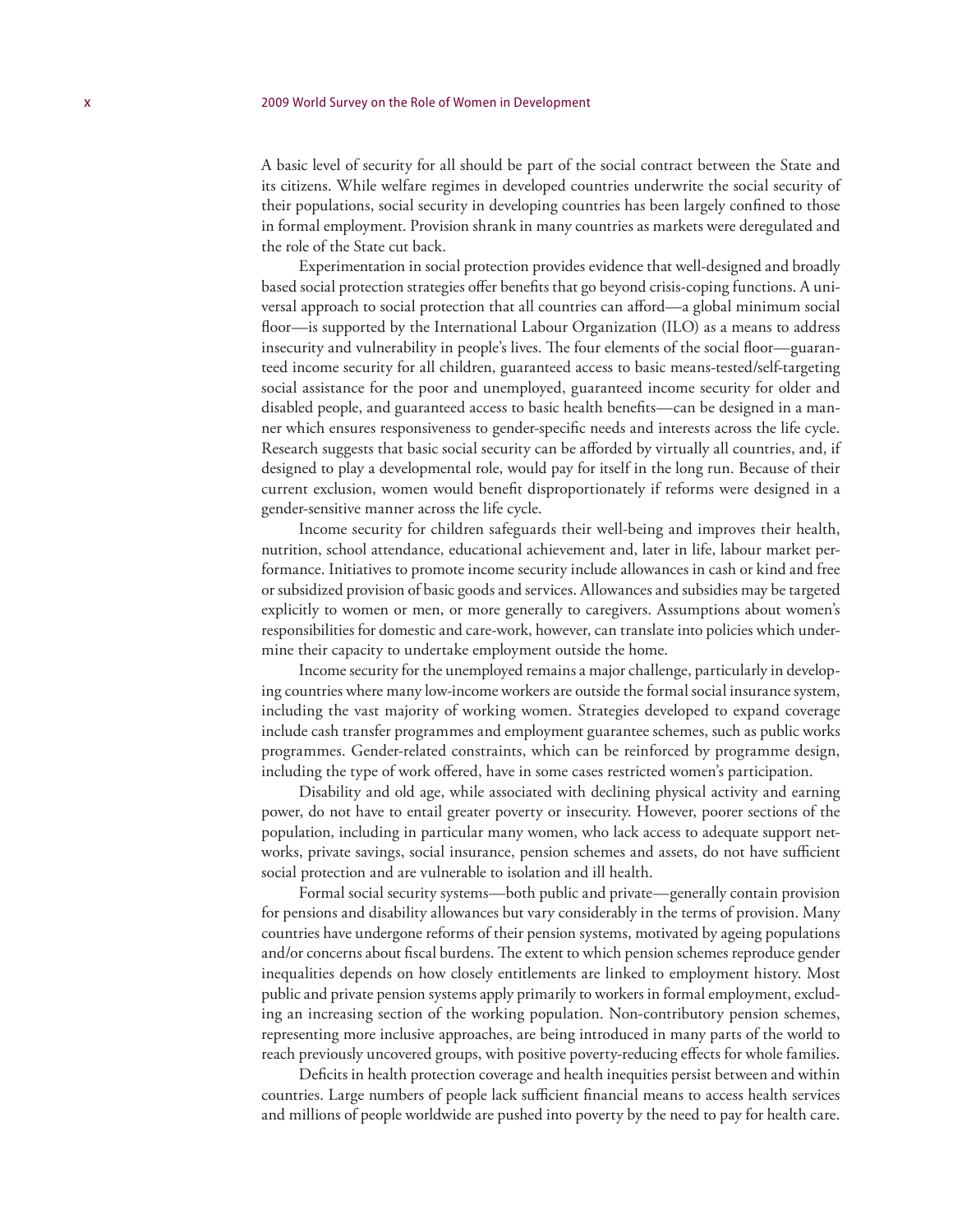The lack of access to health care, including through cutbacks in public health provision as well as increased reliance on various cost-recovery mechanisms, has significant gender-specific social and economic repercussions, in particular in relation to health, employment and income generation. Substituting for services significantly increases unpaid work for women.

Social health protection provides benefit packages for protection against the risk of illhealth and related financial burdens, including through tax-funded national health services, vouchers and conditional cash benefits, and contribution-based health insurance—including mandatory public schemes, regulated private schemes and community-based non-profit schemes. The structure of health insurance schemes, and regulations on coverage eligibility, can create differences and inequality in the use of services and in health outcomes between men and women.

## **In conclusion**

Ensuring women's economic empowerment and access to and control over resources requires an integrated approach to growth and development, focused on gender-responsive employment promotion and informed by the interdependency between economic and social development. Social objectives need to be incorporated into economic policies. Economic growth strategies should give attention to the real economy and focus on creating a gendersensitive macroeconomic environment, full employment and decent work, access to land, property and other productive resources as well as financial services, and full coverage of social protection measures.

The *World Survey on the Role of Women in Development* outlines a number of concrete recommendations in these critical areas, which if adopted, will facilitate women's equitable access to and control over economic and financial resources.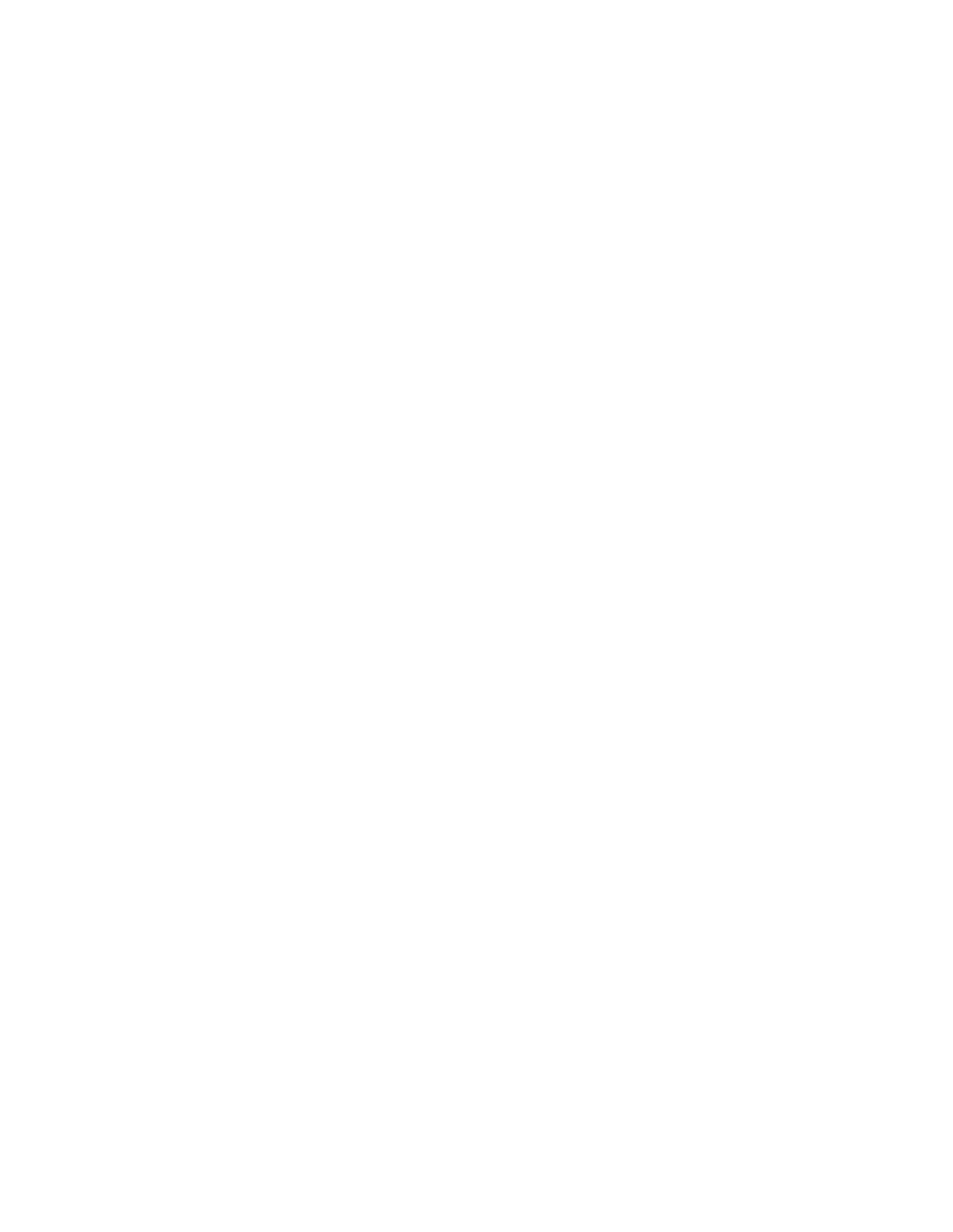# **Acknowledgements**

Ms. Naila Kabeer of the Institute of Development Studies at the University of Sussex, United Kingdom, made the major contribution as the lead writer of the *World Survey on the Role of Women in Development: Women's Control over Economic Resources and Access to Financial Resources, Including Microfinance.*

In order to ensure that the report reflected a balanced range of experiences and the diversity of professional disciplines, and was able to build on current policy, advocacy and research activities in all regions, two expert consultations were organized by the Division for the Advancement of Women to provide substantive inputs. The first meeting reviewed the outline of the report while the second reviewed initial drafts of the chapters. Both meetings were attended by researchers and practitioners with expertise and experience on the different thematic areas covered.

The first expert consultation was hosted by the Economic and Social Commission for Asia and the Pacific (ESCAP) in Bangkok in November 2008. Experts included: Ms. Elissa Braunstein, Colorado State University, United States; Ms. Larissa Kapitsa, Moscow State Institute of International Relations, Russian Federation; Mr. Edward Mhina, United Republic of Tanzania; Ms. María Soledad Parada, Chile; Ms. Sarojini Ganju Thakur, Department of Environment and Scientific Technologies, Himachal Pradesh, India; Ms. Poonsap Tulaphan, Foundation for Labour and Employment Promotion (Homenet Thailand), Thailand; and Ms. Zo Randriamaro, Madagascar. Participants from Economic and Social Commission for Asia and the Pacific (ESCAP) included Ms. Thelma Kay, Ms. Shamika Sirimanne, Ms. Marie Sicat, Ms. Beverly Jones, Ms. Neema Majmudar, Mr. Andres Montes, Mr. Osama Rajkhan, Mr. Rene Desiderio, Ms. Aoyporn Chongchitkasem and Ms. Supatra Kaewchana. A number of observers also attended the meeting, including Ms. Rakawin Leechanavanichpan (ILO), Mr. Darryl Macer (UNESCO), Ms. Sarinya Sophia (UNESCO), Ms. Kyoko Kusakabe (IFAD Partner-Asian Institute of Technology) and Ms. Claudia Natali (IOM). The Division for the Advancement of Women was represented by Ms. Carolyn Hannan, Director, and Ms. Sibel Selcuk, Associate Economic Affairs Officer and Coordinator for the preparation of the *World Survey on the Role of Women in Development*.

The second consultative expert meeting was generously hosted by the Government of Denmark in Copenhagen in February 2009. Experts included: Ms. Rania Antonopoulos, The Levy Economics Institute of Bard College, United States; Ms. Lourdes Benería (Spain), Cornell University, United States: Ms. Elizabeth A. Eilor, African Women's Economic Policy Network, Uganda; Ms. Eva Fodor, Central European University, Hungary; Mr. James Heintz, University of Massachusetts, United States; Ms. Shazreh Hussain, Pakistan; Ms. María Celina Kawas Castillo, Women's World Banking, Honduras; Ms. Mona Chemali Khalaf, Lebanese American University, Lebanon; Mr. Stephan Klasen, University of Göttingen, Germany; Ms. Corina Rodríguez Enríquez, National Council of Scientific and Technical Research (Conicet) and Interdisciplinary Centre for the Study of Public Policy (CIEPP), Argentina; Ms. Irene van Staveren, Institute of Social Studies, the Netherlands; Ms. Diana Strassmann, Centre for the Study of Women, Gender, and Sexuality,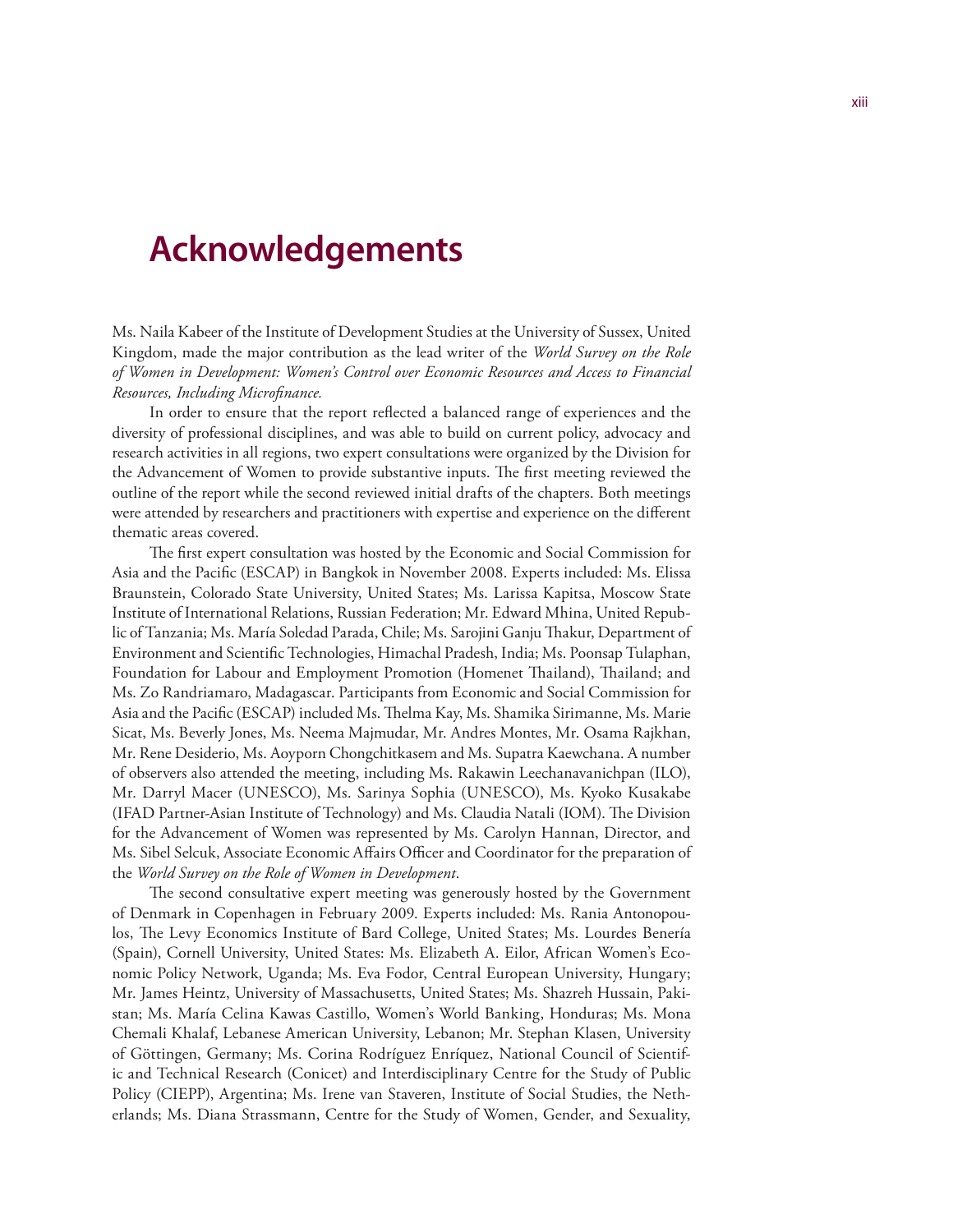Rice University, United States; Ms. Ratna M. Sudarshan, Institute of Social Studies Trust, India; Ms. Dzodzi Tsikata, University of Ghana, Ghana; Ms. Cherryl Jane Walker, University of Stellenbosch, South Africa; Mr. Bernard Walters, University of Manchester, United Kingdom; and Ms. Mariama Williams, International Gender and Trade Network, Jamaica.

Representatives from the Danish Ministry of Foreign Affairs attending the expert meeting included Ms. Susanne Rumohr Hækkerup, Head of Department, Global Cooperation and Economy; Ms. Dorthea Damkjær, Special Adviser, Gender Equality, Global Co-operation and Economy; Ms. Lis Garval, Minister Counsellor, Gender Equality, Global Co-operation and Economy; Ms. Belgin Yigen, Head of Section, Global Co-operation and Economy. Observers from United Nations entities included: Ms. Elena Bardasi, World Bank; Ms. Cilla Ng, UN-Habitat; Ms. Naoko Otobe, International Labour Organization (ILO); Ms. Ewa Ruminska-Zimny, Economic Commission for Europe; Ms. Thokozile Ruzvidzo, Economic Commission for Africa; Observers from Denmark included Ms. Nauja Kleist, Danish Institute for International Studies; Mr. Jens Anders Kovsted, Centre for Economic and Business Research, Denmark; and Mr. John Rand, University of Copenhagen. The Division for the Advancement of Women was represented by Ms. Carolyn Hannan, Director, and Ms. Sibel Selcuk, Associate Economic Affairs Officer and Coordinator for the preparation of the *World Survey on the Role of Women in Development*.

Through an extensive peer review process, a large number of experts in the areas covered in the *World Survey on the Role of Women in Development* provided substantive contributions and guided the finalization of the report. The peer reviewers included: Ms. Bina Agarwal, Institute of Economic Growth, India; Ms. Rania Antonopoulos, The Levy Economics Institute of Bard College, United States; Ms. Lourdes Benería (Spain), Cornell University, United States; Ms. Gunseli Berik, University of Utah, United States; Ms. Sylvia Chant, London School of Economics, United Kingdom; Ms. Susy Cheston, Opportunity International, United States; Ms. Carmen Diana Deere, Centre for Latin American Studies, University of Florida, United States; Ms. Cheryl Doss, Yale University, United States; Ms. Eva Fodor, Central European University, Hungary; Ms. Jayati Ghosh, Jawaharlal Nehru University, India; Ms. Caren Grown, American University, United States; Mr. James Heintz, University of Massachusetts, United States; Ms. Shazreh Hussain, Pakistan; Ms. Susan Johnson, University of Bath, United Kingdom; Mr. Stephan Klasen, University of Göttingen, Germany; Ms. Nauja Kleist, Danish Institute for International Studies, Denmark; Ms. Ebru Kongar (Turkey), Dickinson College, United States; Mr. Jens Anders Kovsted, Centre for Economic and Business Research, Denmark; Mr. Paul Lupunga, Zambia; Ms. Linda Mayoux, United Kingdom; Mr. Terry McKinley (Canada), Centre for Development Policy and Research, School of Oriental and African Studies (SOAS), University of London, United Kingdom; Ms. Sushma Narain, India; Ms. Agnes Quisumbing (the Philippines), International Food Policy Research Institute, United States; Ms. Nitya Rao (India), University of East Anglia, United Kingdom; Ms. Yana V. Rodgers, Rutgers University, United States; Ms. Corina Rodríguez Enríquez, National Council of Scientific and Technical Research (Conicet) and Interdisciplinary Centre for the Study of Public Policy (CIEPP), Argentina; Ms. Rhonda Sharp, University of South Australia, Australia; Ms. Stephanie Seguino, University of Vermont, United States; Ms. Irene van Staveren, Institute of Social Studies, the Netherlands; Ms. Silke Steinhilber, Germany; Ms. Diana Strassmann, Rice University, United States; Ms. Ratna Sudarshan, Institute of Social Studies Trust, India; Ms. Poonsap Tulaphan, Foundation for Labour and Employment Promotion (Homenet Thailand), Thailand; Mr. Stefan de Vylder, Sweden; Ms. Cherryl Jane Walker, University of Stellenbosch, South Africa; and Mr. Bernard Walters, University of Manchester, United Kingdom.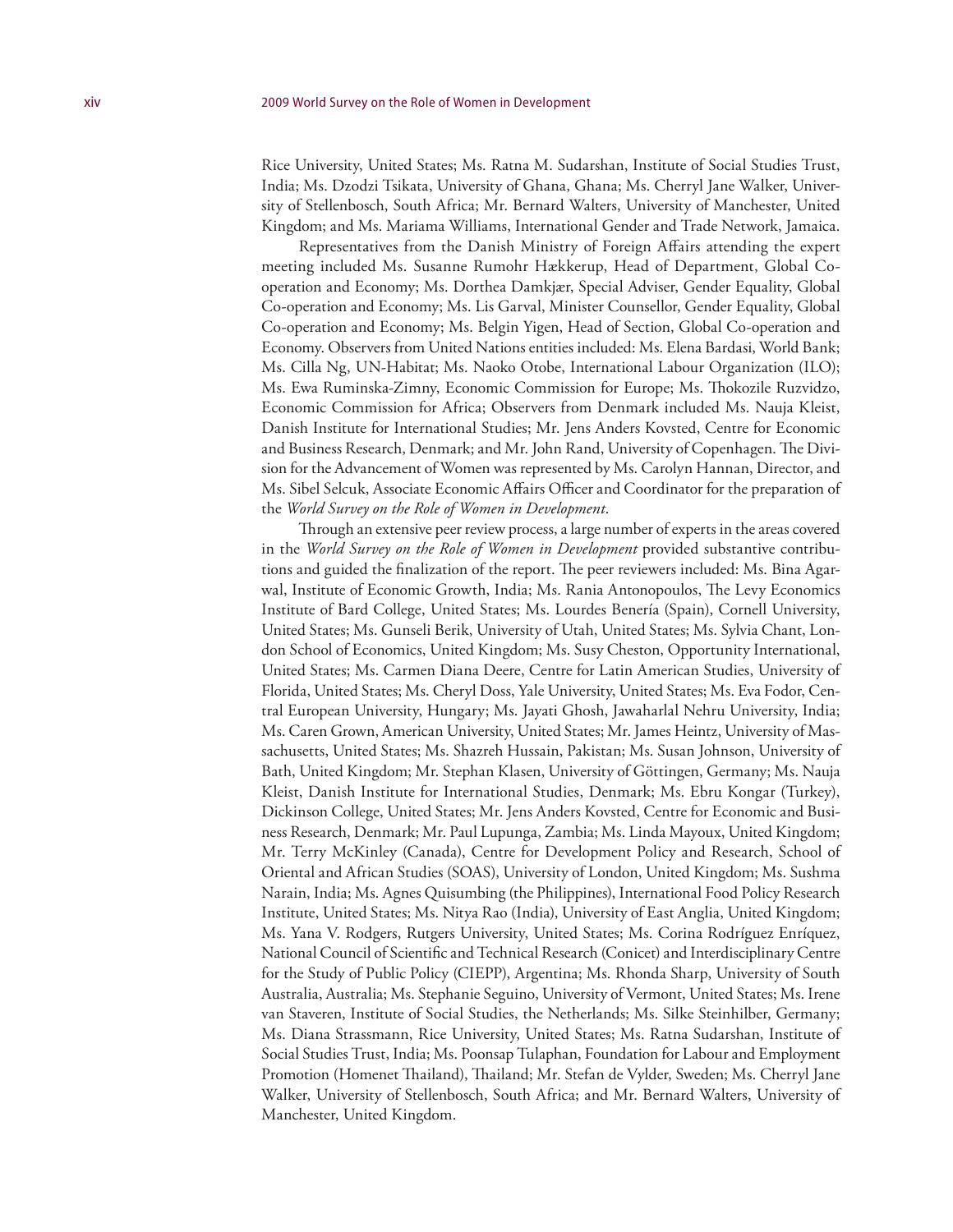#### Acknowledgements xv

In preparation for the *World Survey on the Role of Women in Development,* collaboration was maintained with members of the United Nations Inter-Agency Network on Women and Gender Equality (IANWGE), including the gender focal points at the Economic and Social Commission for Asia and the Pacific (ESCAP), Economic Commission for Africa (ECA), Economic Commission for Europe (ECE), Economic Commission for Latin America and the Caribbean (ECLAC), Economic and Social Commission for Western Asia (ESCWA), International Fund for Agricultural Development (IFAD), International Labour Organization (ILO), United Nations Conference on Trade and Development (UNCTAD), United Nations Development Fund for Women (UNIFEM), United Nations Development Programme (UNDP), United Nations Educational, Scientific and Cultural (UNESCO), United Nations Human Settlements Programme (UN-Habitat), United Nations Population Fund (UNFPA) and the World Bank, as well as the International Organization on Migration (IOM). IANWGE members provided substantive inputs and commented on several drafts.

In addition to ongoing comments and inputs from staff in the Division on the Advancement of Women, other Divisions of the Department of Economic and Social Affairs (DESA) provided substantive contributions and comments on drafts, including the Development Policy and Analysis Division, the Division for Public Administration and Development Management, the Division for Social Policy and Development, the Division for Sustainable Development, the Financing for Development Office, the Population Division, the Secretariat of the United Nations Forum on Forests and the Statistics Division.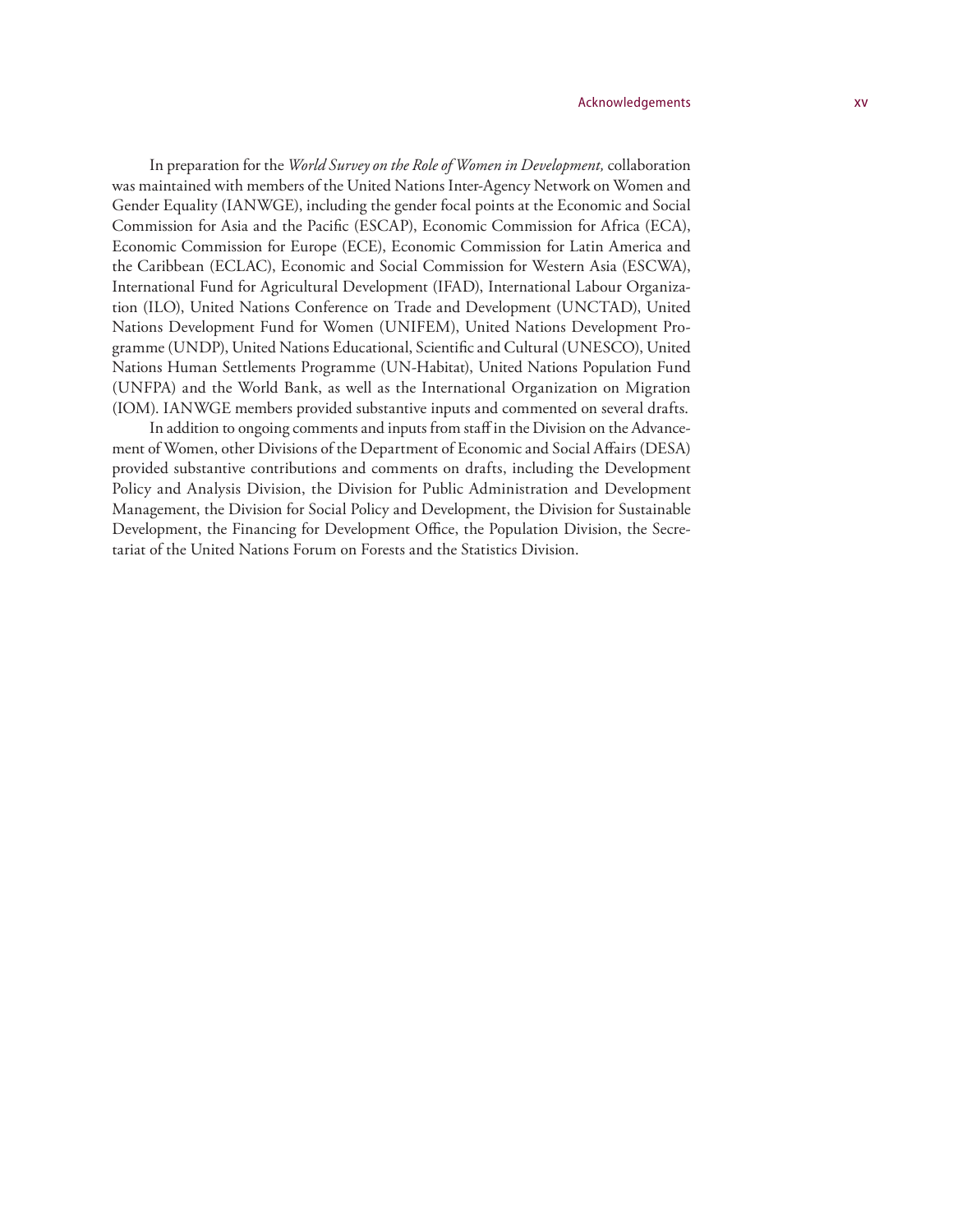# **Abbreviations used in the publication**

| <b>CEDAW</b>      | Convention on the Elimination of All Forms of Discrimination against   |
|-------------------|------------------------------------------------------------------------|
|                   | Women                                                                  |
| <b>DAC</b>        | Development Assistance Committee                                       |
| FAO               | Food and Agriculture Organization of the United Nations                |
| <b>GDP</b>        | Gross domestic product                                                 |
| <b>HIV/AIDS</b>   | Human immunodeficiency virus/acquired immune deficiency syndrome       |
| <b>IFAD</b>       | International Fund for Agricultural Development                        |
| <b>ILO</b>        | International Labour Organization                                      |
| <b>INSTRAW</b>    | International Research and Training Institute for the Advancement      |
|                   | of Women                                                               |
| <b>IOM</b>        | International Organization for Migration                               |
| <b>MDGs</b>       | Millennium Development Goals                                           |
| <b>NGOs</b>       | Non-governmental organizations                                         |
| <b>OECD</b>       | Organization for Economic Cooperation and Development                  |
| <b>UNCTAD</b>     | United Nations Conference on Trade and Development                     |
| <b>UNDP</b>       | United Nations Development Programme                                   |
| <b>UN-ESCAP</b>   | United Nations Economic and Social Commission for Asia and the Pacific |
| <b>UNESCO</b>     | United Nations Educational, Scientific and Cultural Organization       |
| <b>UNFPA</b>      | United Nations Population Fund                                         |
| <b>UN-Habitat</b> | United Nations Human Settlements Programme                             |
| <b>UNICEF</b>     | United Nations Children's Fund                                         |
| <b>UNIFEM</b>     | United Nations Development Fund for Women                              |
| <b>UNRISD</b>     | United Nations Research Institute for Social Development               |
| <b>WHO</b>        | World Health Organization                                              |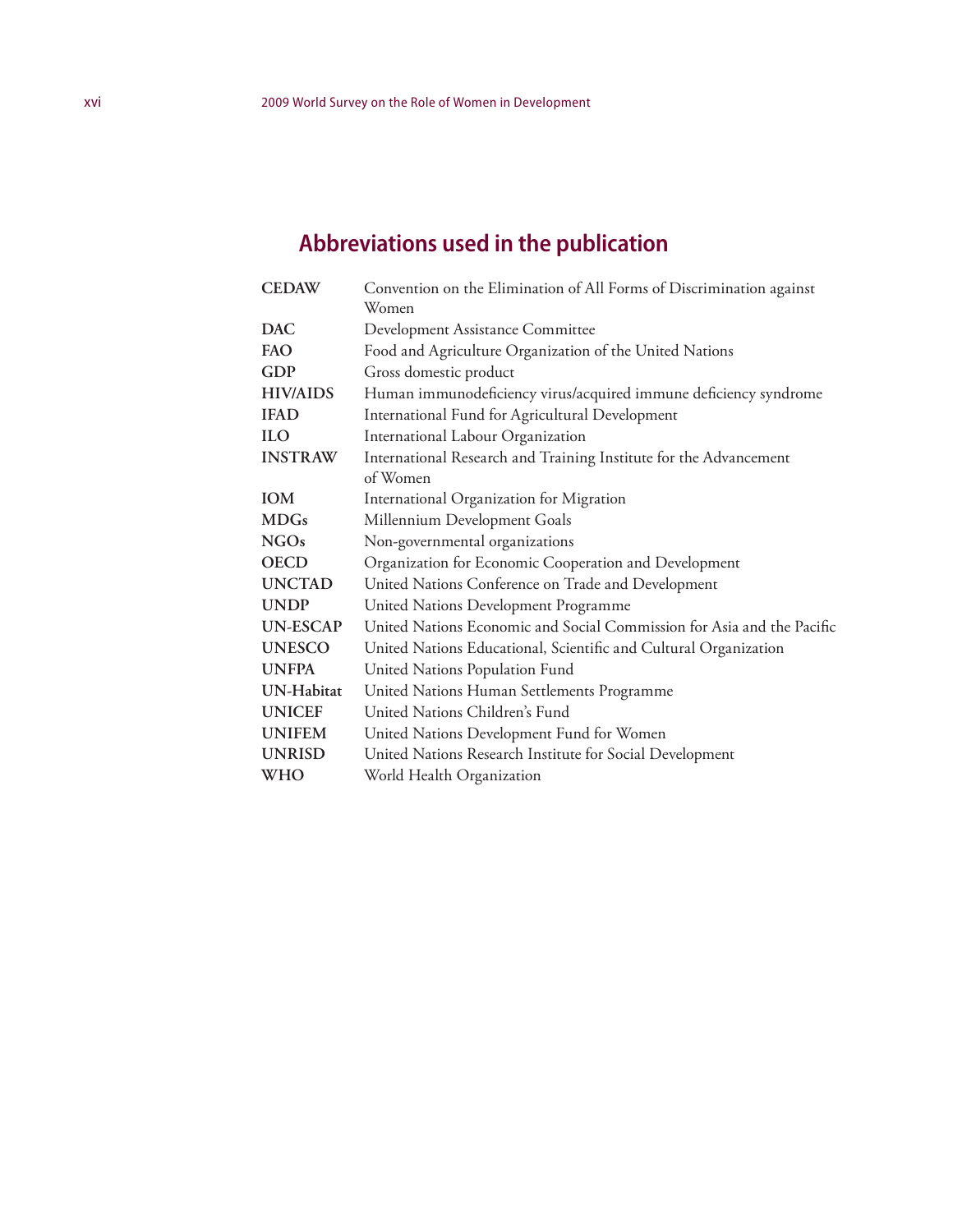# **Contents**

|      |                                                                         | Page |
|------|-------------------------------------------------------------------------|------|
| ı.   |                                                                         | 1    |
|      |                                                                         | 2    |
|      |                                                                         | 5    |
|      | Organization of the World Survey on the Role of Women in Development    | 9    |
| Ш.   |                                                                         | 11   |
|      |                                                                         | 11   |
|      |                                                                         | 13   |
|      |                                                                         | 23   |
|      | Creating an enabling environment for women's economic empowerment       | 24   |
| Ш.   |                                                                         | 27   |
|      |                                                                         | 28   |
|      | Increasing access to economic opportunities in the labour market        | 33   |
| IV.  |                                                                         | 41   |
|      |                                                                         | 42   |
|      | Common pool resources: water and forests                                | 46   |
|      |                                                                         | 48   |
|      |                                                                         | 51   |
| v.   |                                                                         | 55   |
|      |                                                                         | 55   |
|      |                                                                         | 57   |
|      | Women entrepreneurs' access to financial services                       | 64   |
|      | Women's role in decision-making in the financial sector                 | 67   |
|      | Increasing women's access to financial services                         | 67   |
| VI.  |                                                                         | 69   |
|      |                                                                         | 70   |
|      |                                                                         | 72   |
|      | Social assistance for the poor and unemployed in active age groups      | 73   |
|      |                                                                         | 76   |
|      |                                                                         | 79   |
| VII. |                                                                         | 83   |
|      | Failure to address gender-specific constraints                          | 83   |
|      | Multiplier effects of women's economic empowerment                      | 85   |
|      | Employment-centred, gender-sensitive growth strategies linking economic |      |
|      |                                                                         | 85   |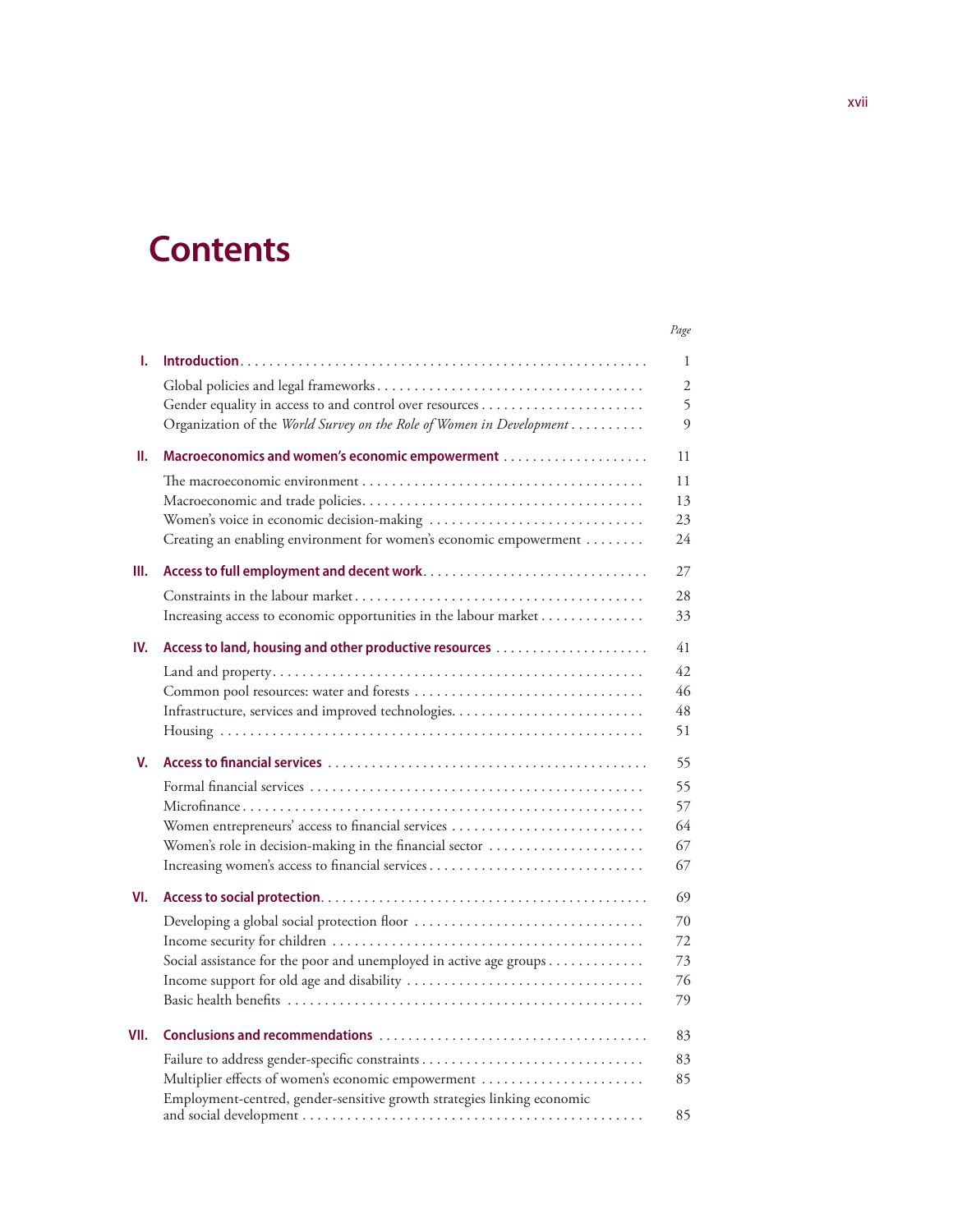| Page |
|------|
|      |
|      |
|      |

### **Boxes**

| II.1            | Gender-specific impact of value-added tax (VAT) in Viet Nam                | 16 |
|-----------------|----------------------------------------------------------------------------|----|
| II.2            | Declines in women's economic activity rates in Eastern and Central Europe  | 17 |
| II.3            |                                                                            | 18 |
| II.4            | Share of women among ministers with an economic portfolio in Europe        | 23 |
| III.1           |                                                                            | 32 |
| III.2           | Achieving gender parity in secondary education in Bangladesh               | 34 |
| III.3           |                                                                            | 35 |
| III.4           | Regulating to eliminate discrimination in the workplace in Europe          | 37 |
| III.5           | Promoting gender equality in the private sector in Brazil and Mexico       | 38 |
| III.6           |                                                                            | 39 |
| IV.1            |                                                                            | 45 |
| IV.2            |                                                                            | 46 |
| IV.3            |                                                                            | 48 |
| IV.4            |                                                                            | 48 |
| IV.5            | Mobile telephony-saving time and generating income in Lesotho              | 51 |
| IV.6            |                                                                            | 54 |
| V <sub>1</sub>  | Crédito con Educación Rural (CRECER) in the Plurinational State of Bolivia | 59 |
| V <sub>12</sub> | Relating microfinance organizational strategies to impact in India         | 61 |
| V <sub>3</sub>  | Kabarole Research and Resource Centre Microfinance Association in Uganda   | 62 |
| V.4             | Women Private Equity Fund in South Africa                                  | 66 |
| VI.1            | Dowa Emergency Cash Transfer Programme in Malawi                           | 74 |
| VI.2            |                                                                            | 75 |
| VI.3            | Impacts of social pensions in Namibia and South Africa                     | 79 |
| VI.4            |                                                                            | 80 |
| VI.5            | Vimo SEWA-an integrated insurance programme for women in India             | 81 |
|                 |                                                                            |    |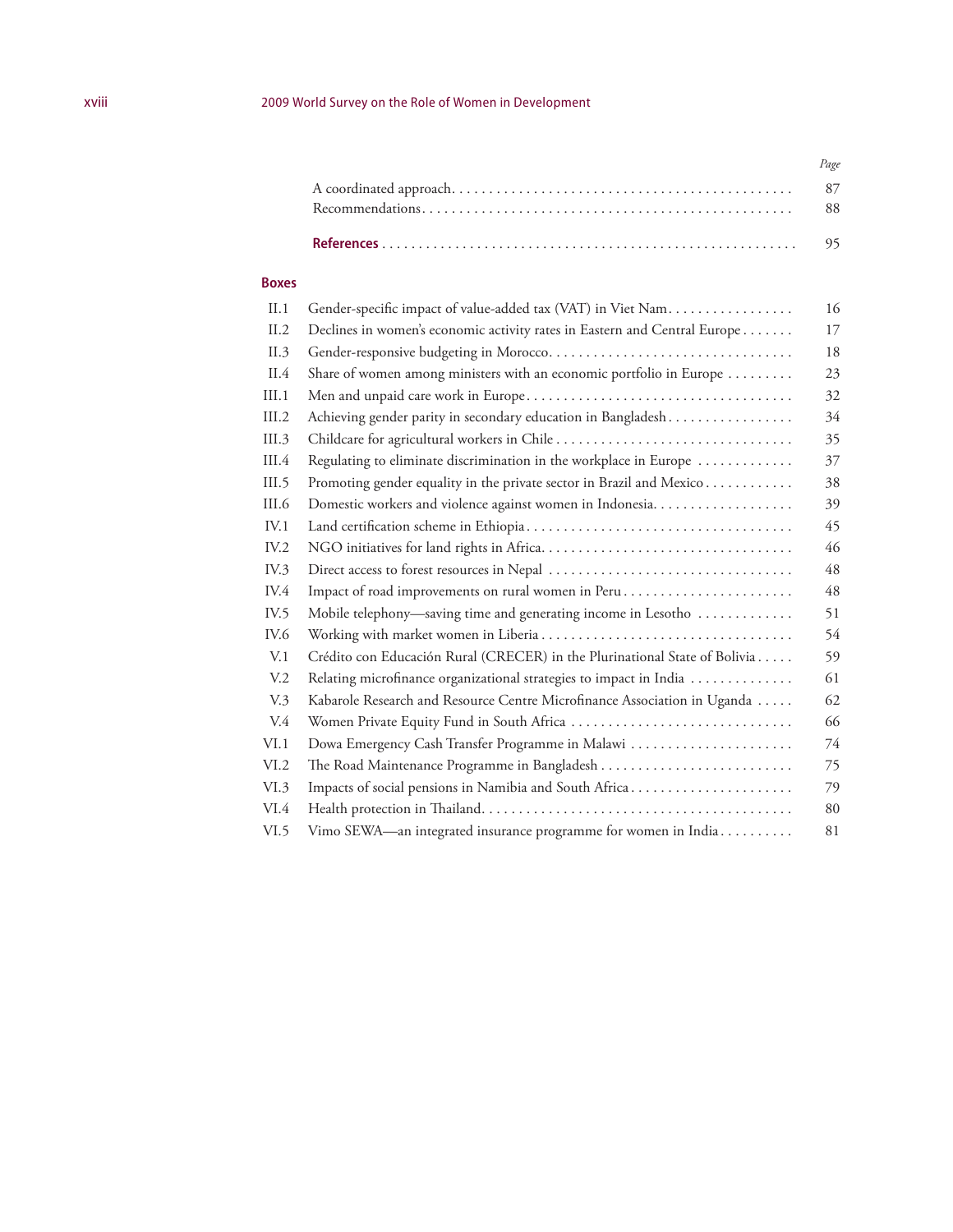# Chapter I **Introduction**

Women's equal access to and control over economic and financial resources is critical for the achievement of gender equality and the empowerment of women and for equitable and sustainable economic growth and development. Economic resources refer to the direct factors of production such as "immoveable" assets, including land, housing, common pool resources and infrastructure, as well as "moveable" assets, such as productive equipment, technology and livestock. Financial resources refer to money-based resources, including government expenditures, private financial flows and official development assistance, as well as income, credit, savings and remittances. Both economic and financial resources have important implications for women's economic roles in sustaining household livelihoods, in labour markets and in the wider economy.

Labour is the primary resource available to the vast majority of people, particularly those from low-income households, and labour markets are the means through which many women and men meet their own needs and those of their dependants and invest in the future. While the overwhelming majority of the labour force in developed and transitional economies is found in waged and salaried employment, the labour force in developing countries is distributed between waged and salaried employment and various types of self-employment.

The livelihood strategies of the world's low-income households are generally not concentrated in one form of economic activity, since no single activity is likely to be sufficiently regular or well paid to cover all their needs. Women and men within these households engage in a diversity of activities, often migrating in search of new opportunities. While these activities are generally labour-intensive in nature, they do not fit neatly into conventional economic models of labour markets focused on waged labour. The labour-intensive activities in the livelihood strategies of the poor include unpaid family labour, piece-rate work and own-account work in a myriad of informal small-scale trade, services and manufacturing enterprises (Whitehead, 2005; Chen and others, 2005). While these activities provide a living for a major proportion of the world's working poor, they are rarely visible in official statistics.

The returns to the livelihood activities of women and men depend on both their labour inputs and their "human capital", as well as on the economic and financial resources they are able to mobilize. Long-standing inequalities in the gender distribution of resources have placed women at a disadvantage relative to men in their capability to participate in and benefit from broader processes of development. This has often left them dependent on male provision to meet some or all of the needs of their households.

Policies which improve women's access to and control over economic and financial resources have direct implications for both women's economic empowerment and broader processes of development. Locating these policies within a framework of rights ensures that women's access to and control over resources is part of their entitlements as citizens, rather than left to the discretion of male providers, the largesse of the State or the vagaries of the market.

Equal access to economic and financial resources is critical for gender equality and empowerment of women as well as for economic growth and development.

Labour is the primary resource for women and men to meet their needs and those of their dependents and invest in the future. The range of livelihood strategies of low-income households does not fit neatly into conventional economic models of labour markets.

Long-standing inequalities in the distribution of resources have placed women at a disadvantage in participating in and benefiting from development processes.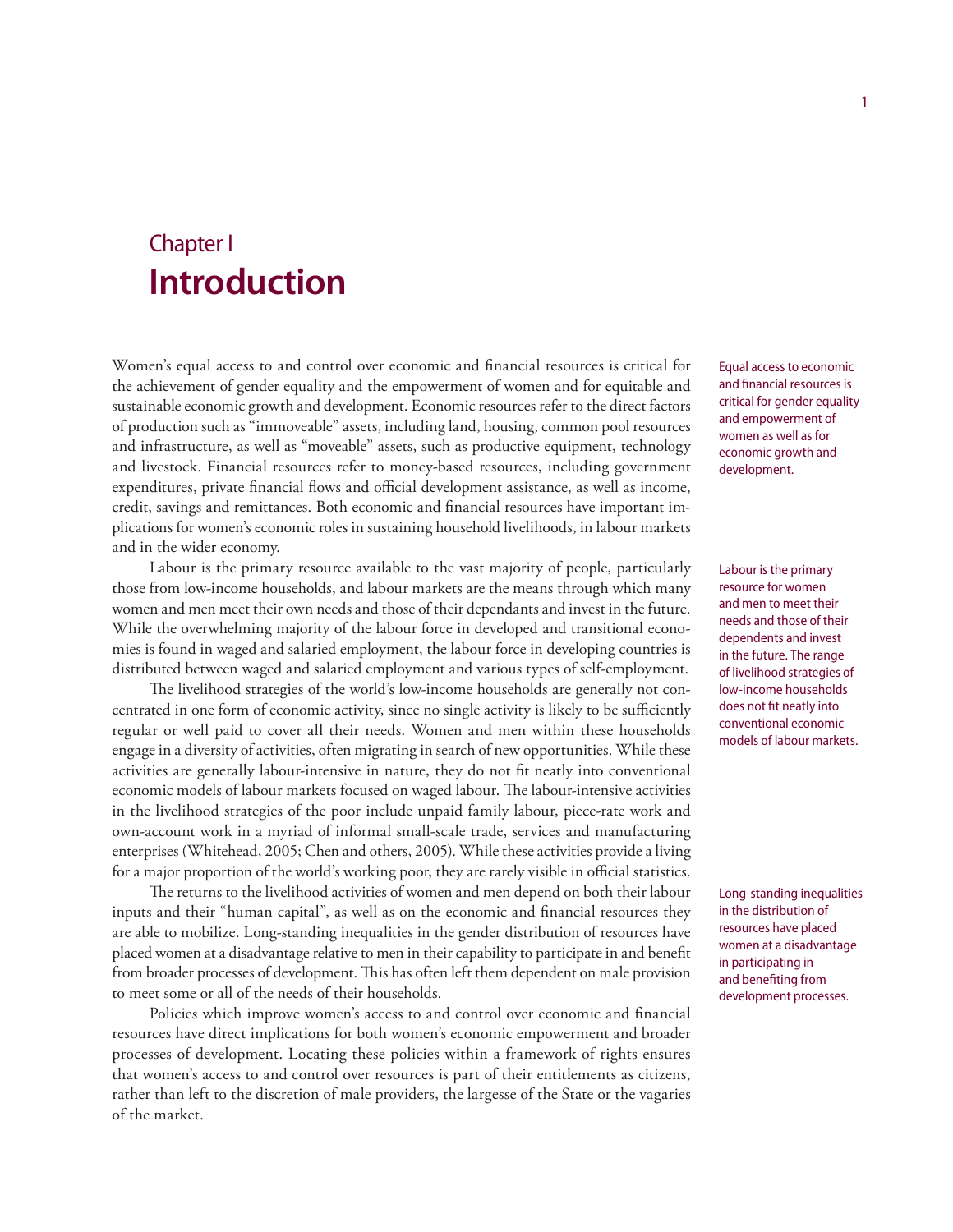The pace of women's economic empowerment has been slow and uneven across regions.

Despite considerable progress on many aspects of women's economic empowerment through, for example, increases in educational attainment and share of paid work—deeply entrenched discrimination and inequality persist. The pace of change has been slow and uneven. Higher levels of education have not been accompanied by increased gender equality in returns to labour. Increased participation in paid work has not translated into reduced burdens of unpaid work within the home. Persistent violence against women also curtails the potential of many women in all regions to access and effectively utilize economic and financial resources. Lack of access to and control over economic resources such as land, personal property, wages and credit, can put women at a greater risk of violence (United Nations, 2006a).

There are increasing examples of States, international organizations, corporations, women's organizations, labour movements and other sections of civil society taking action to challenge inequalities. The fact that change does happen indicates that gender inequalities are not immutable, that they can be transformed and that a great deal can be learned from what has already been achieved. The *World Survey on the Role of Women in Development*  examines the progress made, as well as the obstacles that continue to block or slow the pace of progress.

There is a powerful body of evidence that suggests that gender equality in the distribution of economic and financial resources not only contributes to women's well-being and empowerment, but also has positive multiplier effects for a range of key development goals, including poverty reduction and economic growth. Evidence has also accumulated on the critical importance of women's paid and unpaid labour, and access to and control over resources, in enabling families to recover from the economic crises experienced in recent decades.

The sixth *World Survey* has been prepared at a time when the food and fuel crises that developed in 2007 have been overtaken by a global financial crisis of such magnitude that there is likely to be a prolonged recession around the world. The consequences of the crisis have already been starkly evident within the countries of the Organization for Economic Cooperation and Development (OECD) with the failure of leading banks and the bailout of others using vast sums of taxpayers' money, the collapse of the housing market and steadily rising job losses in many sectors of the economy.

The repercussions of the present crisis for developing countries are playing out slowly through the various circuits of the global economy: trade, migration, capital flows, direct investments and official aid. Early evidence points to falling export orders and remittances and calls for protectionism. The predictions for the future suggest major job losses, declining foreign direct investment and a cutback in aid flows as the economies of donor countries shrink and Government revenues are focused on domestic issues. The gender equality implications of the crisis must be addressed.

## **Global policies and legal frameworks**

The international community made strong and comprehensive commitments to gender equality and women's rights in the area of access to and control over resources at the Fourth World Conference on Women in 1995, the twenty-third special session of the General Assembly in 2000, and other intergovernmental processes, including the Millennium Summit in 2000, the 2005 World Summit, the International Conference on Financing for Development in 2002, and the Follow-up International Conference on Financing for Development to Review the Implementation of the Monterrey Consensus in 2008.

The gender equality implications of the current economic and financial crisis must be addressed.

Strong and comprehensive commitments to gender equality and women's rights in access to and control over resources exist at global level.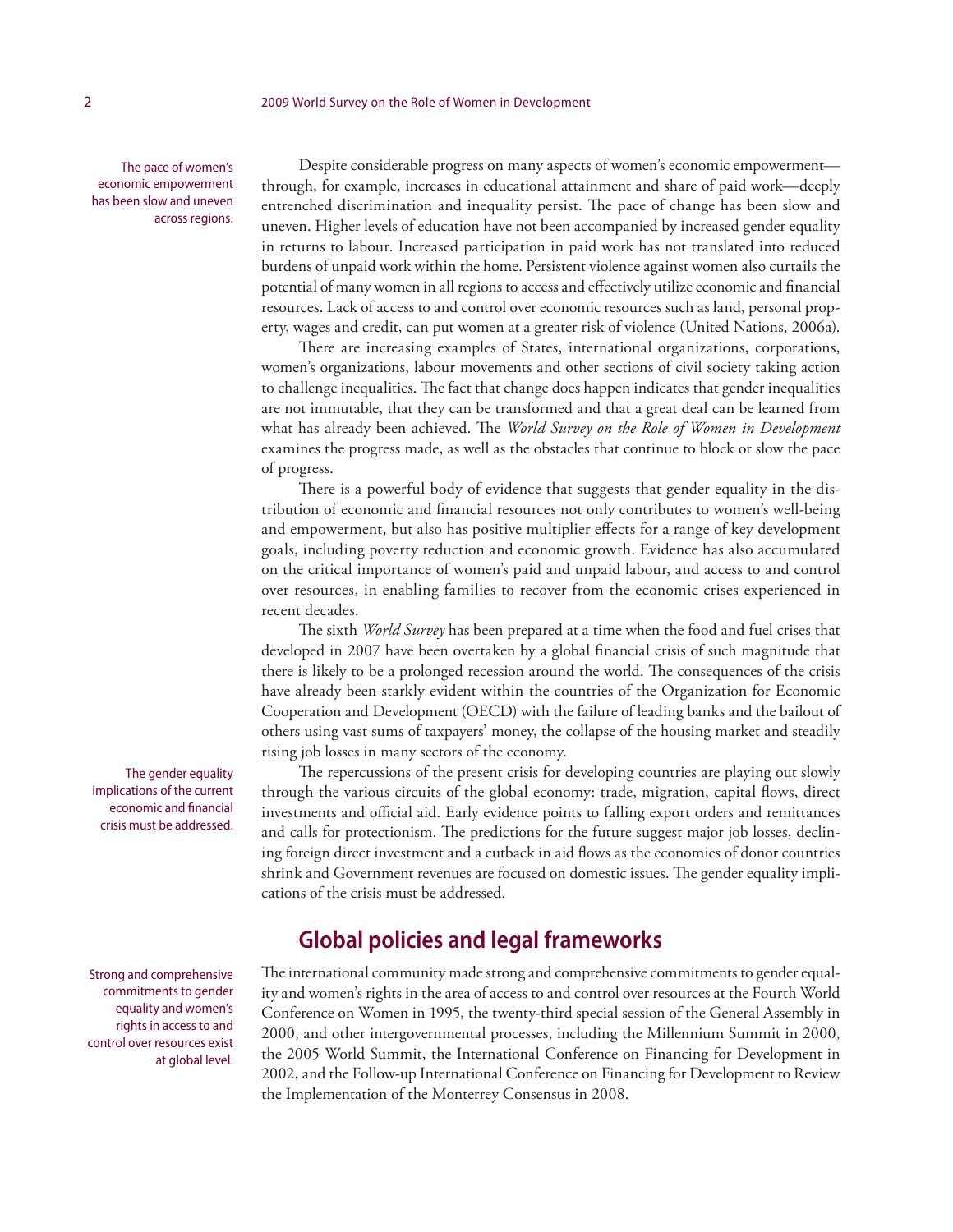The Platform for Action of the Fourth World Conference on Women recognized that the empowerment of women was a critical factor in the eradication of poverty.**<sup>1</sup>** The Platform highlighted the differences in women's and men's access to, and opportunities to exert power over, economic structures in their societies.**<sup>2</sup>** The Platform recommended that Governments and the international community analyse policies and programmes from a gender perspective to promote more equitable distribution of productive assets, wealth, opportunities, income and services.**<sup>3</sup>**

At its twenty-third special session, the General Assembly acknowledged that policies and programmes should be formulated to secure livelihoods and adequate social protection measures, including safety nets and strengthened support systems for families, to promote equal access to and control over financial and economic resources, and to eliminate increasing and disproportionate poverty among women.**<sup>4</sup>**

In agreed conclusions on financing for gender equality and the empowerment of women, adopted in 2008, the Commission on the Status of Women urged Governments to undertake legislative and administrative reforms to give women full and equal access to economic resources, including the rights to inheritance and to ownership of land and other property, credit, natural resources and appropriate technologies.**<sup>5</sup>** In agreed conclusions on the equal sharing of responsibilities between women and men, including caregiving in the context of HIV/AIDS, adopted in 2009, the Commission urged Governments to develop and improve sustainable and adequate social protection and/or insurance schemes, including pension and savings schemes, that meet basic minimum needs and recognize leave periods for caregiving in the calculation of respective benefits.**<sup>6</sup>**

In its resolution on economic advancement for women, adopted in 2005, the Commission on the Status of Women called on Member States to facilitate the further development of the financial sector to increase women's access to and control over savings, credit and other financial services, through incentives and the development of intermediaries that serve the needs of women entrepreneurs on an equal basis in both rural and urban areas, and to include women fully in management, planning and decision-making processes.**<sup>7</sup>**

At the Millennium Summit in 2000, Governments committed themselves to promoting gender equality and the empowerment of women as effective ways to combat poverty, hunger and disease and to stimulate development that is truly sustainable.**<sup>8</sup>** The Millennium Development Goals subsequently adopted included one goal on gender equality and the empowerment of women, with targets relating to employment, education and political participation. At the 2005 World Summit, global leaders resolved to promote gender equality and eliminate pervasive gender discrimination by, inter alia, guaranteeing the free and equal right

**<sup>1</sup>** *Report of the Fourth World Conference on Women, Beijing, 4-15 September 1995* (United Nations publication, Sales No. E.96.IV.13), chap. I, resolution 1, annex II, para. 49.

**<sup>2</sup>** Ibid., para. 150.

**<sup>3</sup>** Ibid., para. 58 (*b*).

**<sup>4</sup>** General Assembly resolution S-23/3, annex, para. 53.

**<sup>5</sup>** See *Official Records of the Economic and Social Council, 2008, Supplement No. 7* (E/2008/27), chap. I, sect. A.

**<sup>6</sup>** See *Official Records of the Economic and Social Council, 2009, Supplement No. 7* (E/2009/27, chap. I, sect. A.

**<sup>7</sup>** See *Official Records of the Economic and Social Council, 2005, Supplement No. 7* (E/2005/27 and Corr.1), chap. I, sect. D, resolution 49/8, para. 7.

**<sup>8</sup>** Commission on the Status of Women resolution 55/2, para. 20.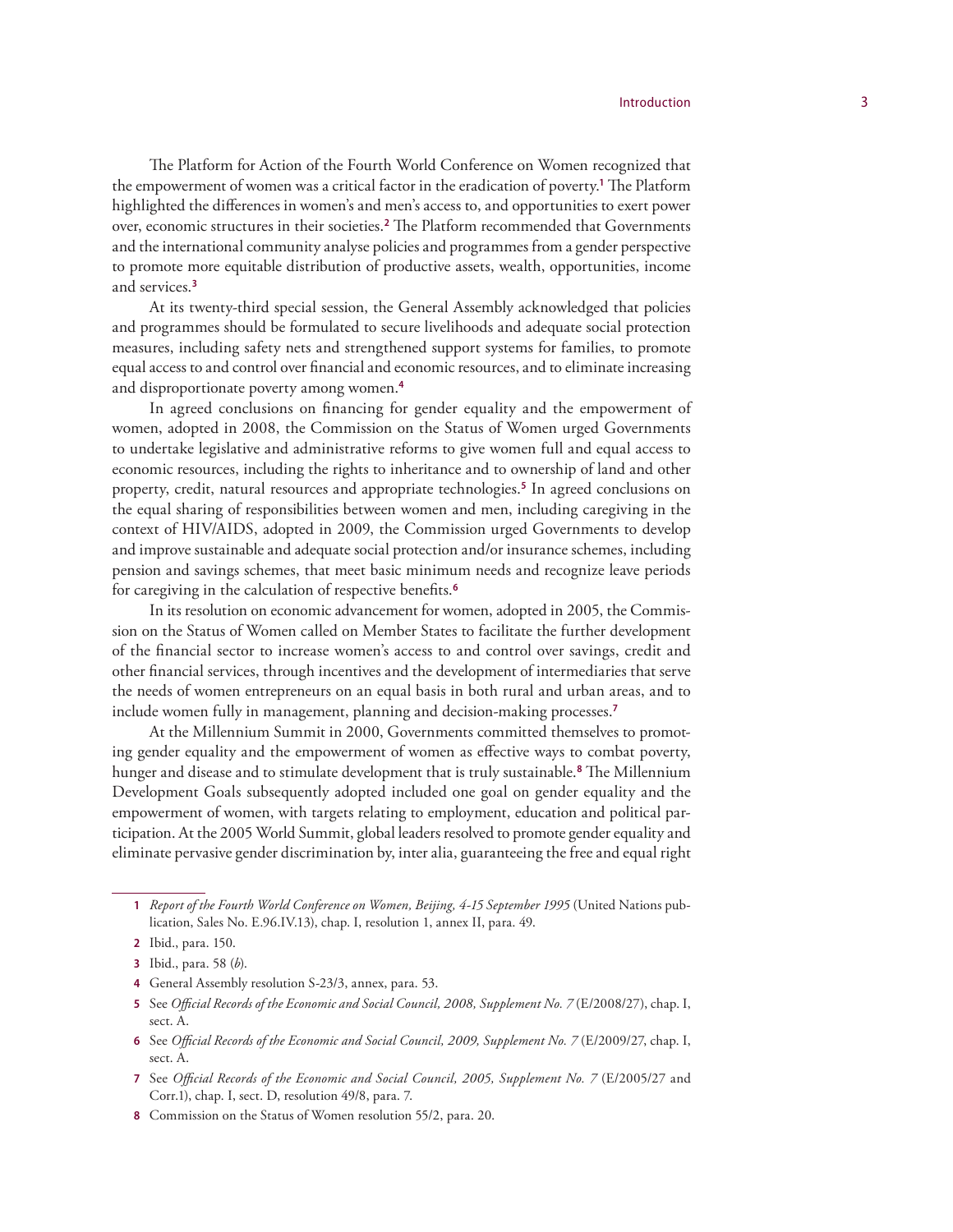of women to own and inherit property and ensuring secure tenure of property and housing for women; promoting women's equal access to labour markets, sustainable employment and adequate labour protection; and ensuring equal access of women to productive assets and resources, including land, credit and technology.**<sup>9</sup>**

In the Doha Declaration on Financing for Development, adopted in 2008, global leaders reaffirmed their commitment to eliminating gender-based discrimination in all forms, including in the labour and financial markets, as well as, inter alia, in the ownership of assets and property rights. Member States resolved to promote women's rights, including their economic empowerment; effectively mainstream gender perspectives in law reforms, business support services and economic programmes; and give women full and equal access to economic resources. They agreed to promote and reinforce capacity-building of States and other stakeholders in gender-responsive public management, including, but not limited to, gender (-responsive) budgeting.**<sup>10</sup>**

In paragraph 19 of its resolution 62/206 on women in development, the General Assembly encouraged Governments to invest in appropriate infrastructure and other projects, as well as to create opportunities for economic empowerment, in order to alleviate the burden of time-consuming everyday tasks for women and girls. In paragraph 2 (*q*) of resolution 62/136 on the improvement of the situation of women in rural areas, the Assembly urged Member States to design and revise laws to ensure that, where private ownership of land and property exists, rural women are accorded full and equal rights to own land and other property, including through the right to inheritance, and through undertaking administrative reforms and other necessary measures to give women the same rights as men to credit, capital, appropriate technologies and access to markets and information.

In its resolution 59/248, the General Assembly requested the Secretary-General to update the *World Survey on the Role of Women in Development* for consideration by the Assembly during its sixty-fourth session. At its sixtieth session, the General Assembly decided in resolution 60/210 that the theme for the survey would be "Women's control over economic resources and access to financial resources, including microfinance". The report of the Secretary-General, A/64/93, prepared in response to this resolution, was presented to the Second Committee of the sixty-fourth session of the General Assembly in October 2009 and forms the basis for the present publication.

Human rights treaties, mechanisms and instruments have also addressed the issue of women's access to and control over economic and financial resources. The Convention on the Elimination of All Forms of Discrimination against Women requires States parties to take all appropriate measures to eliminate discrimination against women and ensure the practical realization of the principle of the equality of women and men in the political, economic, social, cultural and any other fields. States are obligated not only to refrain from engaging in acts of discrimination, but also to eliminate discrimination against women by any person, organization or enterprise. The Convention covers women's right to equality and non-discrimination in the areas of employment and economic life, as well as in civil matters, such as the conclusion of contracts and administration of property. It also requires States parties to ensure the same rights for both spouses in respect of the ownership, acquisition, management, administration, enjoyment and disposition of property.

The International Covenant on Economic, Social and Cultural Rights requires States parties to ensure the equal right of women and men to the enjoyment of all economic rights

Human rights treaties, mechanisms and instruments have also addressed the issue of women's access to and control over resources.

**<sup>9</sup>** General Assembly resolution 60/1, para. 58.

**<sup>10</sup>** General Assembly resolution 63/239, annex, para. 19.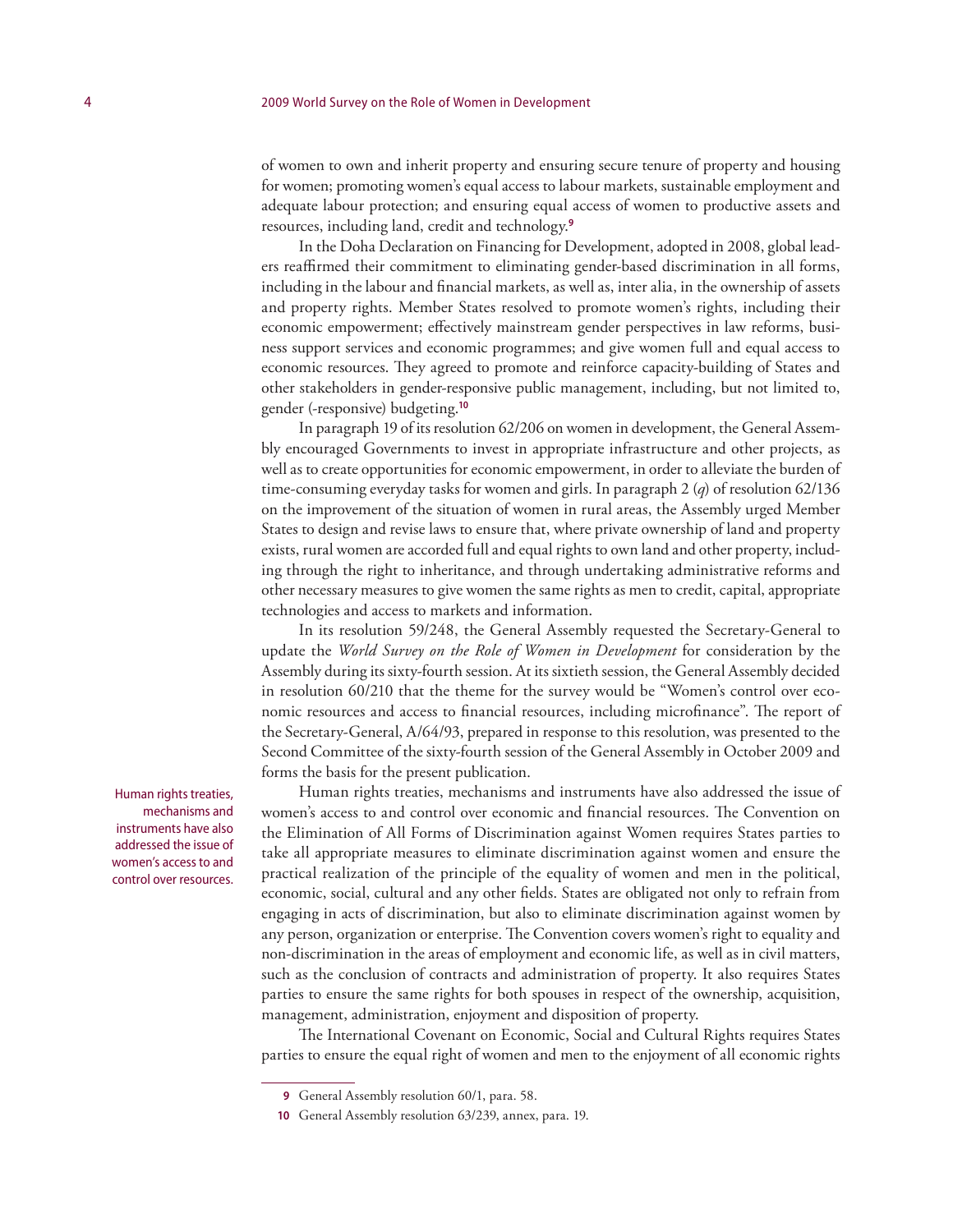set forth in the Covenant. It includes, inter alia, a specific provision on fair wages and equal remuneration for work of equal value for women.

The Special Rapporteur on violence against women, its causes and consequences recently examined the interconnections between the current global political economic order and women's enjoyment of their human rights, in particular the implications for violence against women.**<sup>11</sup>**

International Labour Organization (ILO) Convention No. 111 (1958) concerning Discrimination in Respect of Employment and Occupation requires that States parties declare and pursue a national policy designed to promote, by methods appropriate to national conditions and practice, equality of opportunity and treatment in employment and occupation, with a view to eliminating any discrimination on the basis of race, colour, sex, religion, political opinion, national extraction or social origin. ILO Convention No. 100 (1951) concerning Equal Remuneration for Men and Women Workers for Work of Equal Value states that each member shall, by means appropriate to the methods in operation for determining rates of remuneration, promote and, in so far as is consistent with such methods, ensure the application to all workers of the principle of equal remuneration for men and women workers for work of equal value.

ILO Convention No. 156 (1981) concerning Workers with Family Responsibilities states that, with a view to creating effective equality of opportunity and treatment for men and women workers, all measures compatible with national conditions and possibilities should be taken to enable workers with family responsibilities to exercise their right to free choice of employment; and to take account of their needs in terms and conditions of employment and in social security. ILO Convention No. 183 (2000) concerning Maternity Protection promotes the equality of all women in the workforce and the health and safety of the mother and child.

At its ninety-eighth session, in June 2009, ILO discussed gender equality in the world of work as one of its themes, and adopted comprehensive recommendations on employment, social protection, principles and rights at work, social dialogue and tripartism for Governments, employers' organizations, workers' organizations and ILO.**<sup>12</sup>**

# **Gender equality in access to and control over resources** Gender-specific constraints

The norms and rules defining social relationships among different groups in society, which place some in positions of dominance over others and differentiate the choices available to them—including in relation to access to and control over resources—have been termed "structures of constraint" (Folbre, 1994). Gender-specific structures of constraint refer to the social norms, values and practices which define inequalities between women and men in societies, generally allocating different roles and responsibilities and assigning a lower value to those aptitudes, capabilities and activities conventionally associated with women. Genderspecific norms typically include the assignment of responsibility for reproductive work within the family to women and the primary wage-earning responsibility to men.

Norms and practices generally allocate different roles and responsibilities to women and men and assign lower value to aptitudes, abilities and activities conventionally associated with women, creating inequalities in the distribution of resources and capabilities.

**<sup>11</sup>** See the report of the Special Rapporteur on violence against women, its causes and consequences on "Political economy of women's human rights" (A/HRC/11/6).

**<sup>12</sup>** See the report of the Committee on Gender Equality, Provisional Record No. 13, International Labour Conference, 98th Session, Geneva, 2009 (ILC98-PR13-2009-06-0323-1-En.doc).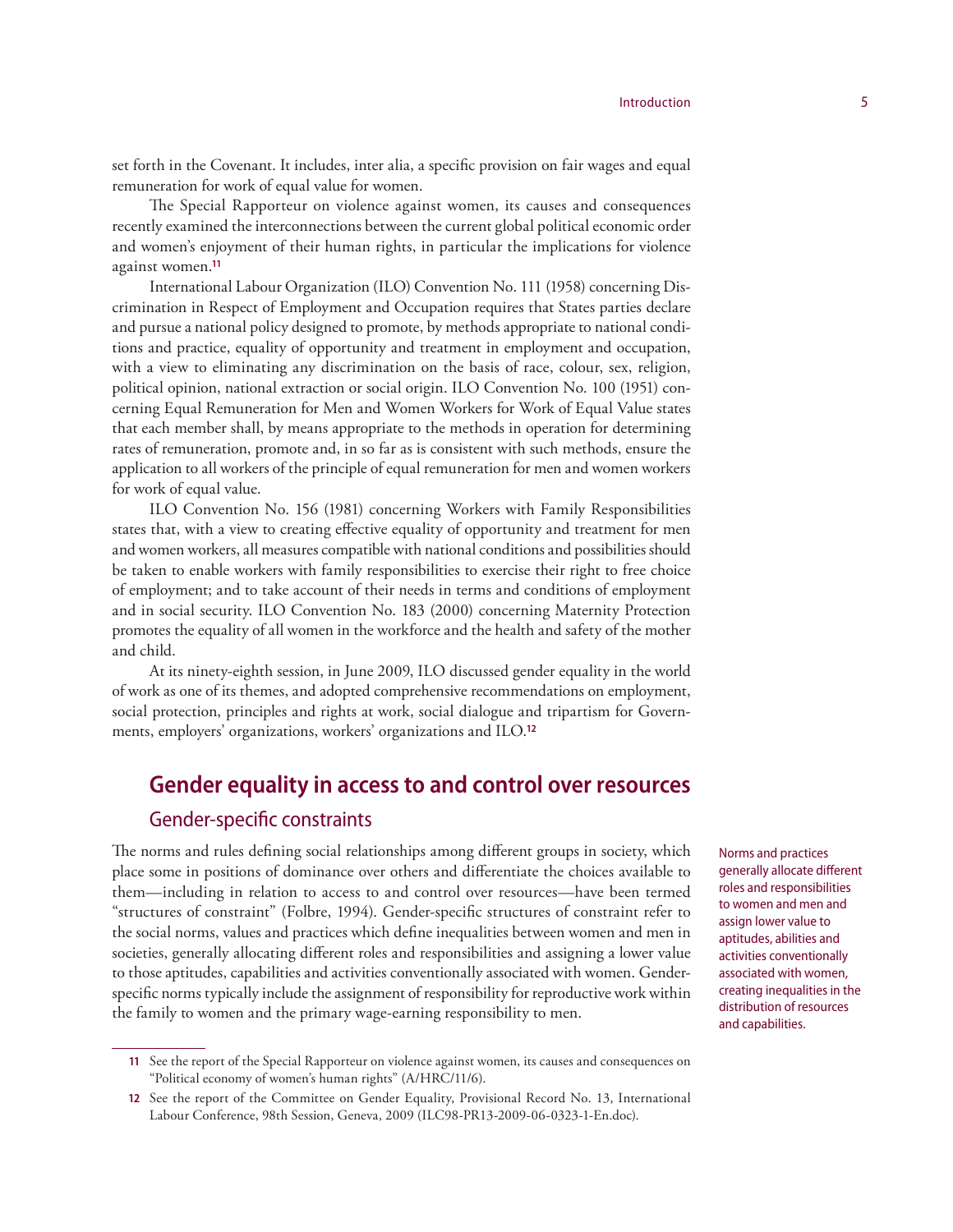Such constraints also include the restrictions on women's movement in the public domain that prevail in some parts of the world, and stereotypes relating to women or men doing certain kinds of work or using certain types of technology. Men are as likely to face cultural barriers in taking up activities and occupations deemed "feminine" as women face in taking up those defined as "masculine". These constraints are not uniform across the life cycle, but can vary by age, marital status and position within the family, as well as other factors.

Gender-specific constraints create inequalities in the distribution of valued resources and capabilities between women and men on the basis of ascribed differences. More pervasive forms of inequality relate to property and inheritance rights, productive assets and access to education, skills and paid employment. They generally favour men, who are perceived as the primary producers and wage earners, over women, who are regarded as secondary earners (World Bank, 2001; Grown and others, 2005). While both women and men from low-income households may be disadvantaged in their pursuit of livelihoods by their lack of education, skills, assets and networks, gender often intensifies the effects of other social inequalities in access to resources and opportunities.

It is important to highlight the institutional as well as the individual nature of these constraints (Kabeer, 2008a). Constraints may be imposed by institutions in the public domain as a result of active discrimination, unconscious bias or lack of knowledge. Institutions are bearers of gender-specific constraints when their principal actors reflect and reinforce, consciously or unconsciously, discriminatory norms and values which impose restrictions on women's choices. There are many examples of institutionally imposed gender constraints. Employers, both women and men, may discriminate in favour of men, who are seen as "unencumbered" by reproductive responsibilities, or use women's assumed status as secondary earners to justify paying them less. Discriminatory laws, policies and programmes can reproduce gender inequalities through assumptions about men's primary wage-earning roles and women's domestic roles which often bear no resemblance to reality.

### Gender-specific capabilities and agency

The concept of "capabilities" refers to the capacity and agency that people need to exercise choice and achieve valued objectives, given the resources at their disposal and their location within relationships of power (Sen, 1999). "Agency" is concerned with the extent to which women and men are able to challenge the constraints in their lives. All actors exercise some choice or agency, but they do so within limits. Male power in the context of gender relations rests on men's privileged access to material resources and their ability to exercise authority over women, within the family and beyond (Kabeer, 2001). Women's disadvantage is evident in data from household surveys, which show that in many regions women have limited control over critical household decisions, such as those involving their own health and well-being, and in some areas face significant mobility constraints which limit their agency (United Nations Development Fund for Women (UNIFEM), 2008).

"Voice" and "bargaining" power refer to the different ways in which disempowered groups seek to exercise influence and bring about change (Sen, 1990; Agarwal, 1997). Their capacity to do so is determined in large part by access to and control over resources. The ability of women to exit, or at least threaten to exit, unfavourable situations or relationships, rather than remain within them because they have no alternative, is determined by the resources they have at their disposal. Working women are more likely to protest gender injustices at work, for example, if they have social security to fall back on or an organization to support their struggles, or if laws are in force which make it illegal to discriminate against women.

Gender intensifies the effects of other social inequalities in access to resources and opportunities and genderspecific constraints can have both individual and institutional dimensions.

The capacity of women to exercise influence and bring about change is determined by, inter alia, access to resources, such as education, employment, land and credit.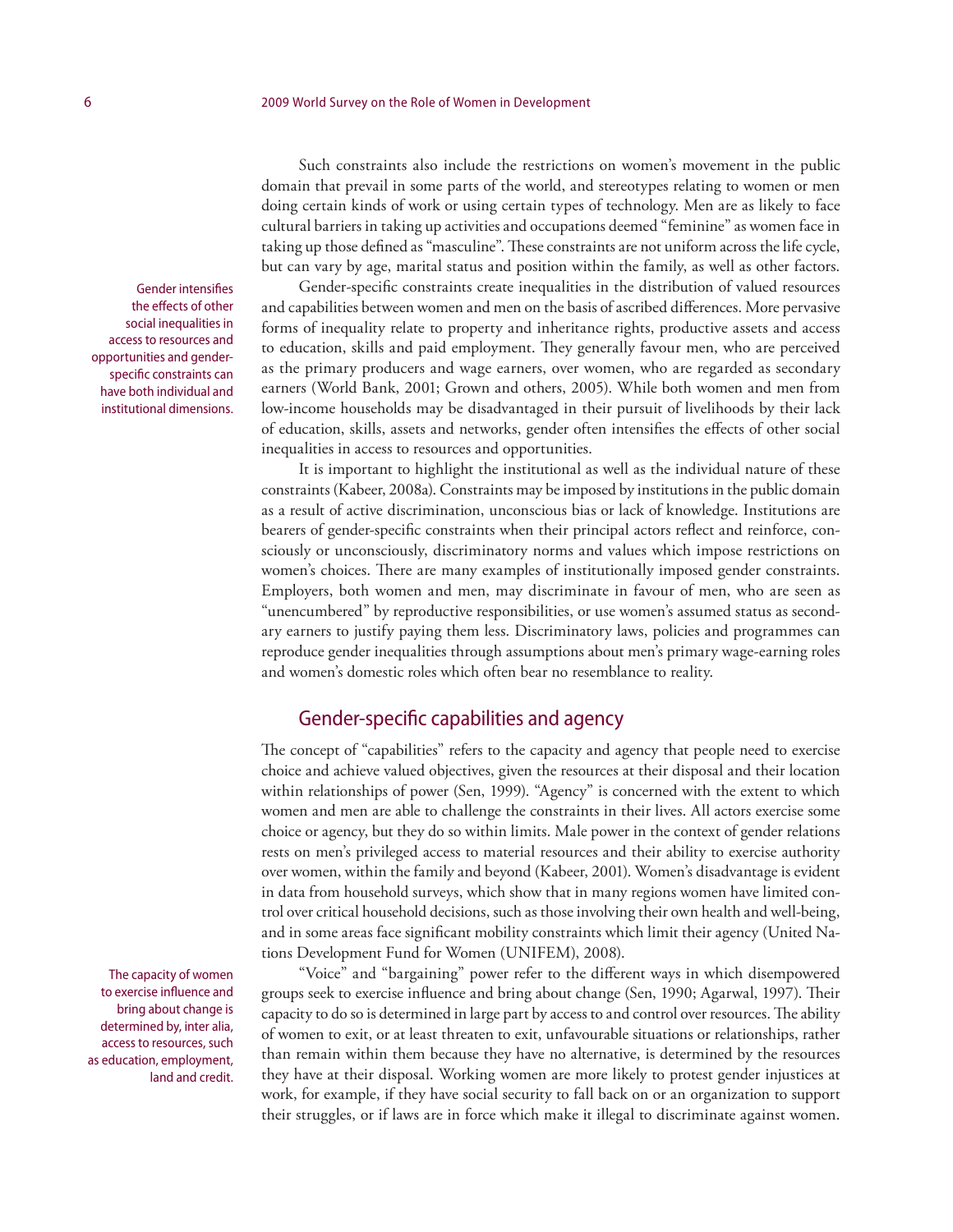There is a growing body of research which illustrates that women exercise greater decision-making power within their families when they have a certain level of education, reasonably stable and well-paid work and access to resources, such as land, credit or social support from the State (Kabeer, 2008b; Jejeebhoy, 1995). Women's access to paid work, housing and land can serve to mitigate the likelihood of domestic violence in contexts as different as India, Bangladesh and the United States of America (Agarwal and Panda, 2005; Salway and others, 2005; Basu and Famoye, 2004). Access to resources can increase respect from families and communities and provide greater financial security for older women. The remittances provided by migrant women also increase the economic security of families. Ownership of assets protects women from poverty in the face of divorce, separation or the death of a husband. In the context of HIV/AIDS, access to resources is critical for the survival of widows and children (Strickland, 2004).

Gender inequalities intersect with class, caste, ethnicity and other axes of inequality in society. Neither men nor women constitute homogeneous groups with uniform identities and interests. Strategies for women's economic empowerment have to be cognizant of differences in women's experiences, needs and priorities.

### Multiplier effects of women's economic empowerment

Gender equality is a valued goal in itself, as well as instrumental for other widely shared development goals. There are strong developmental rationales for enhancing women's access to a range of economic and financial resources. One set of rationales revolves around the implications of women's access to resources for the welfare of their children. Studies over an extended period have built up a robust body of evidence to show that women's access to resources, including education, paid work, credit, land, technology and other productive assets, have a far stronger impact on child survival, welfare and education than similar resources in men's hands (Smith and others, 2003; Quisumbing, 2003). Research also shows that women migrants who send remittances prioritize the needs of families, particularly children, for health and education (International Research and Training Institute for the Advancement of Women (INSTRAW), 2007). These findings have been used to inform policy interventions aimed at children, including conditional cash transfers (see chapter VI).

A second set of rationales revolves around poverty reduction goals. Early research pointed to women's important contribution to household subsistence in poor agrarian economies.**<sup>13</sup>** Recent research shows that it is frequently women's earnings that keep low-income households above the poverty line (Chen and others, 2005). While there is considerable debate as to whether households headed by women are overrepresented among the poor (Chant, 2003), there is evidence of a strong association between household poverty and sole or primary reliance on female earnings (Kabeer, 2008a; Chen and others, 2005; Sender, 2003).

Women's role as a "safety net of last resort" in economic downturns has also been highlighted. In the 1980s, analyses of structural adjustment programmes were already documenting the extent to which women shouldered double burdens at the household level, i.e. the increased demands on their unpaid labour posed by cutbacks in social expenditures, and the need to intensify their livelihood efforts in the face of declining male employment and rising costs of living (Commonwealth Secretariat, 1989; United Nations Children's Fund Strategies for women's economic empowerment must address the intersection of gender with class, caste, ethnicity and other axes of inequality.

There are strong development rationales for enhancing women's access to economic and financial resources, including implications for the welfare of children, poverty reduction, and women's role as "safety net" of last resort in economic downturns.

**<sup>13</sup>** As early as 1970, Boserup raised the issue of women's role in economic development, demonstrating the growing productivity gap resulting from policy neglect of women's role in agricultural production, particularly in sub-Saharan Africa (Boserup, 1970).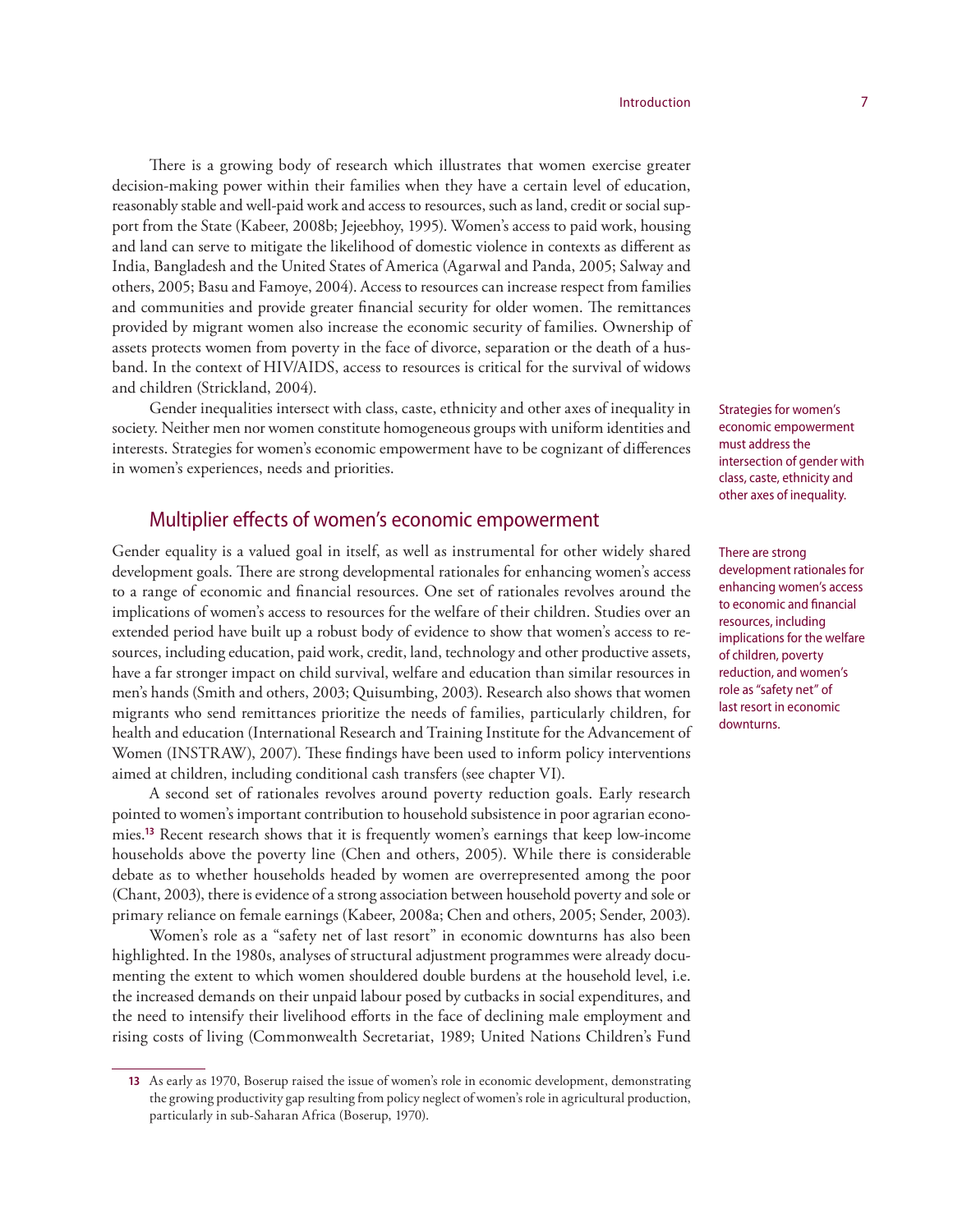(UNICEF), 1989; Elson, 1991). Research carried out in the aftermath of financial crises in Asia and elsewhere confirmed that, in the absence of social security provision for informal workers, women's paid and unpaid labour helped to sustain their households (United Nations Economic and Social Commission for Asia and the Pacific (UN-ESCAP), 2003).

A further set of arguments makes the microeconomic efficiency case for gender equality. Women's access to land and housing has been shown to have important implications for household productivity (Deere and others, 2004; Katz and Chamorro, 2003). Conversely, gender inequalities in the intrahousehold distribution of productive resources were shown to constrain the ability of women farmers to respond to market incentives (World Bank, 2001). Their ability to respond is also constrained by the limited availability of physical and social infrastructure, including transport to markets, as well as their inability to purchase technology or hire labour to compensate for their own time constraints (Evers and Walters, 2000; Whitehead and Kabeer, 2001).

Other researchers have focused on the macroeconomic efficiency case for gender equality. Studies using national, cross-country and time-series data have found evidence of positive synergies between indicators of gender equality and rates of economic growth.**<sup>14</sup>** Drawing on endogenous growth theories, which stress the importance of education to rates of growth, many studies have focused on educational attainment, with emphasis on gender gaps in secondary education. The majority report a positive relationship between gender equality in education and economic growth, with female education frequently showing a stronger correlation than male (Ranis and others, 2000; Klasen, 1999; Knowles and others, 2002; Seguino, 2000).**<sup>15</sup>** Studies have also confirmed the importance of increasing gender equality in labour-force participation and education for economic growth (Klasen, 1999; Klasen and Lamanna, 2009).

The cost of gender inequality for national economies is not inconsiderable. According to a simulation exercise on a number of Asian countries, the gender gap in labour-force participation costs those countries some \$42 billion to \$47 billion a year (UN-ESCAP, 2007). The gender gap in education costs some \$16 billion to \$30 billion a year. Gains were likely to be greatest in countries with the largest gaps.

## Unpaid reproductive work and the macroeconomy

The combined findings of microlevel studies and country and cross-country data sets have served to draw attention to a fundamental flaw in the treatment of labour in mainstream theories of economic growth and the macroeconomic policies they underpin, with signifi-

Both microlevel efficiency through increased household productivity and macrolevel efficiency through positive synergies between indicators of gender equality and economic growth have been recorded.

Economic growth theories take labour as a given factor of production rather than a resource that has to be produced through the care work carried out by women, most often on an unpaid basis.

**<sup>14</sup>** Along with the more general critique of regression analyses which conflate correlations with causation, there has been criticism of cross-country regressions across widely varying contexts which fail to factor in underlying institutional variations which might have a bearing on the results (Rodriguez and Rodrik, 2001). The findings discussed in the present report should be taken as indicative of suggestive empirical regularities in the relationship between gender equality and macroeconomic performance, rather than as definitive evidence of causality.

**<sup>15</sup>** While a positive relationship between gender equality in education and growth was found to be restricted to middle- and high-income countries (Dollar and Gatti, 1999), this appears to reflect the study's reliance on separate measures of male and female educational attainment, rather than the ratio of female-to-male education, and hence the failure to control for the strong degree of cross-country correlation between educational attainment for males and females. It may also reflect the shorter period covered by the study, given the length of time it takes for the growth benefits of gender equality in education to become manifest. A reanalysis of the same data using the ratio measure found that increases in gender equality in education were associated with higher levels of growth for rich and poor countries alike (Klasen, 1999).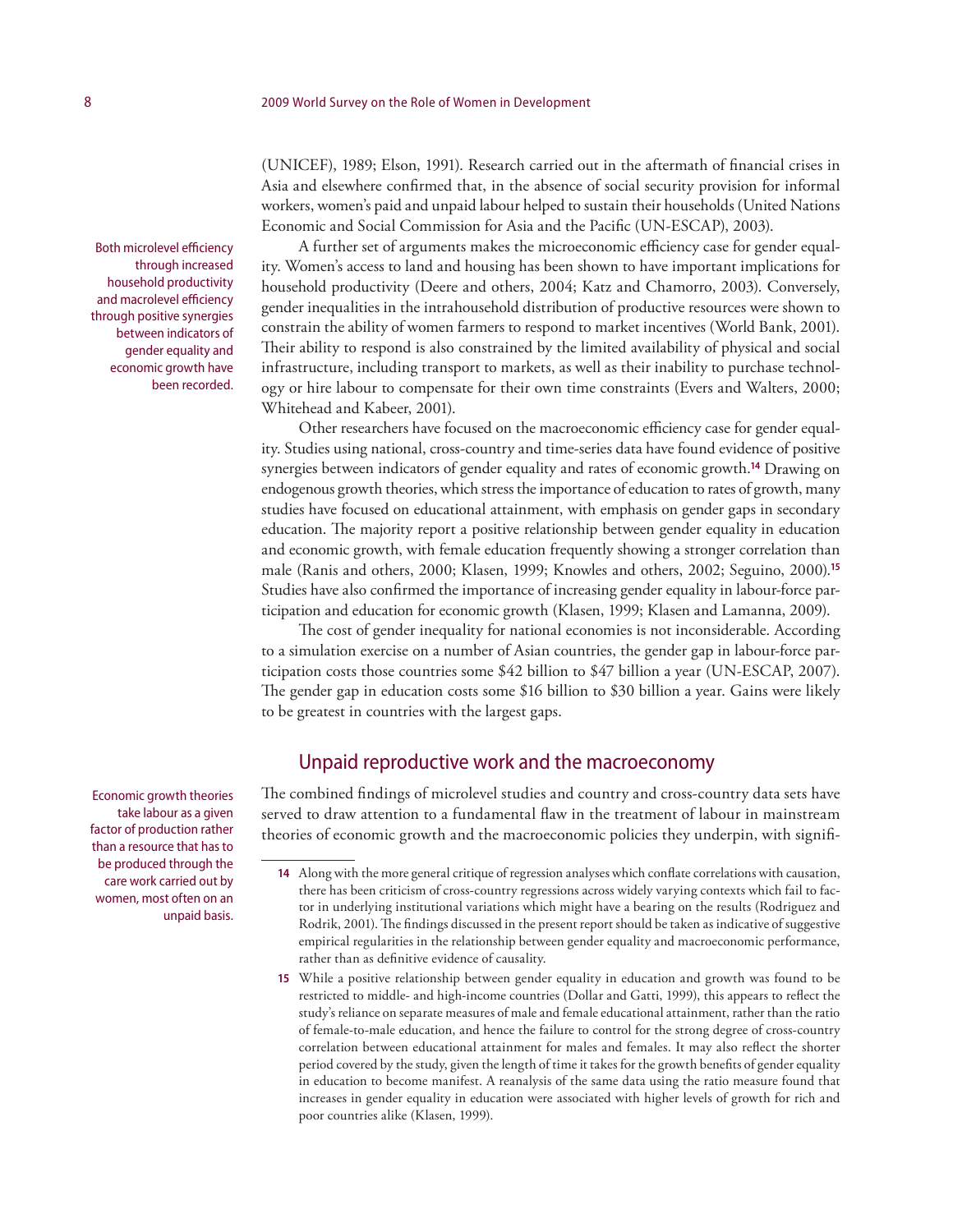cant gender equality implications (Elson, 1991; Walters, 1995). Labour is generally taken as a given factor of production, like land and other natural resources, rather than as a resource that has to be produced through human effort.

In reality, labour and human capital are embodied in human beings, who have to be cared for on a daily basis, particularly in the early and late stages of their lives. Much of this care work is carried out by women, often on an unpaid basis. In developing countries, where State or market provision of services and infrastructure and technologies that would reduce the burden of such work are largely missing, women spend considerable time on childcare, food preparation, fuelwood and water collection and caring for older persons and the sick, in addition to economic activities such as food production, income generation, cash crop cultivation, livestock care and home gardening.

Reductions in government expenditure on health, education, transportation and utilities in some countries have worsened the burden of domestic labour by increasing the time that women must dedicate to caring and providing for their families. The spread of HIV/ AIDS has led to huge increases in caregiving, particularly in Africa, and highlighted the individual and social costs of care. In contexts where resources for health and welfare are already stretched, a great deal of such care has been provided by family members, usually women and often older women (Addati and Cassirer, 2008). In many countries, women have also experienced increased demands on their unpaid labour as a result of changes in the wider environment, such as climate change and environmental degradation.

There has been an implicit assumption that, as economic opportunities for women expand, households will adjust the gender division of unpaid labour in ways that allow women to respond to changing market incentives on an equal basis with men. Experience has not borne this assumption out. Women's increasing participation in paid work has not been accompanied by a commensurate increase in men's share of unpaid work within the home (see chapter III). The gender division of unpaid domestic work has displayed a remarkable resilience and continues to shape the terms on which women are able to take up paid work. It limits the transformative potential of employment for the position of women within the home and in the wider society.

The unpaid care provided at home is a "public good" because it reproduces the labour force on a daily basis, nurtures future generations of workers, parents and citizens and contributes to collectively agreed development goals. Despite this, reproductive work is largely absent from macroeconomic theories and policies. Productive activities which involve formal market transactions and command a market price are measured by official statistics in systems of national accounts and constitute the bulk of what is measured as "economic activity" and "labour force participation" at the national and international levels. The informal and subsistence activities which make up the livelihood strategies of poor people in developing countries are inadequately included. Unpaid care work within the household economy is completely omitted (Razavi and Staab, 2008).

## **Organization of the** *World Survey on the Role of Women in Development*

Chapter II of the *World Survey* provides an overview of the gender equality implications of economic growth, monetary, fiscal and trade policies and capital flows. It also examines women's voice in economic decision-making.

Reductions of government expenditure on health, education and services, and the HIV/AIDS pandemic have increased the burden of domestic work, including caregiving, on women.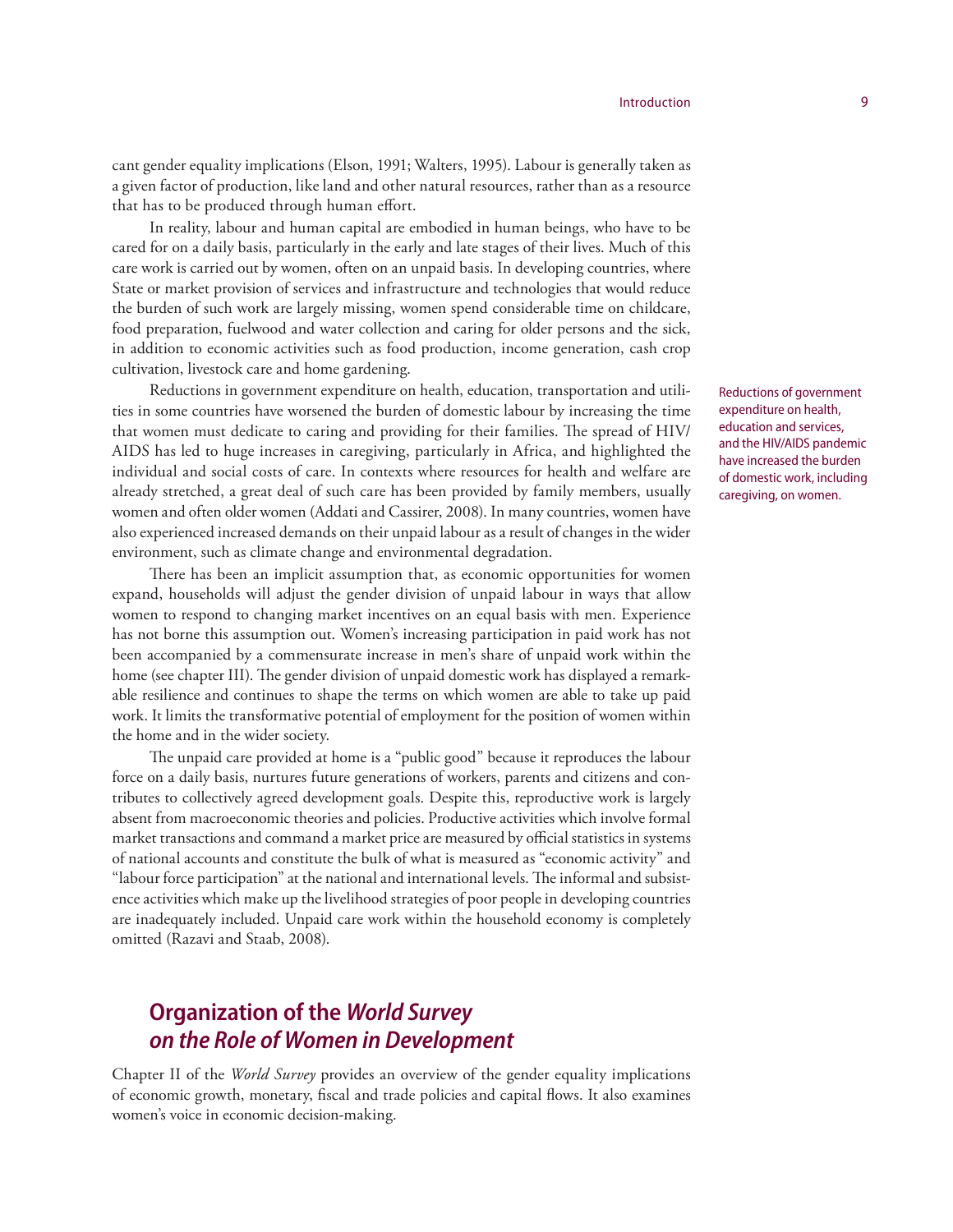#### 10 2009 World Survey on the Role of Women in Development

Chapter III examines women's position in the labour market and the factors that constrain their capacity to respond to new economic opportunities and bargain for fairer returns to their labour. These include the unequal sharing of responsibility for unpaid work within the home and gender inequalities in the terms on which women can engage with the labour market.

Chapter IV focuses on the gender distribution of other economic resources, such as land, property, housing, common pool resources and infrastructure, and their implications for the livelihood strategies of low-income households in both rural and urban contexts.

Chapter V focuses on women's access to financial services through loans and savings, in both the formal and informal financial sectors. It documents the rise of microfinance organizations to compensate for women's exclusion from the formal sector. The limited outreach of microfinance organizations and the debates on "inclusive financial systems" and "financial sustainability" are raised. Women entrepreneurs' access to finance and women's role in decision-making in the financial sector are also discussed.

Chapter VI takes up economic resources provided through social protection. The chapter uses the "global social protection floor" of the ILO as a framework to consider different strategies for social protection from a gender perspective.

Chapter VII compiles the main conclusions and recommendations of the report.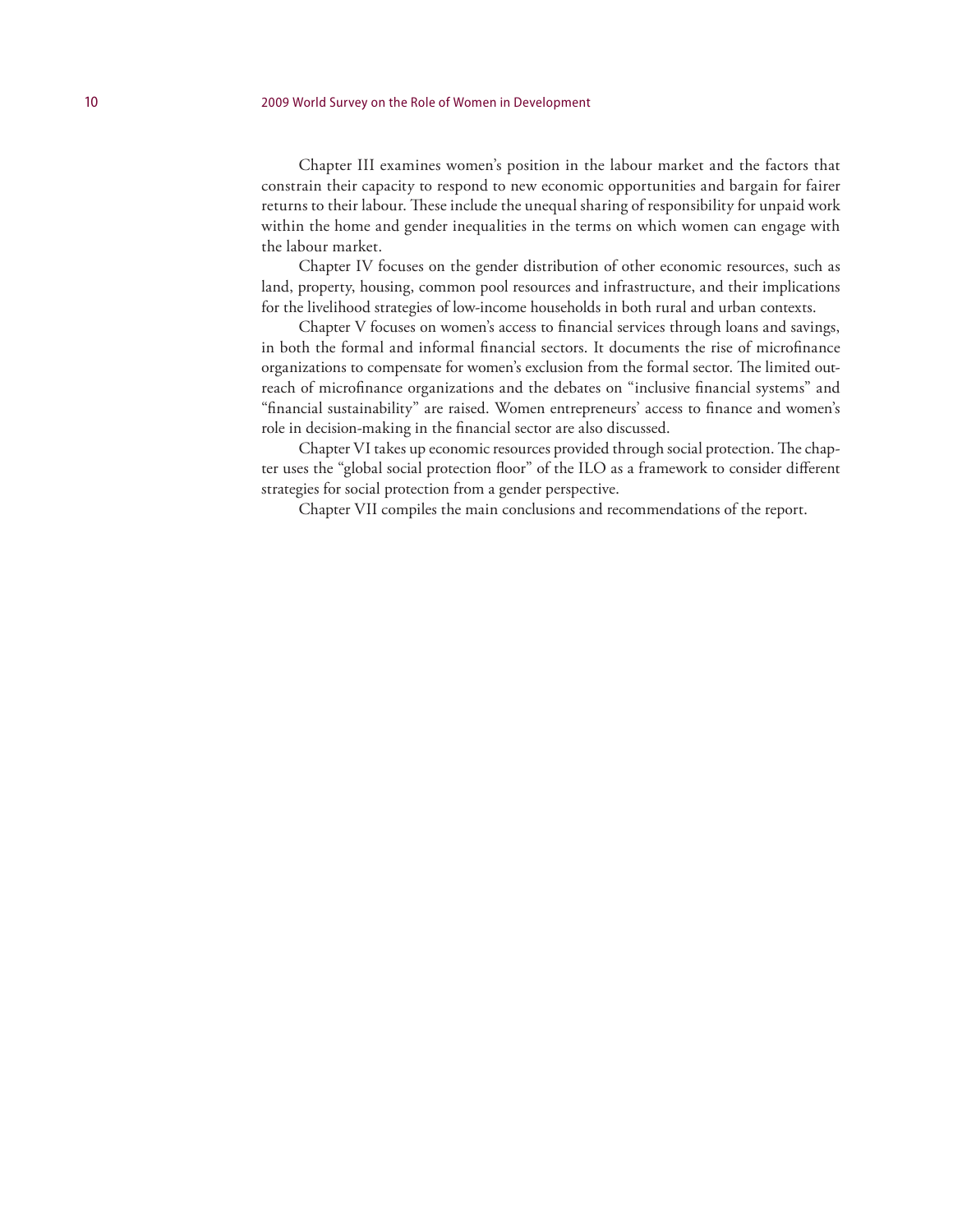# Chapter II **Macroeconomics and women's economic empowerment**

Macroeconomic frameworks influence the pattern and pace of economic growth within a country, as well as the distribution of opportunities and resources between different sections of its population. Macroeconomic policies have an impact on gender equality through markets and State interventions, which distribute key economic and financial resources and economic opportunities. Gender-specific impacts are mediated by the State's willingness and capacity to intervene on behalf of less powerful groups within society and by the voice and influence of women within the structures of governance at different levels in society.

The present chapter reviews the main elements of the current macroeconomic policy framework and the implications for women's access to and control over resources. While women's access to education and employment improved in recent decades, the transformative potential of those changes has been curtailed by persisting inequalities in the gender distribution of resources. The importance of increasing women's voice in economic decision-making is discussed.

## **The macroeconomic environment**

Recent decades have seen a steady movement towards a globally integrated economy. Rapid changes in information and communication and transportation technologies made possible the international movement of people, finance, goods and services at a fraction of the time and costs that prevailed half a century ago. This led to a huge expansion in the scope of economic transactions across the world and the international restructuring of the processes of production and distribution, opening up national economies to global competition.

Fiscal, monetary and exchange-rate policies have focused on the control of inflation, while structural policies have been used to reduce the role of the State, promote private enterprise, deregulate domestic markets and liberalize trade and capital flows. The degree of global integration has, in turn, determined the "policy space" available to Governments. The need to attract and retain internationally mobile capital has pressured countries to maintain high interest rates, low rates of inflation, flexible labour markets and tax incentives to encourage foreign direct investment. These policies are increasingly being questioned, as policy space is shrinking and adequate responses to the current financial and economic crisis through counter-cyclical policies are constrained.

The current financial crisis is a product of the deregulation of the financial sector. The removal of controls over credit allocations in domestic markets and the opening up of capital accounts have given rise to the growing mobility of capital and the emergence Macroeconomic policies impact on gender equality through markets and State interventions which distribute key economic and financial resources and opportunities.

The globally integrated economy has opened national economies to global competition. Fiscal, monetary and exchangerate policies as well as structural policies are increasingly questioned because of uneven progress on economic growth and poverty reduction.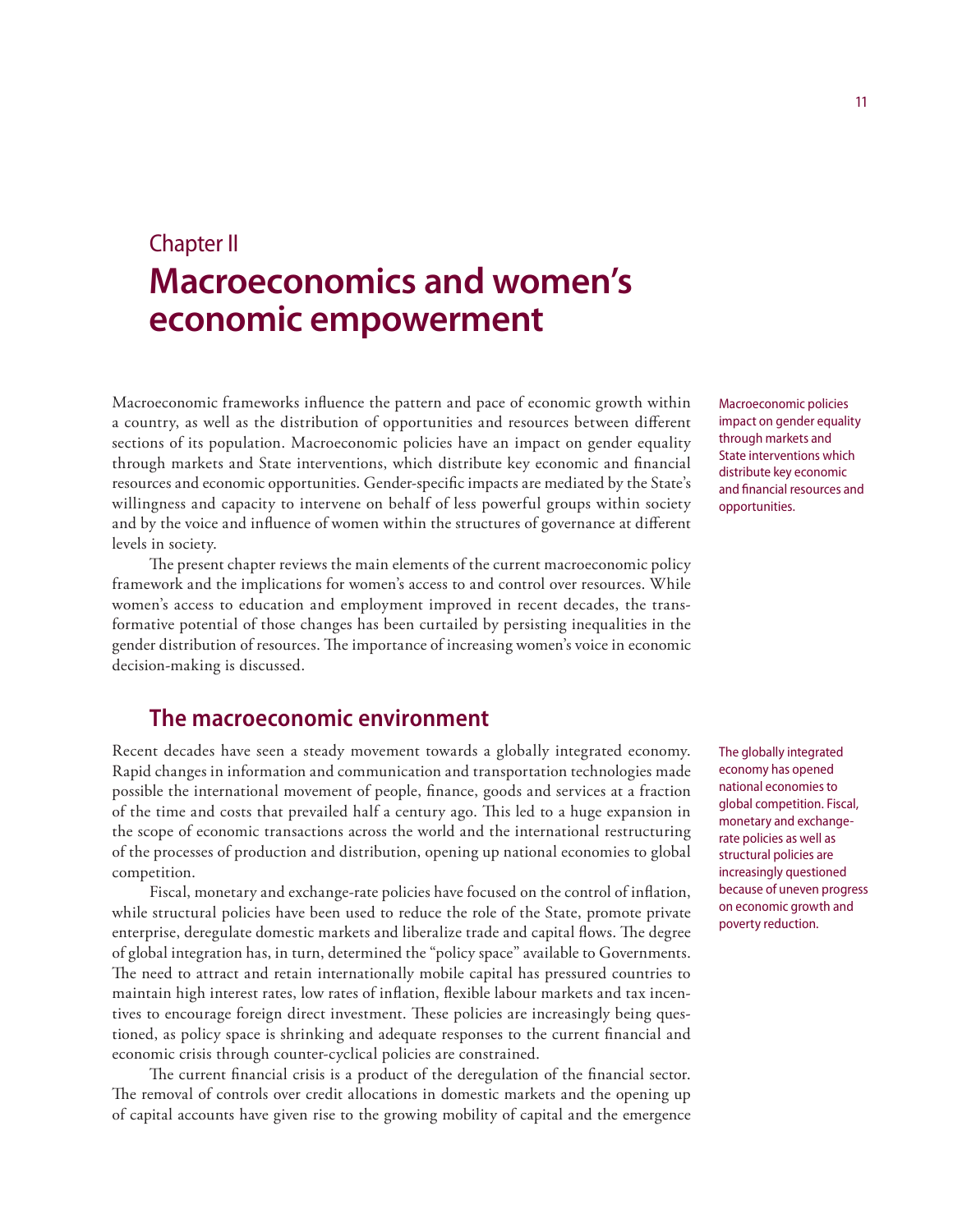of international financial markets. The roots of the current financial crisis and its global repercussions lie in the interaction between poorly regulated financial markets and the growing reliance on complex financial products based on tightly integrated capital markets.

Even before the current financial and economic crisis, questions had been raised about the core assumption that fiscal discipline and restrictive monetary policies, combined with the liberalization of markets, would deliver on economic growth and poverty reduction. That assumption has not been borne out by the evidence. In developed countries, growth of per capita gross domestic product (GDP) has shown a declining trend since the 1970s (Heintz, 2006). Developing countries have had a rising growth trend since the 1990s, largely reflecting rapid growth rates in India and China. The trend level of per capita output growth in developing countries over the past three decades is well below that of the 1970s if India and China are left out of the estimates (United Nations, 2008a).

Progress has been similarly uneven on poverty reduction. According to revised poverty estimates released by the World Bank, based on a poverty line of \$1.25 a day at 2005 prices, 1.4 billion people in developing countries were living in extreme poverty in 2005 (Chen and Ravallion, 2008)—400 million more than suggested by earlier calculations. The rate of decrease in poverty remains the same, declining by 1 per cent a year for the developing world as a whole between 1981 and 2005.

According to estimates, world gross product is expected to fall by 2.6 per cent in 2009, following a positive growth of 2.1 per cent in 2008 and an average annual growth of almost 4 per cent per year during the period 2004-2007 (United Nations, 2009). Developing countries in particular will be negatively affected by falling commodity prices, a decrease in demand for exports, a possible decline in official development assistance and declines in private capital flows, including remittances.

The financial crisis will not only affect financial markets throughout the world, but also have a serious and more widespread impact on the real economy and the lives of people, particularly in developing countries, through global economic recession (Fukuda-Parr, 2008). Unless the crisis is contained, the impact on poverty is likely to be catastrophic. The crisis is expected to result in between 73 million and 103 million more people remaining poor or falling into poverty (United Nations, 2009), as well as between 200,000 and 400,000 additional infant deaths between 2009 and 2015 (World Bank, 2009a). A study of 59 developing countries suggests that declines in GDP are likely to lead to significantly higher average infant mortality rates among girls than boys (Baird and others, 2007). The current crisis is expected to have a more negative impact on women's unemployment rates relative to men's in most regions of the world, particularly in Latin America and the Caribbean (ILO, 2009a).

Developing countries have fewer resources to implement appropriate counter-cyclical policies to counteract the impact of the current financial and economic crisis. The crisis will jeopardize developing countries' progress towards the achievement of the internationally agreed development goals, including the Millennium Development Goals. A study of six Latin American countries estimated that the projected recession in 2009 and 2010 and a slow and gradual recovery towards pre-crisis growth levels by 2015 would put some low-income countries, such as the Plurinational State of Bolivia, Honduras and Nicaragua, further off track in their endeavours to achieve the Millennium Development Goals for primary school completion, child and maternal health and access to drinking water and sanitation (Sánchez and Vos, 2009).

The financial and economic crisis has increased risk of reductions in allocations to gender equality and women's empowerment. Resources allocated were already insufficient for the implementation of commitments on gender equality. The financing gap for achiev-

The global economic recession will have widespread impact on the real economy, particularly in developing countries, and jeopardize the achievement of the Millennium Development Goals.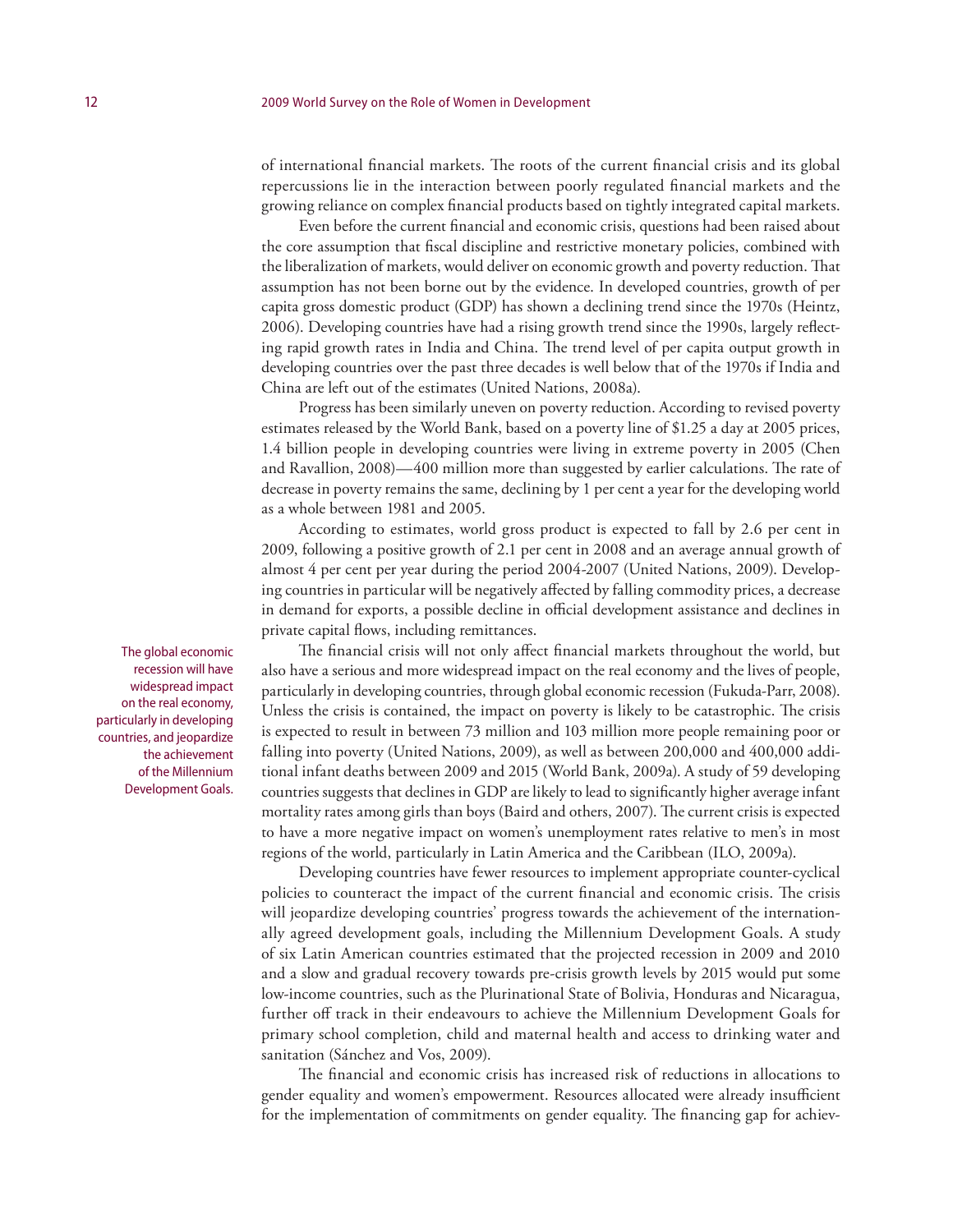ing Millennium Development Goal 3 in low-income countries has been estimated to range from \$8.6 billion in 2006 to \$23.8 billion in 2015 (Grown and others, 2006). Efforts are needed to ensure sufficient allocation of resources to promote gender equality and women's empowerment.

The manner in which countries respond to recessions can lead to disproportionate impacts on women and girls. Cuts in public spending in the areas of health and education, for example, can reduce women's and girls' access to basic services. Safety nets devised in response to crises which privilege men can force women and girls into precarious jobs in the informal economy. The design and implementation of responses will determine whether the crisis will reverse any gains that have been made towards achieving the Millennium Development Goals, including Millennium Development Goal 3 on gender equality, or provide a solid and equitable foundation for future recovery and for progress on gender equality.

## **Macroeconomic and trade policies**

Macroeconomic policies have differential impacts on women and men (Berik and others, 2009). The development of gender-responsive policies requires an understanding of and attention to the distributional consequences of economic growth strategies and monetary, fiscal, trade and investment policies, as well as the constraints on women's economic empowerment. Many policies do not, however, give attention to critical gender equality perspectives. For example, they tend to overlook the gender distribution of paid and unpaid work and its implications for women's access to economic opportunities.

### Economic growth

Research indicates that the impact of economic growth on gender equality can vary considerably, according to the type of economic growth policies and the measure of gender equality used in the analysis (Berik and Rodgers, 2008). Economic growth resulting from the privatization of public services can, for example, lead to higher prices, limiting women's and girls' access to these services. Economic growth resulting from export promotion can lead to increased gender wage gaps if there is downward pressure on wages in export sectors that employ a high proportion of women.

The correlation between economic growth and women's employment has been examined. Data for the period 1991 to 2003 suggest that the employment elasticity of economic growth—the changes in employment associated with changes in growth—was positive throughout the period and that it was greater for women than for men (Kapsos, 2005).**<sup>16</sup>** The growth in women's share of employment noted since the 1980s continued into the late 1990s (Standing, 1999; Kapsos, 2005). The employment elasticity of growth for both women and men, however, began to decline in the late 1990s (Kapsos, 2005). Women's share of employment has remained at around 40 per cent for the past 10 years (ILO, 2009b).

The impact of growth on women's well-being in recent decades is less obvious. One widely used indicator is women's life expectancy relative to men's, a crude summary of gender differences in overall health status. Women generally live longer than men, a matter of genetic make-up and less unhealthy lifestyles. A study of eight Asian countries with considerable variThe manner in which countries respond to the recession can impact disproportionately on women, possibly reversing gains made, particularly through cuts in public spending on health and education and inequitably designed safety nets.

The impact of economic growth on gender equality can vary considerably, including in relation to employment, well-being and broader indicators of gender equality.

**<sup>16</sup>** These figures refer primarily to formal work vis-à-vis work in medium-sized to large registered enterprises. They exclude much of the informal work that makes up labour force activity in poorer countries and should therefore be treated with caution.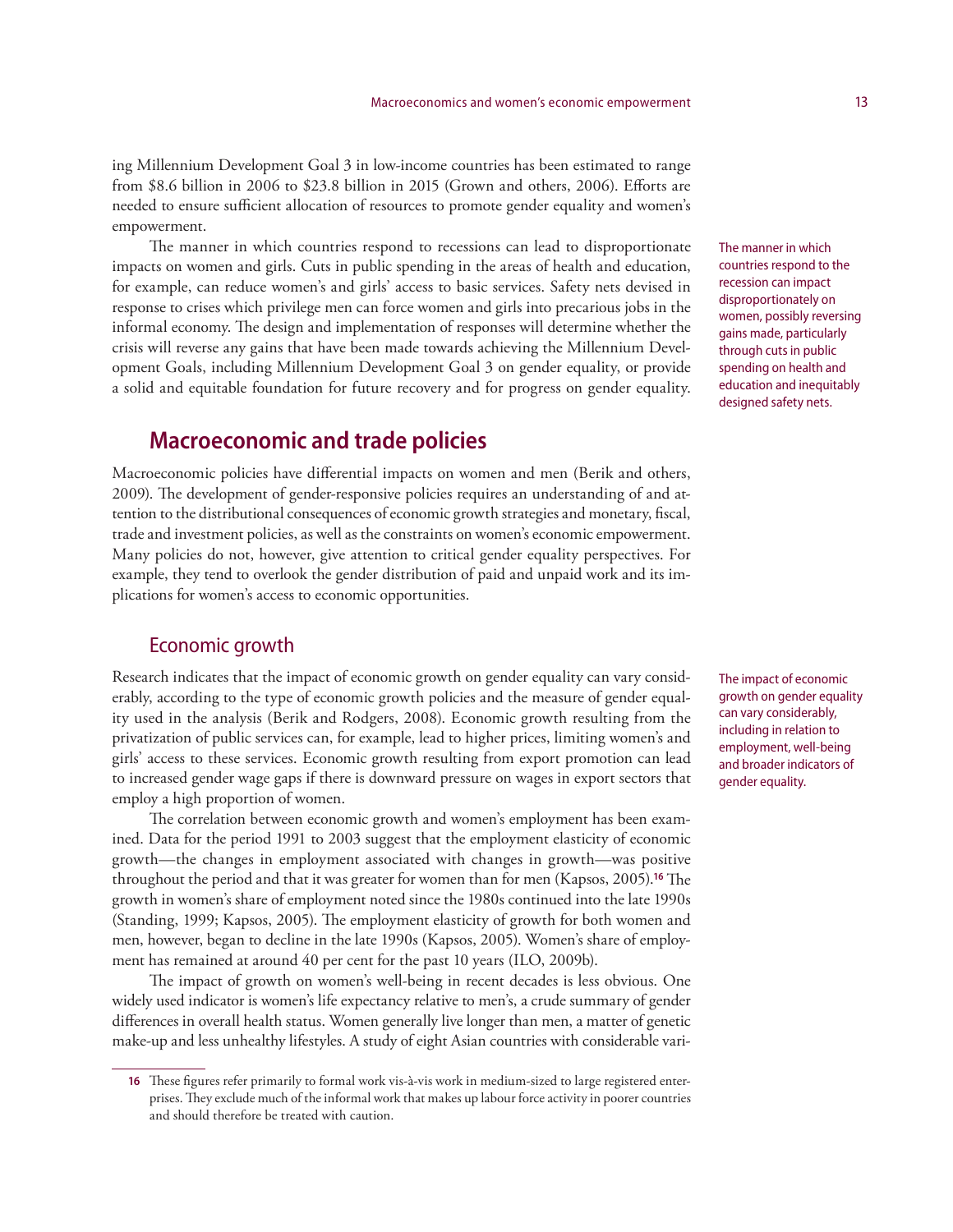ation in growth rates found no relationship between economic growth and gender differentials in life expectancy. The findings suggested that women's life expectancy relative to that of men responded most positively to increased female labour force participation and literacy rates, which enhanced women's voice and bargaining power within the economy (Seguino, 2002a).

The correlation between economic growth rates and a broader measure of gender equality—the Standardized Indicator of Gender Equality (SIGE)—was also examined in 95 countries for the period 1980 to 1995 (Seguino, 2009). SIGE is a composite index made up of women's education relative to men's; the ratio of female to male life expectancy; relative labour force participation rates; women's share of technical, professional, administrative and managerial positions; and women's share of parliamentary seats. Economic growth was positively correlated with progress on SIGE for the two highest income quartiles, but negatively correlated in the two lowest income quartiles. Higher rates of economic growth in the poorer countries were associated with a deterioration in overall gender equality.

Conversely, studies have also examined the importance of indicators of gender equality for economic growth rates. The relationship between increasing gender equality in employment and rates of economic growth has been examined, using as measures changes in the share of the female working-age population in formal employment, as well as changes in the female share of the labour force (Klasen, 1999). While both measures had positive impacts on rates of growth, the impact of women's share of formal employment was found to be larger and statistically significant.**<sup>17</sup>** A later study using similar analysis extended the earlier data set for 1960-1990 to include data from 2000. It confirmed the importance of increasing gender equality in labour force participation and education for economic growth. Whereas, for example, the earlier data set had indicated losses of about 0.9 per cent per year in growth rates in both South Asia and the Middle East and North Africa owing to gender inequalities, the reduction of the gender gap in education in the Middle East and North Africa led to per capita growth losses of 0.7 per cent a year, compared with losses of 1 per cent in South Asia (Klasen and Lamanna, 2009).

Attempts to explain the relationship between gender equality and economic growth point to a number of possible routes. One is through the positive microlevel impacts of female education and paid work on fertility rates, child survival and investments in the human capital of children. A second relates to the efficiencies generated by a more optimal utilization of a country's labour and human capital investments. This argument is supported, for example, by the microlevel evidence suggesting that a more egalitarian distribution of land, fertilizer and credit within African farming systems would generate significant productivity gains. The argument is also supported by macrolevel research which demonstrated that increasing gender equality in education is associated with increased labour productivity, as measured by per capita income (Knowles and others, 2002). A recent study of eight Latin American countries suggests that eliminating barriers to women's labour force participation and equalizing their access to different occupations would reduce the incidence of poverty and promote an increase in income in all eight countries (Costa and others, 2009).

There is, however, also evidence that economic growth can occur at the expense of women's wages in some cases. Analysis of panel data from low- and middle-income semiindustrialized countries found that higher levels of gender inequality in wages were associated with higher levels of investment and growth (Seguino, 2000). The ability of employers to pay women low wages relative to their productivity is profitable in contexts where large numbers

The importance of gender equality in education and employment for economic growth is illustrated by microlevel impacts and efficiencies generated by optimal use of human capital.

**<sup>17</sup>** The study advises caution regarding these results because it is clearly possible that the causality runs in the opposite direction.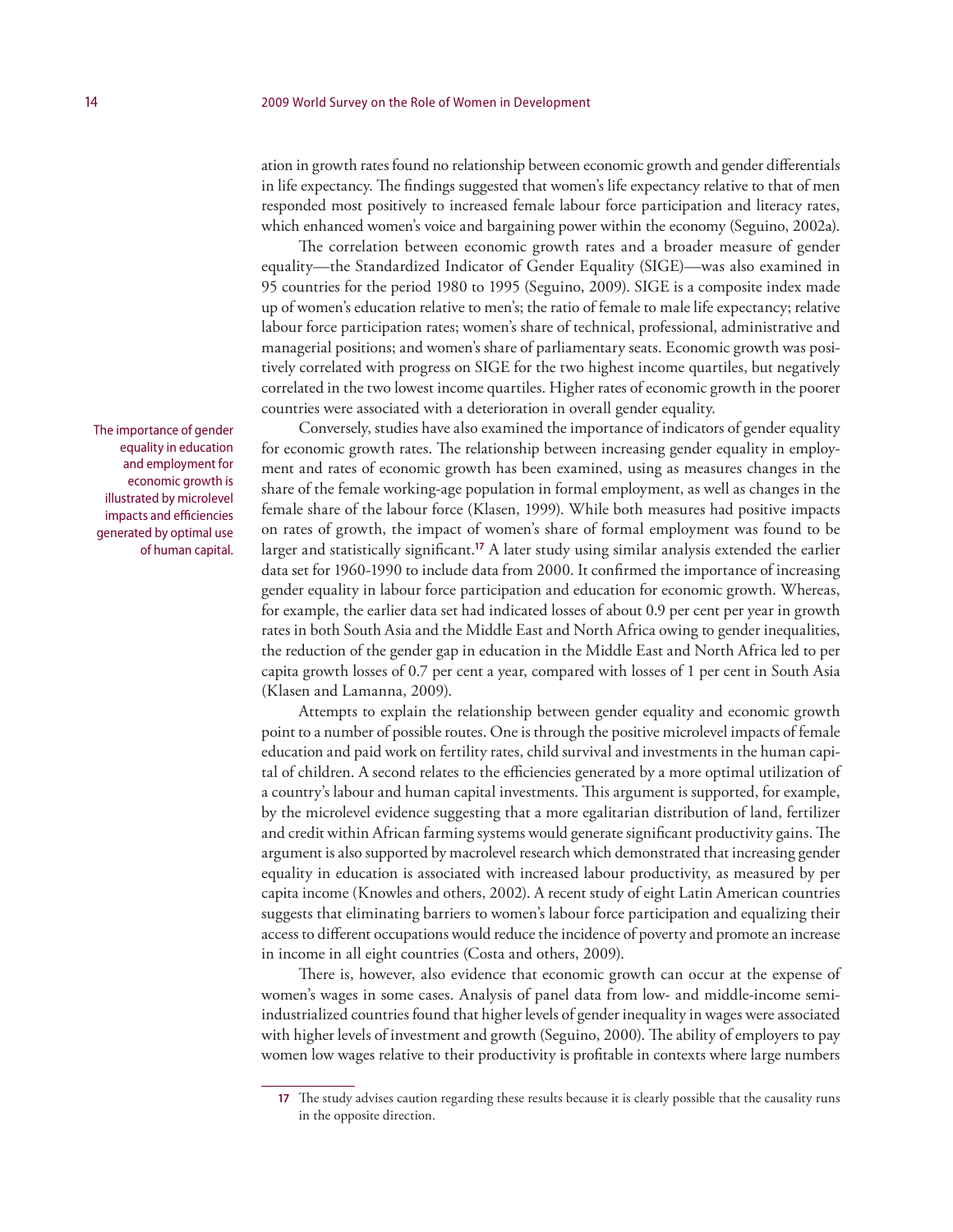of educated women are crowded into a limited number of jobs in the export-oriented, labourintensive manufacturing sector where firms are highly mobile, price competition is severe and there is little or no union activity (Seguino, 2009).

## Monetary policies

The main focus of monetary policy has been the control of inflation via adjustments in the short-term interest rate by national central banks. This has been accompanied by the deregulation of the domestic financial sector and the easing of controls over capital flows into and out of countries. Monetary policies can have gender-differentiated impacts, including through the labour market. Studies suggest, for example, that interest rate changes have more gender-differentiated impacts on employment in developing countries than in OECD countries. Data for the period 1980-2004 for nine OECD countries showed weak evidence of employment impacts in changes in short-term interest rates in the countries studied, with no gender-differentiated employment impacts (Takhtamanova and Sierminska, 2009).

The use of interest-rate policies to control inflation have, however, had marked employment effects by gender in developing countries (Braunstein and Heintz, 2006). A study of 51 "inflation reducing episodes" between 1970 and 2003 in 17 low- and middle-income countries found that there were contractions in total employment growth rates in 71 per cent of cases and that women's employment was adversely affected relative to men's employment in the majority of those contractionary episodes (ibid.). Where inflation-reducing episodes were accompanied by an expansion in employment, there was no gender-specific impact. Inflation reduction was most likely to lead to a contraction in employment, with adverse effects on women, when central banks responded to inflationary pressure by raising real interest rates above their long term trend. Maintaining a competitive exchange rate also helped to counter the negative impact on women's employment during periods of contraction (ibid.).

Tight monetary policies, high real rates of interest and deregulated financial markets affect the supply of credit in the economy, including its availability to less privileged economic actors. Women smallholder farmers and small- and medium-scale entrepreneurs in rural areas are among those who have been deprived of access to credit. The privatization of banks, and the changes in development banks' lending and investment operations, has meant that commercial rather than developmental considerations determine the availability of credit. Commercial banks have tended to favour borrowers with established credit histories and low transaction costs. They have also concentrated their activities on urban areas, depriving the rural population of access to financial services. While there has been an enormous growth in microfinance, with particular outreach to poor women, this has not compensated for the failure to increase access to a broad range of financial institutions for the majority of smalland medium-scale entrepreneurs (see chapter V).

### Fiscal policies and public-sector reform

Fiscal policy reform has focused on cutting back deficit financing of public expenditure and minimizing the tax burden on private enterprise on the basis of the belief that fiscal deficits will "crowd out" private investments, fuel inflation and lead to loss of investor confidence, and that taxation will have a disincentive effect on private enterprise. "Fiscal space" has been restricted by the need to attract and retain mobile domestic and international capital, leading to a steady decline in the incidence of taxation on capital (ILO, 2008a). This has resulted in limited domestic resources to invest in structural policies which promote development priorities. Monetary policies are likely to have genderdifferentiated impacts, including through the labour market and access to credit.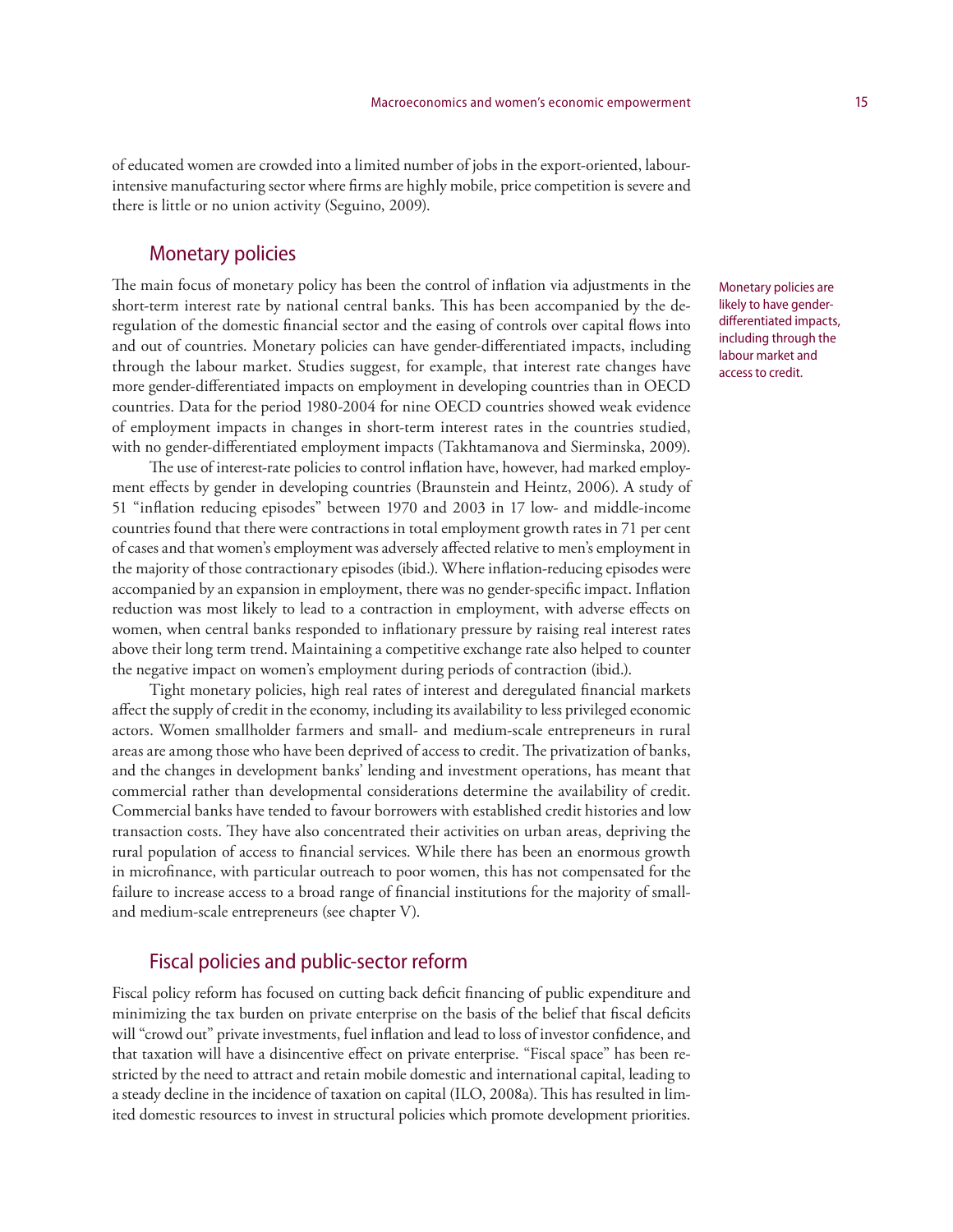Budgets at national and other levels are important mechanisms for governments to ensure women benefit from public-sector expenditures.

Tax systems can perpetuate gender inequalities by influencing time allocation and through burdens imposed by direct taxes on consumption. Low levels of taxation hurt poor women in particular.

Governments have the primary responsibility for implementing commitments on gender equality and empowerment of women. Budgets at the national, local and provincial levels are an important mechanism for governments to ensure that women benefit from public-sector expenditures. The way governments collect revenue and allocate resources can have a differential impact on women and men.

Tax systems can create and perpetuate gender inequalities. As taxes affect wages and disposable income, they can influence how women and men allocate their time to formal, informal and unpaid work (Barnett and Grown, 2004). Joint filing in income-tax systems with higher tax rates on higher incomes is found, for example, to discourage women's participation in the labour market (Elson, 2006). Indirect taxes, such as value-added or excise taxes, can put a greater burden on poor women because women tend to consume goods and services that benefit families—health, education and nutrition (Barnett and Grown, 2004).

### Box II.1 **Gender-specific impact of value-added tax (VAT) in Viet Nam**

In Viet Nam, VAT charged on the value-added of an enterprise was found to affect womenowned businesses differently from men's. Because men's businesses were much more likely to use unpaid family labour, some of the value-added was not costed and hence not taxed. Women entrepreneurs were more likely to be in the trade sector where the VAT rate was 10 per cent, while male entrepreneurs were in the production sector where the rate was 5 per cent.

**Source:** Van Staverenand Akram-Lodhi, 2003.

Non-inflationary financing of the redistributive policies necessary for poverty reduction and gender equality requires a sound taxation system (Huber, 2006). Recent budget analysis shows that the ratio of tax to overall government revenue is extremely low in many developing countries, compared with developed countries. Estimates from the early 2000s suggest that the ratio ranges from around 8 per cent in Bangladesh and India and 10 per cent in Nigeria, to about 32 per cent in Barbados and Botswana, compared with 29 to 30 per cent in Australia and the United States of America and 51 per cent in Sweden (Barnett and Grown, 2004). Low levels of taxation hurt poor people, and poor women in particular, because they prevent the establishment of development programmes which can counteract market-generated inequalities.

Cuts in government expenditure on infrastructure and services also have genderdifferentiated impacts. Where fiscal reform has involved cuts in social expenditures, or the imposition of user fees on services and utilities, women have often had to compensate by increasing the amount of time taken to care for children, the sick and older persons at home to save money, walking longer distances in search of health care or queuing for longer periods for water (Razavi, 2007).

Similarly, the reduction of access to agricultural extension services and subsidized fertilizer, seeds and other inputs has had a negative impact on smallholders, in particular women farmers. In Zambia, for example, the abolition of marketing boards and the privatization of extension services and rural credit under structural adjustment affected women farmers more than men. Local market cooperatives used to be one of the few sources of credit and extension services for women farmers (Evers and Walters, 2000). In the absence of services, producers may have to go outside villages to secure better prices. Women are less able to do that, owing to their workloads and the absence of transport, and may be forced to sell their crops to itinerant traders who pay lower prices or in kind (Whitehead, 2009).

Cuts in government services, user fees, privatization, retrenchment, and reduction of agricultural extension services and subsidized inputs have impacted negatively on poor women.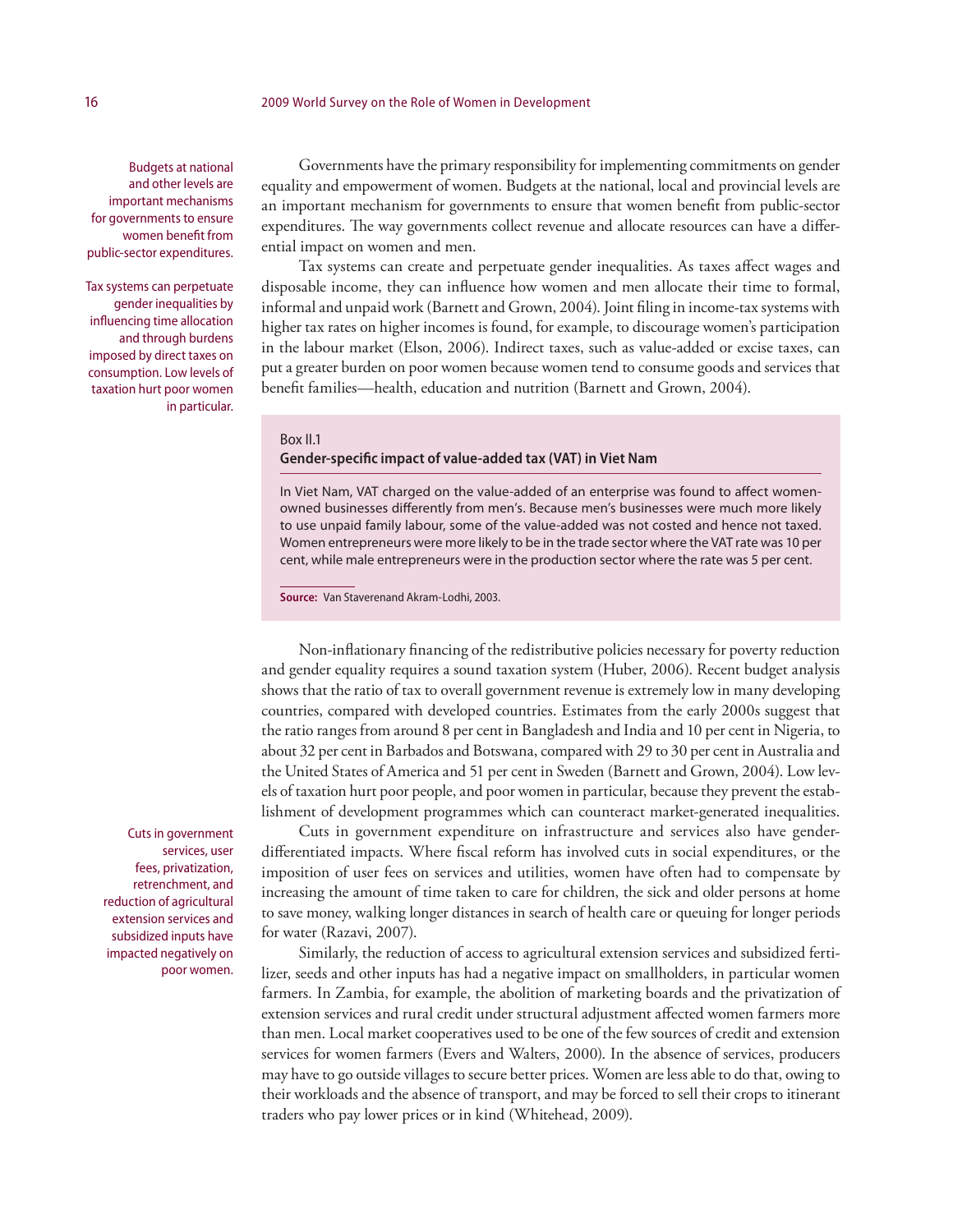The concern with fiscal austerity has also led to the privatization of social protection in welfare States and to the promotion of narrowly targeted safety nets in developing countries. In the aftermath of the East Asian crisis, the heavy costs imposed by the neglect of social protection were recognized. Women are particularly affected by weak or non-existent social protection systems because they are located in more precarious jobs, can ill afford to save for the future or pay premiums for private insurance and rarely own enough wealth to tide them through crisis or provide security in old age (see chapter VI).

Fiscal reform has also entailed retrenchment of public-sector workers through cutbacks in State service provision and the privatization of State-owned enterprises. Women have been disproportionately affected by downsizing since they generally have less job seniority than men, receive less education and may be subject to direct discrimination (Berik and Rodgers, 2008). In Uganda, Côte d'Ivoire (Appleton and others, 1999), China (Appleton and others, 2002) and Viet Nam (Rama, 2002), for example, when women workers were displaced from their government jobs, they had greater difficulty securing similar private-sector jobs, forcing them to turn to lower-status employment or enter the informal sector.

#### Box II.2

### **Declines in women's economic activity rates in Eastern and Central Europe**

In Eastern and Central Europe and the western regions of the Commonwealth of Independent States, which had some of the highest rates of economic activity by women in the world, economic transition from State-planned to market-driven economies led to declines in women's economic activity rates, in many cases to a greater extent than men's. In the Czech Republic, for example, women's activity rates declined by 10.3 percentage points between 1990 and 2004 while those of men declined by 4.6. In Slovakia, the declines were 7.2 and 4.6 percentage points, respectively. Unemployment rates for women also exceeded those of men in many countries. These trends reflected the large-scale job losses experienced by both women and men during the transition and the loss of social services that had facilitated women's paid employment.

#### **Source:** UNIFEM, 2006.

Public finance reforms to improve efficiency, transparency and accountability in budget processes through the more efficient collection of revenues and targeting of expenditures has led to a shift away from line-item budgeting focused on inputs to performance-based budgeting oriented towards outputs and outcomes (Sharp, 2003). This trend offers opportunities to make budget processes more gender-responsive through the introduction of gender equality output and outcome indicators. The emphasis on monitoring and accountability provides an enabling environment for increasing resource allocation to gender equality.**<sup>18</sup>**

To assess the extent to which public finance management is gender sensitive and genderequality policy commitments are matched with resource allocations, gender-responsive budget initiatives have been taken in more than 60 countries over the past decade. Gender analysis has been used to disaggregate the impact of fiscal reform on women and men, respectively. Most initiatives have involved the analysis of existing budgets, with little emphasis on implementation of recommendations. The focus has been on the expenditure rather than the revenue side of budgets and on social sectors rather than productive sectors. The success of such initiatives is dependent on collaboration between a range of stakeholders, including A shift to performancebased budgeting offers opportunities to make budget processes more gender responsive. Gender-responsive budget initiatives are important for assessing the match between policy commitments and resource allocations.

**<sup>18</sup>** See the report of the Secretary-General on "Financing for gender equality and the empowerment of women" (E/CN.6/2008/2).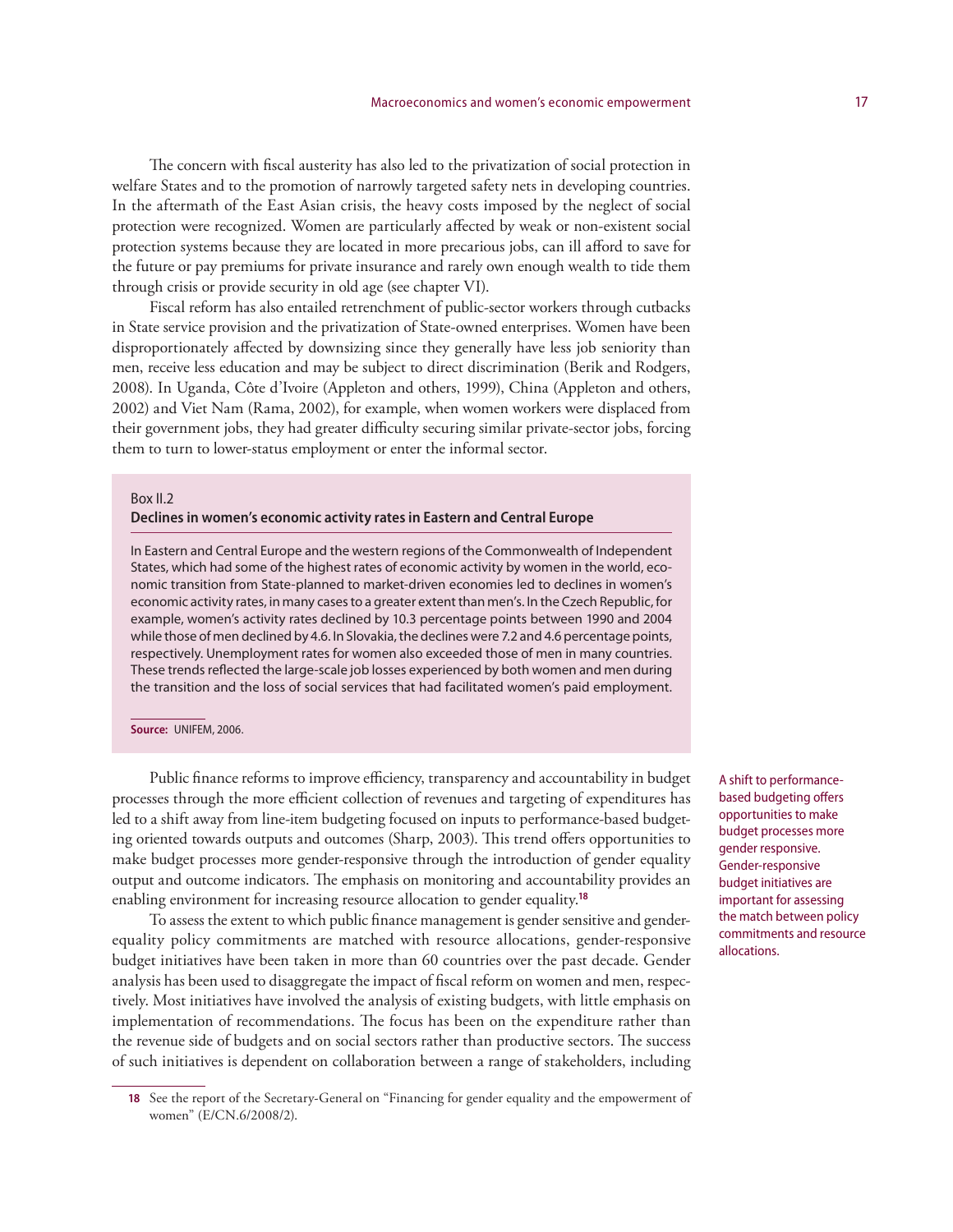#### 18 2009 World Survey on the Role of Women in Development

ministries of finance and planning, national mechanisms for gender equality, parliamentarians, bilateral and multilateral donors, research bodies and women's organizations. The limited availability of sex-disaggregated data is a major challenge in implementing genderresponsive budget analysis.

#### Box II.3

#### **Gender-responsive budgeting in Morocco**

In Morocco, government departments are required to annex a report on gender equality to the annual national budget. The report, which provides information on budget allocations and sexdisaggregated performance indicators, has served as an accountability tool and helped identify areas where increased attention to women's access to resources was required. An analysis of the allocation of budgetary resources to agricultural extension activities in 2004 indicated, for example, that only 9 per cent of the beneficiaries were women even though they represented 39 per cent of those engaged in rural economic activity. As a result, the 2007 budget increased support for programmes benefiting rural women by over 50 per cent compared to 2005.

**Source:** UNIFEM, 2008.

### Trade policies

Trade policies have implications for gender equality through their impact on employment, prices and incomes. Trade can create employment opportunities for women in countries that export labour-intensive manufactured goods, but they can also lead to unemployment for women if competition from cheaper imports forces local industries to shut down or to lay off workers (United Nations Division for the Advancement of Women, 1999). The removal of tariffs and other trade barriers can reduce government revenues, leading to cuts in social spending or increases in excise taxes, with adverse consequences for household budgets and a disproportionate impact on women (Williams, 2007).

The impact of economic growth on the gender distribution of employment appears to be partly mediated by patterns of trade liberalization. A study of 16 low- and middle-income countries for the period 1970 to 2003 examined the impacts of economic growth, patterns of trade liberalization, rates of interest and government share of GDP on both overall and gender-specific rates of employment (Heintz, 2006). Rising rates of GDP were associated with increasing overall rates of employment. The effects of trade liberalization were mixed: strong export performance was associated with increased employment rates, while import penetration was associated with slower employment growth. Higher government share of GDP associated with a particular rate of economic growth had a positive effect on overall employment, while high rates of interest reduced employment growth, possibly by discouraging fixed capital investment in the economy.

The analysis showed that women's employment responded positively to the level of exports and negatively to real interest rates (ibid.). Import penetration was the most important influence on men's employment, leading to lower levels of men's employment. There appears to be a complementary rather than competitive relationship between women's and men's employment—evidence that women and men are located in different segments of the labour market. The analysis also suggests that both women and men are likely to gain employment during periods of broad-based growth, while it has been largely women who have gained under conditions of export-oriented growth.

Trade policies impact on women through employment, prices and incomes as well as through cuts in social expenditure or increases in excise taxes.

> Women have benefited from export-oriented manufacturing employment.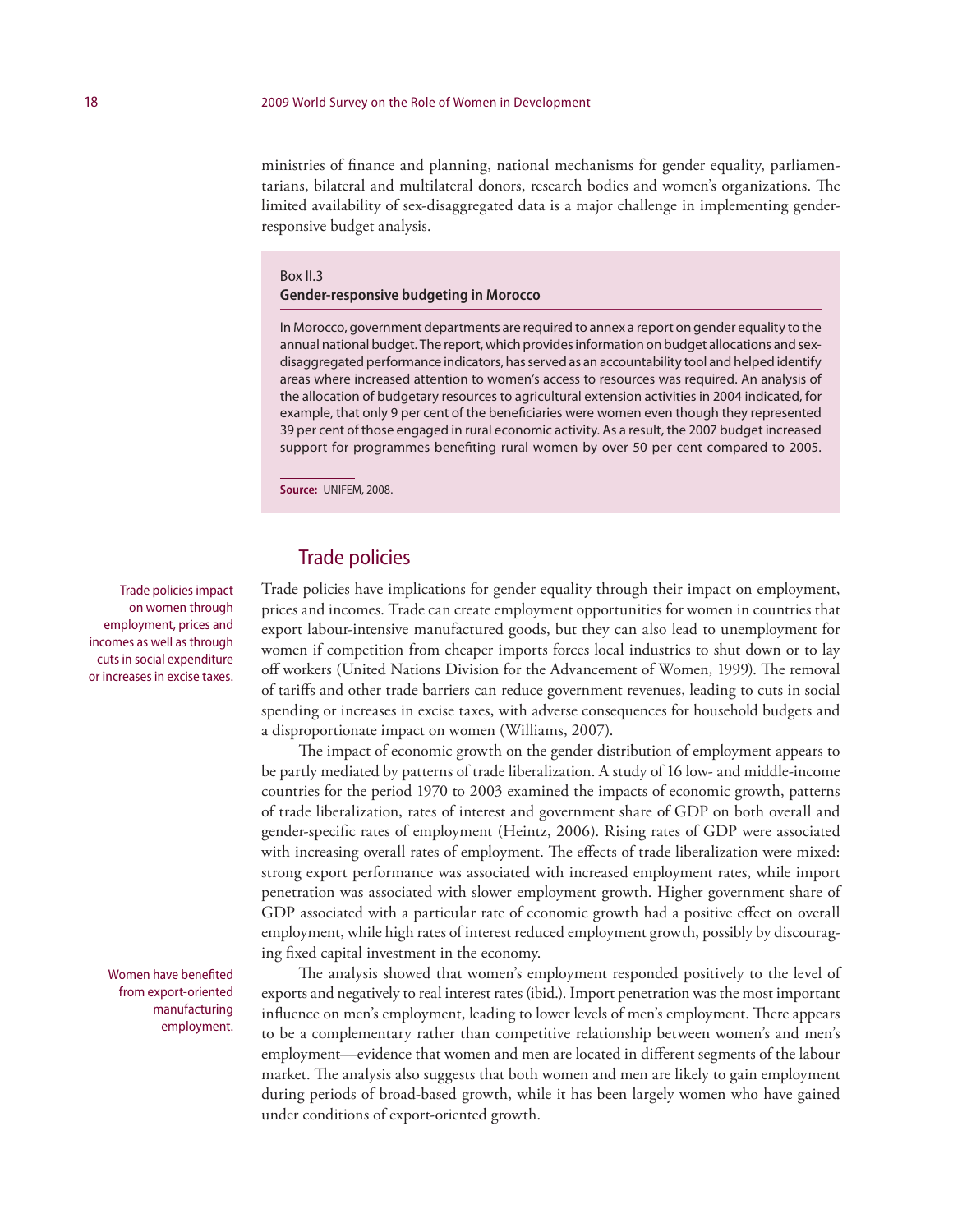There is some evidence, however, that women's gains in export-oriented manufacturing employment may not be sustainable. The female share of manufacturing employment in the Republic of Korea, for example, declined from 39 to 35 per cent between 1980 and 2004 (Berik, 2008). Similar trends were also observed in Mexico (Fussell, 2000). These declines are, however, not inevitable. Thailand, for example, has seen a continued rise in the female share of manufacturing since the 1980s (Jomo, 2009).

Trade liberalization has also been associated with the loss of female manufacturing employment in a number of contexts. For example, a study of 10 OECD countries found that increased North-South trade in manufacturing reduced women's employment relatively more than men's, with the largest losses experienced by those countries where female-intensive trade sectors were least able to compete with imports (Kucera and Milberg, 2007). Displacement effects in the informal economy in developing country contexts are unlikely to show up in official data, but studies suggest that they also exist (Williams, 2003; HomeNet/Institute of Social Studies Trust, 2006).

Various factors have been put forward to explain declines in the female workforce in manufacturing (Braunstein, 2008; Ghosh, 2009). In some cases, women lost jobs to men as manufacturing production became more skill- or capital-intensive. The reasons for that may lie in women's lower levels of formal education and skills, weaker access to on-the-job training opportunities or employer preference for male labour for higher-paid jobs. In some cases, the decline reflected the relocation of capital to other countries or the relocation of jobs from the formal to the informal economy.**<sup>19</sup>**

Women are largely relegated to low-paid positions in employment in export sectors and are often migrant workers. Despite the fact that women employed in the garment industry in Madagascar, for example, have a level of education that is somewhat lower than, but generally comparable to, that of men, the large majority of women are relegated to unskilled jobs and earn low wages while high-wage skilled positions are largely occupied by men. Increases in wages have been limited to skilled workers only, while unskilled wages have been kept low by the existence of a vast pool of unemployed or underemployed individuals (United Nations Conference on Trade and Development (UNCTAD), 2008). Export industries often rely on workers hired on a temporary basis. Temporary jobs, which tend to be filled almost exclusively by women, offer lower wages and lack most of the benefits of more permanent positions (ibid.).

The liberalization of trade in food has had particularly serious consequences for women. The shift from the cultivation of domestic food crops to export-oriented agriculture in developing countries and the growing reliance on global food markets have led to increased food insecurity in the developing world, manifested in the volatility of food prices and decline in world food stocks (Patnaik, 2003). While the immediate cause of the acute food crisis in 2008 was the surge in global food prices, the constellation of underlying causes**<sup>20</sup>** highlighted the costs to developing countries of the neglect of agriculture and the growing dependence on global markets in food. According to one estimate, an additional 109 million people may have fallen below the dollar-a-day poverty line between 2006 and 2008 as a result of the rise in food prices (United Nations, 2008b).

Gains may, however, not be sustainable because of shifts to more skillor capital-intensive forms, relocation of capital and relocation of jobs from the formal to informal economy.

Liberalization of the trade in food has had negative consequences for women, including through increased food insecurity.

**<sup>19</sup>** Women's participation in the informal economy is not adequately captured in official statistics.

**<sup>20</sup>** Such causes include the sharp rise in the price of oil, which increased the cost of transporting food commodities and producing fertilizer; concerns about energy security and increased demand for biofuels led to increased production of sugar cane and maize and a decline in food availability and increased demand for food and fuel from high-growth developing countries (United Nations, 2008b).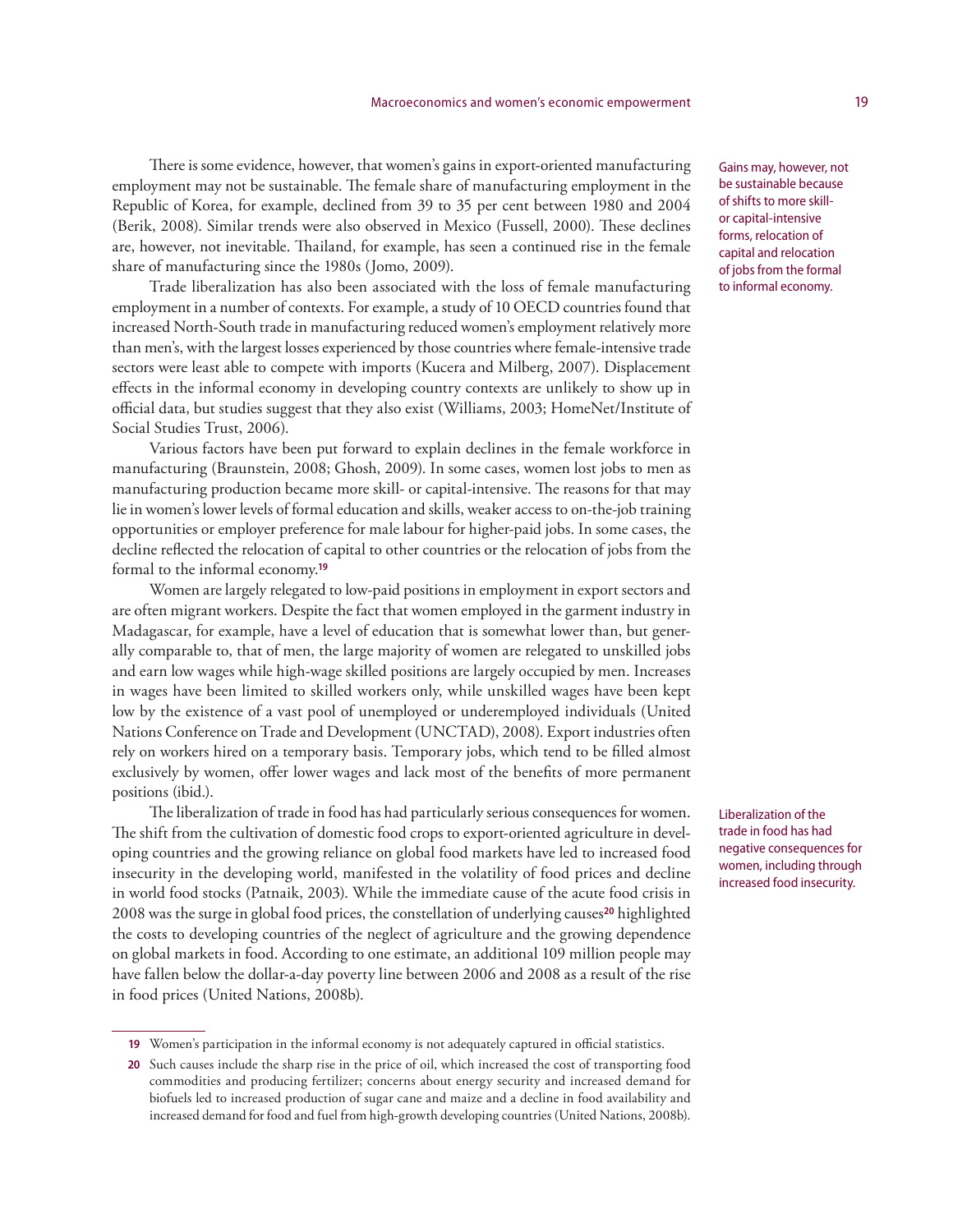While the highly subsidized agricultural sectors in Europe and the United States of America have been able to export cheap food to developing countries, small-scale farmers in developing countries have had to cope with reductions in public investments in infrastructure, the abolition of subsidies on agricultural inputs and the privatization of extension services and institutional credit. Women farmers find it harder to respond to high food prices because of the disadvantages they face in accessing cash and productive assets such as land, seeds, credit and technological training (see chapter IV). Rising food prices undermine women's ability to feed themselves and their families. Some women have sought to cope by skipping meals, usually more often than men, to feed their children, switching to cheaper and less nutritious food and selling off their assets (Quisumbing and others, 2008).

## Capital flows

Capital flows are made up of both private flows of foreign direct investment and portfolio investment and official flows of development assistance in the form of grants and loans. The deregulation of capital markets and the removal of controls over capital movements has led to the growth in international financial flows. There has been a steady increase in private capital inflows into developing countries and a decline in official lending, not including debt relief.

#### *Private capital flows*

Flows of foreign direct investment have played a major role in generating employment for women in certain sectors, mainly labour-intensive export-oriented manufacturing in East and South-East Asia and parts of Latin America and the Caribbean. Women working directly for transnational companies, and those in export-oriented manufacturing, including domestic enterprises, often earn higher wages and enjoy more benefits than those working for other domestic enterprises (Kabeer and Mahmud, 2004; Davin, 2004; Brachet-Márquez and de Oliveira, 2004). Transnational corporations tend to have higher profits than domestic firms, are likely to be larger and hence subject to labour regulations and are often under pressure from consumer groups and trade unions, including at the global level, to maintain certain standards. This wage premium may, however, decline over time. In China, for example, 1995 data showed that both women and men earned wage premiums for working in provinces with high levels of foreign direct investment as a percentage of total investment, with women experiencing larger gains. This pattern had been reversed by 2002, as foreign-owned enterprises shifted into higher value-added industries, which largely employed men (Braunstein and Brenner, 2007).

Although foreign direct investment is considered less internationally mobile than portfolio equity flows, there is also the risk of relocation to keep wages low and avoid labour regulations, particularly in sectors with low levels of capital investment in which women are largely concentrated (Doraisami, 2009). Competition to attract foreign direct investment may lead to a weakening of labour standards, particularly in export processing zones (EPZs), which can be disempowering for women (Floro and others, 2004). Women workers have generally lower bargaining power over their wages and working conditions in EPZs, and often work in substandard labour conditions (ILO, 2009a). In some free trade zones, violence against women has also been documented.**<sup>21</sup>**

Private capital flows can also impact on gender equality through the periodic financial crises associated with the liberalization of capital markets. The sudden reversal of capital

Foreign direct investment plays a major role in employment generation for women in some regions, particularly in labourintensive export-oriented manufacturing.

Foreign direct investment can lead to lowering of wages and weakening of labour standards.

Private capital flows can impact on gender equality through the periodic financial crises, depending on whether male or female-intensive sectors are affected.

**<sup>21</sup>** See the report of the Special Rapporteur on violence against women, its causes and consequences on "Political economy of women's human rights" (A/HRC/11/6).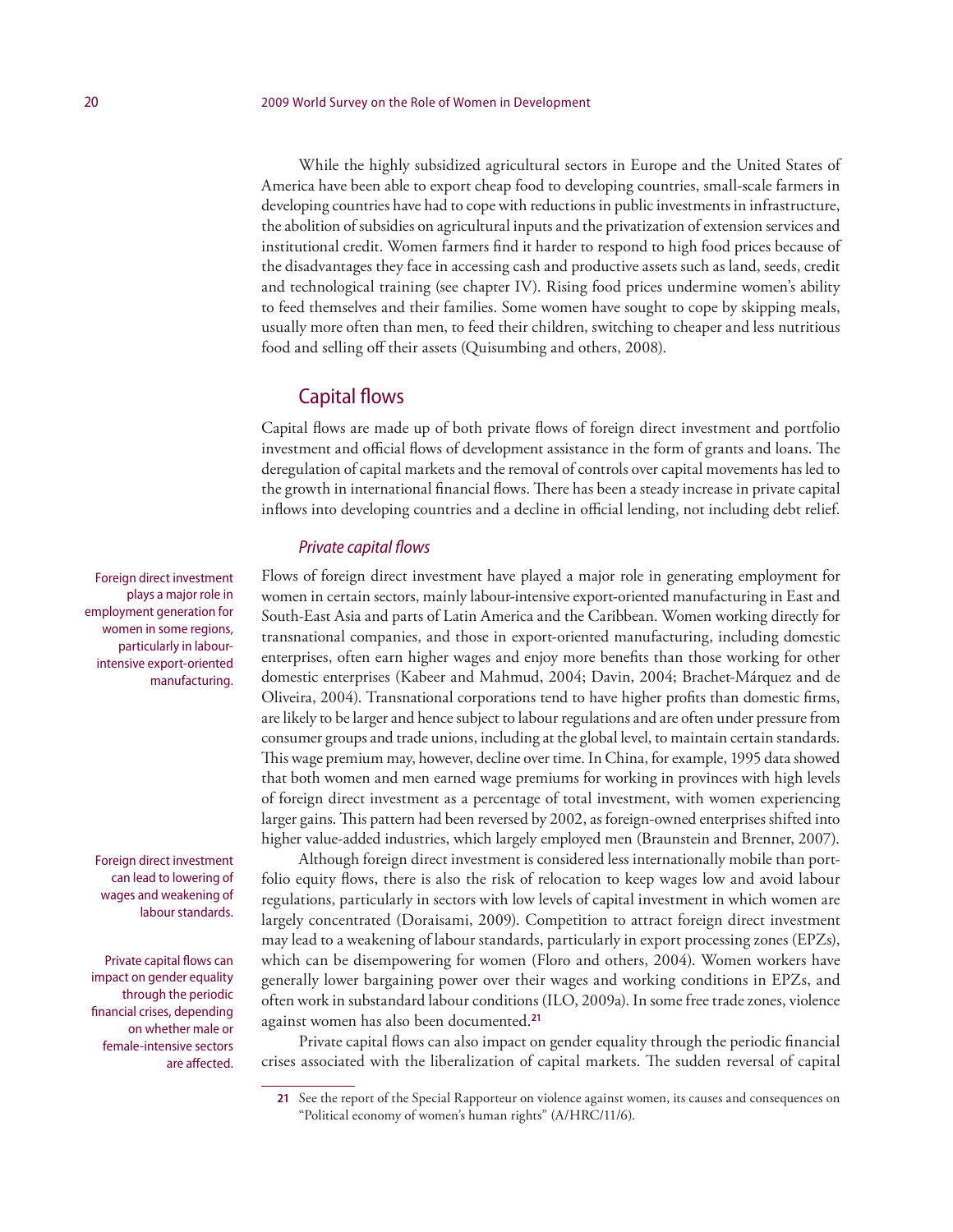inflows into a country tends to be accompanied by rapid depreciation of the currency and large-scale economic contraction. Past experience suggests that the impact of capital flow fluctuations will depend on whether male- or female-intensive sectors are most affected. In the Republic of Korea, total female employment declined by 6.1 per cent, compared with 4.1 per cent in total male employment during the East Asian financial crisis in the late 1990s. The differences were even larger among regular workers:**<sup>22</sup>** 18 per cent, compared with 6.6 per cent (United Nations Research Institute for Social Development (UNRISD), 2005). In the Philippines, men's unemployment increased more rapidly than women's unemployment, as male-intensive sectors were more affected. However, working women put in longer hours of paid work, particularly in the agricultural sector, as a coping mechanism (Lim, 2000). Similarly, during the 2001 financial crisis in Argentina, male workers experienced a larger net decline in employment while women increased their labour force participation in response to the deterioration of household income (McKenzie, 2004). In addition, women's unpaid work tended to increase because of diminishing resources, and children, particularly girls, were withdrawn from school to help out at home or to take up paid work.

Remittances, which have surpassed official development assistance flows in many countries, have become a major source of external financing for households in developing countries. Official recorded remittance flows to developing countries were estimated at \$283 billion in 2008, up 6.7 per cent from \$265 billion in 2007. However, in real terms, remittances were expected to fall from 2 per cent of GDP in 2007 to 1.8 per cent in 2008 (World Bank, 2008a). The World Bank estimates that remittances will fall by 5 to 8 per cent in 2009 as a result of the global financial and economic crisis. This decline is, however, smaller than that of other capital flows, indicating that remittances will remain resilient relative to many other categories of resource flows to developing countries (World Bank, 2009b).

Women make up an increasing percentage of international migrants, migrating independently in search of jobs and economic independence and empowerment (United Nations Division for the Advancement of Women, 2004). As women migrants take up opportunities created by increased demand for female labour in some services and industries, particularly export-oriented industries, they also contribute to remittance flows (ibid.). The *World Survey on the Role of Women in Development* in 2004 identified remittances from women migrants as an important source of income for households in developing countries (ibid.). For example, 76 per cent of women migrants from Myanmar working as domestic servants in Thailand sent remittances on a regular basis (Caouette and others, 2006). In Indonesia, where migrant workers sent home more than \$6 billion in 2006, making remittances the highest source of foreign exchange earnings after oil, women made up 80 per cent of the 680,000 migrants in overseas employment (World Bank, 2008b). Remittances improve standards of living by enabling households to allocate more resources to food provision, health care and education (International Fund for Agricultural Development (IFAD), 2008).

Studies provide evidence of gender differences in remittance patterns, reflecting differences in earnings and family responsibilities (Piper, 2005). For example, women migrants from the Lao People's Democratic Republic, working as domestic servants in Thailand, sent home an average of \$300 annually, while men, who were mainly employed in agriculture, sent home \$257 (Caouette and others, 2006).

While migration and the ability to remit can be empowering for women, the costs also have to be kept in mind. Many women migrants face long working hours and increased finanWomen increasingly contribute to remittance flows. There are gender differences in the propensity to remit, reflecting differences in earnings, life cycle and family responsibilities.

While migration and the possibility to remit may be empowering for women, the costs to migrant women have to be considered.

**<sup>22</sup>** Regular workers are defined as "workers with employment contracts of one year or longer" and/or "workers who have worked for one year or longer and who are entitled to fringe benefits" (Lee, 2007).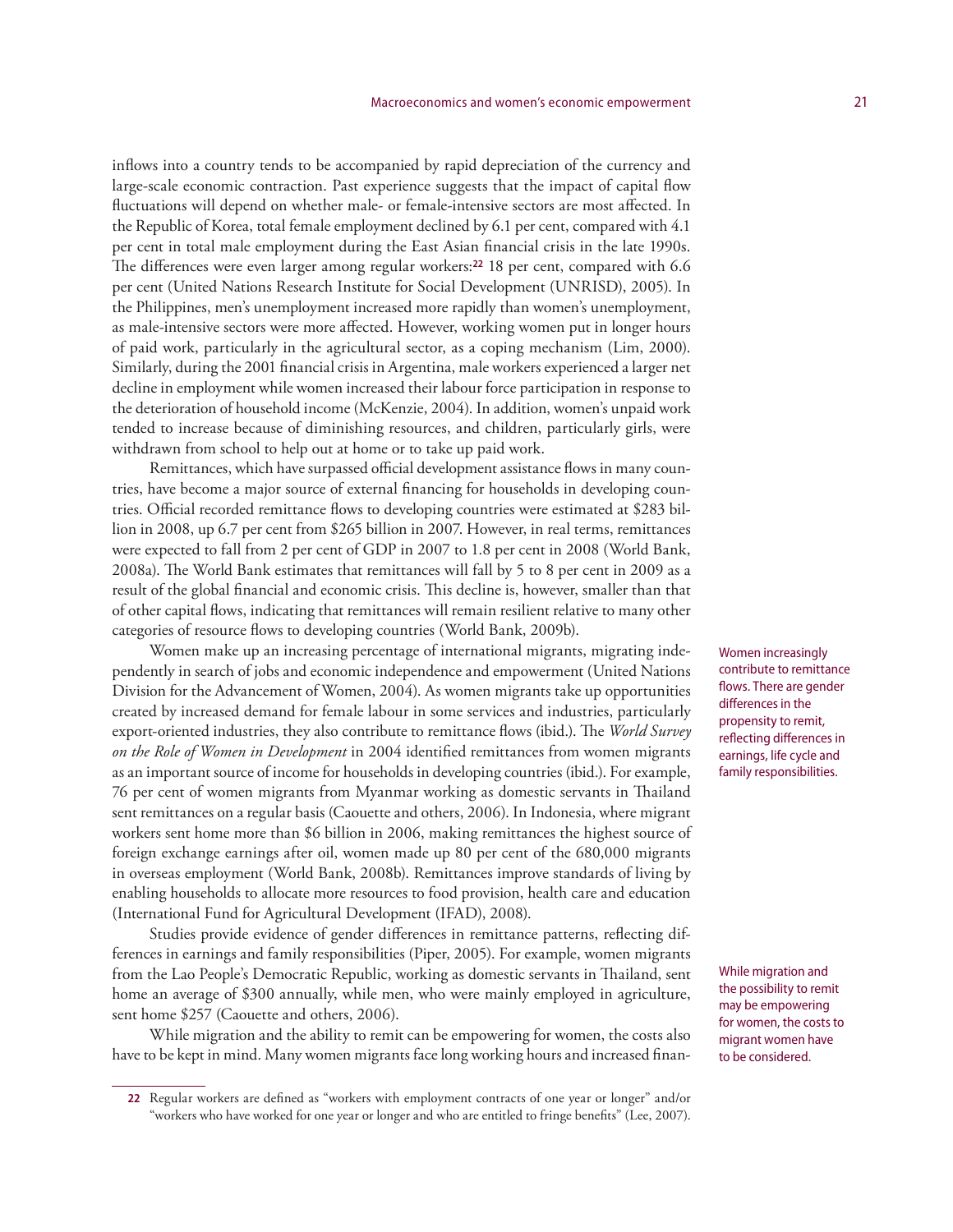cial obligations and prioritize the needs of families in countries of origin over their own needs (IFAD, 2008; United Nations Division for the Advancement of Women, 2004). The increase in professional smuggling means that some women who believe that they are migrating to legitimate occupations find themselves trapped into forced prostitution, domestic service and sweatshop labour under conditions that resemble bonded labour (United Nations Division for the Advancement of Women, 2004).

#### *Official development assistance*

Development cooperation has been a critical mechanism for women's economic empowerment. For the period 1999-2003, \$3.1 billion in official development assistance per year was focused on gender equality, out of a total of \$17.2 billion. The estimates for 2001 and 2005 were \$5 billion a year out of \$20 billion (OECD, 2008). The bulk of the funds was allocated to the social sectors of health and education, with few resources going to women in the productive sectors of agriculture, energy, transport or finance.

Measuring progress and the accountability of bilateral donors and partners for gender equality and the empowerment of women continues to be a challenge because of limited data on resource allocations. Over the past decade, members of the Development Assistance Committee (DAC) of OECD used a "gender equality policy marker" to report on aid focused on gender equality and women's empowerment. The marker aims to measure both targeted activities and gender mainstreaming efforts by identifying activities that have gender equality as a principal or significant objective. Even though reporting on the policy marker improved in recent years, OECD-DAC members face challenges in applying the methodology (OECD-DAC, 2007). As of 2004, only 15 members regularly provided data. Not all members use the gender equality policy marker in the same way and not all activities are screened against the marker. Further challenges in reporting include the large number of agencies and government departments involved in aid delivery, and the increasing decentralization of aid administration (OECD, 2005).

The implementation of the five principles set out in the Paris Declaration on Aid Effectiveness**<sup>23</sup>**—ownership, mutual accountability, alignment, harmonization and managing for results—provides an opportunity for donors and partner countries to systematically undertake gender analysis and gender impact assessments in policy development and implementation at the national, sector and project levels (OECD-DAC Network on Gender Equality, 2007). The principle of managing for results, for example, provides an opportunity to track resources invested in women's economic empowerment.

Donors are increasingly channelling their assistance to non-governmental organizations (NGOs) via Governments, funding international NGOs located in donor countries or funding large in-country NGOs, sometimes at the expense of smaller women's organizations, particularly those working at the grass-roots level (Association for Women's Rights in Development (AWID), 2007). Most women's organizations working at the global, regional and national/local levels work with very small budgets and are finding it increasingly difficult to secure the funding they need. A survey by the Association for Women's Rights in Development in 2005 of 845 women's organizations found that two thirds had annual budgets of less than \$50,000. More than 700 leading women's organizations worldwide had a collective income of \$76 million (ibid.).

Development cooperation has been critical for women's empowerment, even though most funding goes to social sectors rather than productive sectors and accountability remains a challenge.

**<sup>23</sup>** Paris Declaration on Aid Effectiveness: Ownership, Harmonization, Alignment, Results and Mutual Accountability, adopted at the High-level Forum held in Paris from 28 February to 2 March 2005.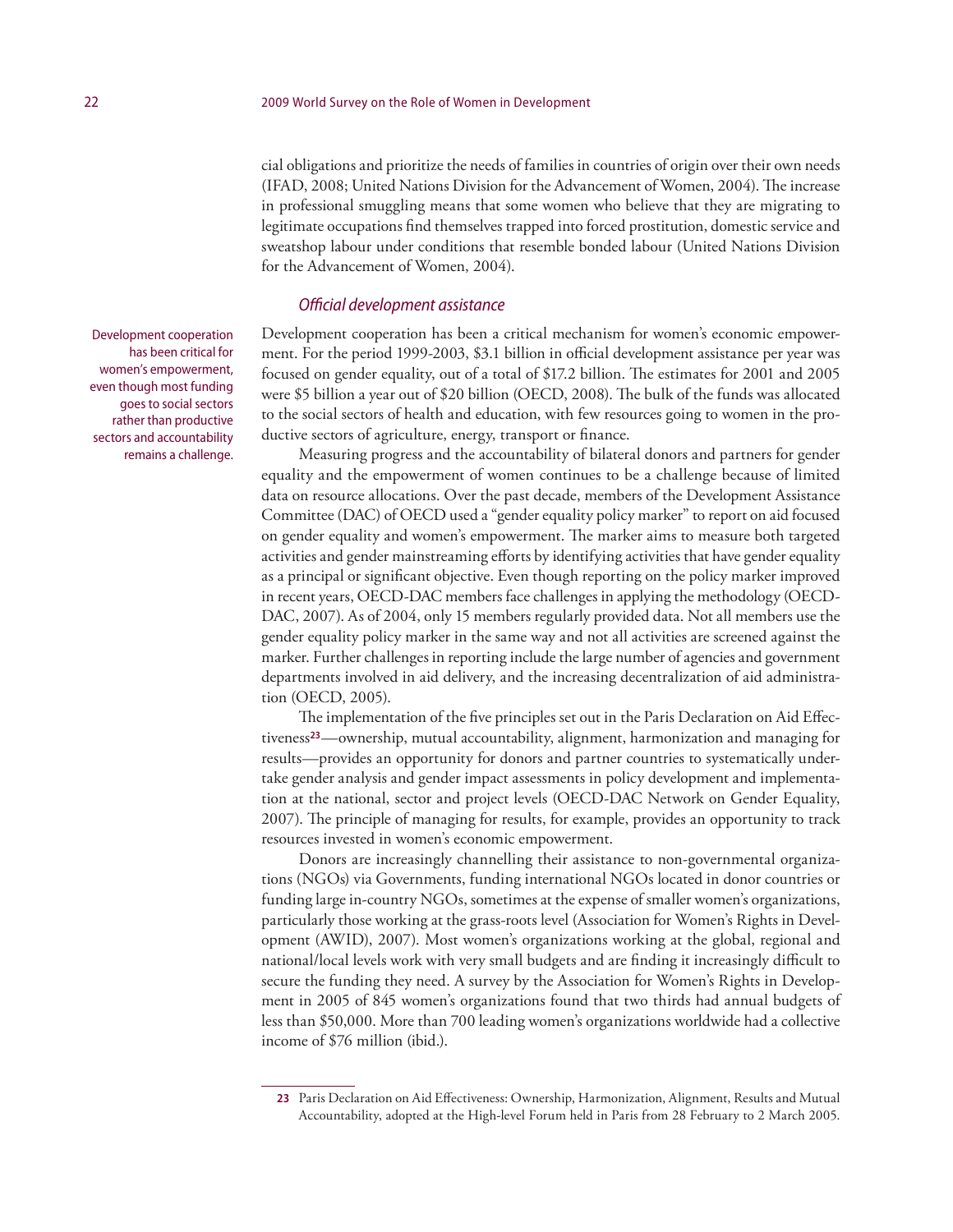## **Women's voice in economic decision-making**

There is considerable evidence of the positive impact of women's representation in decisionmaking in a range of areas. A study of Fortune 500 companies found that those with more women board directors had significantly higher financial returns, including 53 per cent higher returns on equity, 42 per cent higher returns on sales and 67 per cent higher returns on invested capital (OECD, 2008). A study of women in local government in India also found that elected women leaders were more likely to allocate resources to the construction, repair and provision of a variety of public goods (including roads, health clinics, sanitation, transportation, childcare centres and training of midwives) and to achieve results at a lower price. They were more likely to allocate resources to public goods preferred by women (Beaman and others, 2008). A survey of 1,000 high-level civil servants, members of the United States Senior Executive Service, found a direct relationship between the number of women working in a Government agency and the agency's willingness to advocate for gender equality (Dolan, 2000).

Despite this evidence, a major constraint on women's economic empowerment is their absence from the forums in which decisions are taken that impact, directly or indirectly, the distribution of economic and financial resources. Women are underrepresented in structures of governance, where key policy decisions are made and resource allocations are decided. At the regional level, women occupy 21.3 per cent of seats in parliament in the countries of the Organization for Security and Cooperation in Europe (OSCE), varying from 9.1 per cent in Turkey to 47 per cent in Sweden. Elsewhere, representation of women varies from 21.7 per cent in the Americas to 18.1 per cent in sub-Saharan Africa, 18 per cent in Asia, 13 per cent in the Pacific and 9.7 per cent in the Arab States (Inter-Parliamentary Union, 2009). Women ministers of the 27 States members of the European Union were found to hold portfolios relating to sociocultural functions (36.7 per cent), such as social affairs, health, children, family, youth, older people, education, science, culture and sports, rather than the economy (17.7 per cent)—finance, trade, industry and agriculture (European Commission, 2008a).

#### Box II.4

**Share of women among ministers with an economic portfolio in Europe**

- 30 per cent or more: Liechtenstein, Belgium, Denmark, Germany, Lithuania, Netherlands, Slovenia.
- 20-30 per cent: Bulgaria, Norway, United Kingdom of Great Britain and Northern Ireland, Finland, Sweden, Ireland, Poland, France.
- 10-20 per cent: Spain, Latvia.
- Less than 10 per cent: Italy.
- None: Czech Republic, Estonia, Greece, Cyprus, Luxembourg, Hungary, Malta, Austria, Portugal, Romania, Slovakia, Croatia, Turkey, Iceland.

**Source:** European Commission, 2008a.

Women are also underrepresented in management positions in both public and private sectors around the world. Within OECD countries, the share of women in management is highest in the United States of America, Ireland and the United Kingdom of Great Britain and Northern Ireland, where it is between 8 and 12 per cent, compared with 12 and 18 per Although evidence suggests positive impacts of women's representation in decision-making, women are absent from key decision-making bodies influencing the distribution of resources in both public and private sectors.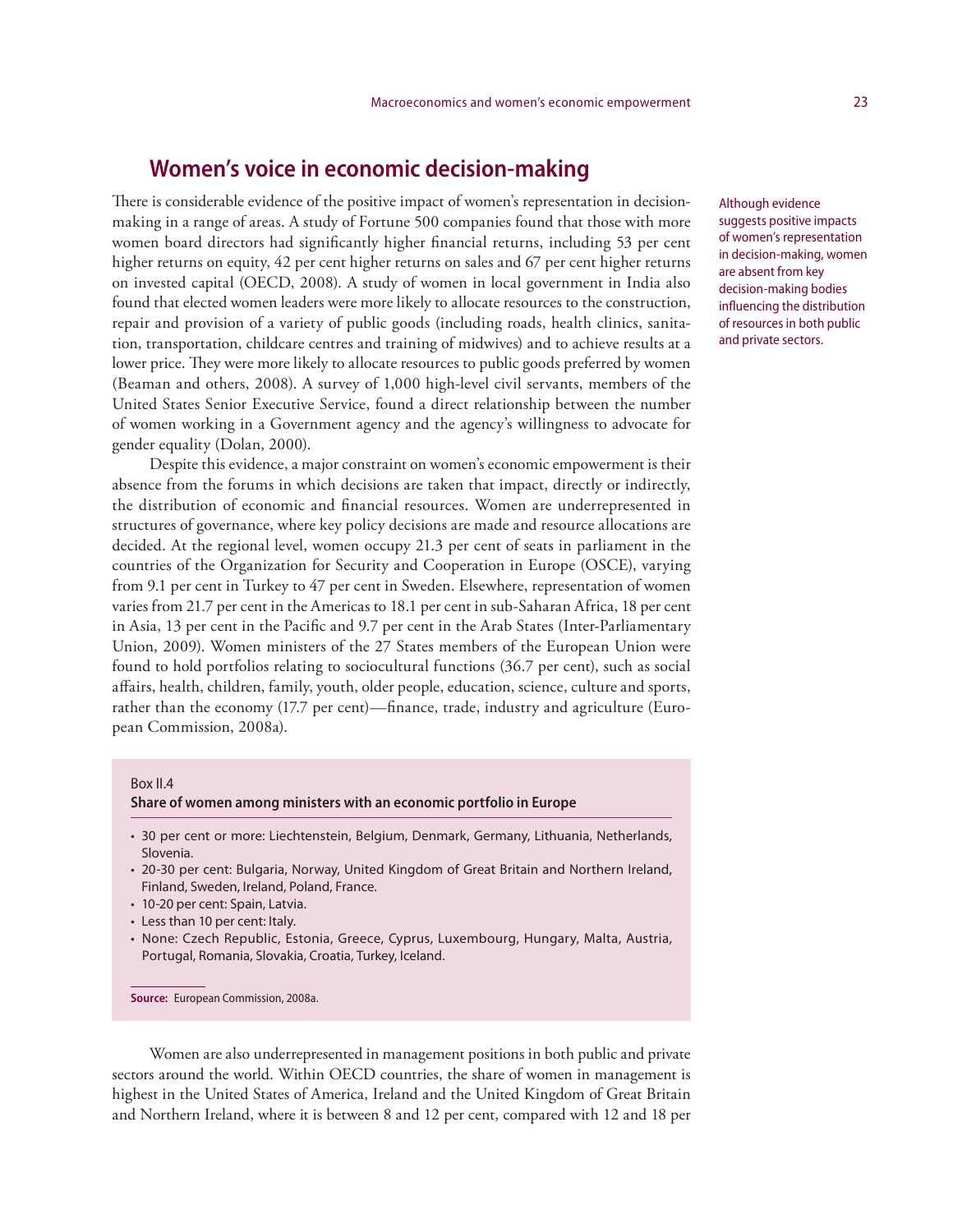cent of men. It is lowest in the southern European countries, such as Italy, Spain and Greece. In the United States of America, women make up only 2 per cent of chief executive officers in the Fortune 500 companies. Within OECD, only 7 per cent of directors of leading companies are women (OECD, 2008).

Women are not well represented on the boards of major companies. Over 46 per cent of large firms in OECD countries have no women on their boards, while only 23 per cent have more than one woman (ibid.). The number of female directors is highest in Norway and Sweden and lowest in Italy, Portugal and Japan. While North American companies are among global leaders, women still represent less than 13 per cent of board members in the United States of America and 11 per cent in Canada. In the European Union, all the governors of the central banks are men, and women make up only 17 per cent of key decision-making bodies of those organizations (European Commission, 2009).

Although there is less detailed information on other regions of the world, analysis of 2000 ILO data for 70 countries found that women held only 27 per cent of positions that were classified as having "status, influence, power and decision-making authority", such as legislators and senior government officials, corporate managers and general managers (Anker, 2005). The representation of women varied between 32 per cent in transitional economies and 28 per cent in developed countries, with, for example, 31 per cent in Latin America, 15 per cent in Asia and 9 per cent in the Middle East (ILO, 2004a). Per capita GDP was not a major factor in explaining variations in the percentages of women in decision-making positions. There was, however, a strong positive and statistically significant association between women's participation in decision-making positions and their participation in the non-agricultural labour force (Anker, 2005).

# **Creating an enabling environment for women's economic empowerment**

The evidence strongly supports a growth strategy that has the potential for improving the employment prospects for both women and men: a strategy for "equalizing upwards" rather than downwards, consistent with the goals of poverty reduction and gender equality (Elson, 2009). A required change would be a shift in the focus of macroeconomic policies to full employment and decent work for all as the central goal of economic development, supported by greater coordination between monetary, fiscal and exchange-rate policies.

Gender-sensitive economic policies should be grounded in an analytical framework that considers the totality of activities contributing to economic wealth and human well-being productive and reproductive, paid and unpaid, formal and informal. Economic and social development should be linked through employment-centred and gender-sensitive growth strategies, as well as investments in health, education and social protection. The ability of women and men to combine paid and unpaid work and the equitable distribution of paid work opportunities and unpaid work responsibilities between women and men is essential to ensure gender-equitable outcomes (Berik and others, 2009). Women's access to a range of productive resources, including land, housing and natural resources, as well as infrastructure and services, is also critical for gender-equitable outcomes.

Fiscal policies should combine the more effective mobilization of domestic resources with expansionary gender-sensitive public expenditures which invest in social and economic infrastructure and protect and promote livelihood activities across different sectors of the economy. Gender-responsive budget analysis would be an important policy instrument for

Gender-sensitive macroeconomic policies should focus on full employment and decent work for all as the central goal of economic development.

The totality of activities contributing to economic wealth and human well-being should be included—productive and reproductive; paid and unpaid; and formal and informal.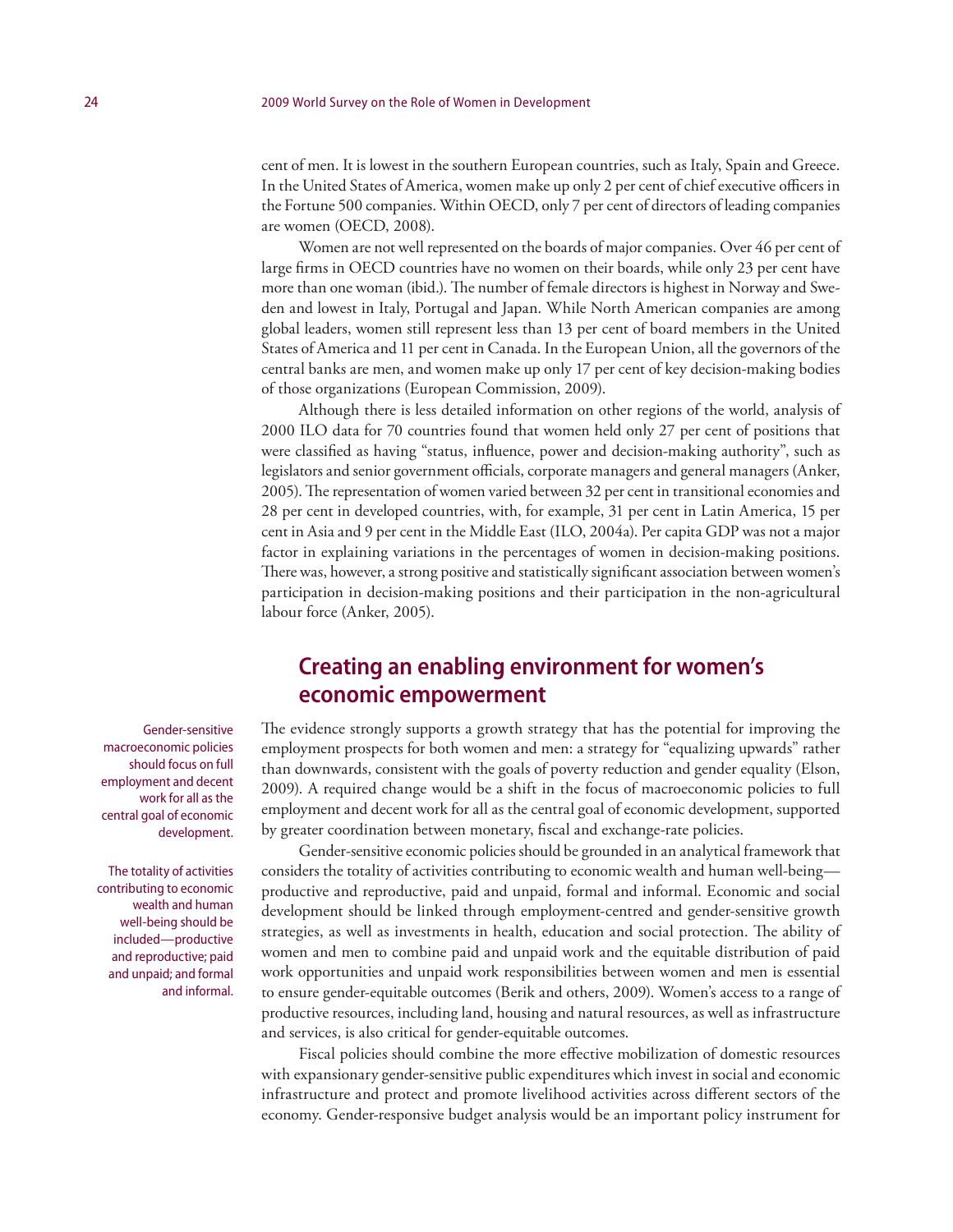identifying intended and unintended biases in the mobilization and expenditure of public resources, exposing these to public scrutiny and holding Governments accountable for gender-equality commitments.

Monetary policies should support fiscal expansion and export promotion to provide adequate liquidity to a growing economy, foster low but positive real rates of interest for private (and public) investment and expand access to credit for all women and men. Prudent capital management techniques, including well-designed capital controls, would lead to a more stable, less crisis-prone, growth trajectory. It would prevent lower interest rates from triggering large-scale capital flights. It would also enhance the bargaining power of Governments and workers in relation to finance capital in the context of an open economy. Policies which slow the movement of capital would also allow scope for women workers to bargain for higher wages in the export sector, in line with their increasing productivity (Seguino and Grown, 2006).

A basic level of social protection for all should be part of the social contract between the State and its citizens. Social protection measures should be designed to minimize the tradeoffs that women face in carrying out their productive and reproductive roles. Beyond social protection, a broader set of social policies is needed to support the care of children, the sick and older persons and to increase investment in human capital and capabilities necessary to sustain long term growth. Efforts to increase women's participation in economic decisionmaking are also important.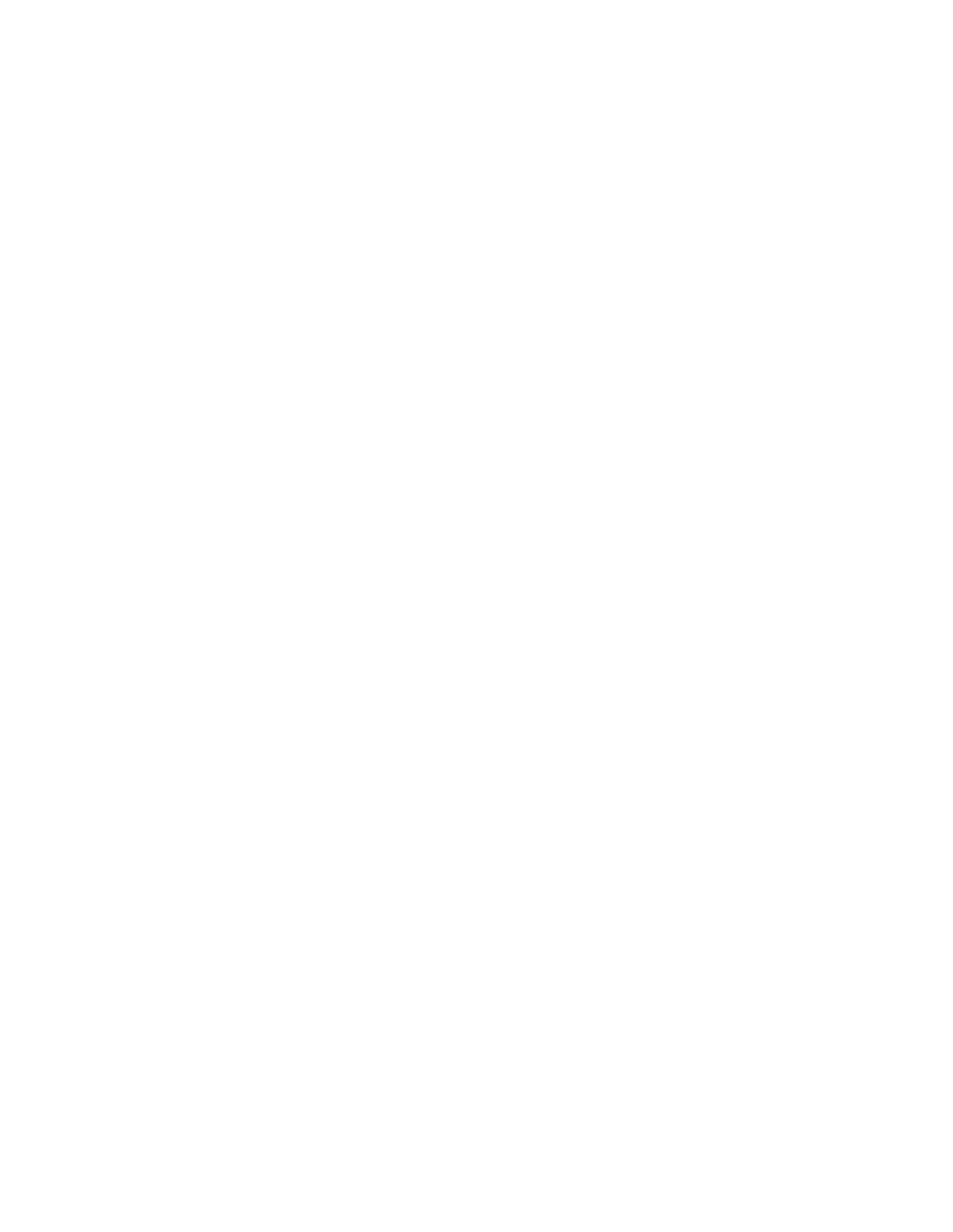# Chapter III **Access to full employment and decent work**

Labour is the most widely available factor of production at the disposal of people throughout the world and the primary means by which they earn a living. It is often the only resource at the disposal of the large majority of poor people, and through their engagement in markets for their labour many are able to meet their basic needs. The importance of women's access to labour markets was recognized in Millennium Development Goal 3 on gender equality and women's empowerment, with an increase in women's share of non-agricultural employment included as an indicator of progress. Recognition of the importance of improvements in the quality of paid work for the eradication of extreme poverty and hunger led to the addition of "full and productive employment and decent work for all, including for women and young people" as a target for Millennium Development Goal 1.**<sup>24</sup>**

Decent work, as defined by ILO, involves opportunities for work that is productive and delivers a fair income, security in the workplace and social protection for families; better prospects for personal development and social integration; freedom for people to express their concerns, organize and participate in the decisions that affect their lives; and equality of opportunity and treatment for all women and men. The lack of decent work has been identified as the primary cause of poverty (ILO, 2009a).

Women have increased their share of employment to 40.5 per cent of those employed in 2008, from 39.9 per cent in 1998 (ILO, 2009b), during a period when employment has become increasingly precarious. Despite variations by region and over time, a gender division of labour persists, with a number of interrelated features differentiating how women and men access and benefit from employment. These include the disproportionate concentration of women in "vulnerable" forms of work; occupational gender segregation and wage gaps; and the unequal gender division of unpaid domestic labour.

Those factors help to explain the gender-specific impact of apparently gender-neutral macroeconomic change, including the immediate and longer-term implications of economic crises. By the end of 2008, working poverty, "vulnerable" employment and unemployment had begun to increase again as the effects of the economic slowdown spread. The impact of the crisis on employment will be felt by both women and men, but not necessarily in the same manner.

The present chapter examines the factors that constrain women's access to employment, limit the productivity of their labour efforts and undermine their capacity to bargain for better conditions. It explores a number of policy interventions to address labourmarket-related constraints.

Labour is often the only resource at the disposal of poor people to meet their basic needs. Lack of access to decent work is a major cause of poverty.

The concentration of women in vulnerable forms of work, occupational gender segregation and wage gaps, and the unequal division of unpaid work, differentiate how women and men access and benefit from employment.

The impact of the economic and financial crisis on employment will be felt by both women and men.

**<sup>24</sup>** See the report of the Secretary-General on the work of the Organization (A/61/1), para. 24.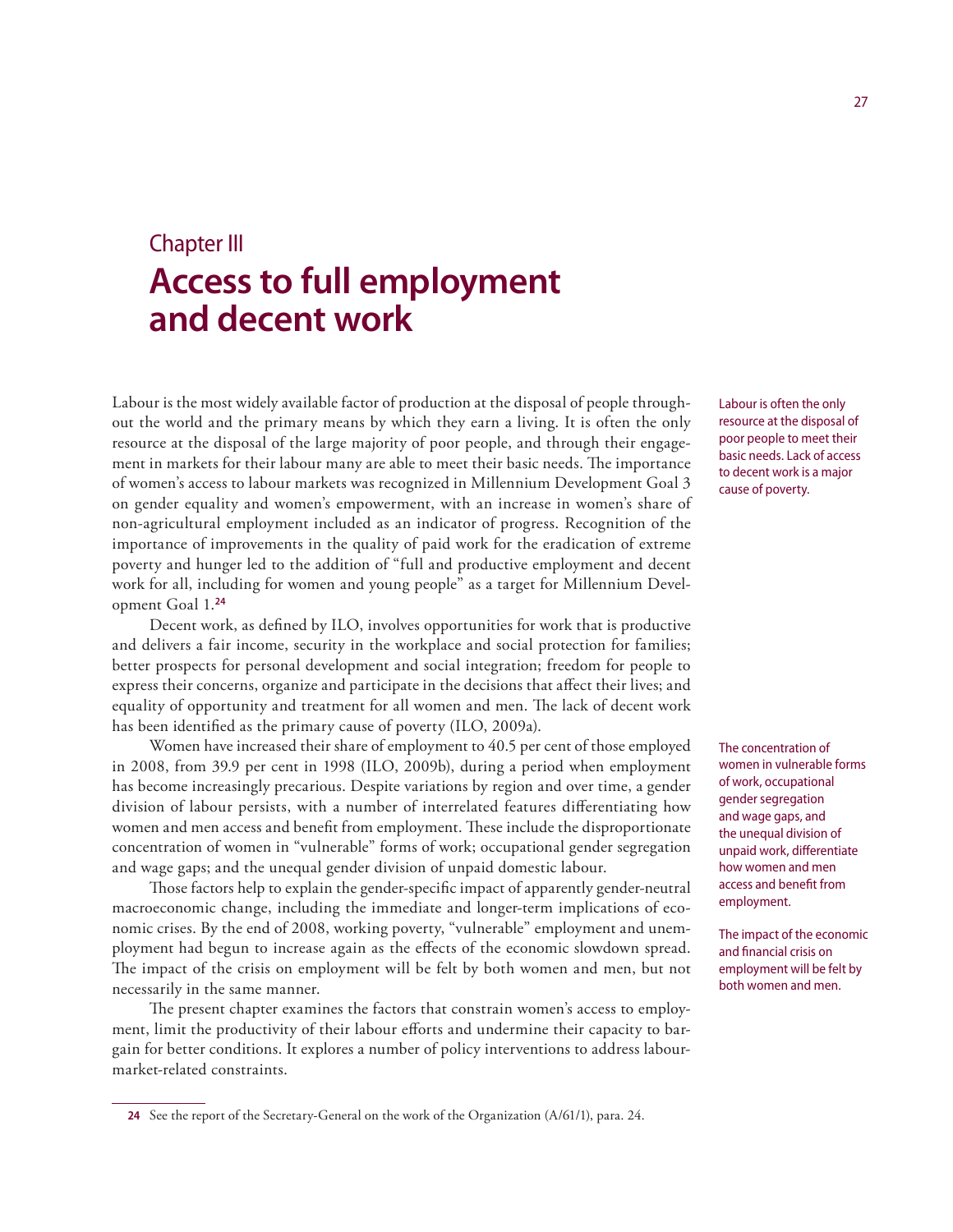# **Constraints in the labour market**

## Predominance of non-standard forms of work

While employment expanded by about 30 per cent between the 1990s and the mid-2000s (ILO, 2008a), the period was characterized by a contraction of formal employment and decent work (full-time, formal, regular and permanent contracts covered by labour legislation) and a proliferation of various types of "atypical" or non-standard work in both developed and developing countries. The bulk of new employment in recent years, particularly in developing and transition countries, has been in the informal economy (ILO, 2002a). Such forms of work are generally precarious and poorly paid, with few benefits, and, particularly in developing countries, not covered by labour legislation or social protection. Recent estimates suggest that informal work now accounts for more than 24 per cent of total non-agricultural employment in the transition economies, more than 47 per cent in the Middle East and North Africa, more than 50 per cent in Latin America and more than 70 per cent in sub-Saharan Africa and South Asia (Charmes, 2009). The estimates also show an upward trend in informal employment in all regions.

There are a number of factors behind the rise of non-standard or atypical work (UNRISD, 2005; Benería and Floro, 2005). The downsizing of the public sector and privatization of State-owned enterprises are contributory factors, as retrenched public-sector employees have often turned to the informal economy for a living. Another contributory factor is the failure of current growth strategies to generate formal employment for all. The rise of informal working arrangements also reflects the deregulation of labour markets as part of the process of economic liberalization. Employers are able to hire labour on increasingly less secure contracts within formal enterprises, and subcontract out activities to workers located in unregistered enterprises or in homes (Benería and Floro, 2005; Heintz and Pollin, 2005; Tokman, 2006). The search for flexible labour arrangements in an increasingly competitive global environment has led multinational firms to locate different stages of or entire production processes in different parts of the world in order to take advantage of differences in wage costs, factor endowments or congenial investment climates.

As a result of those trends, there have been changes in the distribution of income away from labour in favour of capital in a number of countries (Epstein and Power, 2003; ILO, 2008a). In 51 out of 73 countries for which data are available, the share of wages in total income declined between the early 1990s and the mid-2000s (ILO, 2008a). During the same period, the income gap between the top and bottom 10 per cent of wage earners increased in 70 per cent of countries for which data are available. The decrease in the proportion of unionized labour in many countries has reinforced those trends (Katz, 2000).

Available data show that access to labour markets and to decent work remains particularly limited for women (ILO, 2008b). Women are disproportionately represented in informal work and concentrated among lower-quality jobs within self-employment (ILO, 2007a). At the global level, the share of vulnerable employment in total female employment was 52.7 per cent in 2007, as compared with 49.1 per cent for men. However, the gender gap in the share of vulnerable employment in total employment for women and men shows a diverse picture by region, with the largest gaps found in North Africa and the Middle East. Sub-Saharan Africa and South Asia have not only a relatively high share of vulnerable employment in total employment, but also a relatively large gender gap in vulnerable employment shares (exceeding 10 per centage points) (ILO, 2009b). Women in informal work have no access to social security or protection, and have limited potential to organize to ensure the

Contraction of formal employment and decent work has occurred in both developed and developing countries, as a result of deregulation of markets, downsizing the public sector, privatization and changes in distribution of income away from labour to capital.

> Women are disproportionately represented in informal work which is generally precarious, poorly paid, and uncovered by labour legislation or social protection.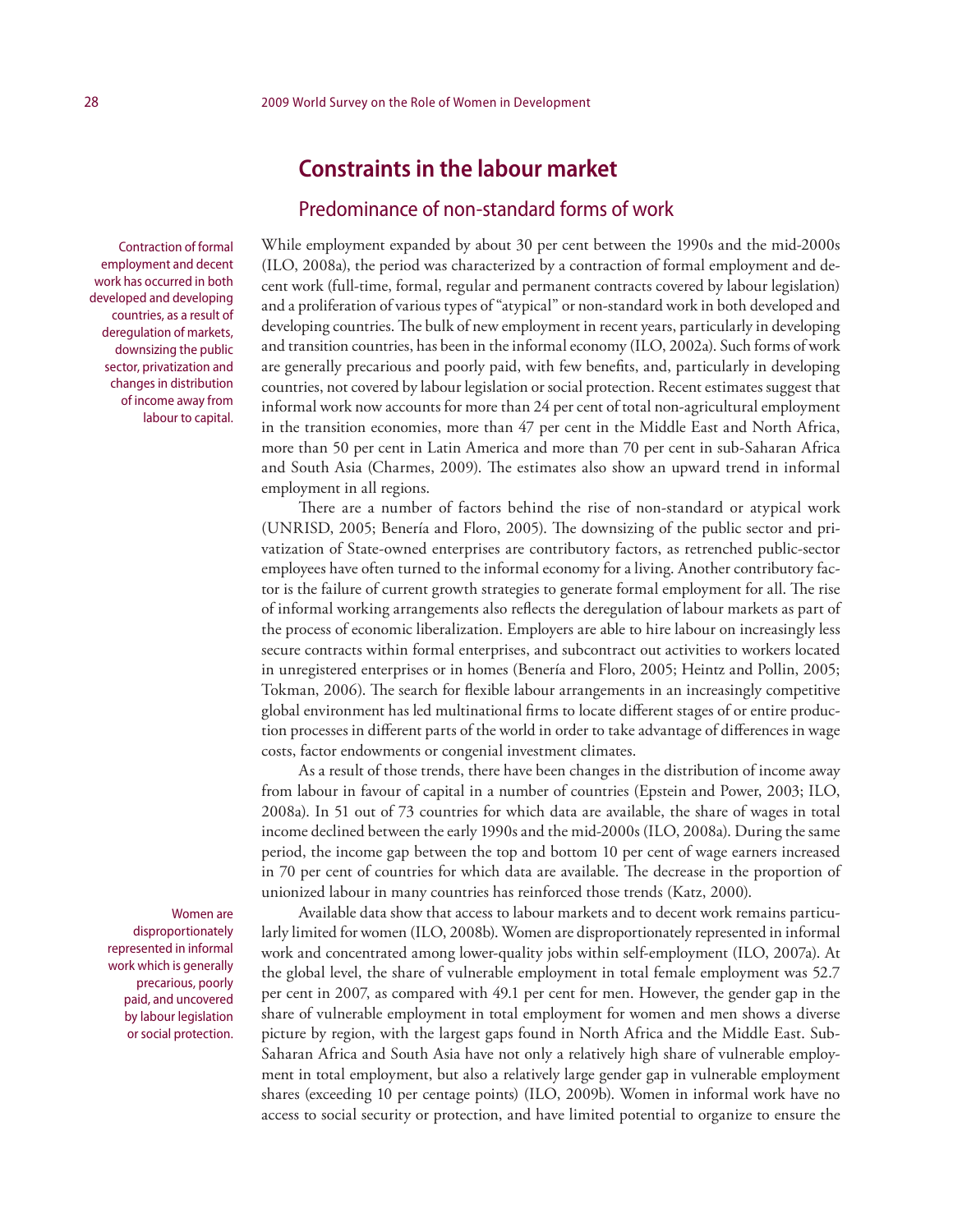enforcement of international labour standards and human rights (Chant and Pedwell, 2008). Where employers draw on a labour force that has very few alternatives, they are able to pay exploitative wages. For example, concerns have been raised about the exploitation of women workers in export processing zones, including low wages, intimidation of workers trying to organize themselves and violence and sexual harassment (ILO, 2004b).

Household data from Costa Rica, Egypt, South Africa, Ghana and El Salvador showed that the relative risk of poverty was higher for informal than formal employment and for agricultural relative to non-agricultural activities. In addition, employment in informal activities of the kind in which women were concentrated—own-account workers and unpaid workers in family enterprises—was associated with higher-than-average levels of household poverty than the forms of wage employment in which men were concentrated (Chen and others, 2005).

## Occupational segregation and wage gaps

An important indicator of women's labour market choices is the degree of gender segregation in specific sectors, occupations and positions. Horizontal segregation restricts women to specific sectors and occupations, while vertical segregation limits them to particular positions within occupational hierarchies.

ILO data suggest a very gradual reduction in the gender segmentation of labour markets since the 1980s, with some regional differences. In 2000, there were far fewer occupations in which over 80 per cent of the workforce was either female or male (Anker and others, 2003). Only a small proportion of employed women work in industry worldwide (18.3 per cent in 2008, compared with 26.6 per cent of men). Women are increasingly found in the services sector, which in 2008 accounted for 46.3 per cent of all women's employment, compared with 41.2 per cent of men's employment (ILO, 2009b). While women have continued to move out of the agricultural sector in all regions of the world, 2007 estimates suggest that, overall, women are still overrepresented in that sector. According to ILO estimates, globally the share of women employed in agriculture stands at 35.4 per cent, as compared with 32.2 per cent for men. In sub-Saharan Africa and South Asia, the agricultural sector makes up more than 60 per cent of all women's employment (ibid.). In both developed and developing countries women constitute a larger percentage of care workers as compared with their representation in the total workforce. Data available from the Luxembourg Income Study for 12 mainly high-income countries indicated that women constitute between 32 and 54 per cent of the total workforce and between 68 and 88 per cent of paid care workers (Razavi and Staab, 2008). Today, there is a significant international migration of women for caregiving work, as both domestic and public-sector workers, particularly to countries where the care crisis has generated a high demand for care workers (Benería, 2008).

Women and men are concentrated at different levels of the labour hierarchy. The "glass ceiling" refers to instances where women's movement into more senior and managerial positions is hampered by institutional barriers, including norms and attitudes (ILO, 2004a). Even in occupations dominated by women, men often occupy the more skilled, "responsible" and better paid positions (ibid.).

According to ILO (2004a), women occupy around 30 to 60 per cent of professional jobs in countries for which data are available. However, as noted above (see chapter II), women are in a minority of positions with authority, influence or decision-making power (legislators, senior officials or managers). They have not made major gains in skilled jobs in the "new" occupations in the information technology industry. Their share of occupations in computer programWomen's labour market choices are influenced by gender segregation—both horizontal and vertical.

Horizontal segregation persists in labour markets around the world …

… and women's movement into senior managerial positions is hampered by institutional barriers, including norms and attitudes.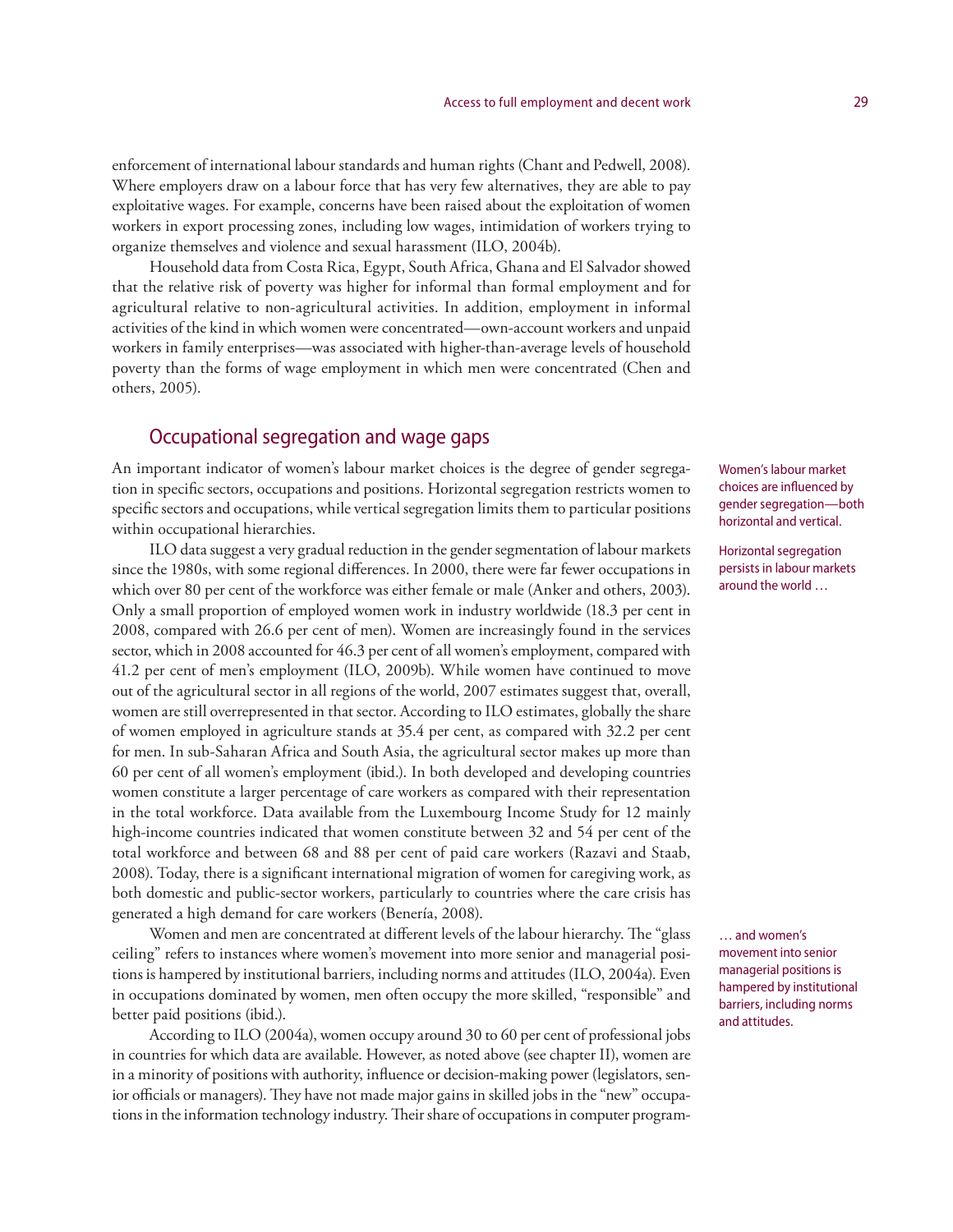ming and systems analysis varied between 20 and 30 per cent in places as diverse as China, France, Germany, the Republic of Korea and the United States of America. While women in Ghana, for example, made up 70 per cent of employees in information and communications technology-related businesses, such as data-entry services and call centres, they worked largely in lower-level positions (United Nations Development Programme (UNDP), 2008).

The "Women to the Top" project funded by the European Union addressed the "glass ceiling" in Denmark, Sweden, Estonia and Greece.**<sup>25</sup>** The project targeted employers in the public and private sectors, recruitment consultants and potential women senior managers. Of 23 large employers participating in the project, 15 adopted measurable action plans to increase the number of women in senior positions The potential candidates participated in career planning, training and counselling. Eight networks for 220 female senior management candidates were created. The project also developed a publicity plan to heighten public awareness about the need for increased representation of women in management and to provide non-stereotyped images of male and female managers.

In Norway, a law was introduced in 2003 making it mandatory for all publicly registered companies to have at least 40 per cent representation of each sex in company boards.**<sup>26</sup>** The introduction of the quota was successful in increasing the participation of women in corporate decision-making. All the companies affected by the new law complied with the gender-balance requirements.

An important indicator of equal access to decent work is the gender wage gap, i.e., the difference between wages earned by women and men (ILO, 2009b). It is estimated that globally women earn 16.5 per cent less than men (International Trade Union Confederation, 2008). A study of the impact of economic growth, trade and foreign direct investment in the 1980s and 1990s on gender wage gaps within particular occupational categories, undertaken in a large sample of developed and developing countries, found evidence of a decline in the gender wage gap, but only for richer countries (Oostendorp, 2009). There was no clear or significant effect among lower-income countries or for different skill levels or occupations.

Evidence relating to variations in the gender wage gap must be interpreted with caution. While there has been a decline in the gender wage gap in the manufacturing sector in some countries, such as Costa Rica and the United Kingdom of Great Britain and Northern Ireland, other countries have experienced increased wage gaps (for example, Egypt, Sri Lanka and El Salvador). Where the wage gap narrowed, this was due to a decline in men's wages rather than an increase in women's wages (ILO, 2007a). In some cases, a decline in the wage gap between women and men may conceal a growing class divide among women (McCrate, 2000; Benería, 2003).

Analyses of labour markets in Europe and Central Asia show that although the reduction of the gender wage gap is a major political objective, progress remains slow. Throughout the European Union, the difference in average gross hourly earnings between women and men across the economy in all establishments has remained high, at 15 per cent (ILO, 2009b).

Earning gaps also affect women working in the informal economy. As wage workers, they are more often in casual or piece-rate work, where they earn less than men. In India, casual women wage workers earn half the wages of casual male workers (Das, 2006). In rural north-eastern Ghana, women agricultural wage labourers were paid between a third and a half as much as men (Whitehead, 2009).

Gender wage gaps—which persist in all regions—are important indicators of access to decent work.

Wage gaps reflect disadvantage in education; bargaining power and labour market mobility; high involvement in part-time, temporary and low-income jobs; and direct discrimination.

<sup>25</sup> Source: www.women2top.net.

**<sup>26</sup>** Statement delivered by the Norwegian Minister of Children and Equality, Anniken Huitfeldt, on "Gender Equality as a Competitive Advantage," available at: http://www.norway-un.org/ Selected+Topics/Gender+Equality/.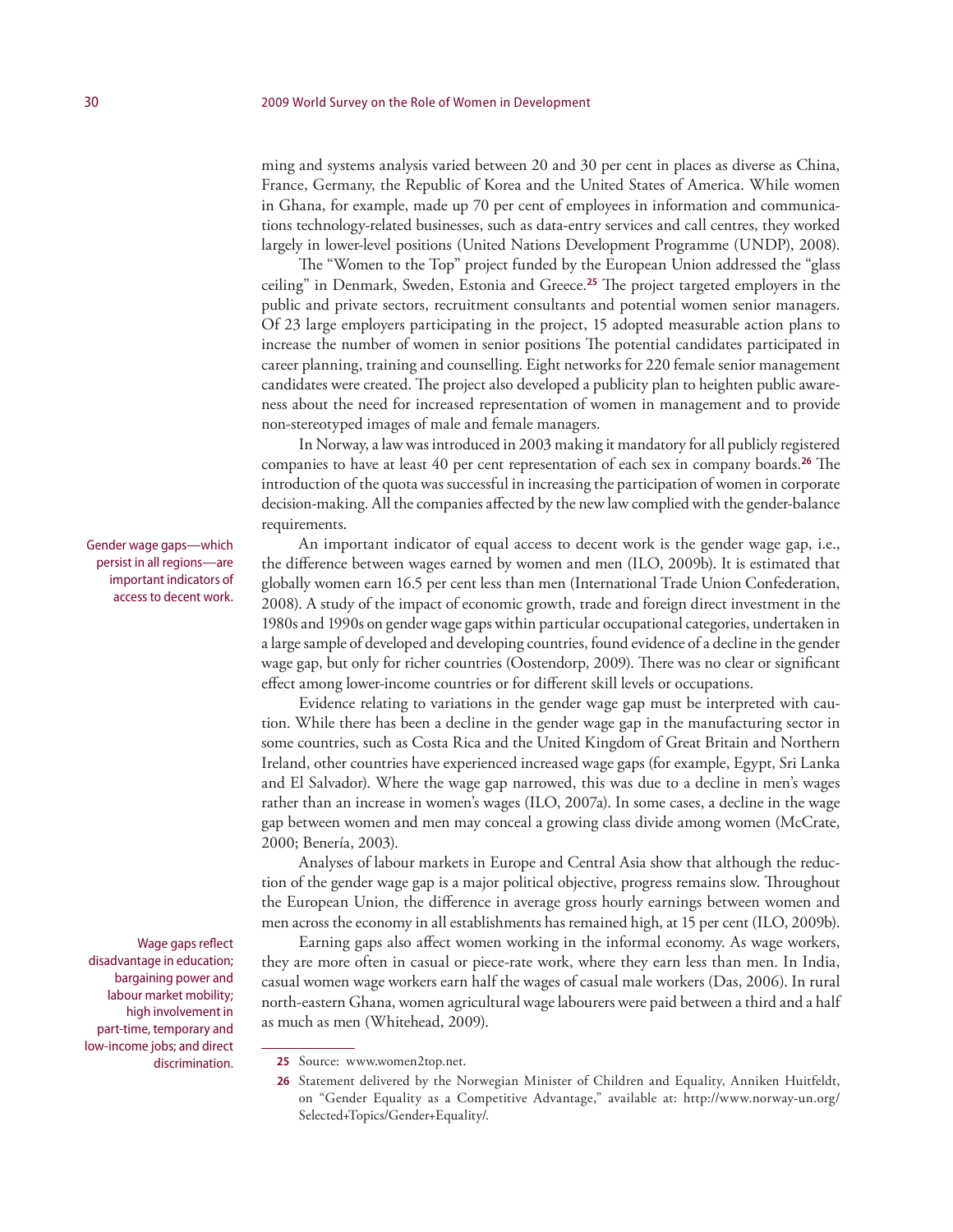The persistent gender wage gap across regions may reflect a number of factors, including women's continued disadvantage in terms of education and skills; their lack of an organized voice and bargaining power; gender-specific constraints on their labour market mobility; and their relatively high involvement in part-time or temporary jobs. It may also reflect the concentration of women workers in forms of employment where the pressures of global competition keep wages down. In some cases it reflects direct sex discrimination in remuneration. In industrialized countries, for example, problems of direct discrimination in remuneration have been noted, in particular with regard to professional and executive-level jobs (ILO, 2007a).

## The gender distribution of paid and unpaid work

Available data from all regions, including from time-use studies, reveal significant differences and inequalities between women and men with regard to paid and unpaid work, including the division of household responsibilities and care work. In the early 1970s, the impact of this unequal responsibility for unpaid domestic labour was already being referred to as an additional "reproductive" tax on women's time (Palmer, 1991).

Most care work remains unpaid and continues to be classified as a non-economic activity (ILO, 2009b), despite the important debate about the inclusion of unpaid work in national income accounts (UNDP, 1995).**<sup>27</sup>** Women's care responsibilities directly affect their choices in the labour market. Changes in demographics in rapidly ageing societies and in the context of HIV/AIDS have increased the need for care and expanded the focus of care from children to older persons and to adults of prime working age. In addition, urbanization and migration, which have weakened the traditional family support systems, and the growth of single-headed households, have further increased the burden of care work.**<sup>28</sup>**

Women's increased participation in paid work has not been accompanied in most contexts by an increase in men's participation in unpaid work. Data on the gender division of paid and unpaid work in high-income countries revealed that in all the countries covered, men spent a longer period of their working day in market-oriented work, while women spent more time than men in cooking, cleaning and childcare (UNDP, 1995; Razavi and Staab, 2008). In all of the countries covered, except the Nordic countries, combined market and non-market work resulted in longer working days for women.

Detailed time-use studies on Argentina, India, Nicaragua, the Republic of Korea, South Africa and the United Republic of Tanzania indicated that women generally had longer working days when both paid and unpaid work was counted and that the amount of unpaid work performed increased when there was a young child in the house. Better-off households, which were more likely to have access to time-saving infrastructure, such as piped water and electricity, and to be able to purchase labour-saving technologies and domestic help, spent less time on unpaid care work (Budlender, 2008).

To assist both women and men in reconciling their work and family responsibilities, a number of countries have introduced policies on working arrangements, including reduction of long legal working hours, flexibility of work time and location, and the possibility of taking part-time work.**<sup>29</sup>** In particular, the European Union has made significant efforts to promote

Inequalities between women and men in unpaid work, including care work, affect women's choices in the labour market.

The increased participation of women in paid work has not been accompanied by an increase in men's participation in unpaid work in most countries.

To reconcile work and family responsibilities, countries have introduced policies on working arrangements, including the option of part-time work, which is mainly taken by women.

**<sup>27</sup>** See also the forthcoming 2010 *Feminist Economics* special issue on unpaid work, time use, poverty and public policy.

**<sup>28</sup>** See the report of the Secretary-General on "The equal sharing of responsibilities between women and men, including caregiving in the context of HIV/AIDS" (E/CN.6/2009/2).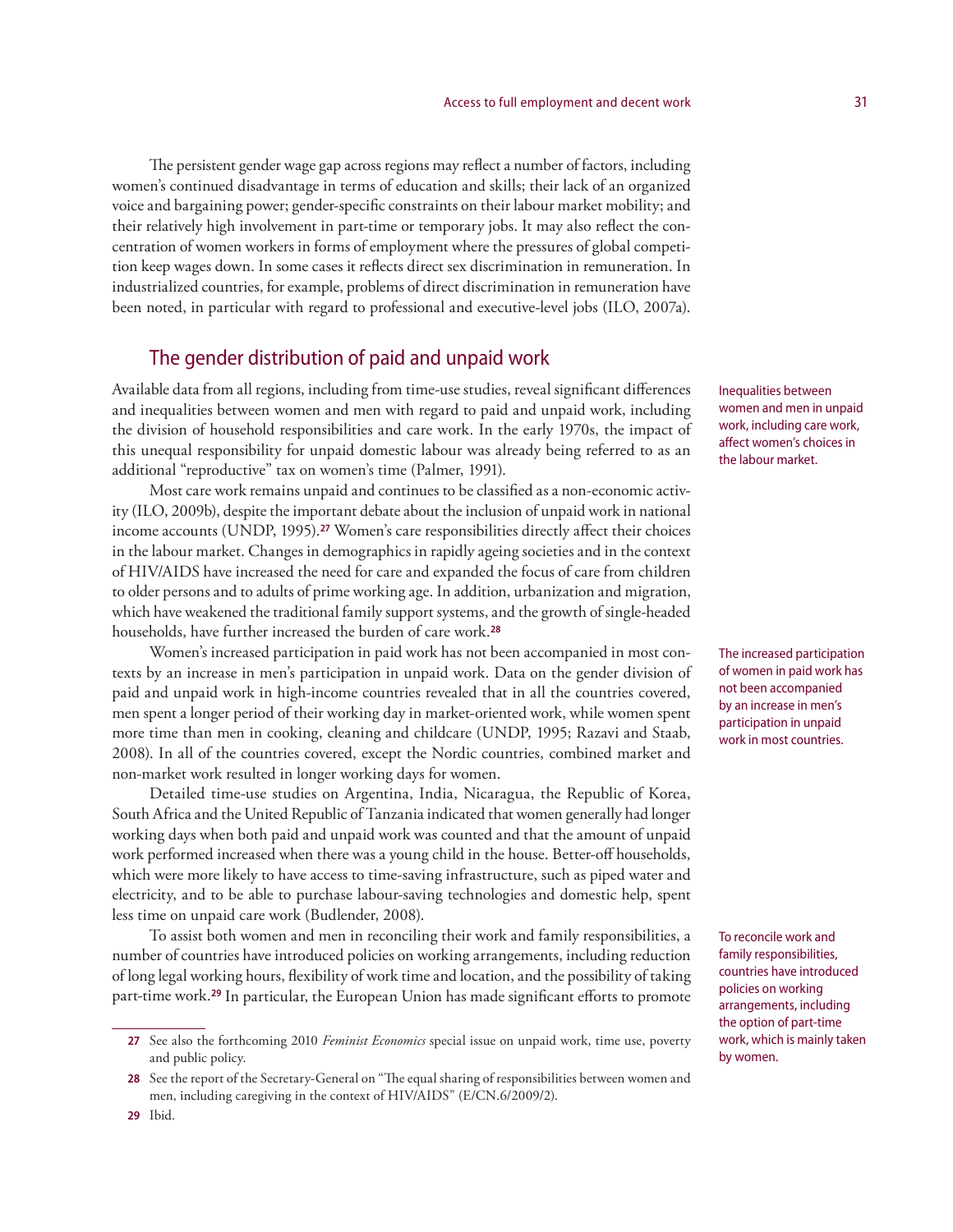#### Box III.1 **Men and unpaid care work in Europe**

A project, "Men Equal—Men Different", was implemented by Bulgarian, Danish, French and Latvian governmental and non-governmental partners. Targeting young fathers, fathersto-be, families with children, as well as employers and employees, the project sought to identify obstacles impeding active fatherhood; promote men's involvement in family life and childcare; develop good practice in companies for reconciliation of work and family life; and change gender stereotypes. The final report found that, while many positive examples of men's increased involvement in caregiving exist, cultural as well as economic barriers and traditional views of women as caregivers prevented men in all four countries from taking on more active roles as fathers in family life and caregiving.

**Source:** Member State contribution to the report of the Secretary-General on "Progress in mainstreaming a gender perspective in the development, implementation and evaluation of national policies and programmes, with a particular focus on the equal sharing of responsibilities between women and men, including caregiving in the context of HIV/AIDS" (E/CN.6/2009/4).

reconciliation policies among its member countries. Many countries have adopted legislative measures to help balance family and labour market work (Benería, 2008).

Part-time work offers a measure of flexibility to women and men with care responsibilities. It is, however, mainly utilized by women. Within OECD, nearly three out of four parttime jobs are held by women with dependent children, and more than one in four women work part time (OECD, 2008). In the United Kingdom of Great Britain and Northern Ireland, parenthood often resulted in women working part time while men increased their hours of work (Bellamy and Rake, 2005). Women working part time often faced a wage penalty. Women working full time earned 82 per cent of the full-time male hourly wage, while women working part time earned 59 per cent of the male wage. Evidence from industrialized countries suggests that the wage gap associated with parenting represented 6-7 per cent of earnings for one child and 13 per cent for two children (ILO, 2004a). In Sweden, however, where women make up 97 per cent of part-time workers, comprehensive State support means that they do not incur a wage penalty compared with women in full-time work (Bardasi and Gornick, 2008; Stark, 2008).

Conversely, the absence of the option of part-time work can penalize women (Nagy, 2008). The dismantling of the childcare support that prevailed in the former centrally planned economies of many Eastern European countries, and the absence of any provision for part-time work, has meant that women are now forced to choose between working for wages and raising children. It is increasingly difficult to balance the two activities (Fodor, 2009).

In developing countries, many poor women take up self-employment as a means of reconciling their domestic responsibilities and their need for income. This is not always a voluntary decision. In the slums of Guatemala City, 40 per cent of working mothers in lowincome neighbourhoods looked after children themselves, which suggests that they would not have been able to take up employment if their children had not been able to accompany them (Hallman and others, 2002). A study conducted in Kyrgyzstan indicated that 24.8 per cent of women, compared with 1.5 per cent of men, reported that their care responsibilities kept them from taking up labour market opportunities (Morrison and others, 2007). In Latin America, over half of all non-employed women aged 20 to 24 cited unpaid household work as the reason they did not seek employment (Addati and Cassirer, 2008).

In developing countries, many poor women take up self-employment as a means of reconciling their domestic responsibilities and their need for income.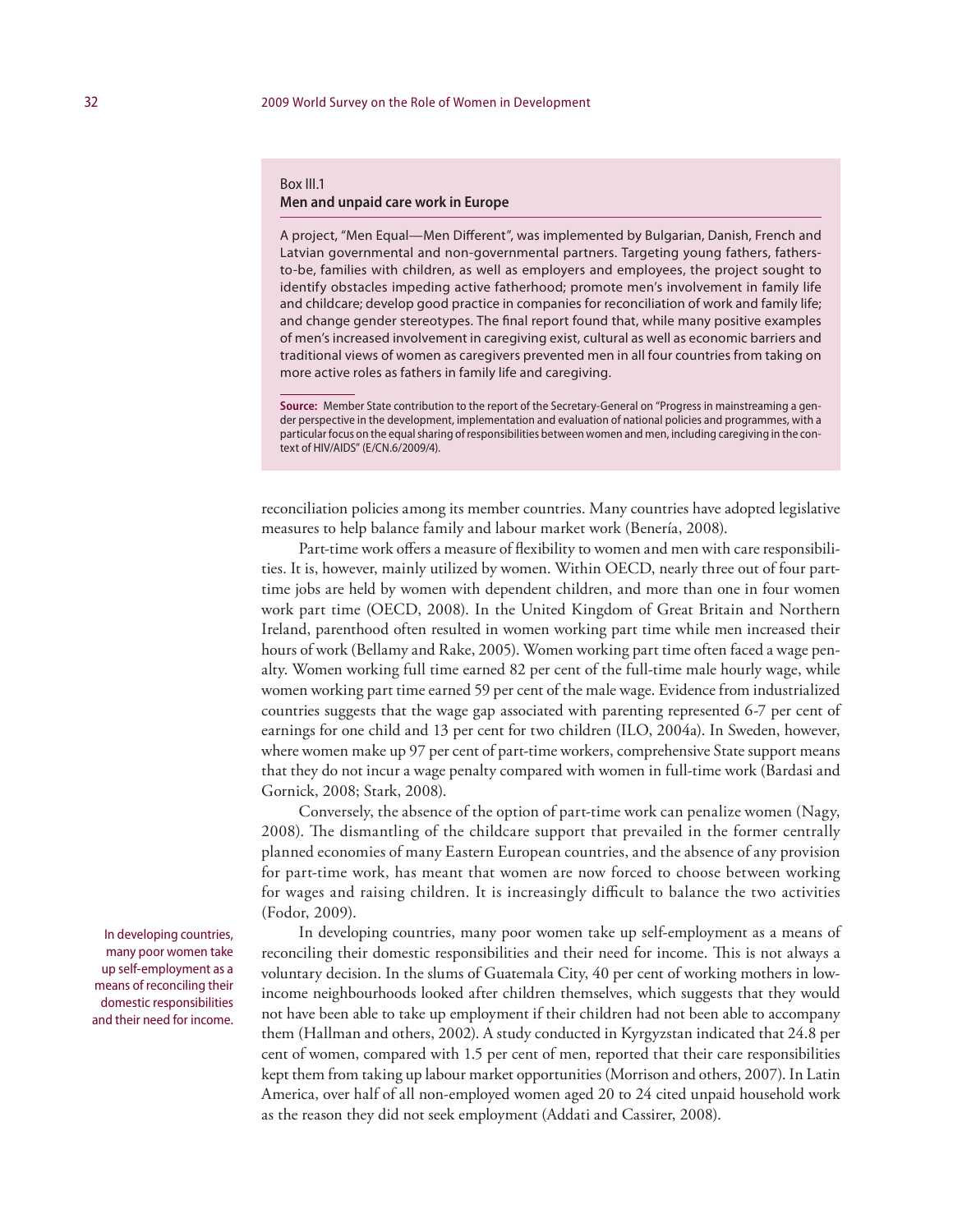At the same time, paradoxically, other poor women with young children may have to take up waged work because they lack the capital, know-how and social networks necessary to start their own enterprises, or because waged work offers higher returns than any form of self-employment open to them. Such women cope with their childcare responsibilities in a variety of ways (Kabeer, 2008a; Addati and Cassirer, 2008). Some rely on other women relatives, including older children, which can negatively affect the educational prospects of children. Some take their children with them to their place of work in markets, fields or roadsides. Others leave their children at home to look after themselves.

Hiring domestic workers has always been a common solution in all parts of the world for more wealthy families seeking to reconcile household responsibilities with the demands of employment. Domestic work has become one of the major sources of employment for women; for example, 10 per cent of all new jobs created in Latin America in 2004 were in domestic service (Antonopoulos, 2008). Domestic workers (who are often women migrants or belong to minority groups) work under difficult conditions in many countries, often facing exposure to violence and exploitation (United Nations, 2006a). Many domestic workers do not have formal contracts and receive no social benefits, such as health insurance or pensions (Razavi, 2007). The hidden nature of domestic work makes it more difficult to enforce legislation (ILO, 2009c).

# **Increasing access to economic opportunities in the labour market**

The fact that women are located in many different sectors of the economy with varying occupational status suggests that no single policy intervention will address the full range of constraints they face. Key interventions focus on developing women's human capital and capabilities and investing in their ability to adapt to changing labour markets; providing support for their care responsibilities; establishing gender-sensitive labour market regulations; and enhancing their voice and capacity for collective action.

### Education and skills development

The transformative potential of education for promoting both gender equality and empowerment of women and broader development goals has been widely acknowledged. Millennium Development Goal 3 highlights the need to close the gender gap in primary and secondary education, and considerable progress has been achieved (International Bank for Reconstruction and Development (IBRD)/World Bank, 2008). The knowledge and skills gained through education expand the range of employment opportunities. Estimates indicate that an extra year of schooling increases women's wages by 10 to 20 per cent (Psacharopoulos and Patrinos, 2004). Returns to schooling are higher in developing than in developed countries, and vary by sex and level of education. In developing countries, the widest difference in rates of return by sex is found at the primary education level, with men deriving greater economic benefits from education than women. Possible explanations include discrimination against women and different job opportunities available to women and men at different levels of education (IBRD/World Bank, 2008).

Discrimination against women and girls in educational opportunities is one factor underlying gender segregation in the labour market in many parts of the world. In 2006, the median share of women in scientific tertiary studies was 29 per cent in general, and 16 per cent for Hiring domestic workers (often migrants) is a common solution in all parts of the world for more wealthy families seeking to reconcile household responsibilities with the demands of employment.

Addressing constraints in the labour market requires development of women's capabilities to adapt to changing markets; support for unpaid care responsibilities; gendersensitive labour market regulations; and enhanced capacity for collective action.

Discrimination against women and girls in educational opportunities is one factor underlying gender segregation in labour markets.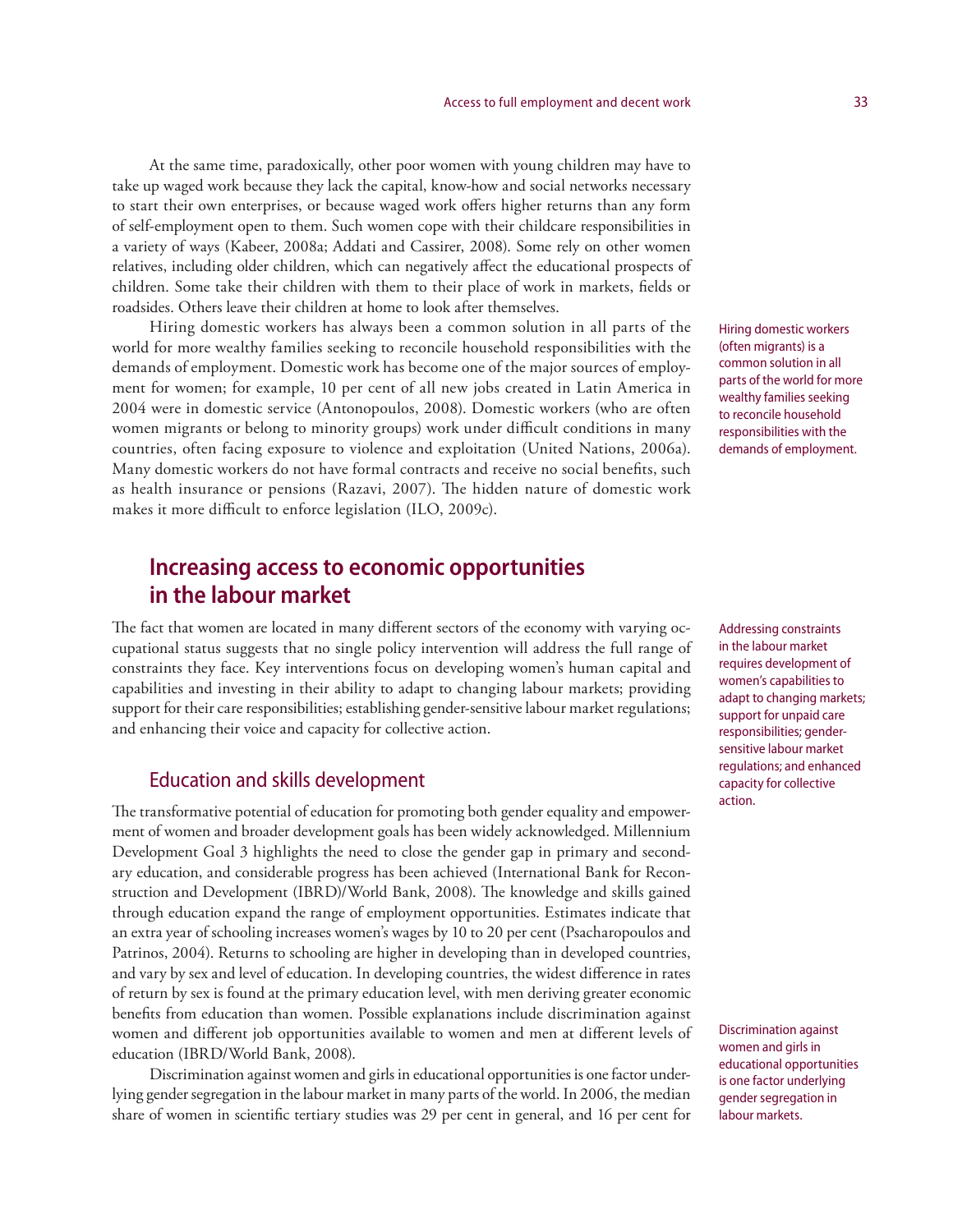#### Box III.2

#### **Achieving gender parity in secondary education in Bangladesh**

In the 1990s, Bangladesh developed measures to increase girls' participation in secondary education, including through incentives for families, for example fee exemption and financial support through small stipends or scholarships for girls from rural areas. These benefits were conditional on attending school, passing exams and remaining unmarried. Schools also had an incentive to ensure the success of the operation, as their funding was linked to the level of participation in the stipend programme. These measures proved effective. While in the 1990s, boys were three times more likely than girls to go to secondary school, by the end of the decade Bangladesh had achieved gender parity.

**Source:** United Nations Educational, Scientific and Cultural Organization (UNESCO), 2008.

engineering (UNESCO, 2008). Efforts are needed to encourage girls to study non-traditional subjects, including math, science, engineering and computer technology. The importance of gender-sensitive curricula and pedagogy that relates math and science to everyday experience has been emphasized as a way of promoting interest in science among girls.

Investments in education need to also address the human capital and capability deficits of the current generation of working women. Poor women who missed out on the expansion of educational opportunities may find themselves unemployed, or trapped in jobs with few promotion opportunities because of their lack of education and skills. Increased education and training for women can also increase their opportunities for migration under skilledmigration schemes (International Organization for Migration (IOM), 2008). Skills development should also address deskilling and skill erosion among migrant women. A variety of approaches, including non-formal education, technical and vocational training, agricultural extension services, workplace training, lifelong learning and training in new technologies, are needed to assist women in searching for better jobs.

In the context of rapidly changing technologies and market conditions, workers need skills that allow them to take advantage of new opportunities. The conclusions of the ninetyseventh session of the International Labour Conference, held in 2008, called for opportunities for continuous learning for both waged and self-employed workers to upgrade their competencies and learn new skills throughout their lives. Socially subordinate groups, including women, also need inputs to improve their self-confidence, awareness of their rights and negotiating skills (ILO, 2008c).

Evidence on women's access to training opportunities suggests considerable scope for improvement. Many vocational training programmes have reproduced gender biases, favouring "male" occupations (carpentry, metalwork, masonry and motor mechanics) in their efforts. Where programmes are available for women, they tend to be restricted to subjects traditionally perceived as women oriented, such as home economics, secretarial studies, tailoring, hairdressing and beauty care. Where such training results in employment opportunities, it is usually in jobs which are poorly paid. Even where courses include information and communications technology training, women tend to be relegated to word-processing, while men dominate software development (United Nations Division for the Advancement of Women, 2005).

Access to new skills through vocational training helps to address some of the barriers women face in the labour market. A review of efforts to train women in non-traditional skills in the Caribbean region concluded that increasing numbers of women were finding jobs in nontraditional occupations. Many women, however, had to start their own businesses in areas such

Investments in education need to address the human capital and capability deficits of the current generation of working women to allow them to take advantage of new opportunities.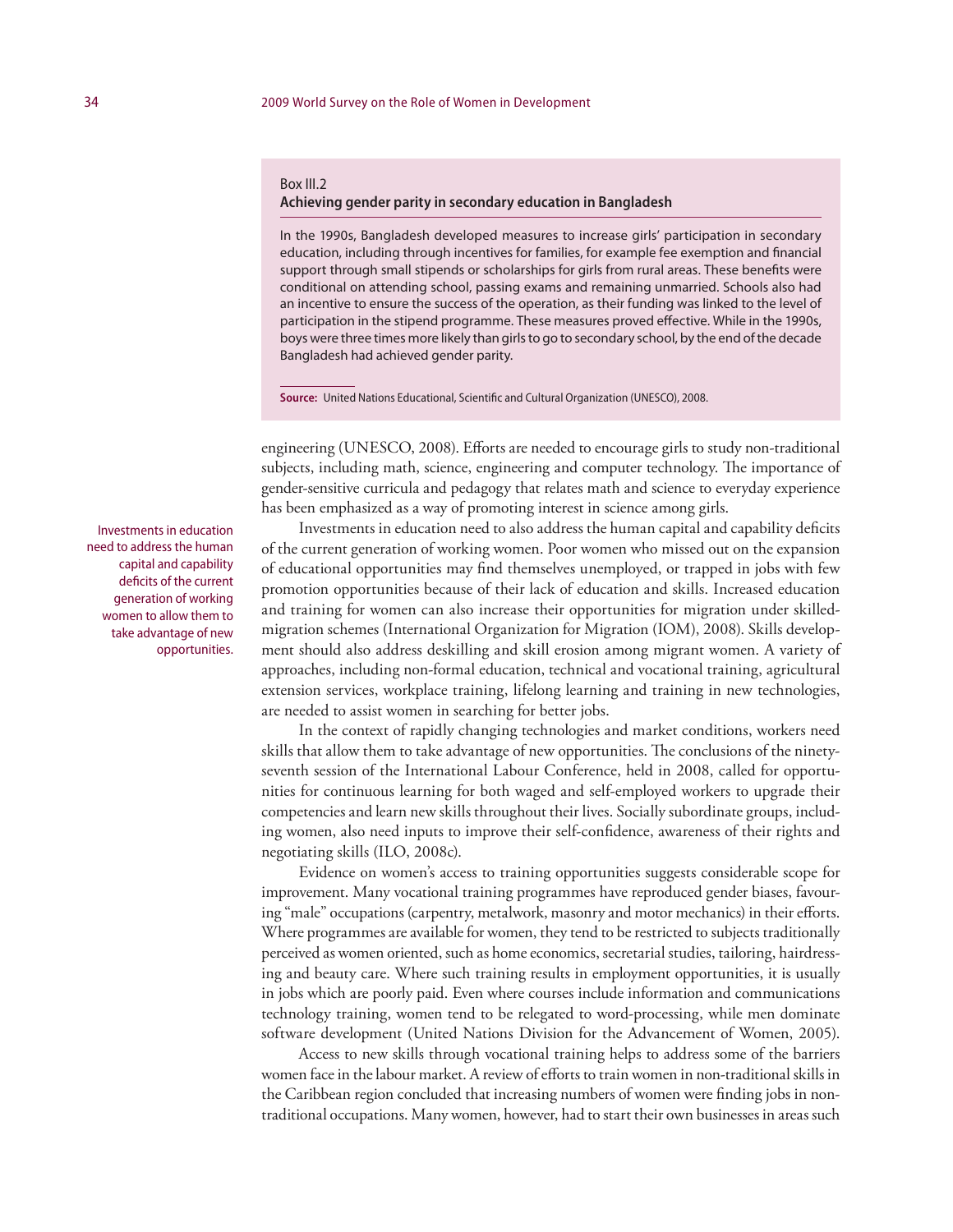as woodwork, repairs of small appliances and manufacturing, because of the prejudice they faced from prospective employers. A survey of women in the construction sector found that the majority were of the view that formal training in building technology had increased their career options but that there were still barriers to women's entry into those jobs (Ellis, 2003).

## Redistributing unpaid work

Addressing inequalities in unpaid work requires a range of policy interventions. One option is the public provision of services and labour-saving technologies and infrastructure. Another is support for the provision of services and infrastructure through other actors, such as the private sector and community groups. A third is the redistribution of the burden of unpaid work between women and men.

Investments in public infrastructure such as water, transportation and energy can significantly reduce domestic work, including caregiving, within households, in particular in developing countries. Similarly, technological advances such as running water or electrical appliances can further reduce time and energy burdens. Measures are needed to increase the access of poor households to infrastructure and technologies. The Employees' Welfare Fund of the Export Processing Zone in Mauritius, for example, provided loans to workers at concessionary rates for the purchase of domestic appliances (Addati and Cassirer, 2008) (see also chapter IV).

Reliable and affordable provision of care facilities and services for children, the sick and older persons plays a key role in facilitating the reconciliation of work and family life. In some cases, investment in educational services enables parents to reconcile their family responsibilities and paid employment. The most commonly provided facilities are preschools and kindergartens. Governments in many countries have encouraged the private sector and NGOs to become active providers, and have granted subsidies to care providers or income allowances to parents in order to make childcare services more affordable. Argentina, Chile, the Republic of Korea and Uruguay, for example, have moved towards more comprehensive provisioning of care services, extending services and experimenting with financing and delivery mechanisms.**<sup>30</sup>** In Spain, where compulsory education starts at age 6, early school education (3-5 years) is free and 95 per cent of children above the age of 3 attend (Benería and Martínez-Iglesias, 2009). However, almost half of the countries of the world have no formal programmes for children under the age of 3, and in countries that do have programmes coverage is limited.

#### Box III.3

#### **Childcare for agricultural workers in Chile**

In Chile, where around 160,000 women are employed as seasonal agricultural workers for an average of four months a year, there has been a long-standing demand through the agricultural trade union for appropriate childcare facilities. Between 2005 and 2006, two childcare centres, established in 1991 by the Chilean National Office for Women's Affairs (SERNAM), in collaboration with other state and civil society actors, covered 17,693 children and benefited around 10,000 women. The centres offered meals and pre-primary education. Impact assessments suggested that the availability of these services reduced stress and increased concentration among agricultural workers, contributing to their productivity.

**Source:** Addati and Cassirer, 2007.

Addressing the burden of unpaid work requires a range of policy interventions, relating to provision of services, labour-saving technologies and infrastructure and more equitable division of unpaid work between women and men.

**<sup>30</sup>** See the report of the Secretary-General on "The equal sharing of responsibilities between women and men, including caregiving in the context of HIV/AIDS" (E/CN.6/2009/2).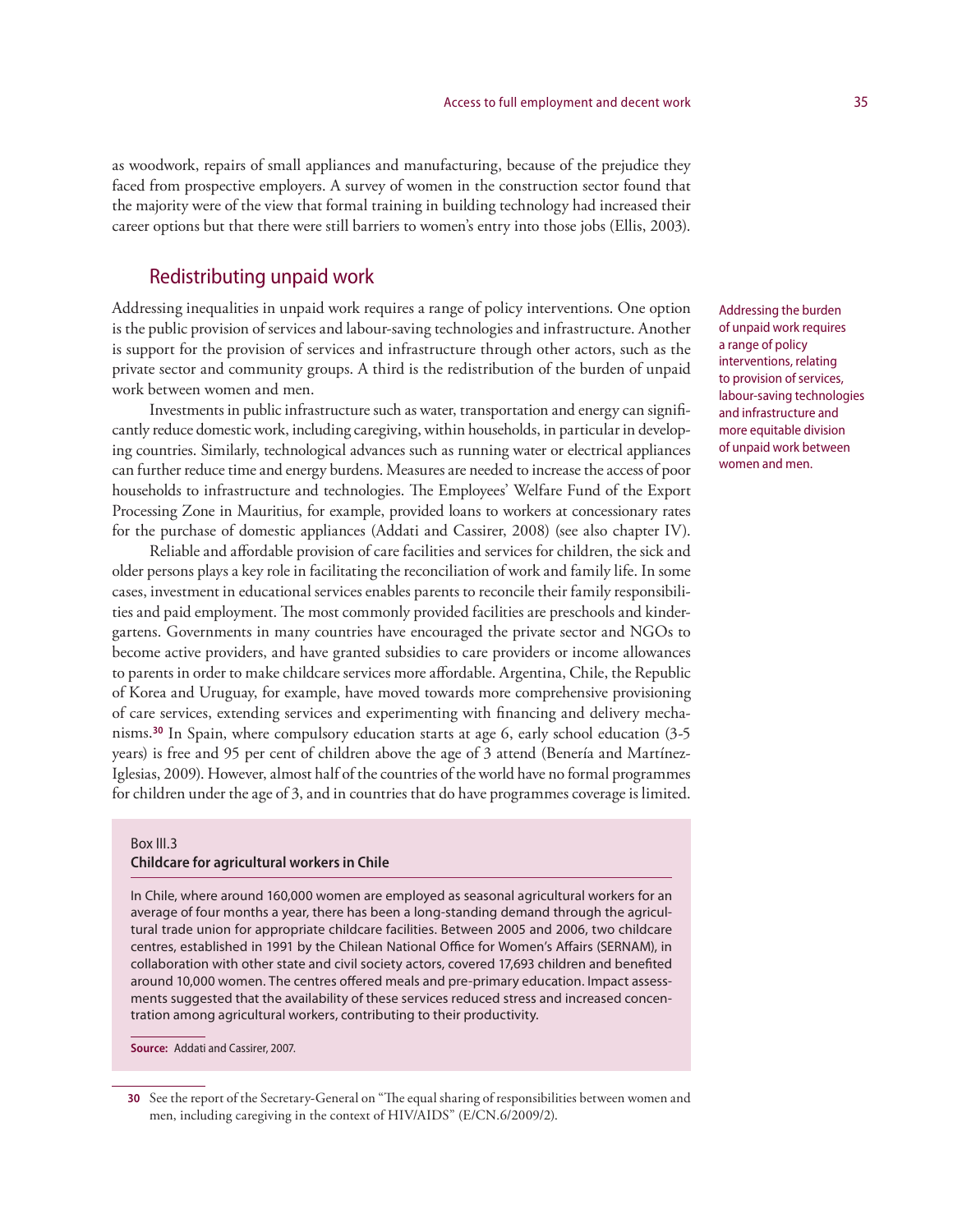Redistributing the burden of unpaid work between women and men requires transformation of both individual attitudes and behaviours and institutional arrangements, particularly in the labour market.

Increased sharing of responsibilities between women and men will not adequately address the persistent challenges of caregiving. Increased involvement of all stakeholders is needed.

Both gender-specific and gender-neutral regulations can be instrumental for eliminating gender inequalities and discrimination and ensuring access to decent work; and both can have unintended detrimental impacts.

Redistributing the burden of unpaid work between women and men requires a range of interventions focused on transforming both individual attitudes and behaviours and institutional arrangements, particularly in the labour market. A study in 20 developed countries between 1965 and 2003 found that men's unpaid work had increased. The main factors behind this change were the increased involvement of women in paid work, together with policies by employers and the State to make it easier for men to engage in unpaid work (Hook, 2006). The study pointed to the importance of identifying the policies and structures which hindered or facilitated men's unpaid work.

The most systematic promotion of equal caregiving roles and equal sharing of unpaid work has been undertaken in the Nordic countries. These are also countries with some of the highest female labour force participation rates within the OECD (OECD, 2008). In Iceland, the length of parental leave is nine months, divided into thirds, with three months for the mother, three months for the father (non-transferable), and three months that the parents can share (Einarsdóttir and Pétursdóttir, 2004). The reimbursement is 80 per cent of the salary. From 2001 to October 2003, the average number of days taken by men increased from 39 to 83, and 13 per cent of Icelandic fathers used more than their non-transferable part. In 2007, Germany introduced two additional "partner months" to its parental leave provisions (Federal Ministry for Family Affairs, Senior Citizens, Women and Youth, 2008). As a result, the number of fathers who took parental leave increased from less than 4 per cent in 2006 to 20 per cent in 2008.

In some cases, change is promoted through civil society initiatives. A well-documented programme involving young men has been developed by Programa H in Brazil and Mexico, using workshops, videos and manuals on fatherhood, caregiving and HIV/AIDS to promote change in attitudes and behaviour (Barker, 2008). The Sonke Gender Justice Network in South Africa uses innovative approaches to strengthen men's capacity and commitment to care for children, including orphans, affected by HIV/AIDS in rural areas (Esplen, 2009). An innovative project by Africare in Zimbabwe trained 120 men aged 20 to 65 as volunteer caregivers to increase men's participation in home-based care and HIV/AIDS education.**<sup>31</sup>**

Increased sharing of responsibilities between women and men will not, however, adequately address the persistent challenges of caregiving and the implications for women's access to employment. Increased involvement in care work of all stakeholders—States, the private sector and civil society—is needed.**<sup>32</sup>** Strong public provision of care services facilitates reconciliation of work and family life. In the Nordic countries and other countries within the European Union such provision has resulted in increased opportunities for women in the labour market. Available studies show that the more equal sharing of responsibilities results in benefits for both women and men, including, inter alia, better work/life balance and improved well-being, as well as enhanced relations with partners and children. It also results in higher productivity levels for firms facilitating reconciliation of work and family life.

## Regulatory frameworks

The ILO Declaration on Fundamental Principles and Rights at Work and its follow-up, adopted by the International Labour Conference at its eighty-sixth session in 1998, marked a renewed universal commitment among members to respect, promote and realize the princi-

**<sup>31</sup>** See the report of the Secretary-General on "The equal sharing of responsibilities between women and men, including caregiving in the context of HIV/AIDS" (E/CN.6/2009/2).

**<sup>32</sup>** Ibid.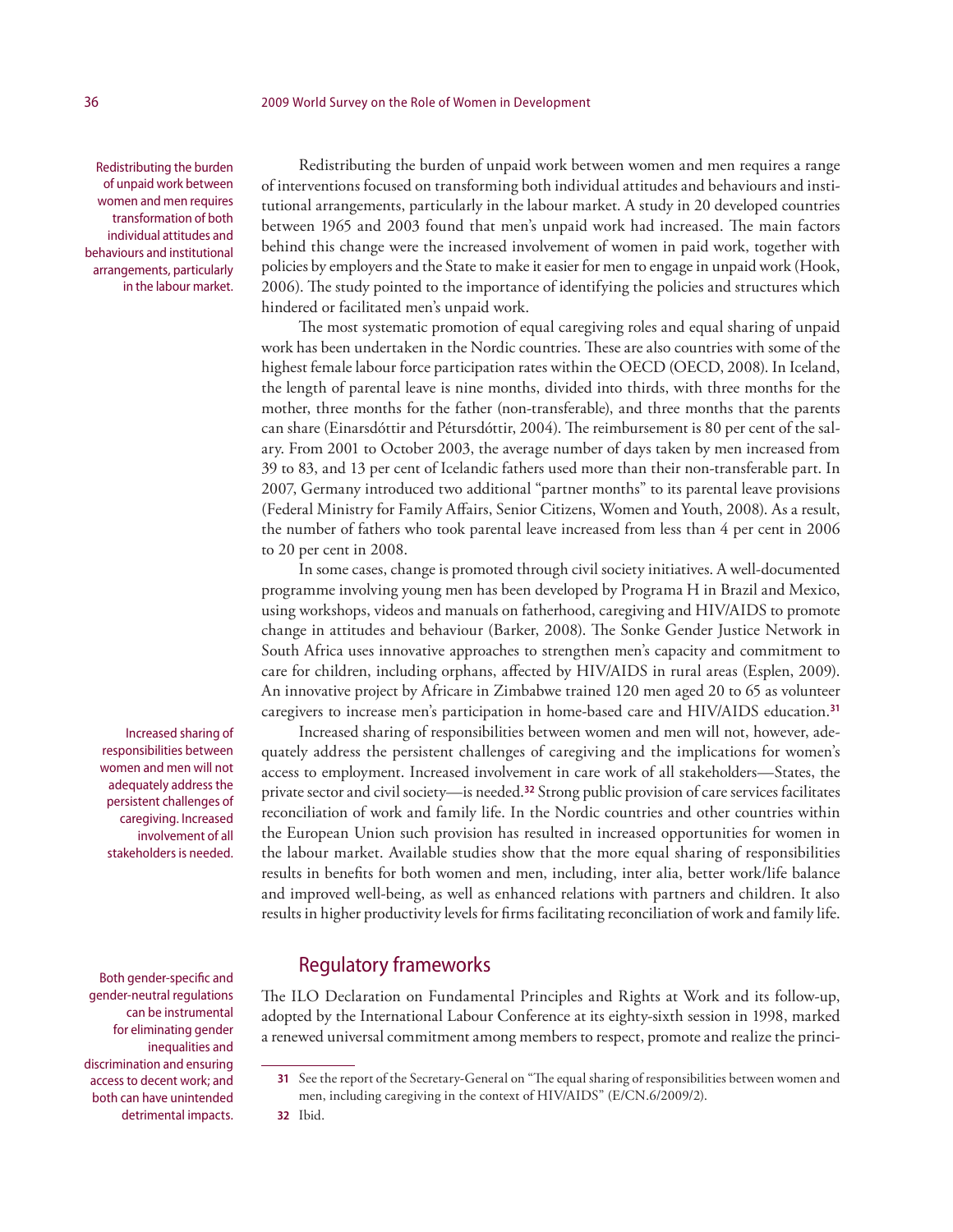ples of: freedom of association and recognition of the right to collective bargaining; elimination of all forms of forced and compulsory labour; abolition of child labour; and elimination of discrimination in employment and occupation.

Regulation of the labour market affects the ways employers contract for the services of labour and includes the rights and responsibilities of the parties, the terms and conditions of work and the resolution of disputes. Regulation can be instrumental in eliminating gender inequalities and discrimination in labour markets and ensuring women's access to decent work (Seguino, 2002b). Such regulations can be gender specific—explicitly applicable to either men or women—or gender neutral. Both gender-specific and gender-neutral regulations have the potential to promote gender equality and women's empowerment, but both may also have detrimental effects.

Some gender-specific forms of legislation intended to "protect"—such as the ban on women's night work—may instead restrict women's employment options. Excessive hours of work, including night work, are not family friendly for either men or women, and Governments should specify limits on overtime hours for both women and men and enforce work hours and overtime wage regulations. In some countries, efforts have been made to limit female migration in an attempt to protect women from the abuse they may encounter in the labour market, particularly as domestic workers. The laws are intended to protect the workers, but also risk limiting women's mobility and access to employment (United Nations Division for the Advancement of Women, 2004). Other gender-specific regulations that seek to address constraints on women's employment may jeopardize women's employment chances if they entail costs, particularly if such costs fall on private employers (Rodgers, 1999). Cost-sharing of desirable gender-specific provisions between employers, employees and government would simultaneously reduce gender-based discrimination and dampen negative wage effects.

Some seemingly gender-neutral regulations can have important benefits for women workers. The extent to which they benefit vulnerable women workers will depend, however, on conditions in the labour market and the level of enforcement. Studies of the impact of

#### Box III.4

#### **Regulating to eliminate discrimination in the workplace in Europe33**

- **United Kingdom of Great Britain and Northern Ireland**: The Equality Act (2006) places a statutory duty on all public authorities to eliminate unlawful discrimination and harassment and promote equality of opportunity between women and men.
- **Spain**: A new gender equality law, adopted in March 2007, allows positive action measures in collective agreements, encourages reconciliation of work and family life, promotes equality plans and fosters good practices.
- **Italy**: Legislation obliges public and private firms employing more than 100 employees to provide statistical information on work conditions, broken down by sex, every two years. Companies have to report to local equality advisors and trade unions.
- **Luxembourg**: Legislation requires employers to negotiate equal treatment between women and men, including the negotiation of an equality plan. All collective agreements must provide for the application of the principle of equal pay for women and men.

Source: http://ec.europa.eu/social/main.jsp?catId=681&langId=en.

**<sup>33</sup>** The European Commission launched on 3 March 2009 an information campaign in all European Union countries about the gender pay gap, which include good example of initiatives introduced by various countries.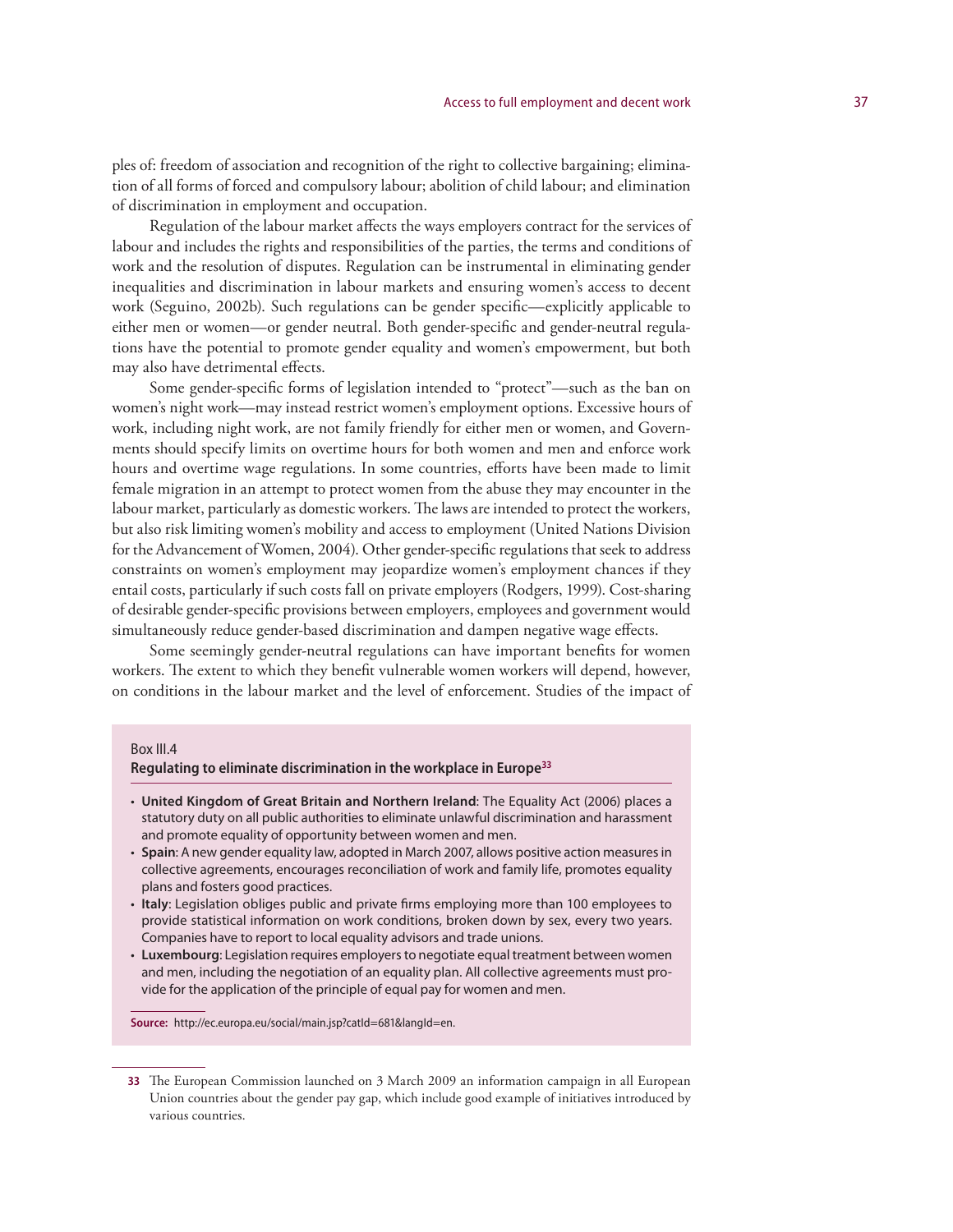minimum wages note that they often have a favourable impact for the most exploited sections of the workforce (Devereux, 2005). Minimum wages provide a benchmark for bargaining for "fair remuneration" by workers, even in the informal economy.

Regulation that is gender-sensitive and properly enforced can protect vulnerable workers, help bridge the gap between formal and informal working conditions and create more unified labour markets. It is, however, increasingly difficult to ensure that all women benefit from labour market regulations because so much of women's work in developing countries is in the informal sector, which remains beyond the reach of such regulations (Cornish, 2007; Franck, 2008). Although there is recognition that the informal economy can no longer be defined as everything that is not included in the formal economy—because such a narrow concept fails to include the increasing mobility of workers between the two (Kaufmann, 2007)—core labour standards, no matter how effective, are often limited to the formal sphere (Luce, 2005). The overarching objective of the ILO decent work agenda is to move more workers into formal work to increase access to rights, social protection and collective bargaining power (Chant and Pedwell, 2008).

The international labour standards of the ILO, the ILO Declaration on Fundamental Principles and Rights at Work and other international instruments, such as the Millennium Development Goals, the Beijing Platform for Action and the Convention on the Elimination of All Forms of Discrimination against Women, provide a solid international basis for extending rights to the informal economy (ILO, 2002b). An ILO report on decent work and the informal economy noted that the rights deficit in the informal sector at the national and local levels can be traced to the manner in which rights are expressed and enforced through national and local law and practice, how informal workers are empowered to claim their rights, and

#### Box III.5

#### **Promoting gender equality in the private sector in Brazil and Mexico**

In Brazil, the Pro-Gender Equity Seal programme has promoted equal opportunities in public and private companies and institutions. It encourages companies to adopt internal policies to promote gender equality and awards them with "Pro-Gender Equity Seals", which attest to a company's commitment to promote gender equality. Major challenges addressed by the programme include wage differentials, time-use inequalities between women and men and the low representation of women in leadership positions.

Mexico developed the Gender Equity Model as a tool for promoting gender equality in the private sector, covering: recruitment, career advancement, training and sexual harassment. Following self-assessment of strengths and weaknesses by the organizations involved, training and support was provided to overcome weaknesses and institutionalize good practices. On completion of the process, the organizations received a "gender equity seal". Monitoring continued for three years to ensure sustainability. By the end of 2006, 117 firms with about 500,000 employees were certified. Some temporary committees established to implement the programme became permanent units in participating firms and networks were established to facilitate exchange of experiences.

**Source:** World Bank, 2007a, Castro 2007.

It is difficult to ensure that all women benefit from regulation because many work in the informal sector beyond the reach of regulations.

The rights deficit in the informal sector is a reflection of inadequacies in relation to rights in national/local law and practice, empowerment of informal workers, and registration and monitoring of enterprises.

**Source:** Brazil's contribution to the report of the Secretary-General on "Progress in mainstreaming a gender perspective in the development, implementation and evaluation of national policies and programmes, with a particular focus on the equal sharing of responsibilities between women and men, including caregiving in the context of HIV/AIDS" (E/CN.6/2009/4).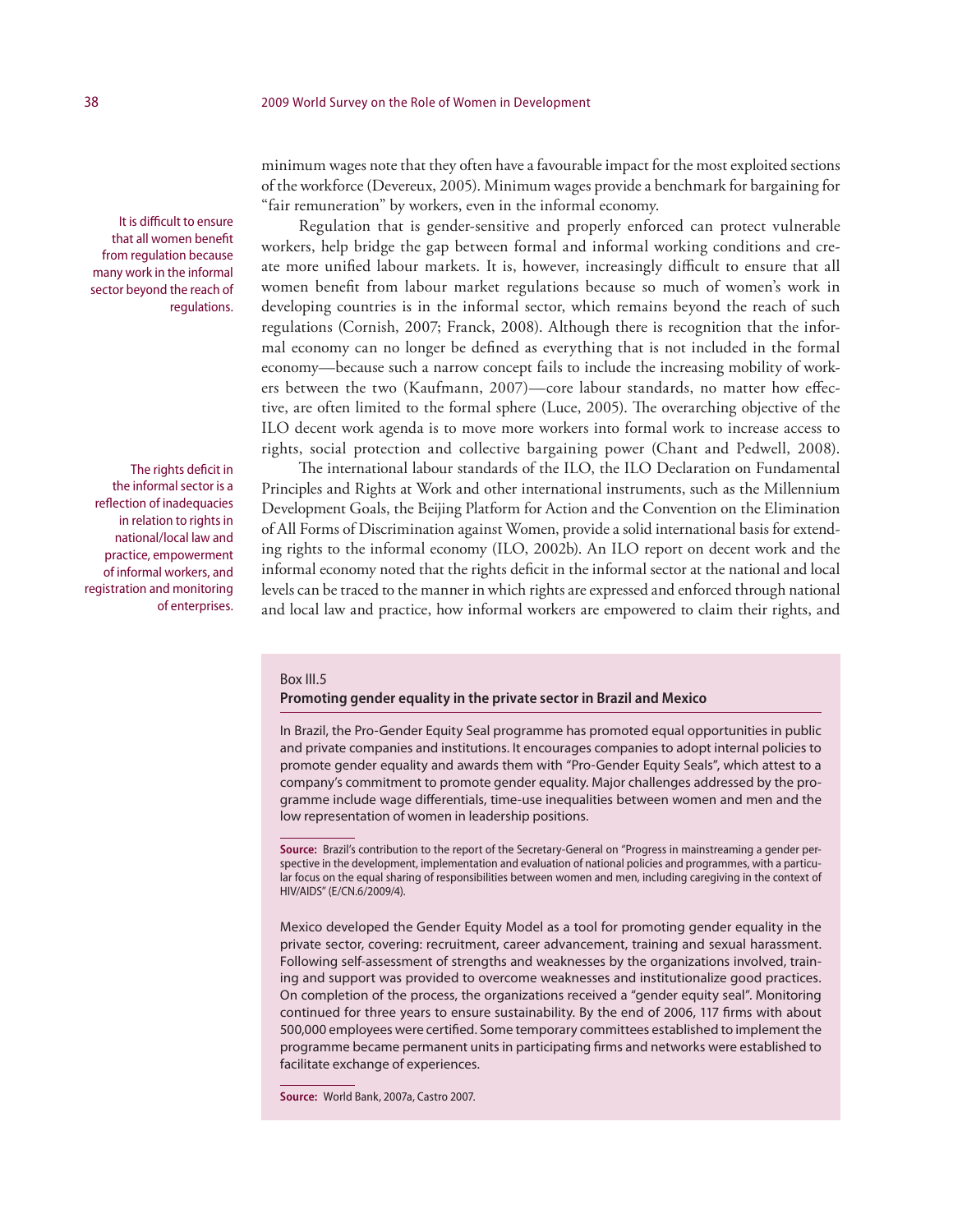whether enterprises are registered and observe the regulations governing business activities. The report also highlighted the constraints posed by inadequate labour administration. The labour inspection services in many developing and transition countries are not adequately staffed or equipped to enforce standards effectively in the informal economy, especially in terms of covering the myriad of microenterprises and small enterprises or the growing numbers of homeworkers (ILO, 2002a).

Innovative schemes have been developed to address these constraints, involving labour inspection auxiliaries, trade unions and informal workers themselves. In the state of Gujarat in India, for example, the government agreed to allow the Self-Employed Women's Association (SEWA) to assist in monitoring the conditions of homeworkers and establishing minimum piece rates consistent with the minimum wage (ibid.).

Some countries, such as Argentina, Chile and South Africa, have taken legislative measures to provide basic labour and social rights for domestic workers.**<sup>34</sup>** Since 2002, domestic workers in South Africa, for example, have had the right to minimum wages, paid leave, overtime payments and severance pay. Employers are required to register domestic workers with the Unemployment Insurance Fund and pay contributions, making them eligible for unemployment and maternity benefits (ILO, 2009c).

#### Box III.6

#### **Domestic workers and violence against women in Indonesia**

In 2004, the Government of Indonesia enacted Law No. 23 Regarding Elimination of Violence in the Household. The law defines "household" to include individuals "working to assist the household and living in the household". This definition represented an important legislative advance, providing domestic workers with access to legal protection, assistance and redress for violence committed against them in the course of their work. It makes clear that such violence is unacceptable and a human rights violation.

**Source:** Secretary-General's database on violence against women: http://webapps01.un.org/vawdatabase/search Detail.action?measureId=10339&baseHREF=country&baseHREFId=640.

## Voice and bargaining power

Social dialogue encompasses all types of negotiation, consultation or exchange of information between representatives of Governments, employers and workers on issues of common interest relating to economic and social policy. The priorities and needs of women should be voiced in such dialogue. An ILO study of 50 social dialogue institutions found, however, that almost half did not include issues relating to gender equality in their agendas. Some efforts have been made to address this exclusion. The ILO Regional Programme for the Promotion of Social Dialogue in French-speaking Africa, for example, promoted a culture of social dialogue in 23 countries where gender equality was included as a cross-cutting issue. Action at the national level has included tripartite commissions focusing exclusively on gender equality issues in some Latin American countries. Action has also been taken in

Gender equality issues are not adequately addressed in social dialogue because of women's vulnerable position in the labour market and lack of participation in organizations which can represent their interests.

**<sup>34</sup>** See the report of the Secretary-General on "Progress in mainstreaming a gender perspective in the development, implementation and evaluation of national policies and programmes, with a particular focus on the equal sharing of responsibilities between women and men, including caregiving in the context of HIV/AIDS" (E/CN.6/2009/4).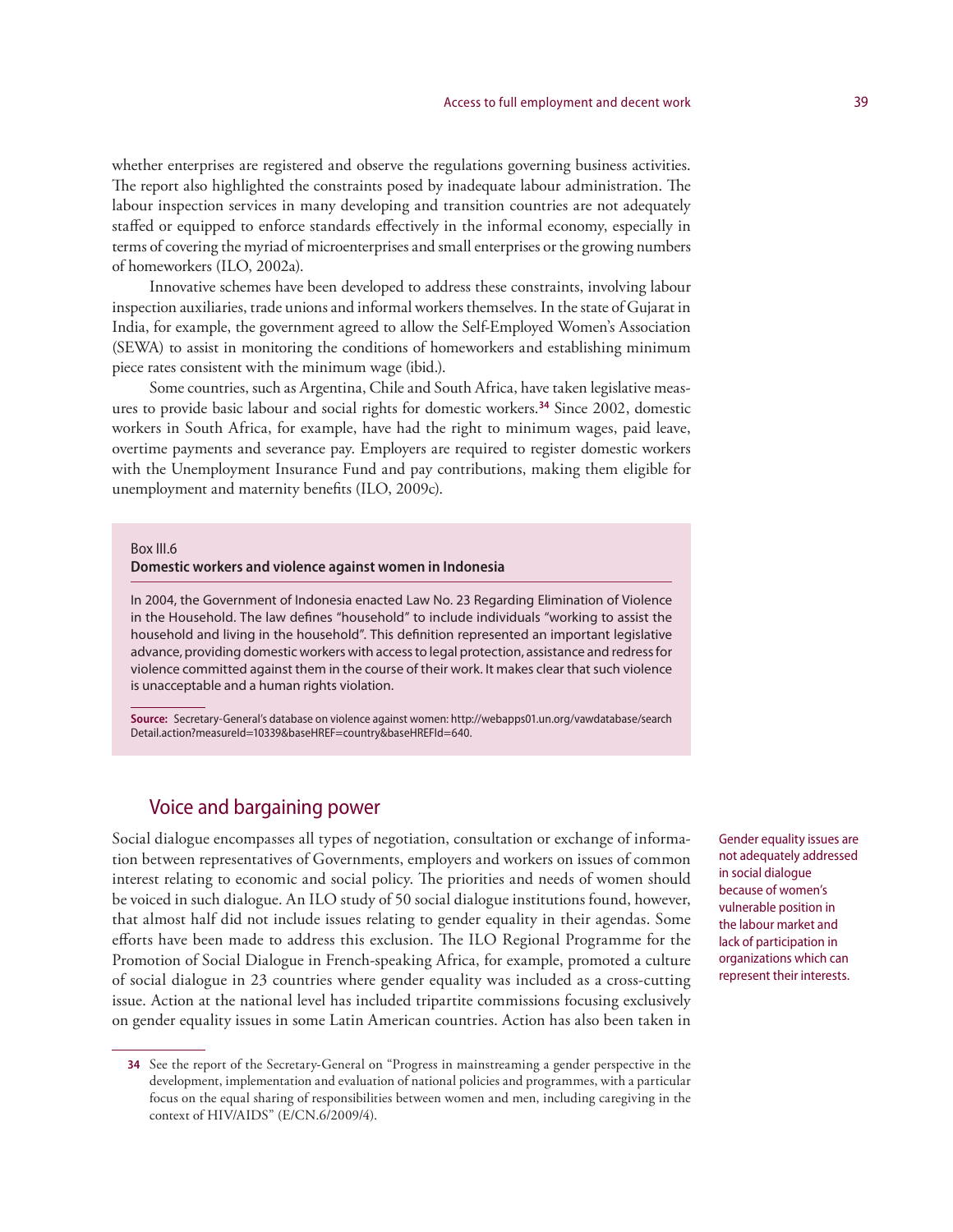specific sectors. The British Association for Women in Policing, in partnership with other organizations, promoted a gender-balanced police force, an enabling environment for good performance and women's involvement in policymaking (ILO, 2009d; Breneman-Pennas and Rueda Catry, 2008).

The capacity of women workers to articulate their priorities and needs and demand their rights is often undermined by their vulnerable position in the labour market. In some parts of the world, women are more likely than men to work from home, on their own account in the informal sector or in private homes as domestic workers where they may be isolated from other workers who share their interests. Building the capacity of working women to play an active role in organizations which can represent their needs and interests is important. Women have actively demanded their economic rights through a range of organizations, including political parties and trade unions, as well as women's organizations and networks.

Trade unions in both developing and developed countries have not always been at the forefront of struggles in support of the rights of vulnerable workers, particularly women. There have been concerted efforts, with some success, on the part of women activists to promote greater sensitivity to women workers' needs in mainstream trade unions. Trade unions in a number of countries have become increasingly concerned with social issues that go beyond the traditional concerns with wages and working conditions, including issues related to gender equality and demands for family-friendly policies (Addati and Cassirer, 2008). Trade unions have increasingly addressed issues relating to migrant women workers. Some trade unions have set up special mechanisms to ensure that women's issues are not overlooked, such as the Union Women's Network in Mexico (Brickner, 2006).

There has been a proliferation of women-only unions and organizations promoting the rights of women workers. Three new women's trade unions were set up in the Republic of Korea, for example, in the aftermath of the financial crisis in the late 1990s to fight exploitation and abuse of women workers (Broadbent, 2007). In Nicaragua, the Movement of Working and Unemployed Women was set up in 1994 after the failure of the main trade union to support the demands of women workers in the maquilas (Bickham Mendez, 2005). The Self-Employed Women's Association (SEWA) in India and StreetNet in South Africa are examples of well-known organizations working with women in the informal economy.

Some success has been achieved in organizing marginalized workers—including, inter alia, domestic workers in South Africa (Devenish and Skinner, 2004), rag-pickers in India (Chikarmane and Narayan, 2005) and migrant women in Malaysia (Lyons, 2006). Such organizations have made creative use of legal conventions, including the Convention on the Elimination of All Forms of Discrimination against Women, to promote their demands for recognition for their work, fairer returns to their labour and access to social security.

Trade unions are increasingly involved with social issues beyond traditional concerns with wages and working conditions, including gender-equality issues and demands for family-friendly policies.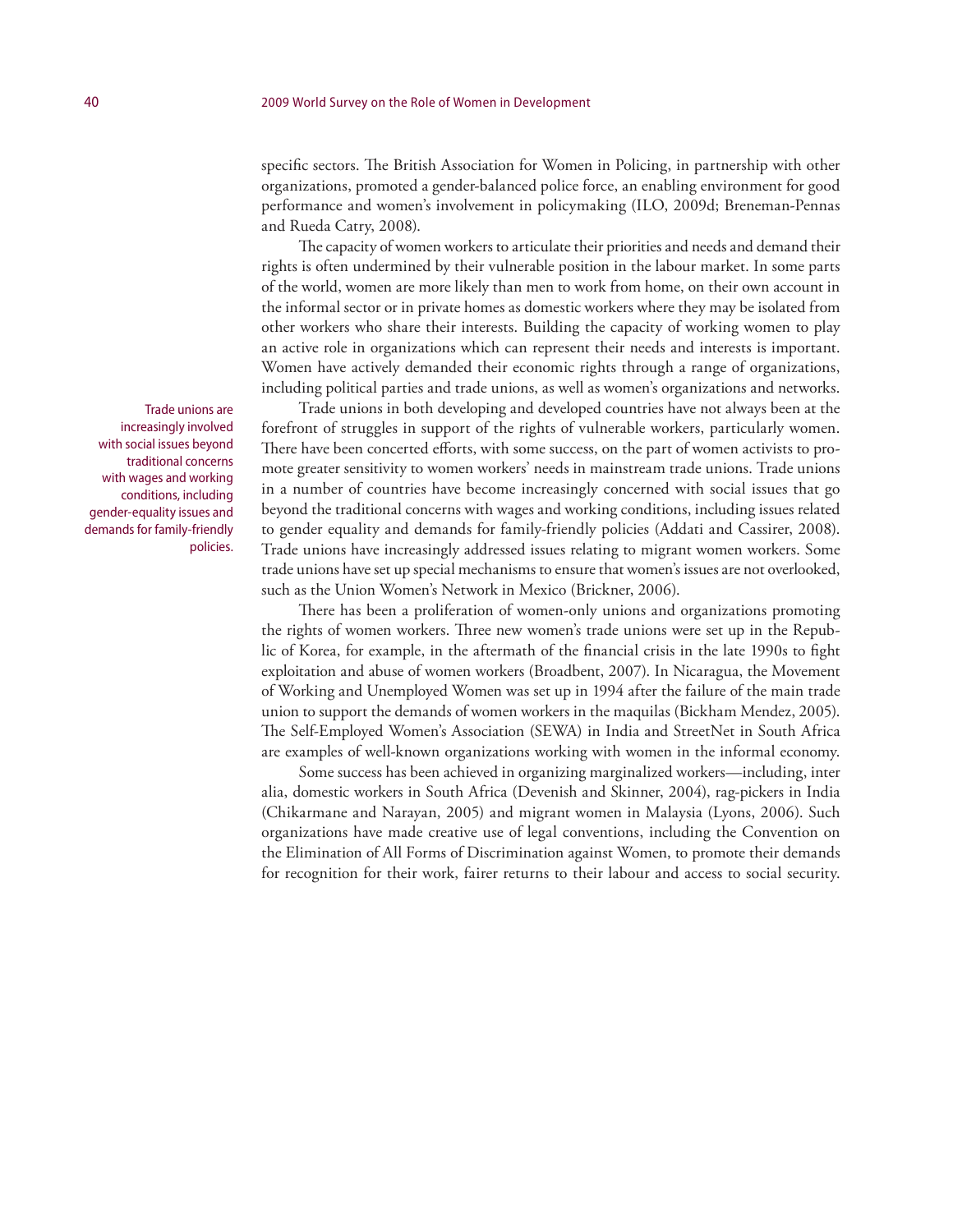# Chapter IV **Access to land, housing and other productive resources**

The mix of activities that make up household livelihood strategies in many parts of the world requires access to a range of productive resources. Land and housing function as sites of production, stores of value, buffers against contingencies, sources of income and collateral for credit for consumption and investment purposes. They also provide security and define social identity. Land and other natural resources, together with the infrastructure and services needed to realize their productive potential, are critical to rural and urban livelihoods. Women and men in rural areas need access to water and forest products, as well as to productive inputs for farm and off-farm work, to support their livelihood strategies.

Women's important role in food production in many parts of the world underscores the need to provide them with security of tenure for the land they cultivate, as well as access to and control over resources necessary to increase agricultural productivity and food security (Grown and others, 2005; Agarwal, 1994). Limited access to land rights, housing, credit, technology, markets and extension services undermines women's sustainable livelihoods.

Changes as a result of population growth, economic policies, climate change, the spread of markets and urbanization have created new challenges as well as new opportunities in women's access to and control over land and other productive resources. Providing a global overview of this complex issue is difficult, particularly because of the lack of sex-disaggregated data on ownership/control/access.

Climate change and the food and energy crises pose serious and growing threats to sustainable development. Given their important productive roles, women are particularly vulnerable to the effects of drought and erratic rainfall, which can further exacerbate inequalities in access to and control over resources (World Bank/Food and Agriculture Organization of the United Nations (FAO)/ IFAD, 2009). Women's responsibilities in the management of natural resources at the household and community levels has, however, positioned them well for adapting livelihood strategies to changing environmental realities. Their knowledge and skills in water management, forest management and biodiversity can contribute to adaptation and mitigation strategies (UNDP, 2009).

Increases in the price of food as a result of the food crisis have affected millions of people. The poor spend a larger proportion of their income on food, and women and girls are disproportionately affected. Women's unequal access to resources limits their capacity to ensure food security in households. Increasing attention to the challenges faced by women in agriculture is essential for effectively addressing the food crisis in both the short and the long term. The energy crisis also has an impact on the economic activity of women as they bear the greatest time and health burdens of providing and using energy, spending as much as three hours per day collecting traditional fuels such as firewood, dung, charcoal and agricultural residues (World Bank/FAO/IFAD, 2009).

Livelihood strategies in many parts of the world require access to a range of productive resources, including land, housing and natural resources, as well as infrastructure and services to realize the potential of these resources.

Population growth, economic policies, climate change and urbanization have created both opportunities and challenges for women's access to and control over resources.

Unequal access to resources limits women's capacity to ensure food security. Attention to the challenges they face in agriculture is essential for addressing the food crisis in both the short and long term.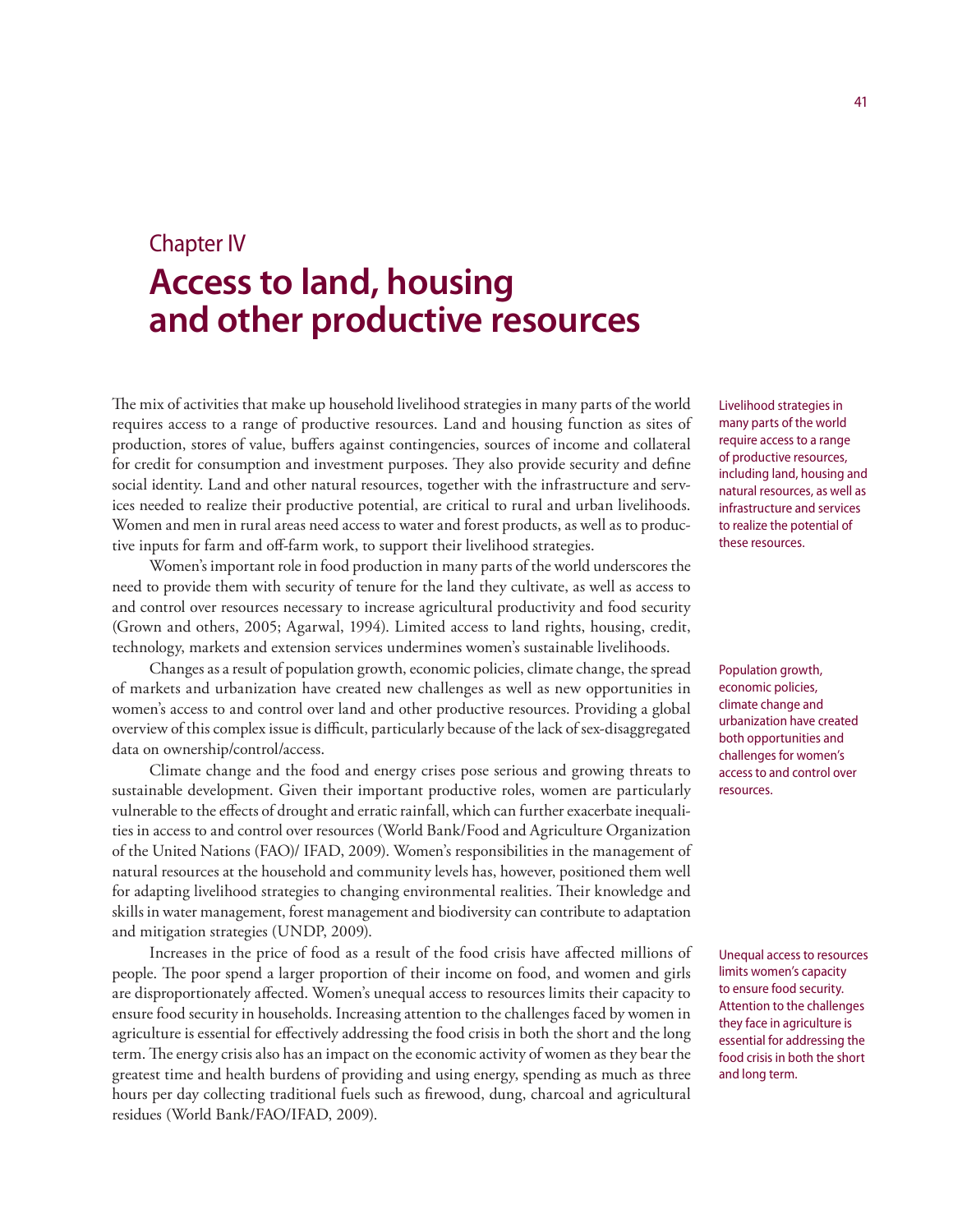The present section examines gender inequalities in the distribution of key economic resources, with particular attention to land and housing. Efforts to combat gender discrimination in customary law and statutory legislation, public policy and market access, and the changes needed in the broader policy environment for the sustainability of these efforts, are discussed.

# **Land and property**

There are strong arguments for promoting women's access to and control over essential resources to ensure productivity and security of livelihood strategies. Women play an active role in agriculture and rural livelihoods as unpaid family labour, independent farmers and wage labour, often without access to land, credit and other productive assets. Women's role in agriculture and rural development has increased in some areas as a result of male migration. Women make up a growing percentage of the rural labour force in many countries in Asia, Africa and Latin America (ILO, 2008b).

Lack of access to and control over land and property has been increasingly linked to poverty, migration, urbanization, violence and HIV/AIDS (Agarwal and Panda, 2007; Grown and others, 2005). There is growing evidence that increasing women's access to immoveable resources can have multiple benefits for women themselves and for their families and communities, both in terms of productivity gains (Mason and Carlsson, 2004) and welfare benefits, including in relation to children's health and education (Quisumbing and De la Brière, 2000).

The rules, norms and customs which determine the distribution of resources are embedded in various institutions in society—family, kinship, community, markets and states. The distinctions between ownership, access and control, and between statutory and customary laws, have resulted in varying degrees of complexity in the distribution of land and property.

Women's access to land and property can be secured through inheritance and marriage, land reform programmes and land markets. Inheritance, marriage, legislative reform and government policies have typically played a larger role in determining women's ability to gain access to and control resources than have land markets. Some channels have proved more resilient to change than others.

Although relatively few countries have comprehensive data on the extent of inequality between women and men in terms of access to and control over land resources, small-scale surveys and studies in many part of the world indicate that gender inequality is substantial (Grown and others, 2005; Deere and Leon, 2001; Agarwal, 1994). A number of factors underpin this inequality, including discriminatory inheritance practices; unequal access to land markets; and gender-biased land reform, including the practice of registration in the name of the "head of household", most often a man (Grown and others, 2005).

Statutory laws govern ownership of land and property in many countries. Where dual systems of statutory and customary laws exist, some efforts have been made to ensure the harmonization of these systems. Public and private ownership of land and property can also coexist. In Mozambique, for example, despite the fact that land was nationalized after independence and law reform undertaken, distribution is still largely based on titles to user rights (Jenkins, 2004).

Communal ownership of land and property exists in some parts of the world. In sub-Saharan Africa, for example, communal ownership may be vested in lineages or clans. In some cases, both women and men have only use rights to land, with control remaining with senior males. In others, land is allocated to male members of the lineage when they marry,

Inadequate access to land, credit and other assets undermines women's capacity to ensure agricultural productivity and security of livelihoods and is increasingly linked to poverty, migration, urbanization and risk of violence.

Gender inequality in access to land is substantial due to discriminatory inheritance practices, unequal access to land markets and genderbiased land reform.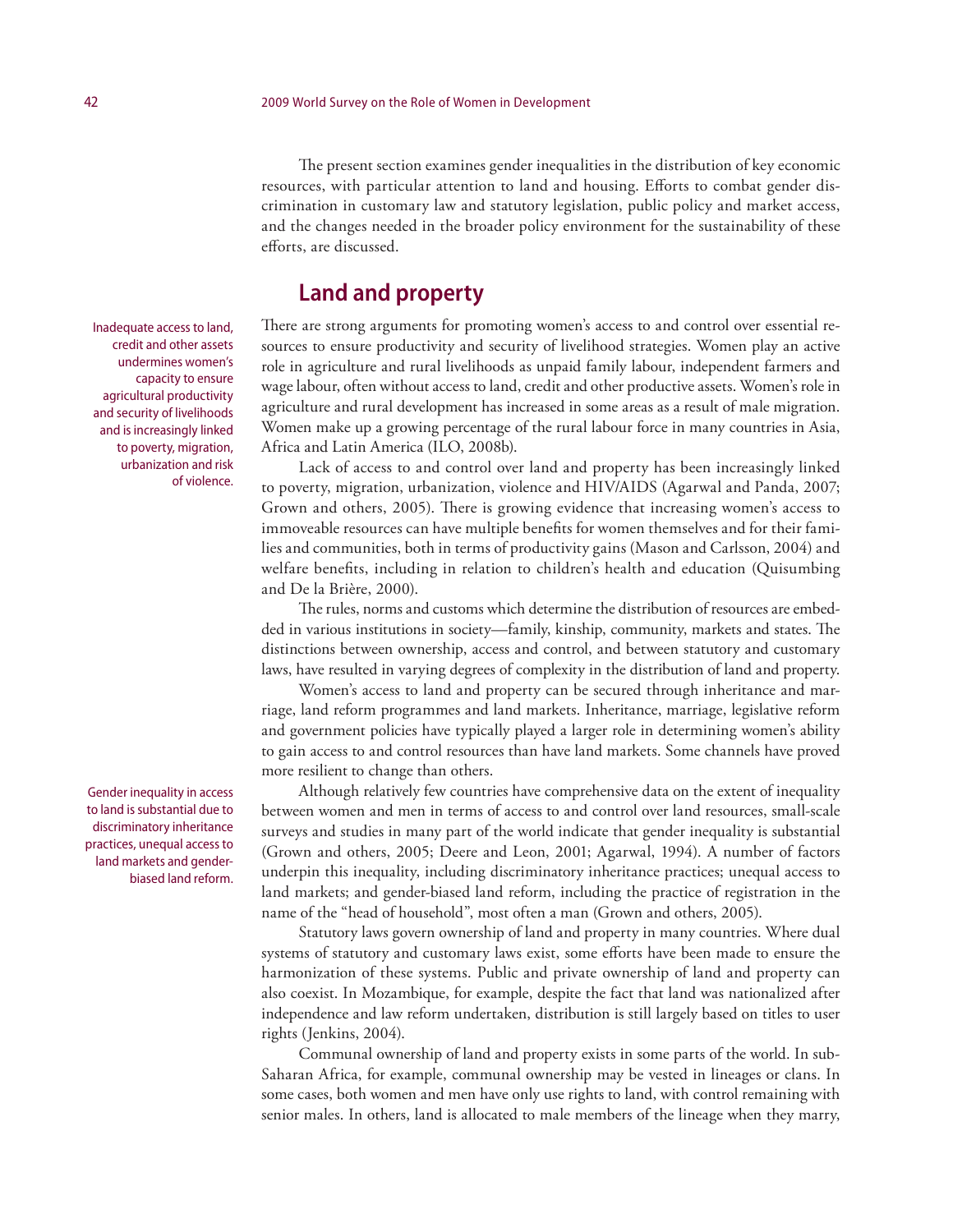and women receive use rights to a parcel of land from their husbands, with varying degrees of discretion on how the land is cultivated and its proceeds used (Lastarria-Cornhiel, 1997). Other resources held as common property, with access widely distributed within the community, include common grazing lands, forests, rivers, streams and village ponds. These resources are of significant value to poorer households and indigenous groups, in particular women, who rely on them for fuel, food and fodder, as well as sources of income.

Inheritance and marital regimes have played a key role in determining women's access to land, housing and other forms of property (Agarwal, 1994). Customary inheritance laws differ in the extent to which they recognize women's rights to property. Inheritance through the male line (patrilineal), whereby property passes to and through male members of the lineage, is the most widely practised form of customary inheritance in Africa and Asia. Such systems can relegate women to the status of unpaid family labour on family farms or, in the case of the growing numbers of landless and land-poor households, to agricultural wage labour. In matrilineal systems, descent and property is traced through the mother's line, although with wide variation in practice (United Nations Human Settlements Programme (UN-Habitat), 2007a). Some regions have also had bilateral inheritance systems, whereby property passes to and through both women and men, as among the Sinhalese in Sri Lanka (Agarwal, 1994). Historically, all three systems of inheritance have coexisted in various parts of South Asia, with patrilineal systems being the most common (ibid.).

Marital property regimes governing the ownership and control of assets brought to and acquired during marriage will determine how women fare in the event of widowhood or marital breakdown (Deere and Doss, 2006). Where women are considered to be under the guardianship of husbands, the control and, often, the ownership of marital property rests with husbands and their families. Many women are vulnerable to dispossession at the dissolution of their marriage or the death of their husband. In parts of Africa, women may lose their use rights to land in the event of their husband's death or desertion. There are increasing reports of the vulnerability of women widowed as a result of AIDS who are deprived of land, livestock and other assets by their husbands' families (Strickland, 2004). In parts of South Asia, widows may be left destitute and may even work as agricultural labourers on the lands of well-off brothers-in-law after being deprived of their legitimate rights (Agarwal, 1994).

In much of Latin America, however, the implicit recognition of women's contributions through domestic labour ensures that, with the dissolution of their marriage, they retain their own individual property as well as half of the common property (Deere and Doss, 2006). In South Asia, on the other hand, women sometimes find it difficult to claim their share in joint property in the event of marital break-up (Agarwal, 2002).

#### *Gender-sensitive redistribution of land and property*

Many countries have undertaken law reform, enacting new or revising existing legislation, to guarantee women's right to own or inherit land and property in their own names and prohibit gender-based discrimination (Benschop, 2002). The 2004 Family Law in Mozambique, for example, recognizes customary-law marriages and non-formal unions and allows women married under customary law to claim marital property (UN-Habitat, 2007a). In Rwanda, women's land rights were secured as part of the post-conflict reconstruction process. The Law of Matrimonial Regimes, Succession and Liberalities enshrines the principle that women may own and inherit property on an equal basis with their brothers, and requires that couples registering for marriage make a joint commitment to shared ownership and disposition of marital property (Grown and others, 2005). In India, the 2005

Inheritance and marital regimes play a key role in determining women's access to land and property, including in the event of widowhood or marital breakdown.

While law reform has been undertaken to guarantee rights, enforcement of legislation is inadequate in many countries and social norms prevent women from claiming their rights.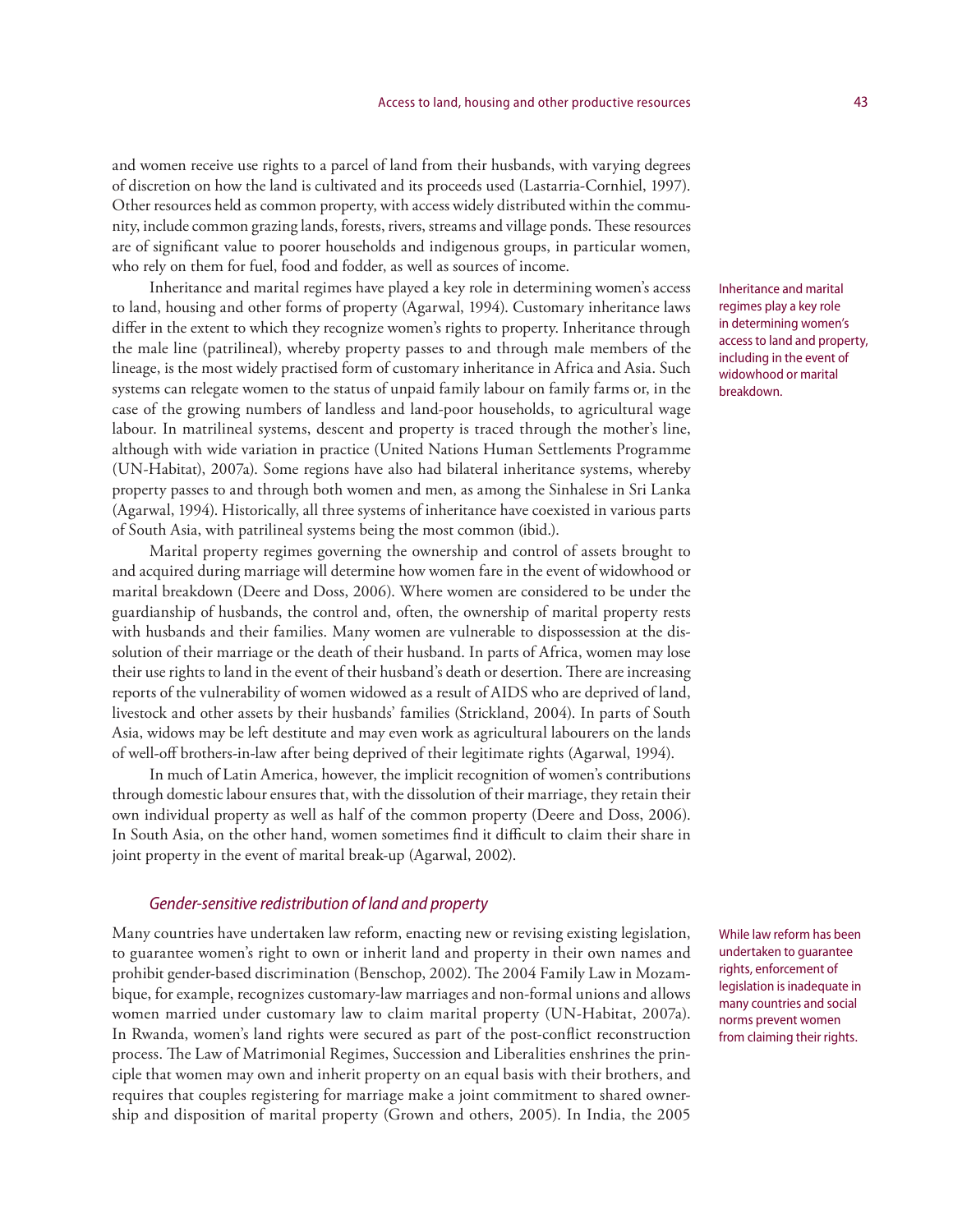amendment of the Hindu Succession Act (Hindus constitute 80 per cent of the population) has given equal inheritance rights to sons and daughters in all forms of property, including agricultural land (Agarwal, 2005).

Experience shows that legislative change does not necessarily translate into "real rights", given the resilience of long-standing social norms favouring men's rights in land. Enforcement of legislation is lacking in many countries. Even where women's rights are recognized by law, customs often prevent them from taking de facto control of land and other productive assets (Deere and Leon, 2001; Agarwal, 1994). The central importance of land in long-established rural hierarchies means that women can be constrained from claiming their rights (World Bank/FAO/IFAD, 2009; Walker, 2003). Their secondary status, illiteracy, fears about disrupting relationships within the family and cultural norms which associate men with ownership of land combine to make the process a difficult and costly one. In some regions, such as much of South Asia, women dependent on birth families as fall-back options in case of marital dissolution or widowhood also tend to give up their claims in favour of brothers. This is especially the case when they are married at considerable distances from their birth villages (Agarwal, 1994).

The type of rights that would best improve women's access to land and increase their productivity has been debated over the past decade. It has been recognized that specific socioeconomic contexts determine the appropriateness of the type of rights to land and property. Individual rights can be critical for increasing women's bargaining power, allowing them to gain control over the product of their labour, to bequeath the land as they want and to claim their share in case of marital conflict (ibid.). In situations where women's land rights are absent or weak, however, joint titles may be easier to achieve in the medium term, with the possibility of individual rights in the future (Agarwal, 2002; Deere and Leon, 2001). In some contexts, given the importance of household relationships in the lives of poor women, their interests would be best served by mechanisms that would secure and extend their rights to the collective resources of the household (Walker, 2003).

In other contexts, women's interests may be best served if they hold group rights in land constituted as a form of land trust in which they had rights of use but not of alienation (Agarwal, 2002). It has been suggested that if women were to pool and farm their small plots collectively, they would be better able to retain control over the land and its produce and cultivate it more effectively, since group formation would allow them to invest in inputs which they could not afford individually (ibid.). This suggests the need for a multi-pronged and context-specific approach to the question of women's rights in property, in particular land.

Land reform processes can play an important role in addressing inequalities in women's access to land and property. Most early land reforms, such as those in South Asia and Latin America, targeted male household heads (Agarwal, 1994; Deere and Leon, 2001). In Africa, land-titling projects have often led to the individualization of rights to land, trees and water and the exclusion of those who had previous customary access, including women. In Zimbabwe, for example, 98 per cent of resettlement permits for farming and grazing land were held by husbands (Petrie and others, 2003). Strong resistance by powerful vested interests and weak political will undermined some early efforts to ensure more gender-sensitive processes.

Change is, however, gradually occurring. In Viet Nam, for example, while land-use certificates in redistribution processes had previously been registered mainly in men's names, the 2003 Land Law required all documents registering family assets and land tenure rights to include the names of both spouses (World Bank and others, 2006). However, the law did not require the previously issued titles to be changed. According to the 2004 Viet Nam Living Standards Measurement Survey, men held the sole title of 60 per cent of agricultural and 66 per cent of residential land.

Socio-economic contexts determine the appropriateness of different types of rights to land and property—including individual rights, jointtitling and group rights.

Land reform processes, such as land-titling and resettlement, can play an important role in addressing inequalities in access. Land markets have not been an effective means of transferring land to women in many parts of the world.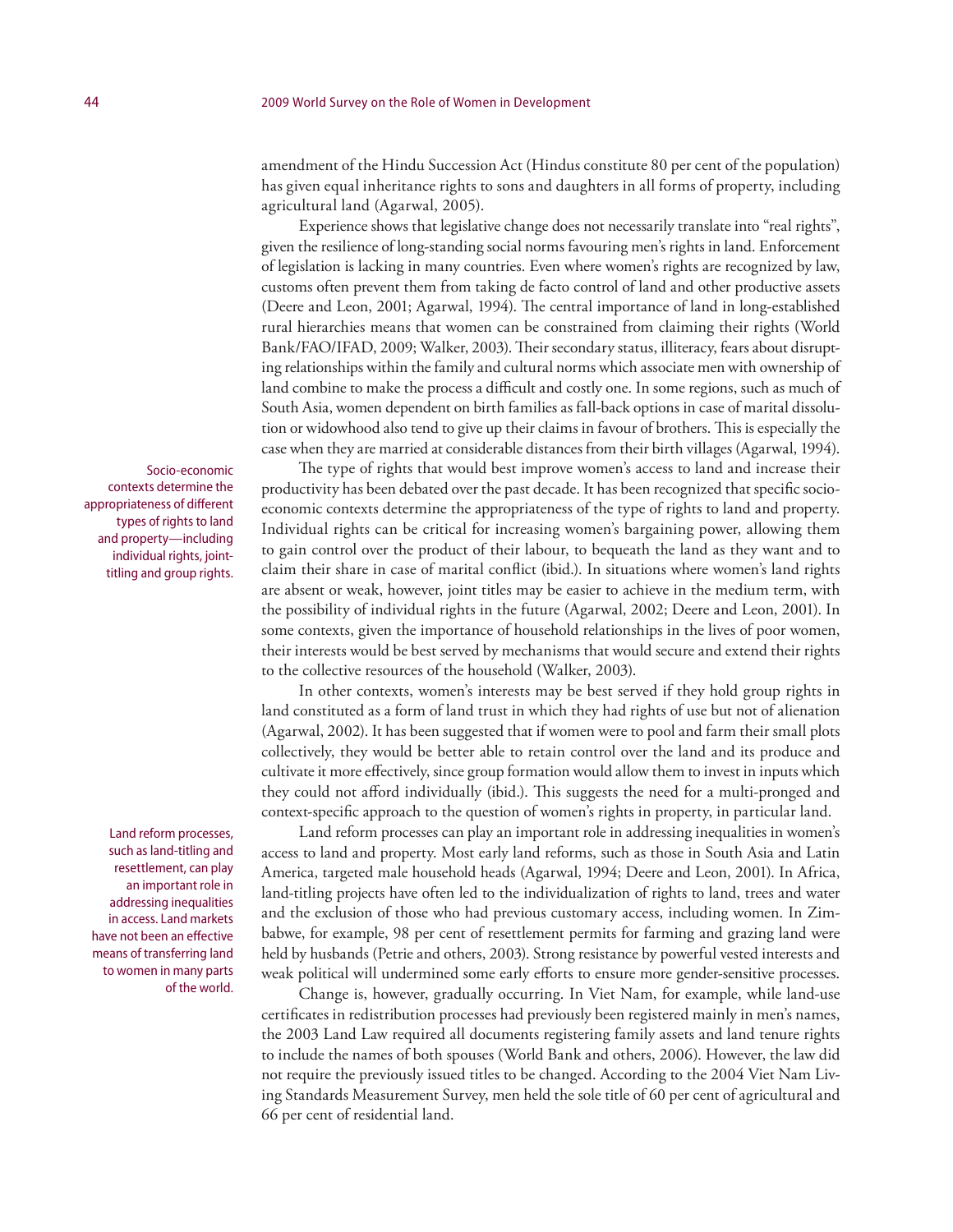#### Box IV.1 **Land certification scheme in Ethiopia**

Ethiopia's land certification scheme has been put forward as a good practice in land-titling. Land administration committees at kebele level (the smallest administrative unit) were required to have at least one female member. Land certificates, which included maps and pictures of both husbands and wives, were issued after public registration to ensure transparency. These certificates had particular value for women whose tenure rights were less secure than those of men. Women with joint certificates reported that these had improved their socio-economic status.

**Source:** Holden and others, 2007; Deininger and others, 2007.

Land markets have been a weaker means of transferring land and property to women in many parts of the world (Grown and others, 2005). Existing inequalities in employment and in access to other resources, such as credit, constrain women's access. In Latin America, for example, case studies demonstrated gender discrimination in land markets and the need for explicit, enforced public policies to facilitate women's participation (Deere and Leon, 2001). Markets can, however, constitute an important channel of acquisition for women, even for poor women in the context of State-subsidized credit. The potential of markets has been demonstrated in parts of South Asia, where groups of landless women have used subsidized credit provided by the Government to lease or purchase land in groups and cultivate it jointly (Agarwal, 2002). In South India, groups of 10 to 15 poor women have used Government grant and loan subsidy schemes to lease or purchase land. Working together, women have learned to survey land, rent equipment, travel to towns to meet Government officials, obtain required inputs and market the outputs. Women have reported improvements in food security, children's health and education, greater control over household income, reduction in domestic violence and enhanced social status (ibid.).

Innovative practices have been developed to facilitate gender-sensitive distribution of land and property in many parts of the world. In Guatemala, the State-sponsored land market programme, based on a land bank, requires the names of both spouses to appear on documents (UN-Habitat, 2007a). In India, ownership rights for women are encouraged by incentives offered at the State and local government levels. In 2002, for example, the State of Delhi cut stamp duty rates from 8 to 6 per cent for property registered in women's names and to 7 per cent when it was jointly registered (Narain, 2007). In Bangladesh, mobilization by civil society groups on redistribution of unused Government land to landless groups resulted in land being initially issued to male "household heads". Mobilization by women ensured that joint titles were issued (Kabeer, 2008c). In the Gambia, an agricultural development project, with the consent of the community, allocated land to recently settled landless women in return for their labour in the rehabilitation of swamplands for rice cultivation (World Bank/ FAO/IFAD, 2009). Women's land access trusts in Kenya, the United Republic of Tanzania and Uganda have mobilized land from local authorities, using the savings of women's groups and housing cooperatives. Such land access trusts function as intermediaries between lowincome women and Governments, finance institutions, the private sector and other actors (UN-Habitat, 2004, 2007b and 2009).

Continued efforts are needed to promote gender-responsive legislation, to enforce existing legislation and to make the judicial system more accessible and responsive to women. There is also a need to build greater gender awareness in the agencies responsible for enforcing the law, to provide legal aid for women seeking to claim their rights and to carry out camEfforts are needed to promote and enforce gender-sensitive legislation, make the judicial system more accessible and responsive to women and provide legal aid to women seeking to claim their rights.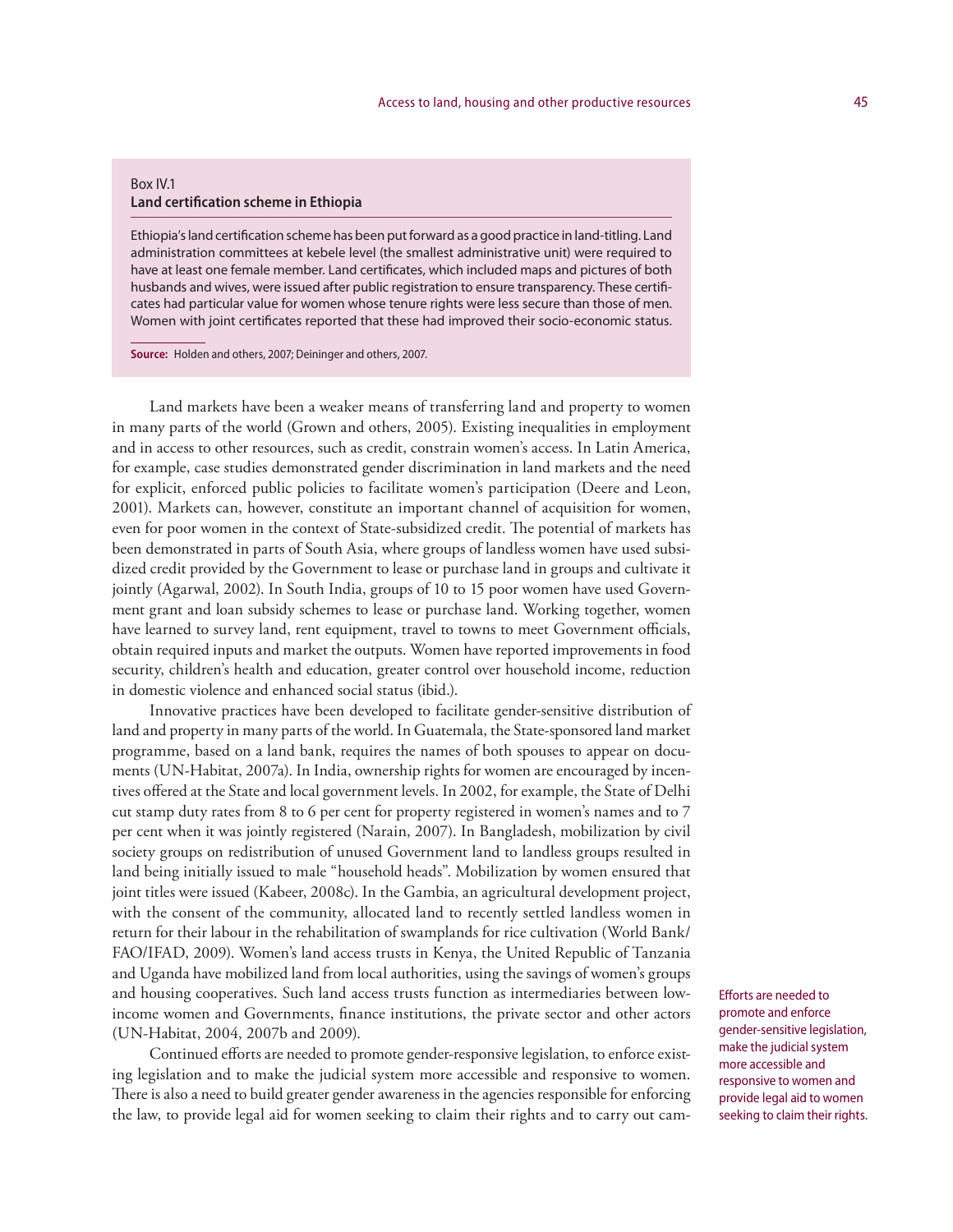paigns to draw attention to the importance of gender-equality issues in land policy (Knox and others, 2007). The efforts of women's groups and networks engaged in promoting land and property rights for women should also be supported. In the United Republic of Tanzania, for example, while mobilization by the Gender and Land Task Force failed to achieve all desired reforms of customary law in the new Land Acts of 1999, the advocacy and actions undertaken ensured explicit provisions to address some of their concerns and promoted broad debate on the need to address discriminatory practices against women (Tsikata, 2003).

#### Box IV.2

#### **NGO initiatives for land rights in Africa**

In Zambia, the Justice for Widows and Orphans Project, a network of NGOs, has established community-level advisory groups for women and trained them on property law and the writing of wills. In Zimbabwe, Women and Law in Southern Africa trained community-based paralegals on inheritance laws. In Rwanda and Kenya, NGOs promoted marriage registration, oral and holographic wills and memory books to address the fact that lack of identification cards was a major impediment for women in acquiring land title.

**Source:** Quisumbing and Pandolfelli, 2008.

## **Common pool resources: water and forests**

Access to water resources is essential for domestic and productive purposes. The collection of water is one of the most time- and energy-consuming of women's domestic tasks in rural areas and urban slums in many countries. It is estimated that women and children in Africa spend 40 billion hours every year collecting water (UNIFEM, 2008). Their time burdens will increase if drought, floods, erratic rainfall and deforestation undermine the supply and quality of water resources.

Improved water supplies which ensure adequate quantities of water of sufficient quality within reasonable distances can ease women's workloads in both their productive and domestic activities, giving them more time to spend on income-generating activities, political participation and leisure. A comparison of the domestic water supply in two villages in India, for example, found that where the water supply was working well, women were able to spend more time in income-earning activity and substantially increase their income from 750 to 5,500 rupees per person per year (Sijbesma and others, 2009).

Lessons learned from field-level experiences highlight the importance of water improvements for women's productivity in rural areas (Quisumbing and Pandolfelli, 2008). In Burkina Faso, Uganda and Zambia, the time savings resulting from locating water sources within 400 metres of households ranged from 124 hours to 664 hours per household per year (Barwell, 1996). In rural Zimbabwe, where women's gardens are an important source of income and food security, the collector wells project provided water for domestic use, including home gardens. Although the average cost of building the collector well and setting up gardens was significantly higher than that for a standard borehole with hand pump (\$10,600 and \$4,700, respectively), the money earned from the gardens was often invested in small businesses or saving schemes. In Senegal, sales of water from community boreholes to households and herders raised revenue that was loaned to women's groups engaged in enterprises such as selling fruit, vegetables and groundnuts.

Improved access to water can reduce women's workloads, increase productivity and provide more time for income generation, political participation and leisure.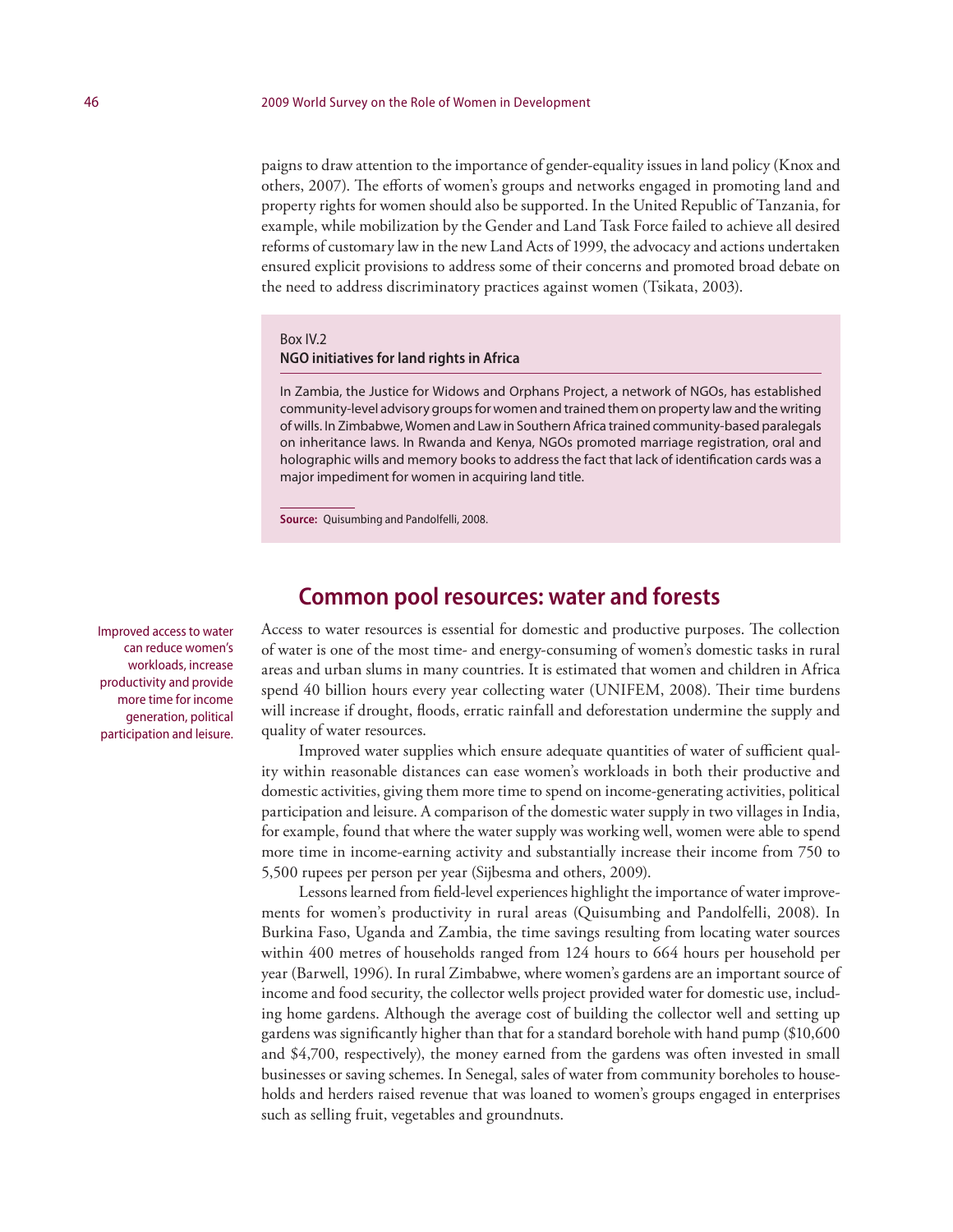Both women and men farmers need water for irrigation and livestock. In general, women face greater obstacles than men since access to irrigation systems is often contingent on land tenure. Irrigation project managers tend to either assume that women's water needs are subsumed under those of men or equate them with domestic purposes. Women are often excluded from user associations, or participate only marginally. Men, in particular those from more affluent households, tend to have more external ties, including political connections to irrigation officials, and to be more active at water user association meetings, giving them greater influence over water management decisions (Meinzen-Dick and Zwarteveen, 1998).

Forests provide support to nearly half of the 2.8 billion people who live on \$2 or less a day (World Bank, 2002) and play a critical role in global food security. Throughout the developing world, women make a significant contribution to forest conservation, including in agroforestry and watershed management. Women have extensive knowledge of the forest resources that provide important sources of nutrition and income for families.**<sup>35</sup>**

Women are disproportionately affected by the depletion of forests. Deforestation deprives women in many parts of the world of a major source of firewood (the most important source of cooking fuel in much of the developing world), fodder for animals, supplementary food items, non-timber forest products used for seasonal income, medicinal herbs and many other subsistence items (Agarwal, 1992).

In the context of the decentralization of natural resources management, there is greater acceptance that communities can manage common lands, forest and water. This has led to the formation, in a number of developing countries, of user groups which work collectively to manage these common pool resources. Exclusionary rules of membership and social norms have sometimes led to the domination of such user groups by men and more privileged sections of the community (Rao, 2006; Agarwal, 2001). Community forestry programmes, which involve forest user groups in regenerating degraded local forests, have, for example, been initiated in a number of South Asian countries, especially India and Nepal. Under the Joint Forest Management Programme of India, women are often not members because the rules allow only one person per household to join—inevitably the male "household head". Similarly, women are involved to a limited extent in the decisionmaking bodies of these groups, despite their substantial stake in and knowledge of forests (Agarwal, 2000, 2001). At the national level in Nepal, for example, only 24 per cent of members of executive committees in community forestry groups are women (Ghimire-Bastakoti and others, 2006). Case studies of individual forest user groups show even smaller percentages in many areas (Rao, 2006).

Women are, however, increasingly recognized as key forest users and their participation is being encouraged. Where attention has been paid to governance structures, the skills and competencies of membership, and capacity to represent the full range of users, user groups can act as vehicles for enhancing women's access to productive resources. It has been noted that a larger proportion of women in executive committees has been found to significantly improve forest conservation outcomes as well as women's access to firewood (Agarwal, forthcoming). In India, membership guidelines for general bodies have been changed in some states to include all adults, and in both India and Nepal there is some movement towards more gender-inclusive guidelines for executive committee formation (Agarwal, 2001). On the ground, however, these guidelines are often not followed.

Women face greater obstacles in accessing irrigation for crops and livestock due to insecurity of land tenure and their exclusion or marginal involvement in user associations.

Many user groups established to promote greater community management of natural resources, including forests, exclude women through discriminatory rules and social norms.

**<sup>35</sup>** Food and Agriculture Organization of the United Nations (FAO), Gender and food security: forestry, website fact sheet, available at http://www.fao.org/gender/en/fore-e.htm.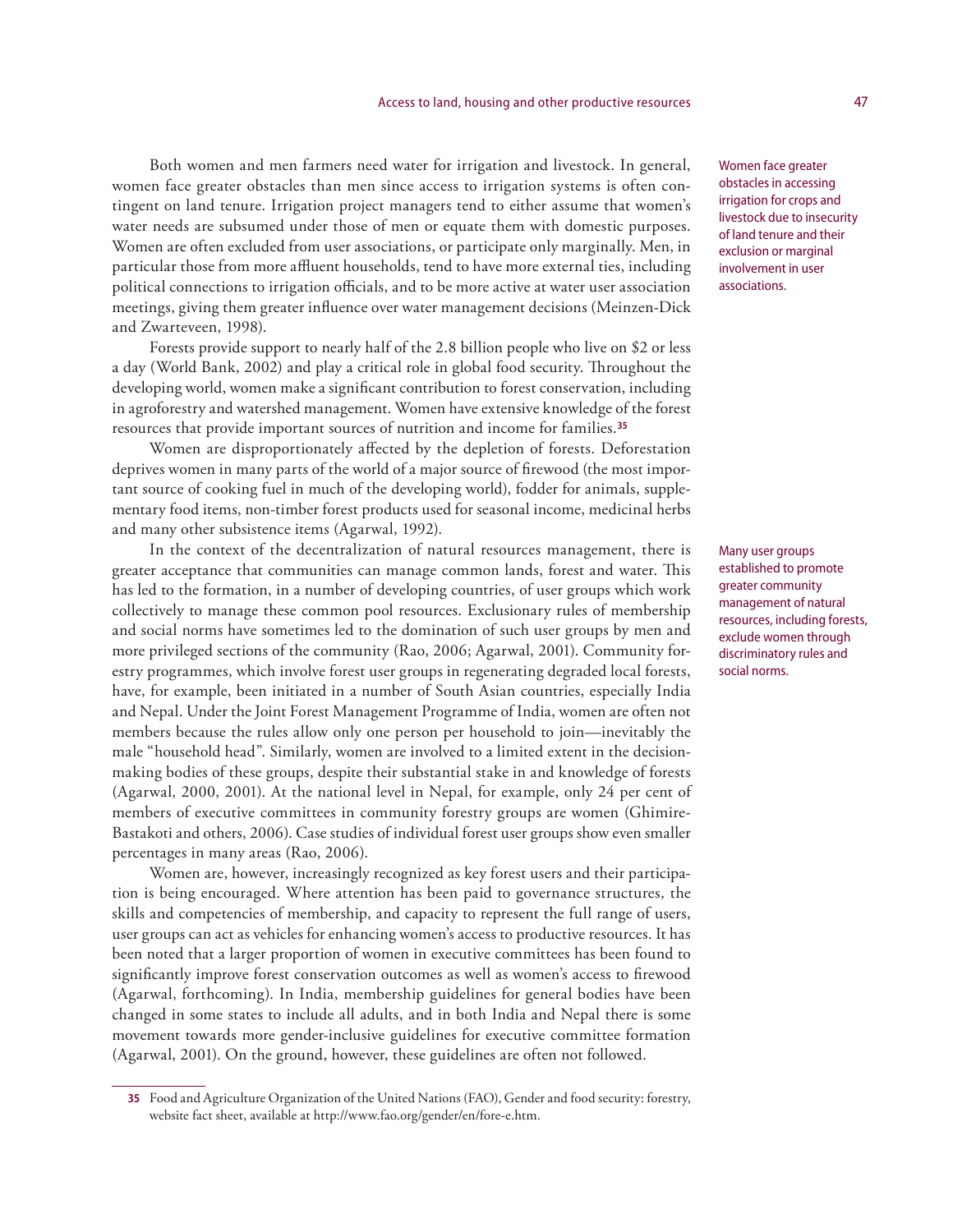#### Box IV.3

#### **Direct access to forest resources in Nepal**

The Hill Leasehold Forest and Forage Development Project in Nepal targeted resource-poor households and disadvantaged tribal groups, giving special attention to women and womenheaded households. The project has given 1,800 households 40-year usufruct leases to degraded forest lands for restoring the forests. Restored forests provided rich sources of fodder, timber and fuel, as well as trees and plants for use and sale. Ownership of goats increased from an average of two to five per household, and revenue from goat sales also grew. Women participants identified time savings in collecting grass, fodder and fuelwood as one of the biggest benefits. The technical assistance and credit provided by the project allowed them to cultivate mulberries and vegetables for sale. Women also felt that men had become more accepting of their right to land and around 20 per cent of leases were now registered in women's names.

**Source:** World Bank/FAO/IFAD, 2009.

## **Infrastructure, services and improved technologies**

In many parts of the world, women spend considerable time and energy on transport, in particular the transport of crops, with limited access to transport technologies that could alleviate their burdens. Women's transport burden contributes to their time poverty. In Africa, women transport head loads of an average of 26 ton-kilometres a year, compared with less than 7 for men. It has been estimated that women account for two thirds of rural transport in Africa (Blackden and Bhanu, 1999) and that head-loading adds 20 per cent to women's travel time (World Bank/FAO/IFAD, 2009). Limited access to roads was found to be strongly correlated with high rates of female mortality and low rates of school enrolment, particularly among girls (Roberts and others, 2006).

Transport interventions can increase women's productivity and incomes by increasing their access to markets, education, training and information, as well as allowing more time for rest and participation in community activities (Fernando and Porter, 2002). Women can

#### Box IV.4

#### **Impact of road improvements on rural women in Peru**

In the preparatory phase of the World Bank/Inter American Development Bank (IADB) Rural Roads programme in Peru, separate consultations with women and men explored their transport needs, constraints and preferences. Women pointed to heavy time burdens, cultural barriers to their use of public transport, limited control over household resources including money and lack of influence in previous transport interventions which resulted in their needs being ignored. Community-based road maintenance micro-enterprises were established to maintain local roads and tracks, with a requirement for at least 10 per cent women members, and 30 per cent women as direct beneficiaries. The project evaluation reported that 77 per cent of women felt that the rehabilitated roads and tracks enabled them to travel further; 67 per cent felt they were able to travel more safely; and 43 per cent believed that improved connectivity facilitated income generation. Cleaner, safer tracks encouraged them to travel to sell their agricultural products, deliver their babies in the health centre and participate in community meetings. Girls' access to primary education increased by 7 per cent.

**Source:** World Bank, 2007b.

Transport improvements can reduce women's time poverty in rural areas and improve the health, well-being, education and productivity of women.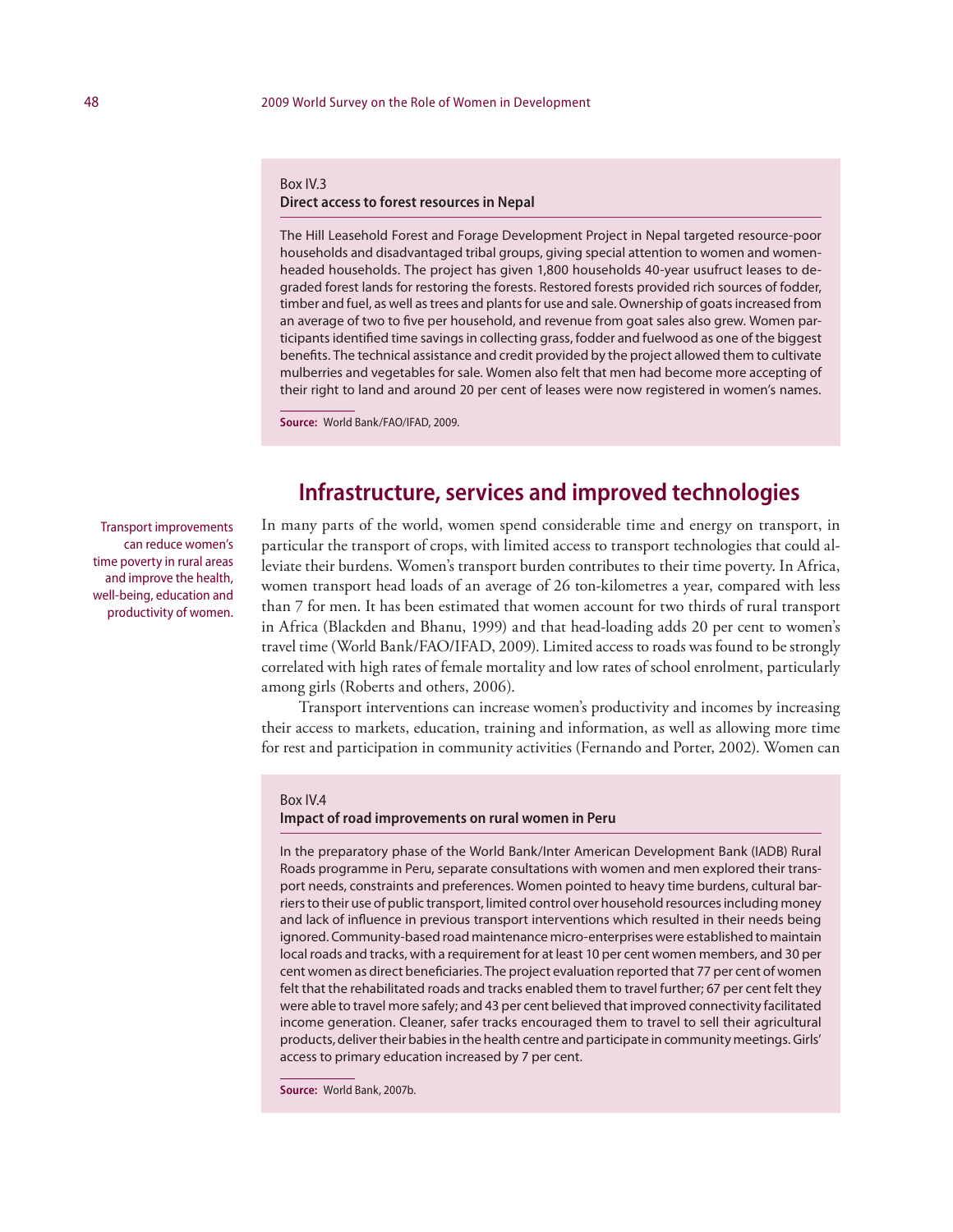experience health and well-being benefits, for example, through increased access to health services. Despite these potential gains, gender-equality issues are still peripheral to much of transport policy and practice. The design of transport infrastructure should take into account the priorities and needs of women as well as the challenges and constraints they face.

Improvements in road networks should be accompanied by low-cost, regular and reliable transport services accessible to poor women. In the absence of public transport facilities, one group of women in Kenya solved their transport problems by forming a cooperative and taking out a loan to purchase a bus, which they operated as a profit-making enterprise, giving cooperative members preference (World Bank/FAO/IFAD, 2009). In India, a literacy campaign carried out in Tamil Nadu in the early 1990s introduced bicycle-riding skills to women as an "empowerment" intervention (Rao, 2002). The women involved were mainly from poor and lower-caste households and engaged in long hours of work in both paid and unpaid work. Many purchased bicycles or borrowed them from relatives and neighbours to carry out a range of activities: fetching water from tanks and wells, taking paddy to the mill and collecting fuel and fodder.

Agricultural extension services which include advisory services, information and training, and access to production inputs such as seeds and fertilizers, are critical for increasing the productivity of farm activities. Despite their important roles in agriculture, women farmers have been largely ignored by extension services in many areas (FAO, 2008). In Viet Nam, for example, while women spent 30 per cent of their total labour efforts in agricultural self-employment, compared with 20 per cent for men, data from the Ministry of Agriculture and Development showed that women made up only 25 per cent of participants in training programmes on animal husbandry and 10 per cent on crop cultivation (Government of Viet Nam, 2000).

Male extension agents tend to target male farmers and to focus information and inputs on their needs (World Bank/FAO/IFAD, 2009). A study of agricultural extension services in Nigeria found that women farmers who were supported by women extension officers were more likely to access extension services, to adopt recommended technologies/practices and to express satisfaction with the services than those who were supported by men (Lahai and others, 2000). In Ghana, community-selected women extension workers have provided an effective interface between women's groups and Government extension services. Despite these positive impacts, only 15 per cent of extension agents globally are women (World Bank/FAO/IFAD, 2009). That figure is lower in Africa, where women account for a mere 7 per cent of agricultural extension agents (Williams, 2003). Efforts to make agricultural extension services more accessible must therefore include measures to increase the number of women extension officers.

In many parts of the world, women use significant time and effort to pump water, transport crops and process food, tasks that would be done much more efficiently with modern technologies, which could free up their time for participation in other productive and community activities. For example, farming tools and equipment that are adapted for women, such as lighter ploughs, or technologies designed for tasks traditionally undertaken by women, such as mechanized grain mills, can greatly increase labour productivity and reduce time burdens. Rainwater harvesting, spring protection and energy-efficient stoves also reduce women's time burdens in the collection of water and firewood or other sources of energy. The benefits of water and energy conservation also extend to women's off-farm, income-generating activities, such as brewing and smoking and selling fish (World Bank/ FAO/IFAD, 2009).

Extension services have largely ignored women, in part because most extension officers are men who target male farmers and focus information and inputs on their needs.

The work burden of women in many parts of the world could be alleviated and health and well-being improved through access to improved technologies, including electricity.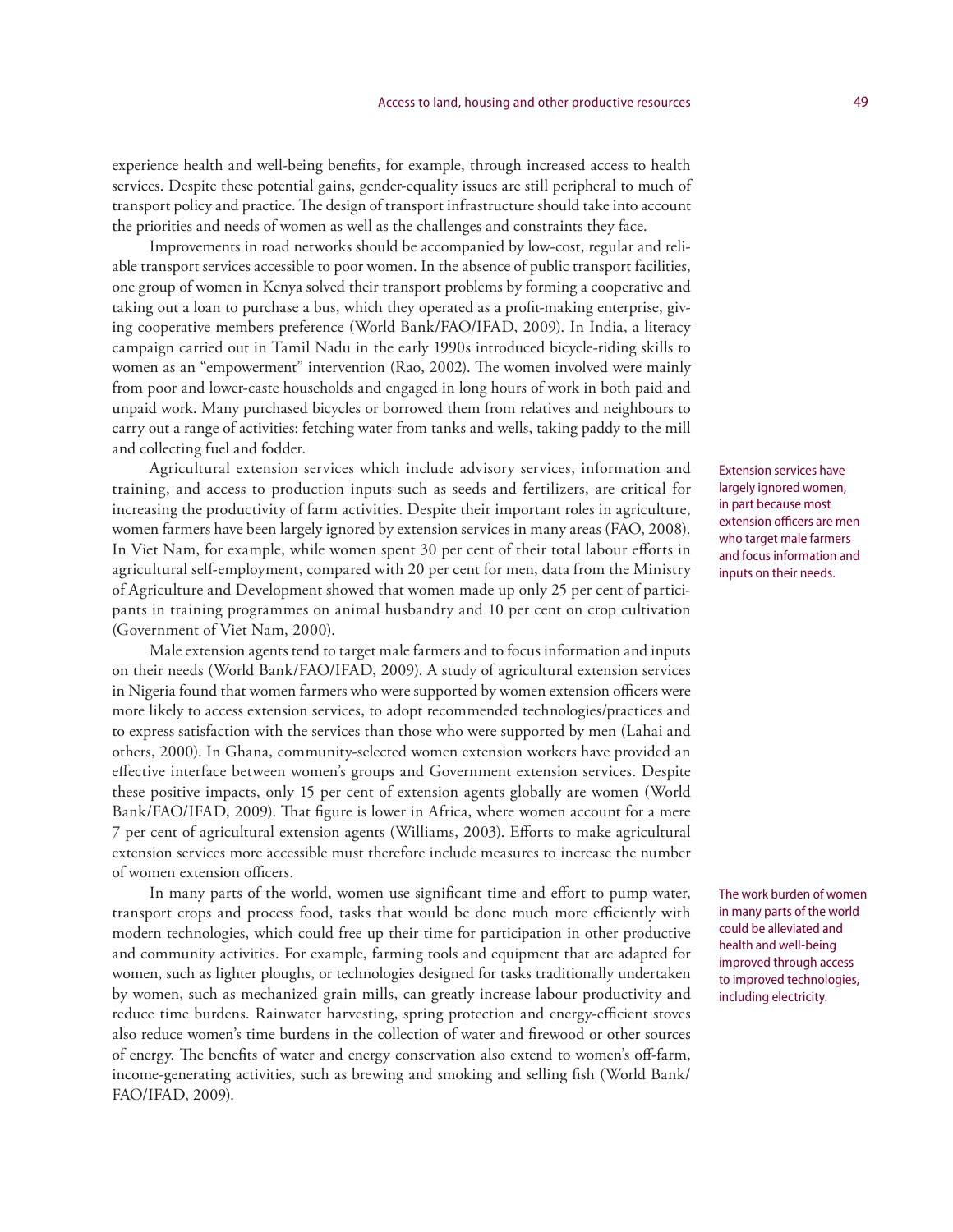Currently, about 2 billion people do not have access to electricity for lighting and power, and 3 billion people rely on traditional biomass for their cooking and heating needs (ibid.). The provision of electricity in rural areas, particularly if directed at critical uses for women, such as powering grain mills and water pumps or providing lighting in health clinics, can also reduce women's work burdens and free up their time for both productive and domestic activities as well as participation in community activities. For example, diesel-powered generators installed in rural Mali which provided energy for lighting, agro-processing and pumping water enabled women to save time, develop processed products and increase earnings. Studies have documented that following the provision of electricity, rural women were more likely than rural men to start their own businesses (ibid.).

In addition, there are health and well-being benefits from improved technologies. In many parts of the world, the use of traditional fuel creates a health risk, as poor women spend hours at indoor cooking fires. The smoke from indoor fires and stoves is associated with 1.6 million deaths in developing countries, mostly among women and children under five (World Health Organization (WHO), 2006).

Many women face barriers to the use of improved technologies. Constraints include lack of adaptation to local conditions and needs, discriminatory sociocultural norms and practices, lack of adequate dissemination and high costs. In the Sudan, for example, while women welcomed the introduction of liquid propane gas stoves which were cleaner, quicker and easier to use than fuelwood stoves, many returned to their charcoal stoves despite the greater cost of the charcoal because the gas was available only in large containers. Given their cash-flow problems, women did not have money to buy large containers and reverted to buying small amounts of charcoal on a daily basis (World Bank/FAO/IFAD, 2009). A similar problem was experienced in India, but in that case Spandana, a large microfinance organization for women, negotiated with a manufacturer of gas stoves and a gas company and persuaded them to halve their prices in exchange for a large number of new clients. Women were offered loans to enable them to use the service. A total of 70,000 women signed up within six months and saved three hours a day, usually spent on fuel collection (Murray, 2008). It is important to consult with women in the design of labour-saving technologies and to complement labour-saving technologies with programmes, including training, aimed at increasing accessibility and full utilization.

Information and communications technology is an important resource that can potentially benefit women in both developing and developed countries by saving time and labour, facilitating access to information and creating income-generating opportunities. Access to the Internet and mobile phones has had a significant impact on women in rural areas in many countries, for example by increasing economic opportunities through access to new markets and to information on the current market prices of agricultural inputs and crops.

Despite the proven potential of information and communications technologies (ICT) for development, access for poor women remains problematic, particularly in rural areas in developing countries (United Nations Division for the Advancement of Women, 2005). Women's utilization of publicly available facilities such as telecentres and cybercafes can be constrained by lack of transport, inconvenient opening times, lack of time due to work burdens and unsafe environments. Constraints in disposable income can also limit women's opportunity to take advantage of existing technologies. The lack of relevant content in local languages is a further obstacle to rural women fully benefiting from information and communications technology in many countries (ibid.).

Barriers to women's access to improved technologies include lack of adaptation to local conditions, discriminatory norms and practices, limited dissemination and high costs.

The potential of information and communications technologies (ICT) to benefit women through time savings and access to information, employment and income generation has not been fully utilized, particularly in rural areas.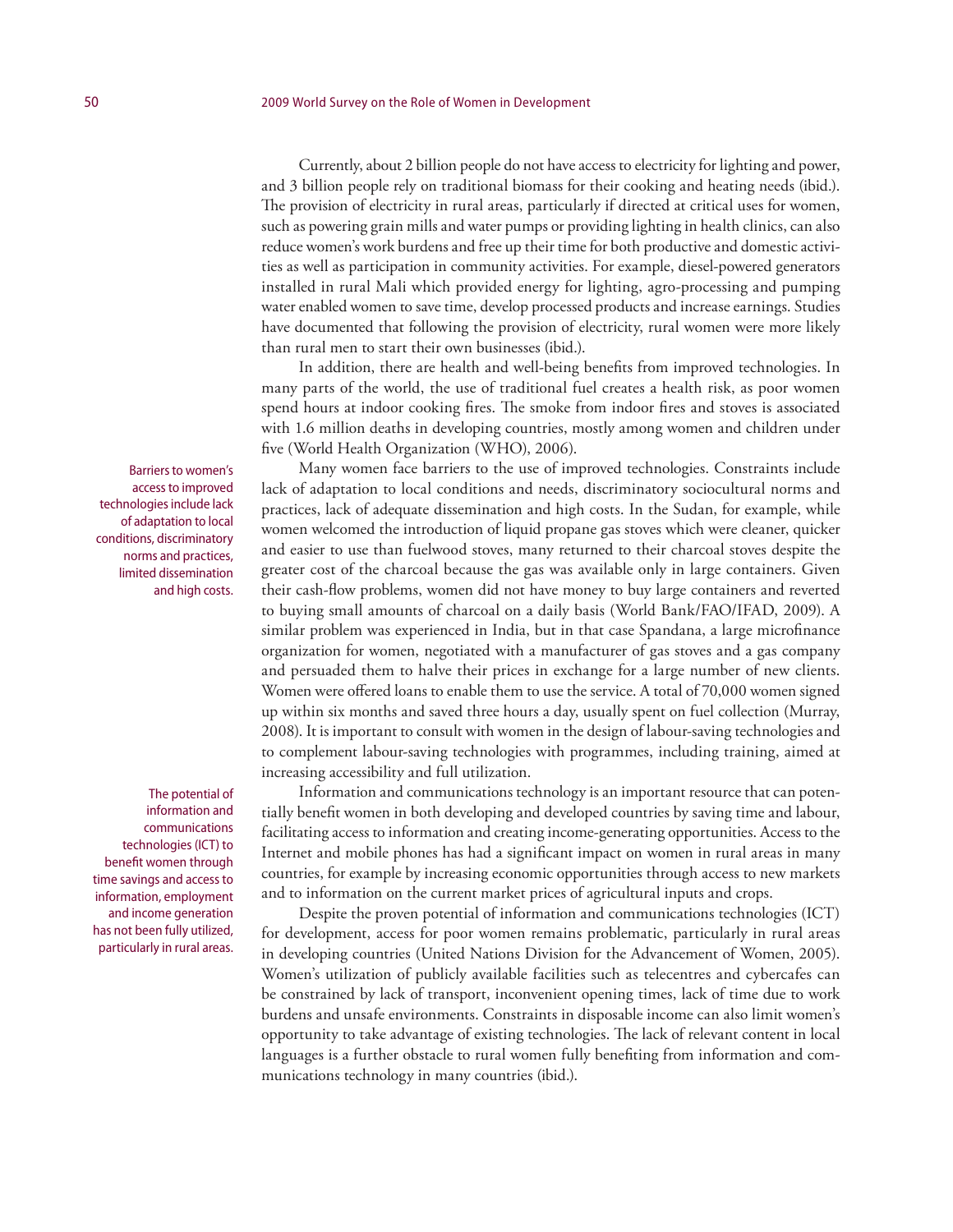#### Box IV.5

#### **Mobile telephony—saving time and generating income in Lesotho**

The Regional Hunger and Vulnerability Programme in Lesotho carried out a pilot project to assess the impact of mobile phones. In 2006, 10 phones with US\$ 50 worth of credit were given to groups of women farmers belonging to three cooperatives. An evaluation, conducted in 2009, highlighted a number of benefits. Access to mobile phones enabled women to:

- Reduce the amount of time and money spent on travel by making communication between groups easier;
- Improve marketing and increase productivity by obtaining pricing information and outlets for their produce;
- Connect to networks and expertise, including a land-use management network and the Lesotho Ministry of Agriculture, to access information and opportunities that would otherwise have been out of reach; and
- Use the phones as income-generating tools through purchasing discounted airtime and selling it to other members of the community, with earnings reinvested in additional phones, purchase of livestock, or loans to others.

**Source:** Regional Hunger and Vulnerability Programme, 2009.

# **Housing**

Article 11 of the International Covenant on Economic, Social and Cultural Rights provides the right to an adequate standard of living, including adequate food, clothing and housing, and to the continuous improvement of living conditions. In General Comment No. 4 on the right to adequate housing, the Committee on Economic, Social and Cultural Rights noted that all persons should possess a degree of security of tenure which guarantees legal protection against forced eviction, harassment and other threats. Adequate housing should be seen as the right to live in security, peace and dignity. The Committee noted that a number of factors must be taken into account to determine whether housing is adequate, including legal security of tenure; availability of services, materials, facilities and infrastructure; affordability; habitability; accessibility; location; and cultural adequacy. The Committee also pointed out that, given the extent of statutory and other forms of discrimination in relation to property rights (including home ownership) and rights of access to property or accommodation, women are particularly vulnerable, including to acts of violence and sexual abuse when they are rendered homeless.

The urban population increased dramatically in the last decade resulting in the expansion of slums. In 2005, there were 998 million slum-dwellers in the world; if current trends continue, the slum population will reach 1.4 billion by 2020 (UN-Habitat, 2006). About 934 million people live without secure tenure in informal settlements in the urban areas of developing countries. More than 6.7 million people worldwide—4 million in Africa—were evicted from their homes in 2001-2002, many of them in urban areas (Beall and Fox, 2007).

Housing in many parts of the world remains inadequate, lacking potable water, adequate drainage, sewage systems and sanitation, ventilation/heat, electricity and access to basic social services (UN-Habitat, 2003). Much of the housing occupied by poor families is informal and often self-constructed. The estimated proportions of people living in low-income settlements without piped-water connections were 66 per cent in 10 cities in Africa, more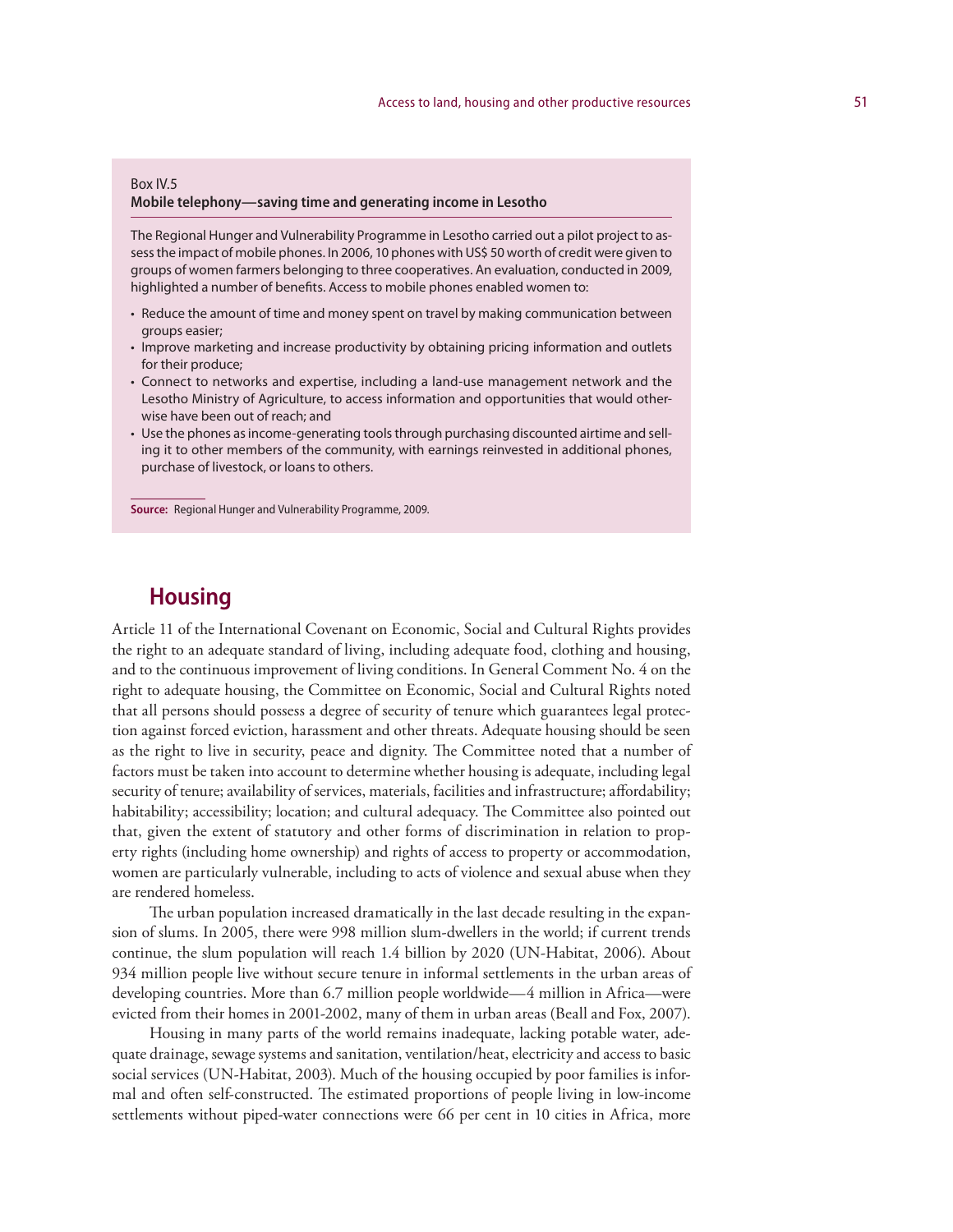Housing is an essential asset for women's economic independence and security. Lack of housing undermines women's potential to secure health, education and employment and increases the risk of violence.

than 50 per cent in 14 cities in Asia, and 33 per cent in 8 cities in Latin America (Hardoy and others, 2001).

Housing is a significant economic asset that contributes to women's independence, economic security and bargaining power in their households and communities (Miraftab, 2001). Without adequate housing, employment is difficult to secure and maintain, health is threatened, education is impeded, and violence against women is more easily perpetrated (UN-Habitat, 2003). Many women who leave home because of domestic violence are vulnerable to homelessness and may experience further violence.**<sup>36</sup>** In urban areas, women from low-income households are concentrated to a greater extent than men in self-employed activities in the informal sector, often in or near the home. They have less access than men to the information, credit, tools and equipment necessary to upgrade their enterprises or expand into new ones. Access to safe and decent housing has emerged as a priority for the many millions of women who migrate into towns in search of work or to escape from discrimination and violence. Women's equitable access to adequate housing remains, however, a challenge in many parts of the world.

Although reliable, comparable data are limited in many parts of the world, it is estimated that an increasing proportion of the people living in housing poverty and homelessness are women and children (ibid.). Women face particular constraints in terms of securing and maintaining adequate housing because of discriminatory laws, policies and social norms.**<sup>37</sup>** Women can also be constrained by unequal access to economic resources, such as credit and finance. Certain groups of women, such as victims of domestic violence; widowed, divorced or separated women; older women; female heads of household; indigenous and tribal women; women with disabilities; women in conflict/post-conflict situations; and women from ethnic and national minorities face a greater risk of becoming homeless. Evictions due to urban slum clearance or development projects can put a disproportionate burden on women. In addition to losing their homes, they may also lose their livelihoods and support systems, and experience physical and psychological trauma. Eviction may even lead to increased morbidity and mortality among women.

The State can play an important role in facilitating equitable access to adequate housing in particular through legislative change and policy development. Enforcement of legislation and policies is, however, critical. In many countries where legislative changes have provided for equal access to housing, traditional structures, patriarchal attitudes, lack of knowledge about housing and land rights and economic constraints have effectively hindered women from acquiring land in both urban and rural areas.**<sup>38</sup>**

The State can also directly provide low-cost housing for the urban poor or promote and support self-help housing efforts by community groups. States can, for example, provide tax incentives for developers to build affordable housing units, create housing trust funds, subsidize low-income family rentals through grants and promote home ownership among women and low-income families by providing mortgage loans (National Governors Associa-

**<sup>36</sup>** See the study by the Special Rapporteur on adequate housing as a component of the right to an adequate standard of living, and on the right to non-discrimination "Women and adequate housing" (E/CN.4/2005/43).

**<sup>37</sup>** See the report by the Special Rapporteur on adequate housing as a component of the right to an adequate standard of living, and on the right to non-discrimination on "Women and adequate housing" (E/CN.4/2006/118).

**<sup>38</sup>** See the study by the Special Rapporteur on adequate housing as a component of the right to an adequate standard of living, and on the right to non-discrimination on "Women and adequate housing" (E/CN.4/2003/55).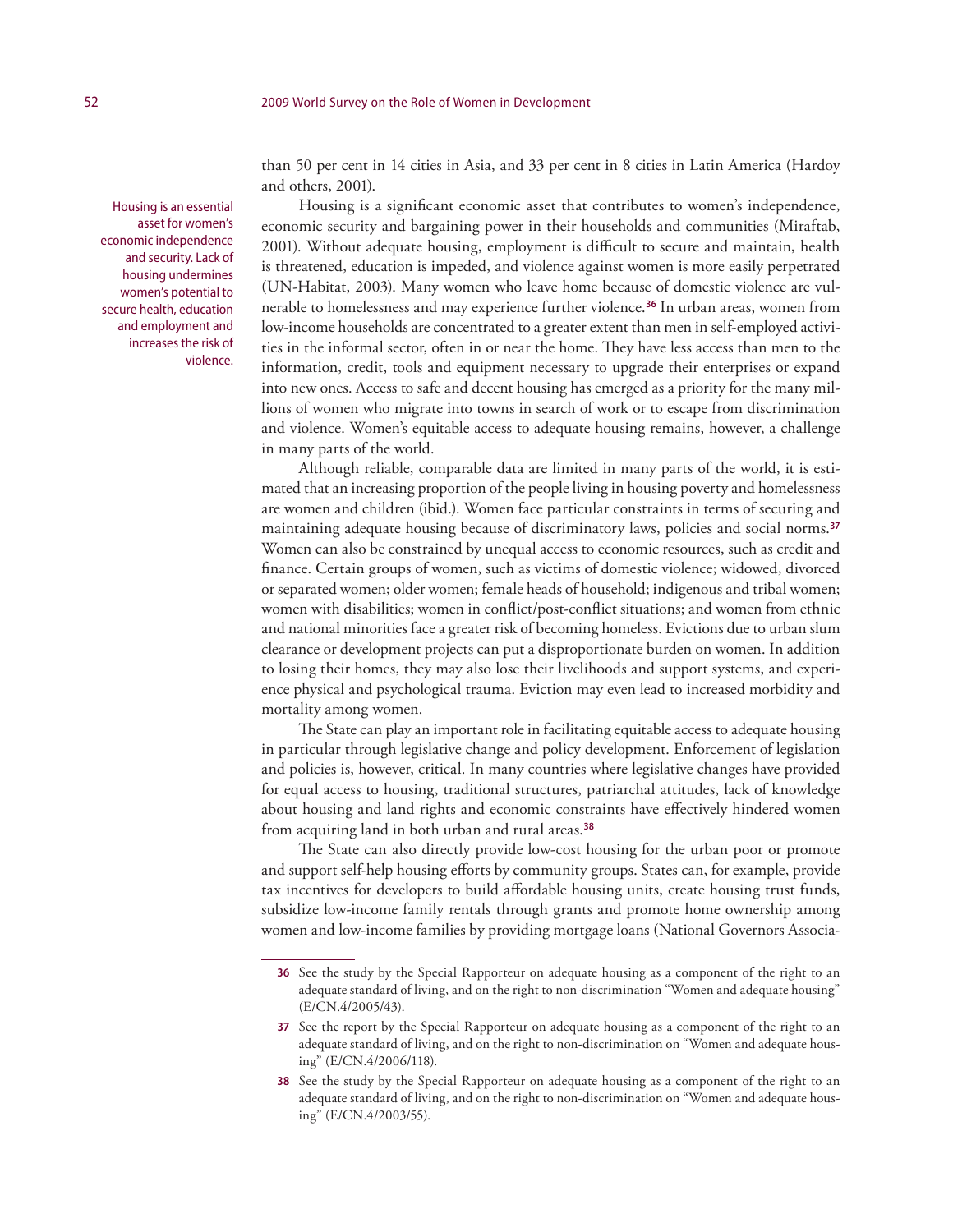tion Centre for Best Practices, 2002). While the dominant approach in many countries has been focused on individual property rights, a wide range of legal options can be considered, including public and private rental accommodation, cooperative housing, co-occupancy rights, shared user rights and various forms of individual and collective leasing arrangements (UN-Habitat, 2007a).

There has been a push for land tenure regularization in urban areas similar to that in rural areas. Women have encountered the same problems as in rural areas with the move to individual land titles. A study of 16 low-income urban communities in eight countries in Africa, Asia and Latin America found that owner-occupants varied from 20 per cent of households in Senegal to 91 per cent in Sri Lanka; the percentage of women owner-occupiers was considerably less, ranging from 10 per cent of households in Senegal to 76 per cent in Costa Rica (Miraftab, 2001). A more recent review of household surveys in a number of Latin American countries found that women's ownership of their dwelling varied from 21 per cent in Ecuador to 73 per cent in Guatemala (Deere and others, 2009). In Zambia, only 12 per cent of housing units transferred were held in joint ownership by couples (UN-Habitat, 2007a). One important exception has been South Africa, where the People's Housing Process has allowed a large number of female-headed households to register because one qualifying criterion is living with dependants (ibid.).

The "sites and service" schemes adopted in many countries provide plots with basic services on which poor people build their own homes according to overall guidelines. A common practice in slum upgrading consists of initiatives to improve existing settlements through the transfer of legal land title and the introduction of basic services, amenities and infrastructure. Upgrading often requires community participation in project development—if not in planning and design, at least in implementation (Chant and McIlwaine, 2009). Including women in the planning, design and implementation of "sites and service" and other self-help schemes will ensure that their specific priorities and needs regarding adequate housing are addressed.

Efforts have been made to ensure that women benefit equally from housing schemes. Initiatives include promoting joint titles to land; providing infrastructure such as water, sanitation and energy, which reduce women's time burden; encouraging women's active participation in project design, implementation and evaluation; and ensuring that both women and men are offered training in project management, shelter design, construction and maintenance. In 2004, as the result of a joint proposal by women's groups and the housing movement, the São Paolo municipality in Brazil, for example, required public housing programmes to include clauses giving women priority as the beneficiaries of contracts and other measures financed from municipal funds (UN-Habitat, 2007a). The Durban municipality in South Africa sought to improve access to water in low-income households by charging lower rates the "lifeline tariff". This had particular benefits for those, mainly women, who worked from home and depended on water to carry out their work, such as cooking for sale at local outlets and doing laundry (Chen and others, 2005).

In India, the Self-Employed Women's Association (SEWA) takes advantage of the fact that the right to residence is more accessible for low-income households than the right to ownership to encourage women to put their names on different documents such as electricity bills, promissory notes and the house/land tax (Baruah, 2007). Men have generally not objected to this practice, and such documents offer women the opportunity to demand the right of residence in a court in case of divorce or separation.

Apart from housing and related services, low-income women and men engaged in informal trade and services need access to public space in order to carry out their busiWomen's participation in "sites and service" schemes must be promoted, including through jointtitling and training in management, construction and maintenance.

Low-income women also need public space to carry out their informal sector activities.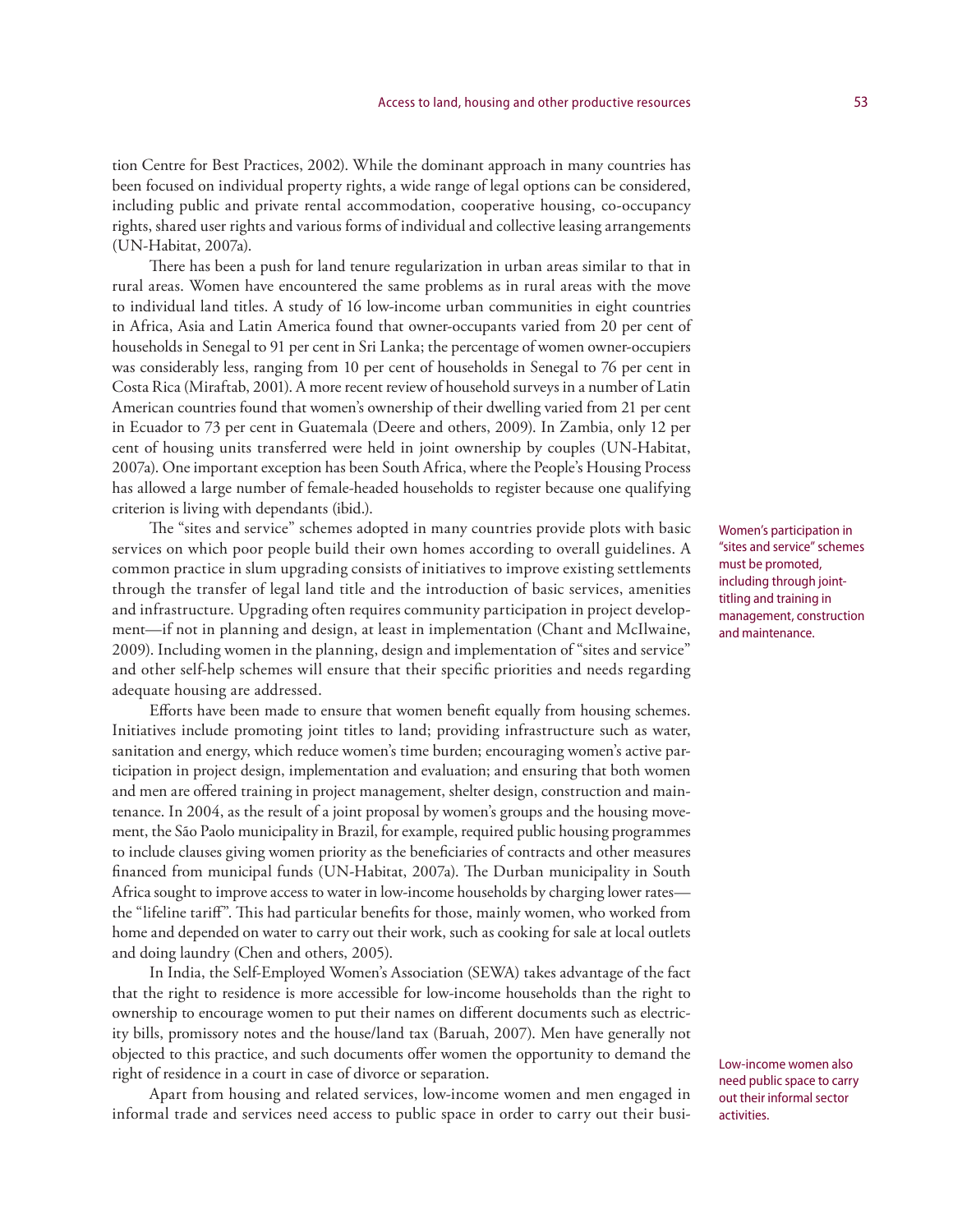#### Box IV.6 **Working with market women in Liberia**

One example of collaborative upgrading of urban facilities comes from Liberia where market women sell their surplus food or purchase food from smallholder farmers to sell in the market. The markets are run down and have few facilities and children play near their mothers in unsanitary conditions. The traders have no access to credit and must rely on their own informal savings groups. In recognition of their leading role in the country's food distribution system, the Sirleaf Market Women's Fund was set up to work with market women to restore their livelihoods after 14 years of civil war. The Fund carried out a needs survey to establish the priorities of the market women, on the basis of which new markets will be constructed, existing ones improved and prioritized services provided to women traders. As of 2009, eight markets had been built or restored with handpumps and sanitation facilities, two in the capital and six in the countryside. Micro-enterprise training has started in five markets and there are plans to provide crèches and adult literacy classes.

**Source:** http://www.smwf.org/reports/SMWF-June4-Program.pdf.

nesses. Except in societies where gender norms restrict women's mobility, women account for a major share of street vendors (ILO, 2002b). The proliferation of informal activities in the urban economy frequently comes into direct conflict with attempts to privatize urban space through the expansion of shopping malls, "gated" residential communities and office buildings. Such expansion can have dramatic effects on the livelihoods of those engaged in small-scale enterprises. Urban developers should design a fairer division of public space and a more collaborative approach to its development.

A number of networks have emerged that link different urban constituencies in order to maximize their ability to influence public policy. In many cities, community-based organizations have gone beyond involvement in the implementation of public-housing schemes to exercising a more active decision-making role in their design and delivery. In India, Mahila Milan (a federation of women's savings groups), the National Slum Dwellers Federation and a NGO, the Society for the Promotion of Area Resource Centres, have worked together in shaping urban housing policies in a number of cities and ensuring a focus on better quality housing; basic services such as water, sanitation, schools, and health care services; and security of tenure (Satterthwaite, 2008). Similar federations of poor urban women and men have emerged in cities across Africa, Asia and Latin America, with membership ranging from a few thousand in Nepal to 5 million in Thailand. Those federations have been successful in affecting citywide changes in Durban, South Africa; Mumbai, India; Phnom Penh, Cambodia; and a number of cities in Thailand (ibid.). Women play an active role, constituting the majority in many federations.

The constitution of StreetNet, founded in 2002 to bring together member-based organizations of street traders from various countries, stipulates that at least 50 per cent of the members of its international council and its office holders must be women. By 2007, it had 28 affiliates in 25 countries and had developed a collective bargaining and negotiation strategy for the informal economy, established defensive and proactive litigation strategies, promoted legal reform to protect the rights of street vendors and worked towards social-protection strategies for workers in the informal economy (Lund, 2008).

Women constitute the majority of members of many of the networks which link different urban constituencies to work to influence housing policies and ensure better quality housing and services.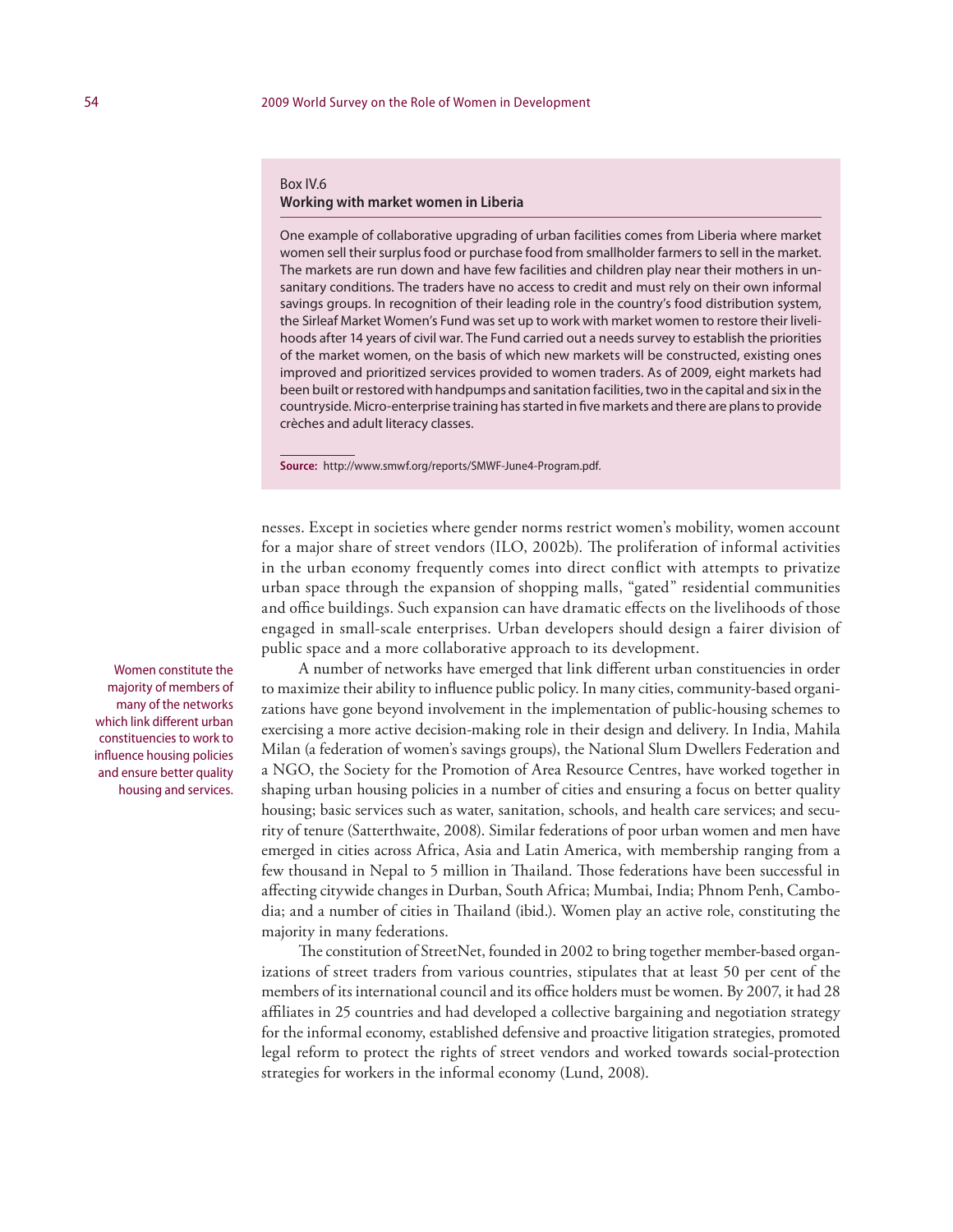# Chapter V **Access to financial services**

Financial services facilitate the inter-temporal management of money for the achievement of a variety of goals: saving for future consumption or investment, insurance against contingencies and loans for current consumption, investment or emergencies. In an era of growing national and international mobility, financial services also facilitate the interspatial management of money, allowing rapid transfers across considerable distances.

Women's access to all financial services, including savings, insurance, remittance transfers and credit, is essential to allow them to benefit fully from economic opportunities. Research on women's access to financial services has focused mainly on microfinance—banking and financial services targeted to low-income women clients.

The present chapter focuses on women's access to financial resources, through loans and savings, in both the formal and informal financial sector. Women's access to pensions and insurance are discussed in chapter VI. The chapter documents the emergence of microcredit organizations as a response to the limitations of formal financial institutions and their subsequent evolution into microfinance institutions providing a broader range of financial services and giving preferred access to women. It assesses the strengths and weaknesses of different approaches to microfinance, as well as the limitations of microfinance as a strategy for increasing women's access to and control over financial resources. The access of women entrepreneurs to finance and women's access to decision-making in the financial sector are also discussed. The chapter raises the implications of the commercialization of financial services for women's economic empowerment.

### **Formal financial services**

Formal financial services are provided by public and private banking systems, insurance companies, mortgage providers and credit companies. Such services are widely, although not universally, available in developed countries. About 89.6 per cent of the population of 15 countries in the European Union and 91 per cent of the population in the United States of America had a bank account or its equivalent (United Nations, 2006b).

In developing countries, formal financial services are extremely limited, with less than half of the population having a bank account or its equivalent. The proportion is less than 50 per cent for most African countries, ranging from 47 per cent in Botswana to 6 per cent in the United Republic of Tanzania (ibid.). An examination of access to formal, semi-formal and informal financial institutions in Kenya and Uganda revealed that overall, only 18 per cent of the population surveyed had access to formal financial institutions (Johnson and Niño-Zarazúa, 2009). Eight per cent of the population in Kenya and 3 per cent in Uganda had access to semi-formal institutions, including microfinance institutions and savings and credit cooperatives. Access to formal financial institutions was strongly associated with government employment, education and gender. Gender inequality was a barrier for women in Access to financial services—including savings, insurance, remittance transfers and credit—is essential for women to benefit from economic opportunities.

Formal financial services are widely, although not universally, available in developed countries, but extremely limited in developing countries.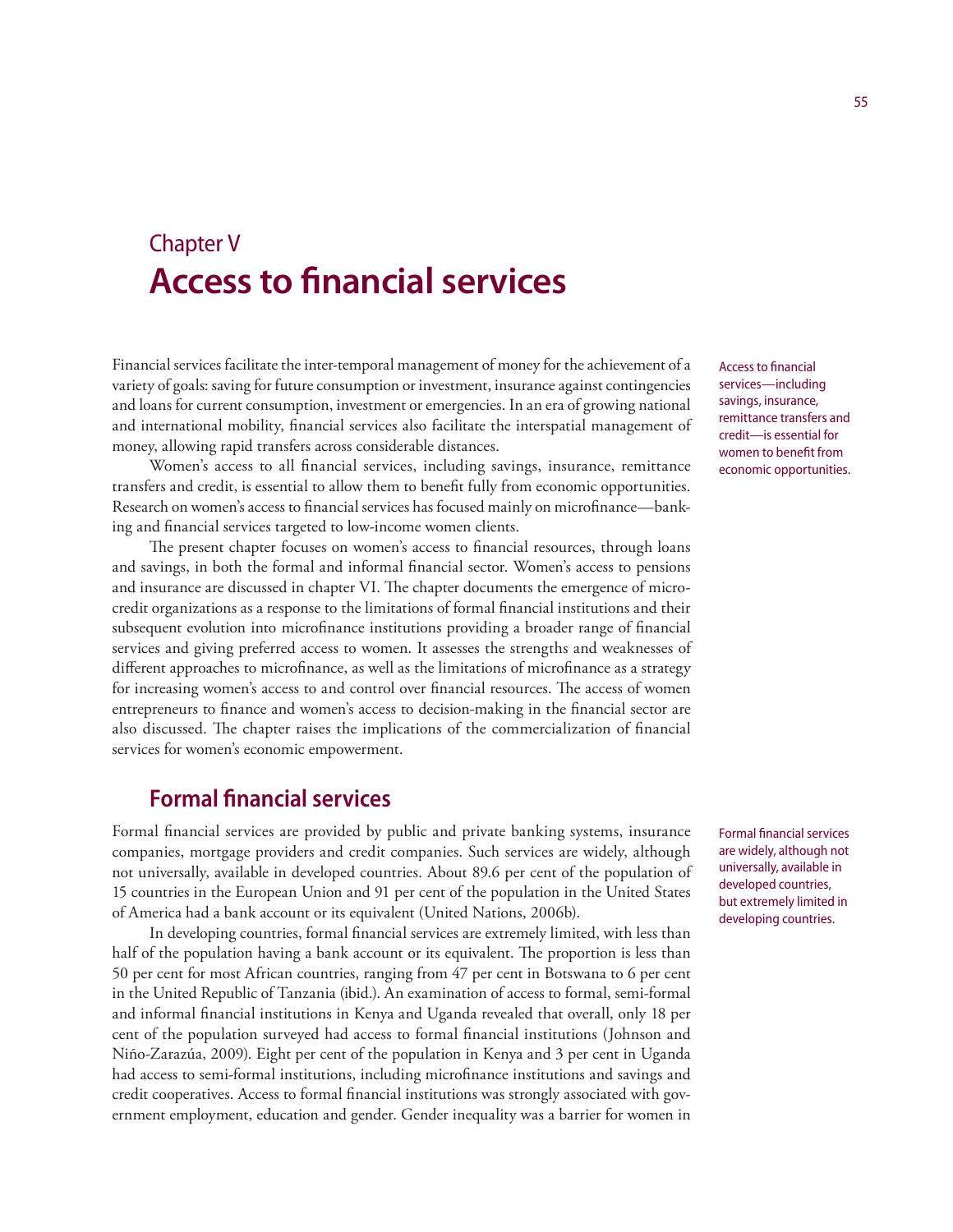both contexts, although somewhat stronger in Uganda. A study of Bangladesh and Malawi found that women were more likely to face a credit constraint than men in both countries (Diagne and others, 2000).

Coverage tends to be biased against poor people. The costs to formal financial providers of transacting small amounts of money to a large, often spatially dispersed, population with insecure and seasonally fluctuating livelihoods invariably outweigh the benefits. Where government-sponsored programmes and banks have sought to compensate for this institutional exclusion, they have mainly targeted specific priority sectors and generally left out the bulk of the poor population.

Findings from a country-level savings assessment in Benin, Bosnia and Herzegovina, Mexico, the Philippines and Uganda indicate that, despite high demand for formal savings mechanisms, utilization of formal financial institutions was low among poor women and men. The assessment revealed that issues of security, proximity and affordability were among the reasons for this low level of utilization (Deshpande, 2006).

Poor women and men can and do save, but in small and irregular amounts. They need to be able to convert this capacity into the "usefully large" amounts of money that they require from time to time for various purposes: life cycle expenditures associated with births, marriages and deaths; emergencies; health-related expenses; the purchase of consumer durables that will improve their quality of life; and investments in new opportunities that will promote their livelihoods (Rutherford, 2000). Women in particular are likely to value the ability to protect their savings from demanding husbands and importunate relatives and, given the high incidence of self-employed women, the opportunity to invest in the capital base of their small and medium-sized enterprises.

In both developed and developing countries, women and men display different savings patterns as a result of different risk attitudes, as well as different options and constraints (Floro, 2002). Women's access to savings is crucial for their economic empowerment, as savings can help smooth consumption patterns in the event of income variations, and finance investment directly or indirectly by providing collateral or improving credit worthiness.**<sup>39</sup>** Differences in savings patterns between women and men should be taken into account in the formulation of financial policies, including on savings mobilization. An analysis of a number of semi-industrialized economies covering the period 1975-1995 indicated that an increase in women's access to wage income led to higher rates of aggregate savings (Seguino and Floro, 2003).

Studies carried out in the 1970s and 1980s documented women's large-scale exclusion from the formal financial sector as well as from government provision of credit for poverty reduction (Kabeer and Murthy, 1996; Berger, 1989). Their exclusion from the formal sector reflected collateral requirements and the perceived risks associated with lending to poor people in general, and to women in particular, given their lack of assets and the low returns, irregularity and informality of their livelihoods. Their exclusion from government provision of credit reflected the capture of such programmes by better off sections of the population, their use for political patronage and the bias towards male household heads.

Women's access to formal financial services remains limited. The high rates of interest charged by the commercial banking sector, its preference for well tried and tested borrowers and its focus on short-term lending have led to a reduction of credit for small-farm and off-farm enterprises. Poor and rural sections of the population have been largely bypassed by formal credit. In such a context, microfinance appeared to offer an ideal solution to the problem of outreach to the poor (Johnson, 1998).

Coverage tends to be biased against poor people because of the costs and perceived limited benefits for financial providers.

Poor women and men need to be able to convert their savings capacity into larger amounts required over the life cycle. In all regions, women and men display different savings patterns.

Women have limited access to the formal financial sector due to collateral requirements and perceived risks associated with their lack of assets and low returns to their livelihood strategies.

**<sup>39</sup>** See the report of the Secretary-General on "Women in development: access to financial resources: a gender perspective" (A/56/321 and Corr.1).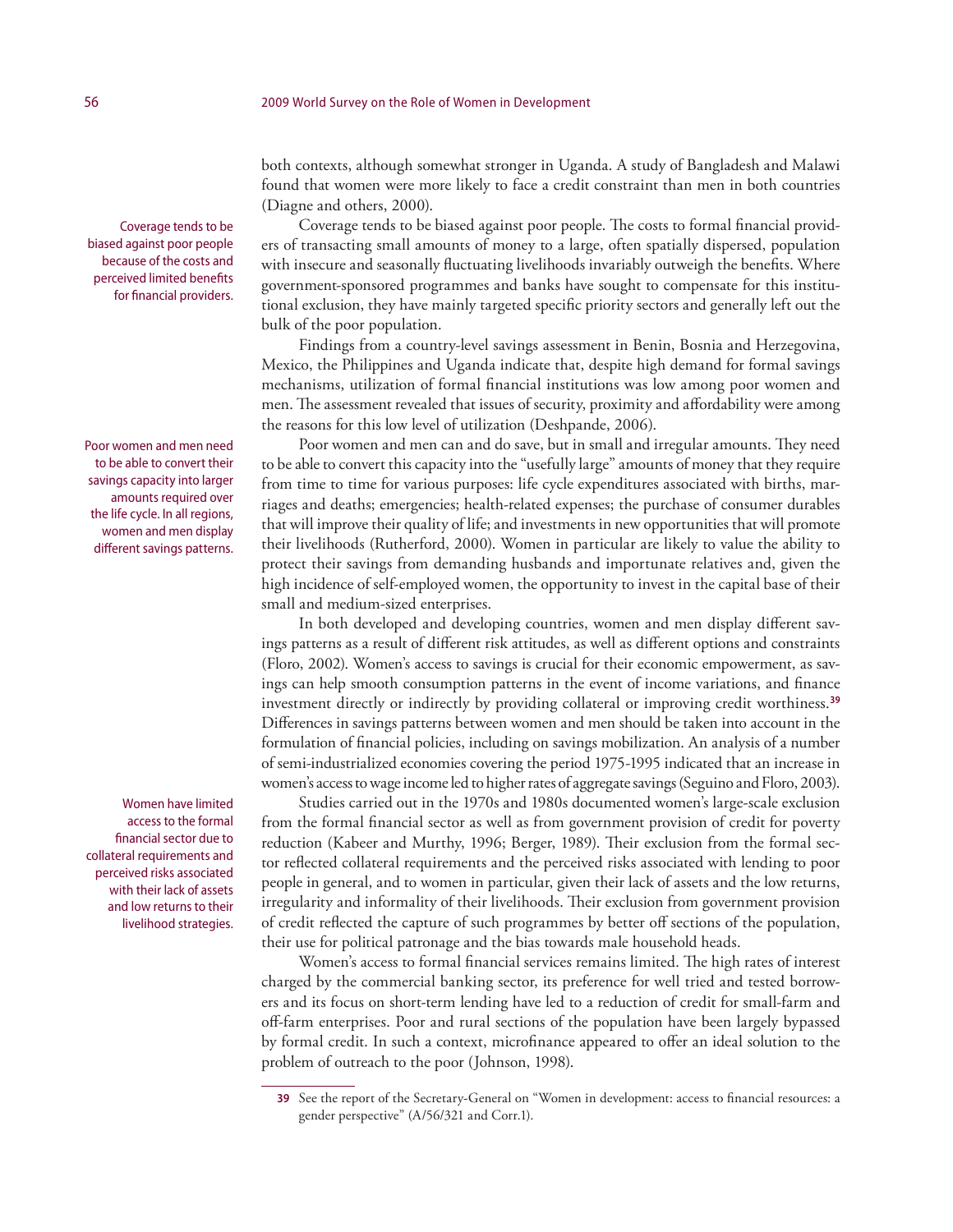### **Microfinance**

Microfinance service provision emerged in response to the failure of the formal financial system and the limitations of informal alternatives. While it was pioneered by NGOs, usually with financial support from donors and foundations, Governments and commercial banks have become increasingly involved as sources of funds. What is "micro" about microfinance institutions is not the scale of their operations—many have national and international coverage—but the amounts of money exchanged through their services.

### A heterogeneous sector

While there is a tendency to refer to "the microfinance sector" as though it were internally homogeneous, there are a number of different models of service delivery. Two contrasting "ideal types" have been identified which capture the main differences in approaches (Robinson, 2001). The "poverty lending" approach is characterized as donor-subsidized lending for the poor, including the very poorest, often linked to a variety of other support services. It is not seen as a financially sustainable approach in the long run because donor funds cannot be relied on in the indefinite future. The "financial systems" approach stresses financial sustainability, offering a minimal, commercially oriented package of financial services targeted to the "bankable poor". It eschews subsidies, stresses cost recovery and seeks to promote small and medium-sized enterprises. The very poor are seen as "unbankable" and better served by subsidized job creation or social assistance.

In practice, most microfinance providers recognize the need for greater efficiency and financial sustainability, regardless of their orientation. Subsidies are used to lower the costs of service provision rather than to lower interest rates. Interest rates are often set at levels higher than the formal banking sector, but lower than the rates charged by informal providers such as moneylenders.**<sup>40</sup>** The key difference between approaches is whether financial sustainability should constitute the sole, or even the main, criterion on which microfinance programmes are to be assessed. If microfinance organizations are to achieve valued social goals, including poverty reduction and women's empowerment, as effectively or more so than other subsidized welfare programmes, their performance has to be assessed in terms of the "double bottom line" of financial sustainability and development impact (Copestake and others, 2005).

One of the defining features of microfinance organizations has been their outreach to women. In 2007, such organizations reached 154.8 million clients, of whom 106.6 million were among the poorest when they took their first loan. Women made up 83.4 per cent of the latter group (Daley-Harris, 2009). Microfinance has thus served partly to compensate for the marked gender bias in access to formal financial services. Women's high rates of loan repayment relative to men offer one rationale for this gender bias (De Aghion and Morduch, 2004). However, not all microfinance organizations prioritize lending to women on purely instrumental grounds; many have a broader developmental rationale as well. For some, it is a means of redressing gender disparities in access to finance. For others, it is an element of a broader strategy, a means to other valued gender equality goals.

In practice, the microfinance sector is characterized by a continuum. Clustered at the "financial systems" end of the spectrum are organizations that view the exclusion of the poor from financial services as a form of market failure, reflecting problems of imperfect

Microfinance emerged in response to the failure of the formal financial system to reach the poor and the limitations of informal alternatives.

The microfinance sector can be seen as a continuum, with "financial systems" organizations at one end and organizations which can be likened to "social movements" at the other.

One of the defining features of microfinance organizations is their highly successful outreach to women, with some seeking to redress gender inequalities in access to finance and other working towards broader gender equality goals.

**<sup>40</sup>** Grameen Bank, for example, charges an effective interest rate of around 30 per cent a year, compared to the rate of over 100 per cent charged by moneylenders. Nominal bank interest rates are about 12 per cent, but effective rates may be as high as 65 per cent (De Aghion and Morduch, 2004; Ahmed, 2004).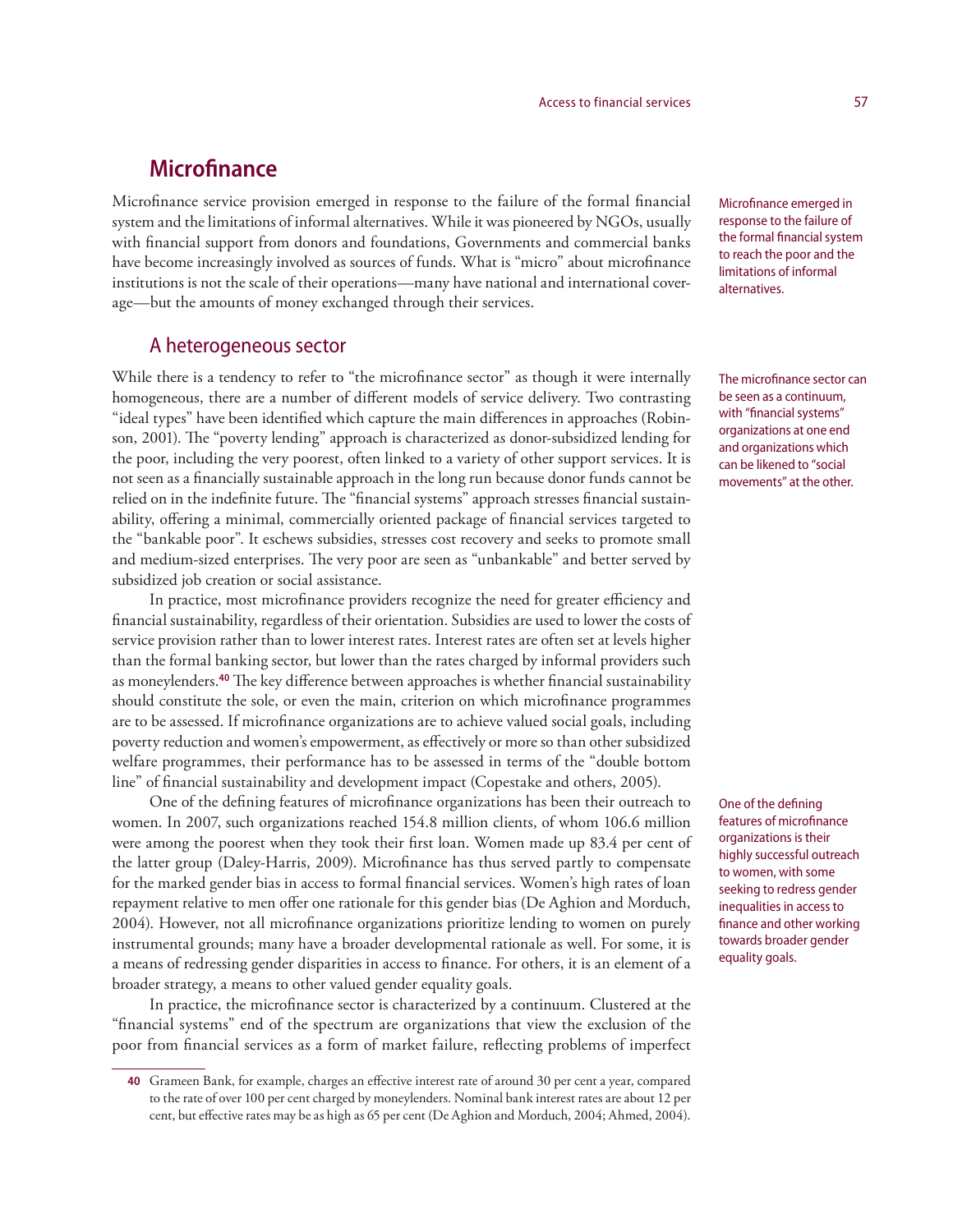information and contract enforcement. Bank Rakyat Indonesia, for example, offered loans to individuals at rates which allowed full cost recovery and contributed to profits. It used character references and locally recruited lending agents to overcome problems associated with informational asymmetry, and it provided incentive systems to promote the performance of employees and the timely repayment of loans. However, only 18 per cent of its borrowers were women (Khawari, 2004).

At the other end of the spectrum are organizations that come closer to social movements. The Centre for Youth and Social Development works in the poorest state of India, with some of its poorest and most socially marginalized, mainly tribal, women to strengthen their livelihoods, as well as to build group cohesion and the skills required for civic engagement, the participative management of community resources and democratic governance (Dash, 2003). Pro Mujer in the Plurinational State of Bolivia views the establishment of mutual support groups of women entrepreneurs as a point of departure in a process of personal and collective development in which the acquisition of technical skills and capacities for collective organization is a key milestone (Velasco and Marconi, 2004).

Other organizations lie somewhere along this continuum, all of them concerned with the provision of financial services but using different strategies. Most use groupbased approaches to service provision, with variations around the basic principle. The joint-liability approach is most closely associated with the Grameen Bank in Bangladesh. It provides loans to individual members of groups made up of five women, on condition that members agree to cross-guarantee one another's loans. Loans are repaid in small equal instalments at weekly meetings, and members can take out another loan once they have completed their repayments (Fisher and Sriram, 2002). The Self-Employed Women's Association (SEWA) in India, for example, combines the provision of banking services to poor, self-employed women with the formation of cooperatives to promote their economic, social and political interests (Dasgupta, 2002).

The self-help group approach pioneered by the Mysore Resettlement and Development Agency in south India is savings-led. Self-help groups are made up of 15 to 20 women from nearly homogeneous socio-economic backgrounds who meet weekly, fortnightly or monthly; agree to save a specified amount regularly; and contribute to a common pool. Members borrow from this fund according to mutually agreed principles. Once they have become familiar with the principles of financial management, they are linked up by the microfinance organizations to Government lending schemes for the poor. The effectiveness of the self-help group model has led to its adoption by the Government through the Linkage Programme, which seeks to link groups with local branches of commercial, regional or cooperative banks. Self-help groups are now formed not only by NGOs, but also by Government development agencies and even bank branch staff (Fisher and Sriram, 2002).

Some organizations combine group and individual lending. While group lending has been found useful for those who are just starting up businesses, it can act as a constraint on more successful entrepreneurs. Basix, in India, uses joint-liability group lending to individuals, particularly women and men from landless households, to create self-employment, together with larger individual loans without collateral to farmers and non-farm producers, primarily men, who are likely to generate wage employment for the poor (ibid.). The latter are generally graduates of self-help groups or joint-liability groups with a successful repayment record of two to three loans. They are given successively higher amounts each time they repay a loan on time. The track record of the borrower, rather than the group guarantee, becomes the collateral. The Bangladesh Rural Advancement Committee (BRAC) in Bangladesh also combines joint-liability group lending for those below the poverty line and individual lend-

Most organizations use group-based approaches to service provision, with variations around the basic principle.

Some organizations combine group and individual lending since group lending, while useful when starting up businesses, can act as a constraint on more successful entrepreneurs.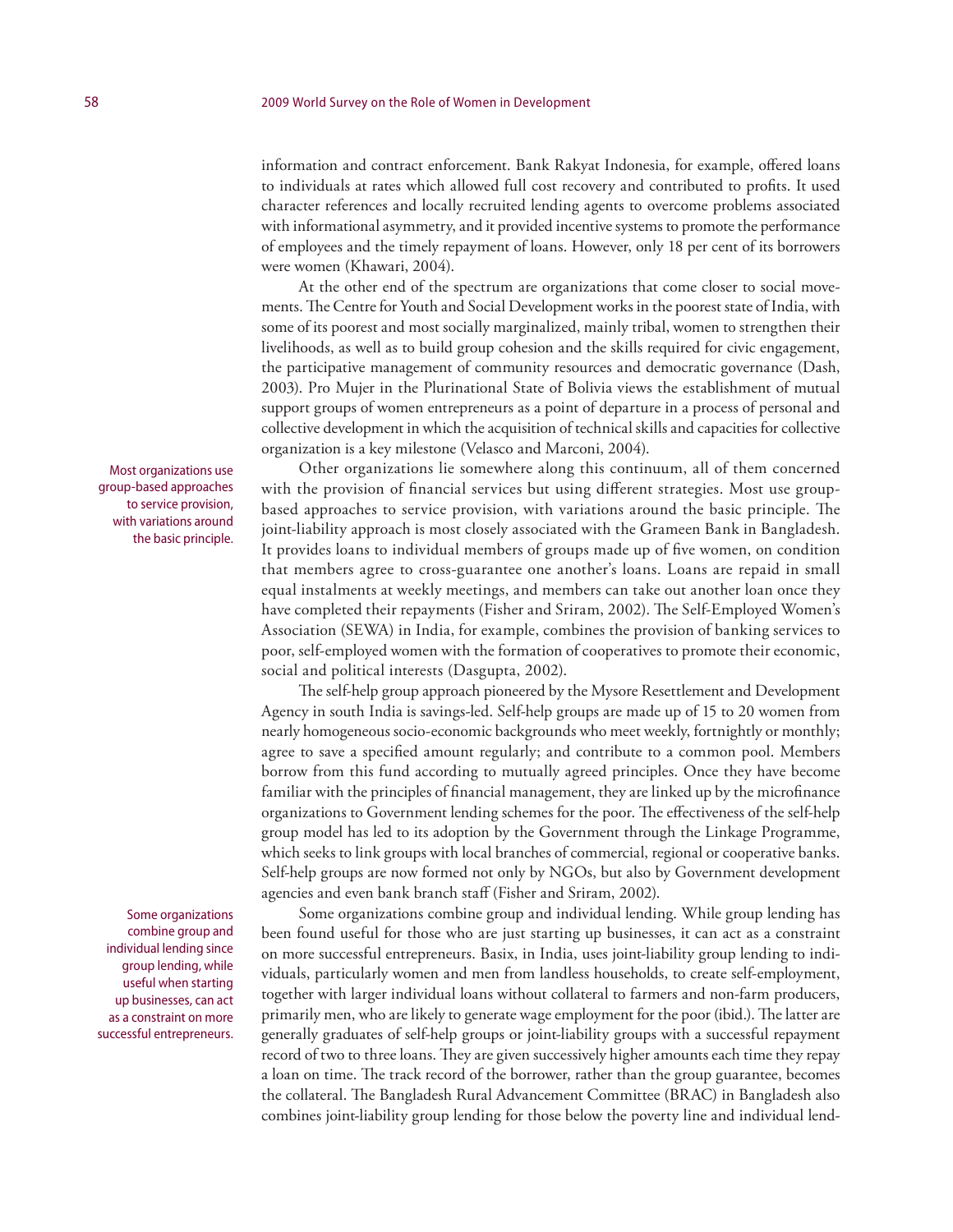ing for the vulnerable non-poor.**<sup>41</sup>** Programmes in the Russian Federation and in Eastern Europe have also demonstrated the success of combining both forms of lending (De Aghion and Morduch, 2000).

Microfinance organizations vary in terms of the services they offer. Some focus primarily on the provision of credit, with a compulsory savings requirement acting merely as qualification for eligibility. Grameen Bank in Bangladesh initially utilized this approach, but subsequently modified it to allow a more flexible approach to savings and to dispense with the group-guarantee requirement (although groups continue to meet on a regular basis). It also offers a variety of loan products, including housing loans (Yunus, 2002). Low-income women need flexible and convenient ways to save. SafeSave, a cooperative working in the slums of Dhaka, Bangladesh, offers daily home visits for deposits, withdrawals, disbursements and repayment, which have been particularly important for women who face restrictions on their movement in public (Schreiner, 2000).

Organizations using the self-help-group approach do not provide direct financial services themselves but enable groups to build up their own funds and learn financial management skills before linking them to government lending facilities. While some microfinance organizations confine their outputs to financial services, sometimes offering a package of business skills to promote entrepreneurship, others combine financial services with various social services. The rationale for linkages with other services rests on arguments about synergies associated with the group lending methodology. Groups of women meeting regularly at the same time and place provide the opportunity for outreach and extension on health, nutrition and other social services. Single interventions may not work as effectively in reducing poverty as the simultaneous provision of credit and primary health, education and other services.

The Centre for Agriculture and Rural Development, in the Philippines, for example, combines a joint-liability lending approach with educational promotion (Copestake and others, 2005). The Bangladesh Rural Advancement Committee combines a joint-liability approach with a range of services including health care, legal assistance and primary education, as well as training on social issues and legal education (ibid.). Professional Assistance for Development Action, in India, combines the formation of self-help groups with support for their livelihood activities, including the promotion of improved agricultural practices and links to markets (ibid.). Pro Mujer, in Peru, operates an integrated credit and microenterprise training programme. It also provides training for women's empowerment, health and family planning and links its members with health services wherever possible (ibid.).

#### Box V.1

### **Crédito con Educación Rural (CRECER) in the Plurinational State of Bolivia**

Crédito con Educación Rural (CRECER), the largest group-based lender in the Plurinational State of Bolivia, has successfully integrated health education and microfinance services. CRECER's village banks or communal associations, consisting of 15 to 20 members, meet weekly or biweekly. In addition to training in management of group finances, local CRECER staff offer education sessions on a variety of topics, such as family planning and women's health and immunization, to improve maternal and child health, build self-esteem and strengthen management of their businesses. By 2005, CRECER was serving 68,748 clients, mostly women.

**Source:** United Nations Population Fund (UNFPA) and Microcredit Summit Campaign, 2006.

Microfinance organizations vary in terms of the services they offer. While some focus primarily on the provision of credit, others offer a package of business skills or combine financial services with various social services.

**<sup>41</sup>** See www.brac.net.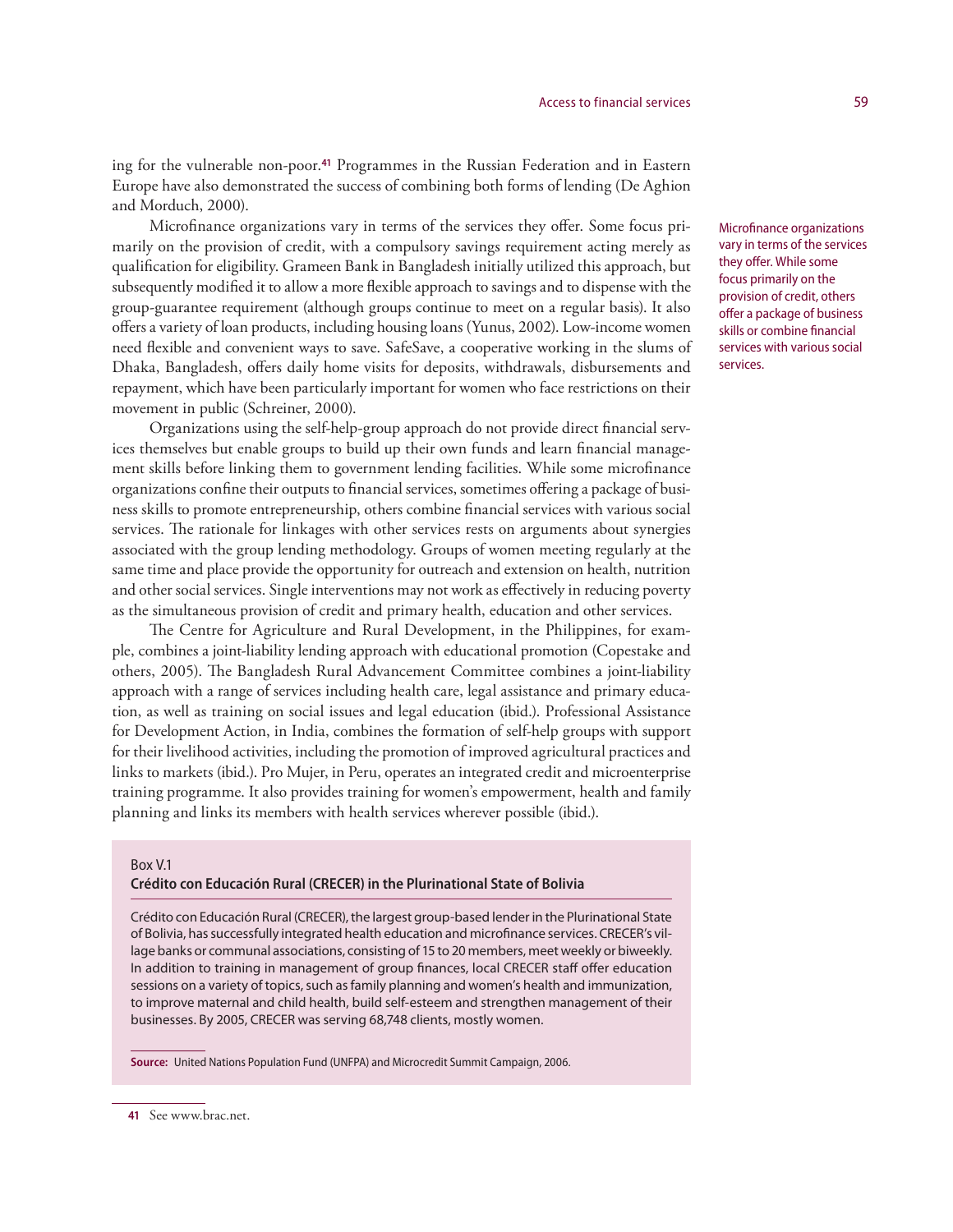A large proportion of microfinance organizations neglect the extremely poor, the bottom 10-50 per cent of the population below the poverty line.

Consensus exists on the positive effects of microfinance on income, although there is evidence of limits on income gains.

Despite limited research on health, nutrition and education, positive impacts have been recorded in these areas.

### Impact of microfinance: consensus and contestation

Impact evaluations of microfinance have yielded a variety of findings, some commanding a wider consensus than others. One of the most comprehensive reviews of existing studies of microfinance noted areas where consensus on impact was strong and some where there was little or no consensus (Morduch and Haley, 2001). One finding on which there is widespread consensus is that, despite their stated mission to provide financial services to the poor, a large proportion of microfinance organizations neglect the extremely poor: the bottom 10 to 50 per cent of the population below the poverty line. That has been attributed to the growing pursuit of financial sustainability goals; institutions seeking to provide income-generating credit to the poor, while pursuing their own financial viability, will have a tendency not to cover the extremely poor (Hulme and Mosley, 1996).

The review found, however, an overwhelming amount of evidence substantiating a positive impact on income, including on reducing income fluctuations (Morduch and Haley, 2001). In general, microfinance clients tended to use their loans to mitigate the likelihood of risk rather than to deal ex post with the effects of crisis.

There is also evidence of the limits to the income gains from microfinance. While many microfinance organizations have addressed the constraints facing women in accessing financial services, many others have failed to tackle the gender-related constraints that confine women entrepreneurs to narrower and less profitable forms of trade and business. For example, a study of a credit programme in Egypt that interviewed equal numbers of women and men clients found that women were involved in only 28 of 96 different enterprises reported by clients. In another credit programme, women were involved in only 14 of 43 activities reported (Sebstadt and Cohen, 2000).

In Malawi, women's income potential was seriously limited by a combination of factors: gender segregation in markets, unequal vertical linkages with intermediaries and institutional discrimination (Johnson, 2005). Urban markets were not only gender-segmented by produce but spatially segregated by gender, making it even harder for women to enter traditionally male-dominated segments without attracting unwelcome attention. Women were often excluded from the more lucrative sale of cash crops and from butchery and the sale of manufactured and technical goods. Their markets tended to be dominated by better off intermediaries with access to transport and capital for wholesale marketing in urban centres. Moreover, the perishable nature of their produce imposed constraints. Along with the constraints many small traders face, women traders were also vulnerable to various forms of sexual harassment (ibid.).

There were fewer studies on impacts on health, nutritional status and primary school attendance, but the existing evidence was largely conclusive and positive. Some studies suggested that channelling microfinance through women rather than men was more likely to have a positive impact on children's well-being, including a reduction of the gender gap in schooling (Khandker, 1999; Holvoet, 2004).

There is also strong evidence that microfinance organizations can play an important role in promoting new technologies which may address women's reproductive workloads. The case of Spandana, in India, was noted in chapter IV. New technologies may promote new productive opportunities. The Grameen Bank's Village Phone Programme in Bangladesh allows members with good repayment records to purchase mobile phones under a lease-financing programme and to sell incoming and outgoing telephone services at the village level. That has allowed the transfer of both a new form of business as well as new business skills. It has proved highly profitable for the operators (Richardson and others,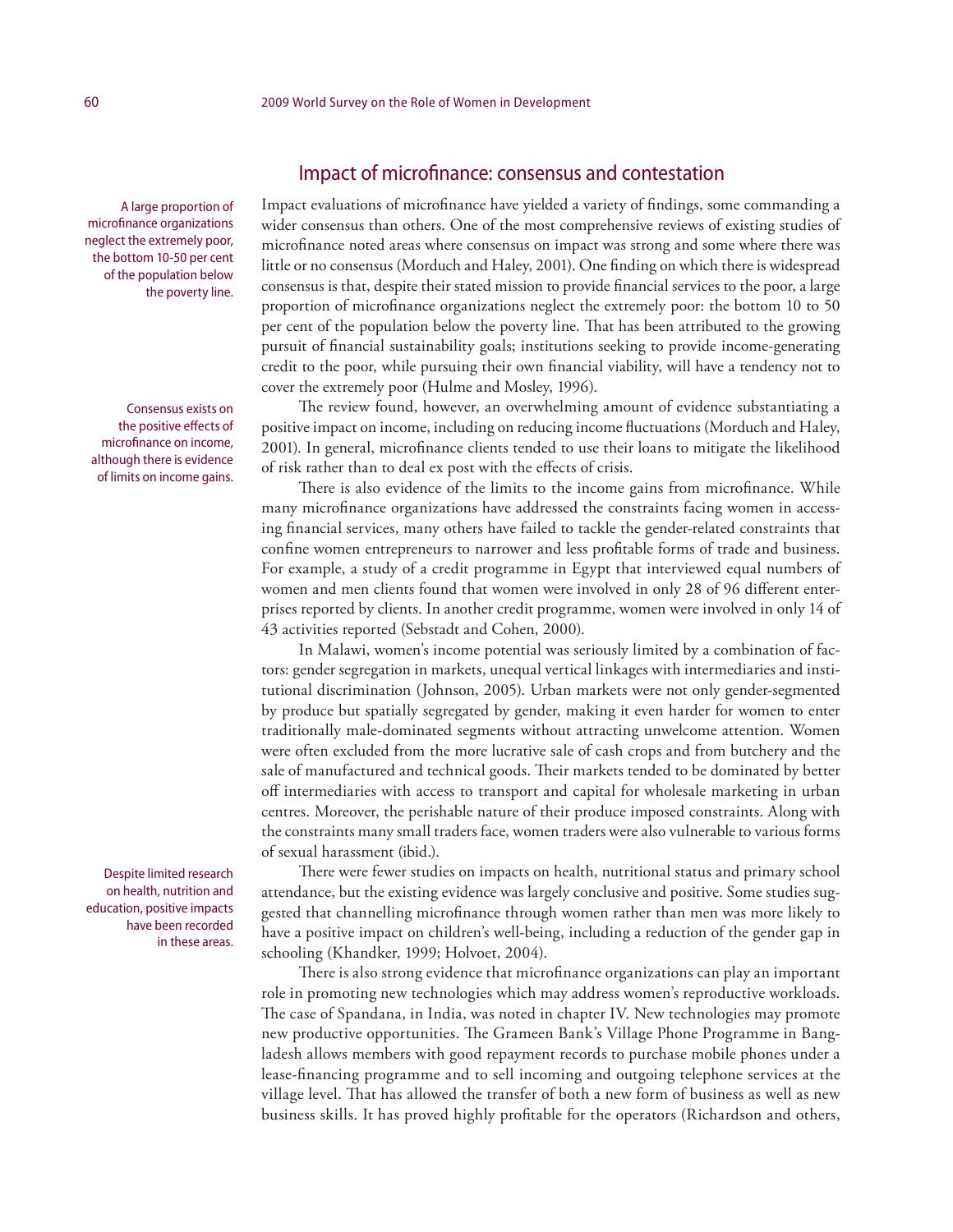2000). Moreover, where women are operators (approximately 75 per cent of the total), 82 per cent of their clients are women. Where men are the operators, women comprise only 6.3 per cent of users. The women phone operators are generally poorer than the average villager, but the income they earn is significant, generally accounting for 30 to 40 per cent of household income. Since 2006, the Grameen Foundation has promoted similar village phone businesses in Cameroon, the Philippines, Uganda and Rwanda.

A review of the literature suggests a considerable lack of consensus about the extent to which access to microfinance empowers women (Kabeer, 2008a). On the one hand, studies have found that access to microfinance has increased women's decision-making power and asset holdings led to a decline in domestic violence, enabled them to release themselves and their husbands from the clutches of moneylenders and from demeaning forms of wage labour, led to a reduction in the gender gap in children's education, increased respect from husbands and other family members, and provided women with access to new social networks through their group membership. Other studies found, however, that women's loans were appropriated by their husbands and that lending to women can increase domestic tensions and violence, increase their indebtedness, add to their workloads, lead to market saturation in female segments of the commodity market, reduce male contributions to the household budget and marginalize men.

These conflicting findings partly reflect the use of different research methods and indicators to measure empowerment. They may also reflect variations in the organizational strategies of different microfinance organizations, which make a significant difference in terms of impact.

### Box V.2

### **Relating microfinance organizational strategies to impact in India**

Comparisons of patterns of decision-making and impacts on children's education were carried out in organizations in India using group-loans and individual borrowing. Individual borrowing was found to have little or no effect on children's education, regardless of the sex of the borrower. In contrast, women's group-mediated lending had a stronger and positive impact on the likelihood that girls would go to school and that they would stay at school. Differences in patterns of decision-making by organization were also found to influence outcomes. Channelling the loans through women's groups rather than through individuals substantially increased the likelihood of female decision-making and bargaining. The organizational strategies, including frequency of group meetings, investment in group formation, and training, further magnified the positive impact of group membership.

**Source:** Holvoet, 2004; 2005.

Very few studies have explored the impact of microfinance on women's participation in the wider domain of politics. The strongest evidence coming from South Asia indicates the importance of strategies in differentiating impact (Copestake and others, 2005). For example, membership in SHARE, a minimalist microfinance programme working in one of the more dynamic states of India, improved the quality of clients' business relationships with suppliers and customers but had a very weak impact on political engagement in the wider community. The Centre for Youth and Social Development in India, on the other hand, which worked in the country's poorest state, reported higher levels of political activism on the part of its membership in terms of voting behaviour, interaction with Lack of consensus on the extent to which access to microfinance empowers women may partly reflect different research methods and indicators as well as variations in organizational strategies of microfinance organizations.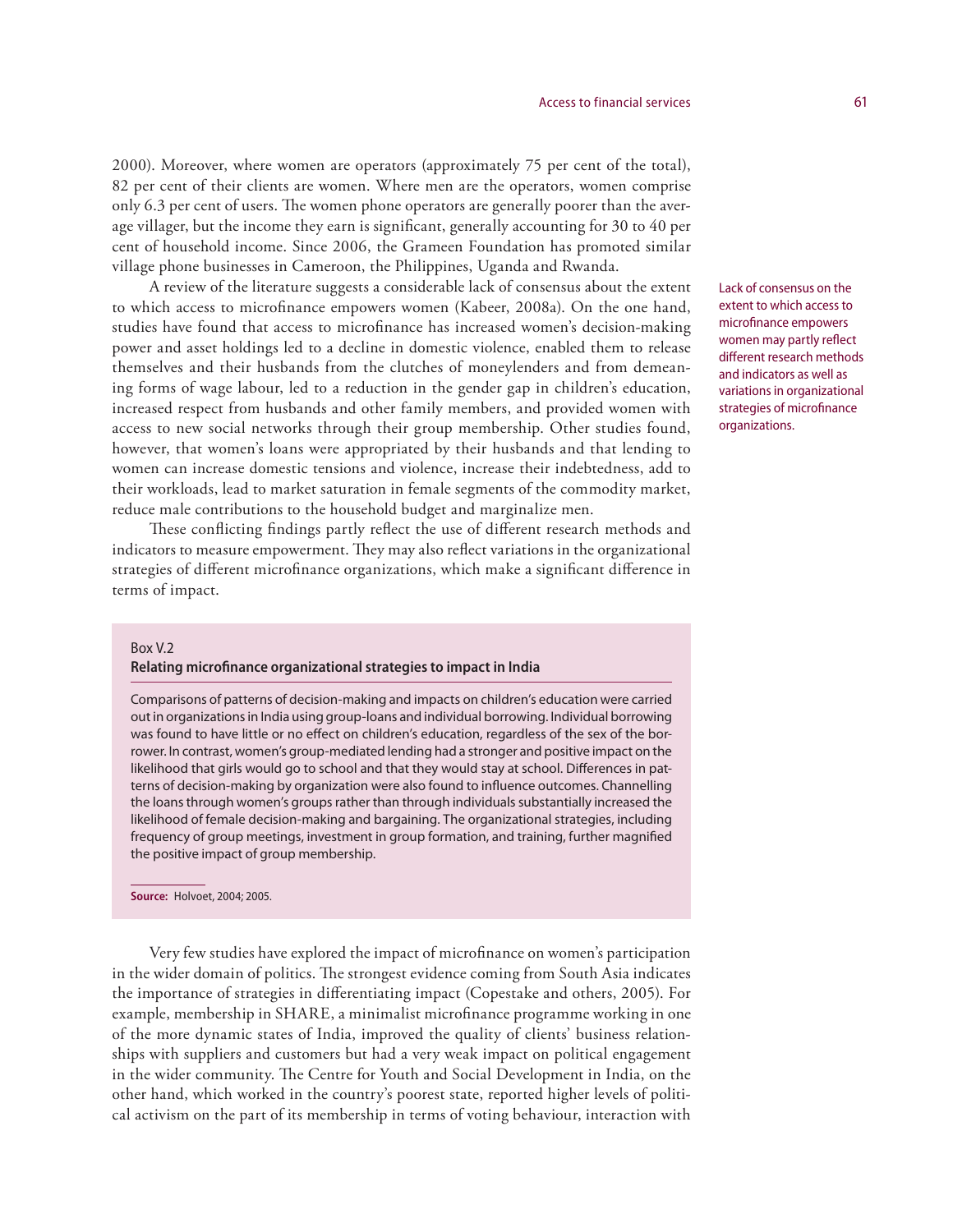Government officials, participation in village council meetings and collective action to demand schools for their children and protest male alcoholism. Many members expressed a desire to contest local elections. Both organizations had group-based approaches. The difference in the findings between the two suggest that group membership alone does not explain differences in civic engagement but that the kinds of strategies used to build group solidarity are also important.

Measures can be taken to increase the effectiveness of microfinance programmes in empowering women through participatory market research, financial literacy courses, the promotion of property rights and political participation (Mayoux, 2009a). Green Home and Bukonzo Joint Savings in Uganda—a combined market research and financial literacy methodology—has used a gender action learning system to increase the impact of its programme. Women and men utilized diagrams and participatory processes to identify their individual and collective plans for change, track them in a learning process over time and exchange them with others to increase impact (ibid.). The Land Conservation and Smallholder Rehabilitation Project in Ghana, a poverty-targeted group lending project sponsored by IFAD, included successful negotiations with landowners, traditional chiefs, husbands and male leaders to increase women's access to irrigated land (ibid.).

### Box V.3

### **Kabarole Research and Resource Centre Microfinance Association in Uganda**

The Kabarole Research and Resource Centre in Uganda has successfully mainstreamed gender perspectives into its sustainable agriculture training for microfinance association members. The training included discussions of relations in the household, the division of labour and access to and control of resources. The approach empowered women by increasing their confidence and sense of self-worth, strengthening their control over income and increasing participation in decision-making in the household and public forums. It was also found to contribute to changes in men's attitudes towards women's work, their capacities and their decision-making roles in the household.

**Source:** Mayoux, 2008.

## Inclusive financial systems versus commercialization of financial services

There appear to be two trends currently dominating the debate on financial services that benefit poor people. On the one hand, the call for an inclusive financial system stresses the need for an approach which can deepen and widen coverage but preserve the principle of diversity of organizational practices to address the heterogeneity of the poor. Such an approach would see a place for microfinance along a continuum of financial services targeting different segments of the market. On the other hand, the increasing focus on financial sustainability and the increased involvement of the commercial sector appears to be driving a trend towards a greater homogenization of service provision.

Given the vast numbers of people in developing countries who are excluded from any contact with financial services, there is a strong logic underlying the emphasis on inclusive financial services. A focus on inclusion would entail the extension of financial services to a much larger section of the "unserved" population: small and medium-sized enterprises, women as well as men. It would also entail financial services that were not confined to entre-

The effectiveness of microfinance programmes in empowering women can be increased through participatory market research, financial literacy courses, promotion of property rights and political participation.

Two trends dominate debates on financial services—one calling for an "inclusive financial system" and one focused on increasing financial sustainability and involvement of the commercial sector.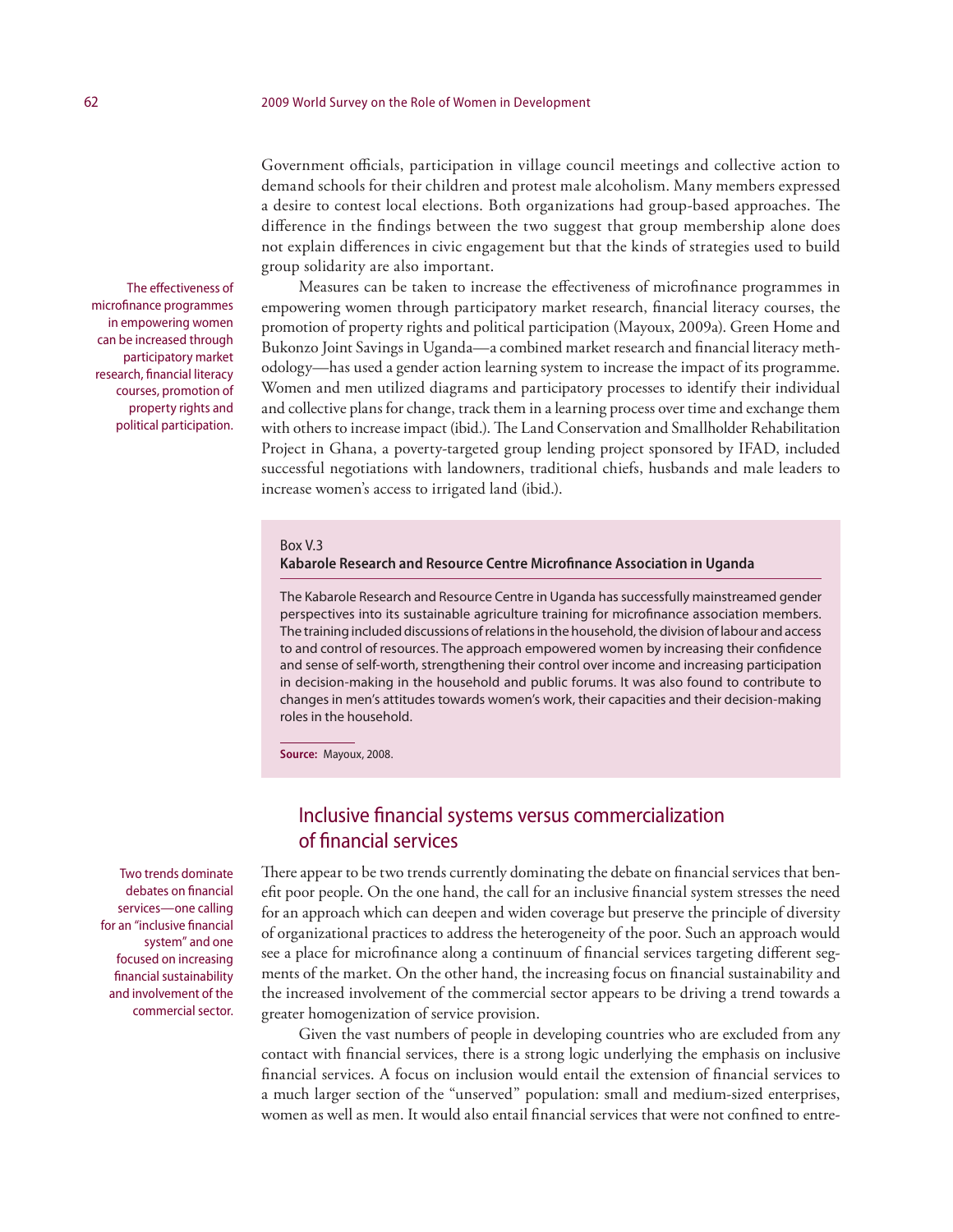preneurs. There is a demand for a variety of different products that financial institutions could provide: loans to buy homes and to pay school fees or medical bills. Demand is not confined to credit. Pensioners need a reliable system for receiving their transfers, and workers for receiving their pay cheques; others need a safe place for their savings. Migrant women and men need reliable, low-cost mechanisms for remittance transfers. Women migrants tend to remit small amounts of money, but they do so regularly, and therefore spend a great deal on transfer fees. Enhancing women migrants' access to formal, reliable and affordable money-transfer mechanisms would increase the impact of their remittances on the well-being of their families (INSTRAW and IOM, 2007). There is also interest in insurance services (see chapter VI).

While microfinance emphasizes the entrepreneurship of the poor and stresses cost recovery and financial sustainability, and the delivery of services through agencies outside the ambit of the State (Johnson, 1998), its main focus has been development-oriented microfinance lending. Microfinance organizations have consequently been under considerable pressure in recent years to become financially sustainable. Declining flows of donor assistance have further intensified the pressure, and a number of microfinance NGOs have been transforming themselves into regulated commercial entities in order to diversify their range of products, particularly deposit mobilization,**<sup>42</sup>** and to tap into commercial sources of funding.

The potential for mobilizing the vast savings of poor people around the world has, in turn, attracted the attention of international investors. About 225 commercial banks and other formal institutions have entered the field of microfinance, drawn by the prospect of sustainable growth and profit opportunities (Isern and Porteous, 2005). These banks are well placed to invest in technological innovations that will provide greater density of coverage of financial services. New information technology has the potential to expand coverage massively, cut risks and reduce delivery costs (Helms, 2006). Smart cards, fingerprint readers and personal digital assistants are already being utilized by microfinance organizations in the Plurinational State of Bolivia, India, Mexico and South Africa.

An analysis of the commercialization of financial services from a gender perspective indicates that increased commercialization may have a negative impact on women. A study analysing data for 27 microfinance organizations based in Latin America, Asia, the Middle East and Africa for the period 2002-2006 confirms the probability that the commercialization of such organizations will lead to declining access by women (Frank, 2008). Many of those organizations had transformed themselves into regulated commercial entities during the period under review. The study found that the transformation had resulted in increased client outreach and accelerated growth in total loan portfolios, compared to organizations that had remained NGOs, as well as an increased number of active borrowers and savers and an increased size of average loans. However, while the number of women served had gone up with the expansion of the client base, the percentage of women served had declined. Women constituted 60 per cent of the borrowers among the "newly commercialized" organizations, a decline from 88 per cent at the start of the period. On the other hand, the percentage of women borrowers among NGOs had increased from 72 to 77 per cent. An analysis of all financial organizations that reported to the Microfinance Information Exchange confirmed that women represented a far smaller percentage of the clients of banks compared to NGOs (46 per cent compared to 79 per cent in 2006), and a declining percentage of clients of newly commercialized organizations: from 73 per cent in 1999 to 54 per cent in 2006 (ibid.).

Data from several regions confirm that the commercialization of microfinance organizations will lead to declining access by women.

Microfinance organizations are under pressure to become financially sustainable, in part because the potential for mobilizing the savings of poor people has attracted the attention of international investors.

**<sup>42</sup>** While many microfinance organizations require compulsory savings as part of their loan programme, they do not have the legal authority to mobilize voluntary deposits.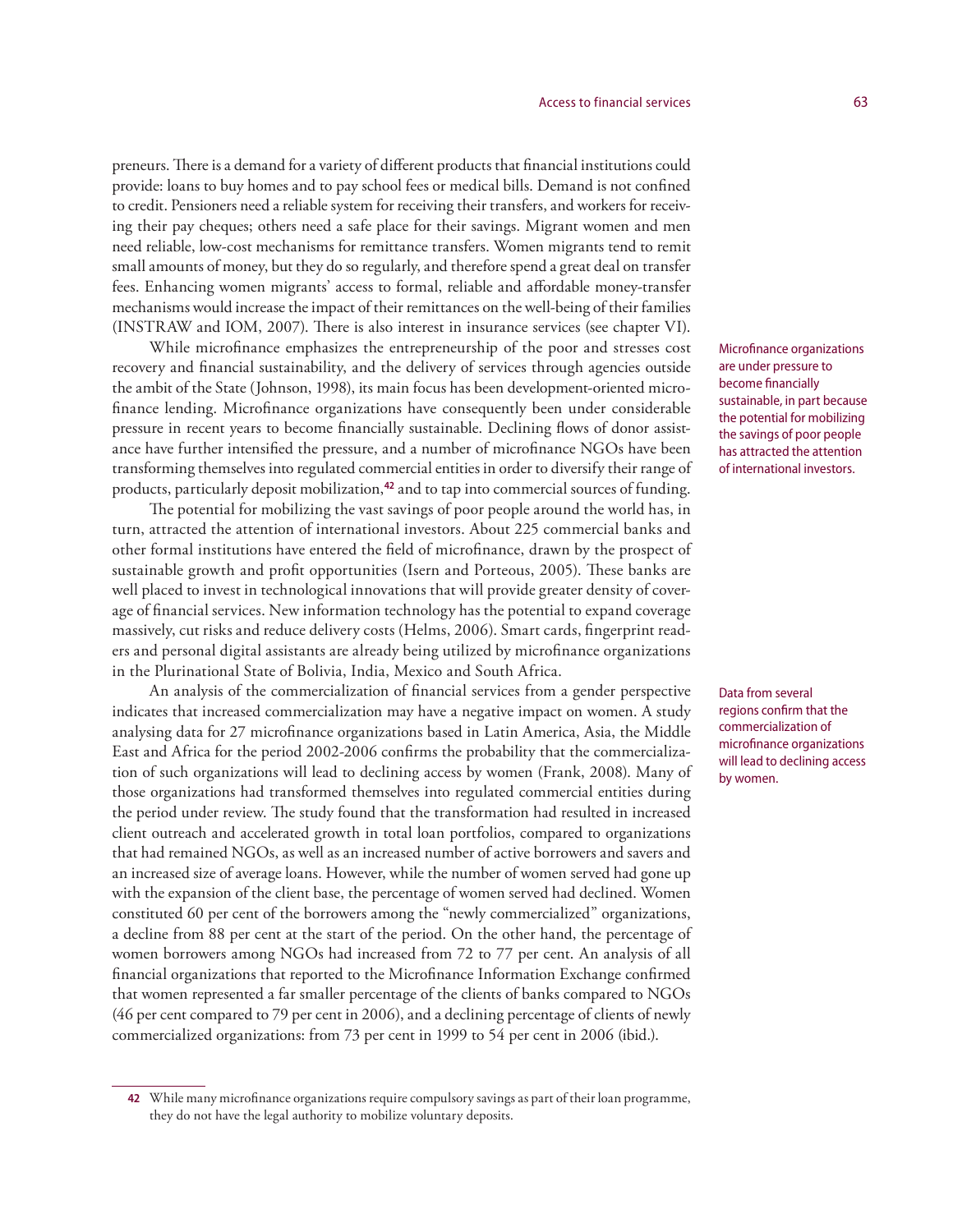One reason why microfinance organizations have been successful in including poorer women is that they adopted innovative design features that addressed the gender-specific constraints facing women. Organizations that do not take such constraints into account have generally not been successful in reaching women. In developing country contexts, group lending practices are far more likely to include women than individual lending. A survey of 147 microfinance organizations around the world found that women made up 46 per cent of individual borrowers, 73 per cent of solidarity groups—with group guarantees—and 89 per cent of "village banks". It also reported larger loans to individual borrowers (an average of \$973 compared to \$371 for solidarity groups and \$136 for village banks), as well as a somewhat higher percentage of portfolios at risk among individual borrowers (3.7 per cent, 3.6 per cent and 3.5 per cent, respectively).**<sup>43</sup>**

A World Bank report points out that while poor households and small entrepreneurs can benefit from direct access to financial services, they may benefit even more from the "trickle-down" effect of a strong financial sector (World Bank, 2008c). Poor households could benefit from more and better jobs resulting from improved overall economic efficiency leading to growth and employment. Small enterprises could see their opportunities expand even if the financial sector primarily served larger firms. A pro-poor financial-sector policy requires a broader focus of attention than access for the poor; improving access by the excluded non-poor micro and small entrepreneurs can have a strongly favourable impact on the poor (ibid.). This provides a rationale for a shift away from the focus on direct-service provision to poor people via microfinance to the provision of inclusive financial services for all (United Nations, 2006b; Helms, 2006).

# **Women entrepreneurs' access to financial services**

There is a strong business case for ensuring women's access to financial services. Women own 38 per cent of registered small businesses in the United States of America, a third of small businesses in China, nearly half of all micro, small and medium-sized enterprises in Kenya, 39 per cent of all registered businesses with their own premises in Uganda and a third of all enterprises in the Asia-Pacific region (Narain, 2009).

Women, like men, are involved in a range of entrepreneurial activities. They tend to be concentrated to a greater extent than men in micro, small and medium-sized businesses because of their lack of collateral, their domestic responsibilities, limits on their mobility and their limited financial skills. Women's lack of a formal credit history and "reputational collateral" also constrains them (ibid.). A gender-neutral regulatory environment can lead to gender-differentiated outcomes, where women can be more disadvantaged than men in starting up or managing enterprises, as, for example, they may be less able than men to afford long and expensive registration procedures (Bardasi and others, 2007).

Data from 34 countries, including 26 transition economies of Eastern Europe and Central Asia, in the Business Environment and Enterprise Performance Survey (2005) showed evidence that firms managed by women had a 5 per cent lower probability of receiving a loan and were likely to pay, on average, interest rates half a percentage point higher than firms managed by men (Muravyev and others, 2009). In countries with advanced financial sectors, women entrepreneurs were more likely to receive a bank loan and the size of the required collateral was lower (ibid.).

While the poor can benefit from direct access to financial services, they may benefit even more from the "trickle-down" effect of a strong financial sector.

The business case for ensuring women's access to financial services includes the fact that women are found in a wide range of entrepreneurial activities.

… although they tend to be concentrated in small and medium businesses because of constraints in relation to collateral, unpaid work, mobility and financial skills.

**<sup>43</sup>** *Microbanking Bulletin*, Microfinance Information Exchange (http://www.mixmbb.org).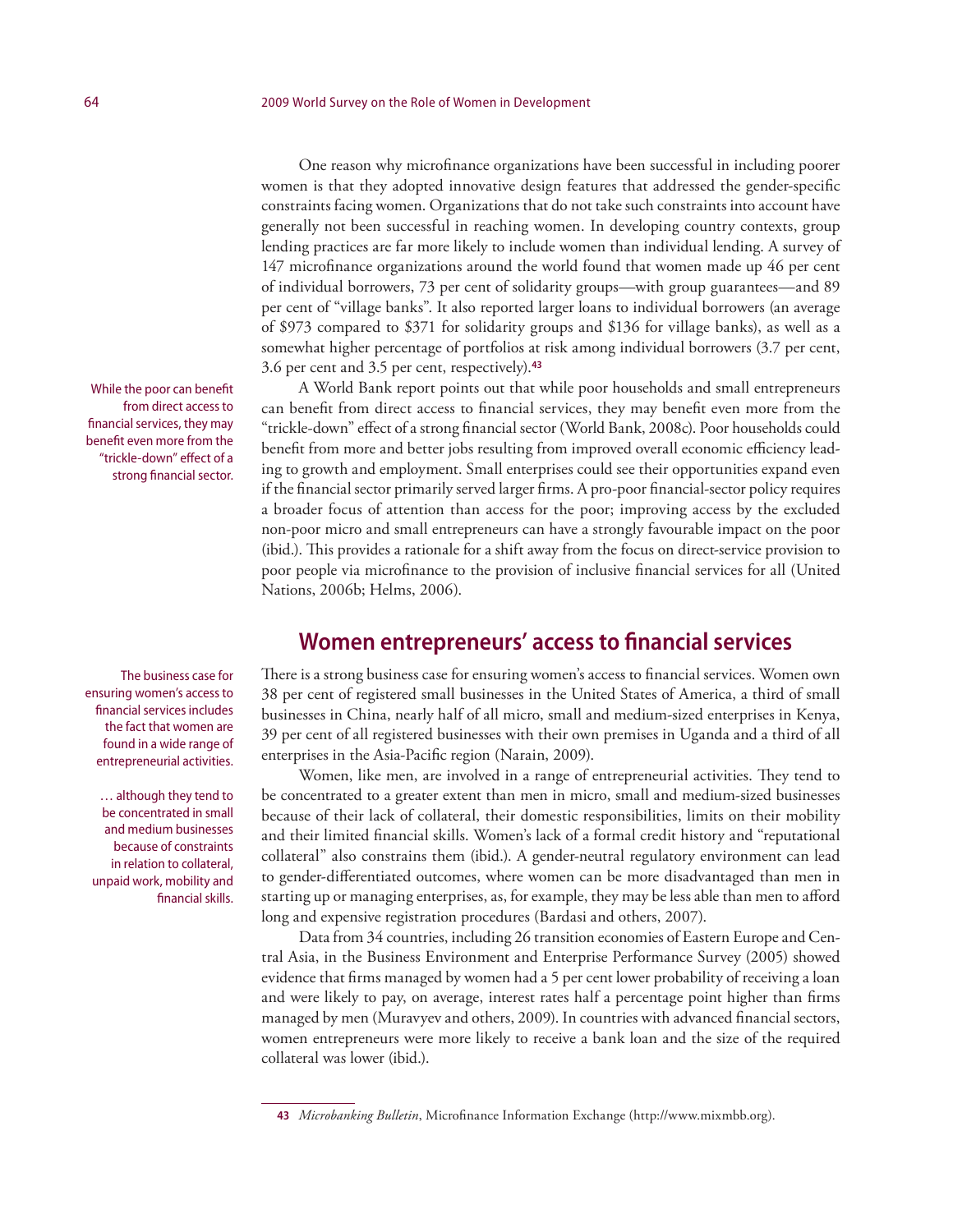Women entrepreneurs in South Africa, for example, were found to face major barriers in accessing finance: women made up only 5 per cent of clients in the Black Economic Empowerment Equity Fund of a major bank in the country after two years of operation (Naidoo and Hilton, 2006). In Uganda, women accessed just 9 per cent of the available credit, declining to 1 per cent in rural areas (Ellis and others, 2006). In Bangladesh, after more than two decades of efforts to prove that women are "bankable", women remained marginalized in the formal banking sector. While deposits by women made up 27 per cent of total formal-sector deposits, their share in formal credit was 1.8 per cent (Choudhury and Raihan, 2000). A more recent study in Bangladesh found that women-led small enterprises represented less than 2 per cent of the loans of formal institutions (Narain, 2006). In Tunisia, 47 per cent of women business owners had bank credit in 2006, compared with 34 per cent in Jordan, 32 per cent in the United Arab Emirates, 22 per cent in Bahrain and 17 per cent in Lebanon. Given their limited access to formal finance, women financed their businesses mainly through personal sources such as savings and support from friends and family as well as by reinvesting their business earnings (Centre of Arab Women for Training and Research, 2007).

The findings on the risks of commercialization of microfinance organizations for women emphasize the need to maintain diversity in integrated financial services, as well as to address the barriers which prevent women entrepreneurs from expanding their businesses and obtaining financial services. Some of the factors which militate against the growth of women's businesses include women's divided time between productive activities and unpaid work, including care work; their tendency to use their surpluses for household consumption and children's needs; their confinement to overcrowded female subsectors of the market; their tendency in some areas to invest in more than one enterprise so as not to attract the attention of male members of the household; and the sociocultural norms and practices which curtail their ability to act as entrepreneurs (Frank, 2008). A key constraint identified in a South African study was the fact that, under the community of property arrangement, married women required their husband's signature and approval for all banking transactions. This was not required of husbands (ibid.). Even in the absence of legal requirements, there is evidence that some microfinance organizations insist that husbands approve and sign off on loans to women.

Other barriers to entry relate to the practices of the banking sector (McCarter, 2006). A survey carried out by the International Finance Corporation in the Middle East found that women's small and medium-sized enterprises were often in the service industries, where banks have difficulty quantifying output since there are no physical assets such as machinery as a basis for loan assessment. In addition, women entrepreneurs cited the failure of banks to make themselves accessible as a major constraint (ibid.).

Initiatives have been taken by a range of actors to increase women entrepreneurs' access to financial instruments such as regular banking services, debt financing and equity financing. Standard Charter, an international bank, has introduced women-focused marketing in its regular banking services, in particular in countries where women have had a lower rate of formal engagement with banks. In December 2008, it committed to a \$450,000 women's empowerment programme in Asia to enhance financial literacy, financial planning, investment and capacity-building for women owners of small businesses, with the aim of reaching 5,000 women by 2011 (World Bank, 2008d). PNC Bank in the United States of America has established a women's financial services division dedicated to servicing women-owned businesses, offering personalized checking, savings and lending programmes. The bank's services also include assessing the need to expand women-

Initiatives have been taken to increase the access of women entrepreneurs to financial instruments, including regular banking services, debt financing and equity financing.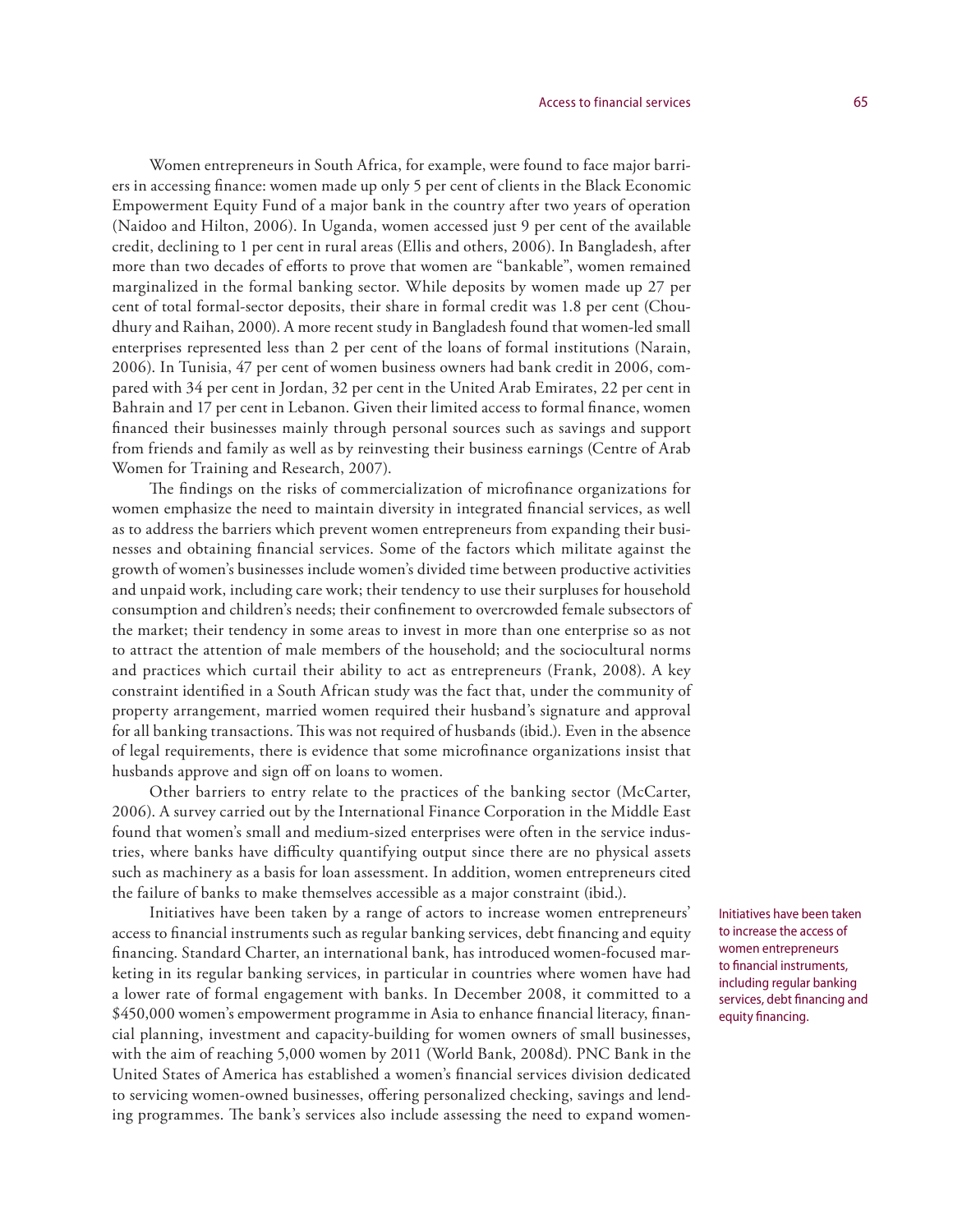owned businesses, refinancing existing loans and maximizing cash flows.**<sup>44</sup>** Sero Lease and Finance Ltd., a women's leasing and finance company in the United Republic of Tanzania, offers women borrowers—even those without credit history and collateral—access to the use of capital equipment and other equipment or products needed for their businesses (International Finance Corporation, 2006).

#### Box V.4

### **Women Private Equity Fund in South Africa**

The Women Private Equity Fund, established in 2003, provides expansion capital to companies that are controlled or managed by women, employ a majority of women or have a market focus on women. With the exception of mining, real estate and gambling, the fund covers all economic sectors, targeting investments ranging from R5 million to R19 million. The fund also provides assistance to companies in strengthening their strategic focus. After three to five years of investment, the fund exits the investment in different ways—through an initial public offering on the stock exchange, trade sales, international exits or management buy-backs.

**Source:** World Bank, 2008d and http://www.wpef.co.za.

In the United States of America, the National Women's Business Council—a bipartisan federal advisory council—serves as an independent source of advice and policy recommendations to the President, Congress and the United States Small Business Administration on economic issues of importance to women business owners.**<sup>45</sup>** The Office of Women's Business Ownership oversees a network of Women's Business Centres throughout the United States of America. The centres offer women entrepreneurs, especially economically or socially disadvantaged women, comprehensive training and counselling in many languages on a wide range of topics to help them start and grow their own businesses.**<sup>46</sup>** In France, the Guarantee Fund for the Creation, Takeover and Development of Businesses by Women guarantees medium-term loans to finance working capital or investment needs for any businesses created or restarted by a woman. Guaranteed credit of between  $\epsilon$ 5,000 and  $\epsilon$ 38,112 is granted for periods of between two and seven years (European Commission, 2008b).

At the regional level, the European Network to Promote Women's Entrepreneurship, which is composed of Government representatives responsible for the promotion of women's entrepreneurship in their countries, aims to raise the visibility of existing women entrepreneurs and to create a favourable climate to increase the number of women entrepreneurs and the size of existing women-led businesses. The network has provided a platform for the exchange of national policy information on women entrepreneurs as well as a valuable contact for cross-border visits and cooperation (ibid.).

Developing Entrepreneurship among Women with Disabilities, a project of ILO, provided support to women with disabilities in starting or strengthening their microenterprises in five sub-Saharan African countries. While it was originally a stand-alone project, in its second phase (2005-2007) the strategy was modified to include women with disabilities in mainstream activities for women entrepreneurs, which were carried out as part of another

**<sup>44</sup>** See www.pnc.com.

**<sup>45</sup>** See www.nwbc.gov.

**<sup>46</sup>** See http://www.sba.gov/aboutsba/sbaprograms/onlinewbc/index.html.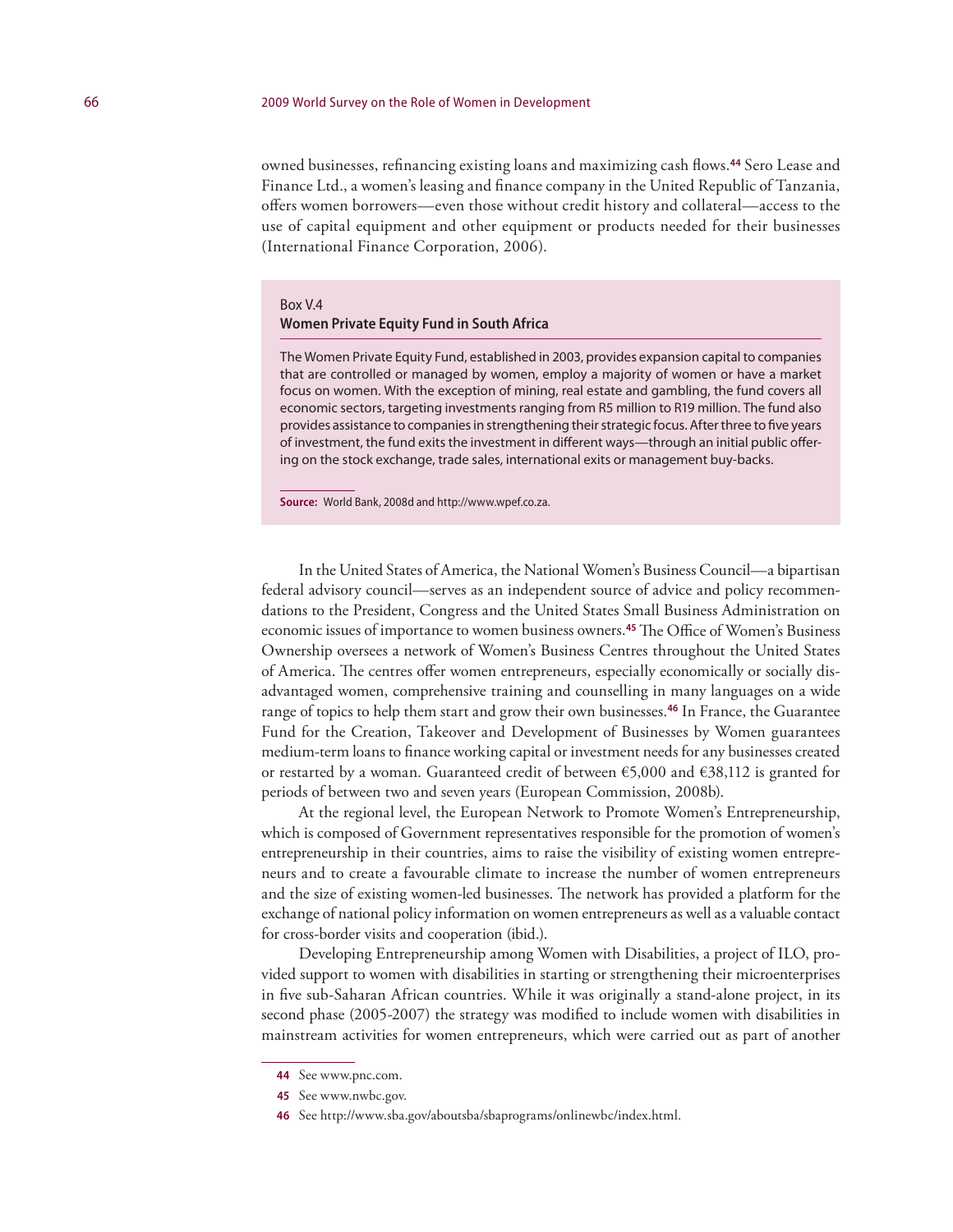ILO project. That inclusive strategy had a motivational effect on all participants and resulted in changing perceptions of disability (ILO, 2007b).

# **Women's role in decision-making in the financial sector**

Women are absent from top management positions in the banking sector in both developed and developing countries. In the United States of America, where women make up 75 per cent of the employees in the financial service industry, women held 12.6 per cent of executive positions in the top 50 United States commercial banks, with one bank having a female chief executive officer and seven banks having female chief financial officers. There were only eight women among the chief executive officers of the 100 largest credit unions (McCarter, 2006). Women make up 8.6 per cent of venture capital decision-makers in the United States of America (Brush and others, 2004).

A 2005 study of private-sector banks conducted by Corporate Women Directors International found that only 10.3 per cent of board seats at the world's 50 largest banks were held by women and that some of the biggest global banks had no female directors. Nordea Bank AB of Sweden ranked highest (36.4 per cent) in terms of women board member representation, with four women on its 11-member board (Corporate Women Directors International, 2007).

There is also considerable scope for improvement on gender equality issues within the microfinance sector. A 2005 survey by Women Advancing Microfinance International of 198 institutions in 65 countries found that, while women made up around 70 to 90 per cent of their clients, the number of women in senior governance or management positions varied between 30 and 40 per cent in most institutions (McCarter, 2006). A more equitable representation of women and men at all decision-making levels is required. Greater equality in decision-making may improve overall financial performance; a study of 226 microfinance organizations in 57 countries found that those whose chief executive officer was a woman reported higher returns on assets (Merlsand and Strom, 2008).

## **Increasing women's access to financial services**

Financial sector reforms and initiatives need to address the constraints women face in accessing finance and decision-making in the financial sector. The current financial and economic crisis has dramatically illustrated the developmental costs of a deregulated financial sector. Governments have stepped in to bail out and nationalize large sections of the banking sector. The pressure for regulation is likely to be strong. In this changing environment, reforms to promote the principles and practices of gender equality are necessary within the formal financial sector, in line with the broader reforms in the regulatory structure of financial institutions to align them more closely with development priorities. Financial institutions should be encouraged to foster growth linkages across the economy by supplying low-cost financial resources to priority sectors, underwriting the risk involved in taking up new and innovative investments, and addressing the needs of informal entrepreneurs, many of whom are women. A better understanding of women's saving and investment behaviour and the constraints they face is essential in order for Governments and financial institutions to be able to address the constraints on women's access to financial resources and develop appropriate financial mechanisms that are responsive to the needs of all women.

Women are absent from top management positions in the banking sector in both developed and developing countries.

The constraints women face in accessing finance and in representation in decision-making in the formal sector must be explicitly addressed in financial sector reforms.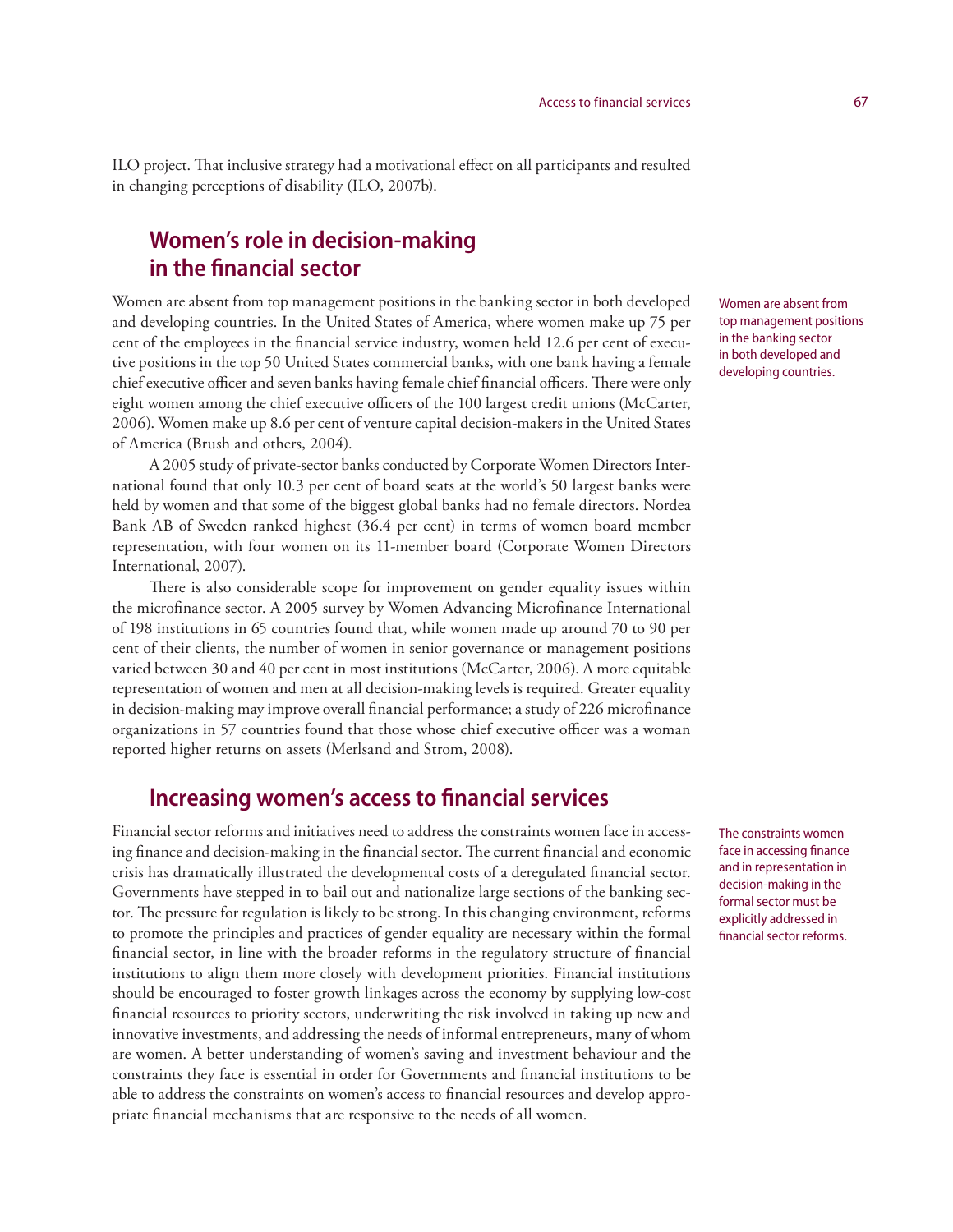Reforms are necessary in the microfinance sector itself, to ensure specific commitment to gender equality and women's empowerment in organizational vision, mandates, objectives, policies and practice.

Microfinance can continue to make an important contribution by providing access to large segments of the poor. At the same time, reforms are necessary within the microfinance sector itself if it is to engage more systematically with the factors that underpin women's exclusion from financial resources (Hussain, 2009; Mayoux, 2009b). These would include an explicit commitment to gender equality and women's empowerment within organizational vision, mandates and objectives and the development of organizational policies that can translate such a commitment into practice. Gender mainstreaming in the consumerprotection guidelines developed by microfinance networks, emphasizing privacy, ethical behaviour, the need to treat consumers with respect and fair pricing can help counter the potential neglect or discrimination of women in the financial sector. Measures can include, inter alia, facilitating and supporting collaboration between different rural finance providers; promoting and supporting monitoring and research on gender equality and empowerment; promoting learning and capacity-building networks; and ensuring that gender equality experts and women's organizations are involved in the design of financial regulations and consumer protection legislation (Mayoux, 2009a).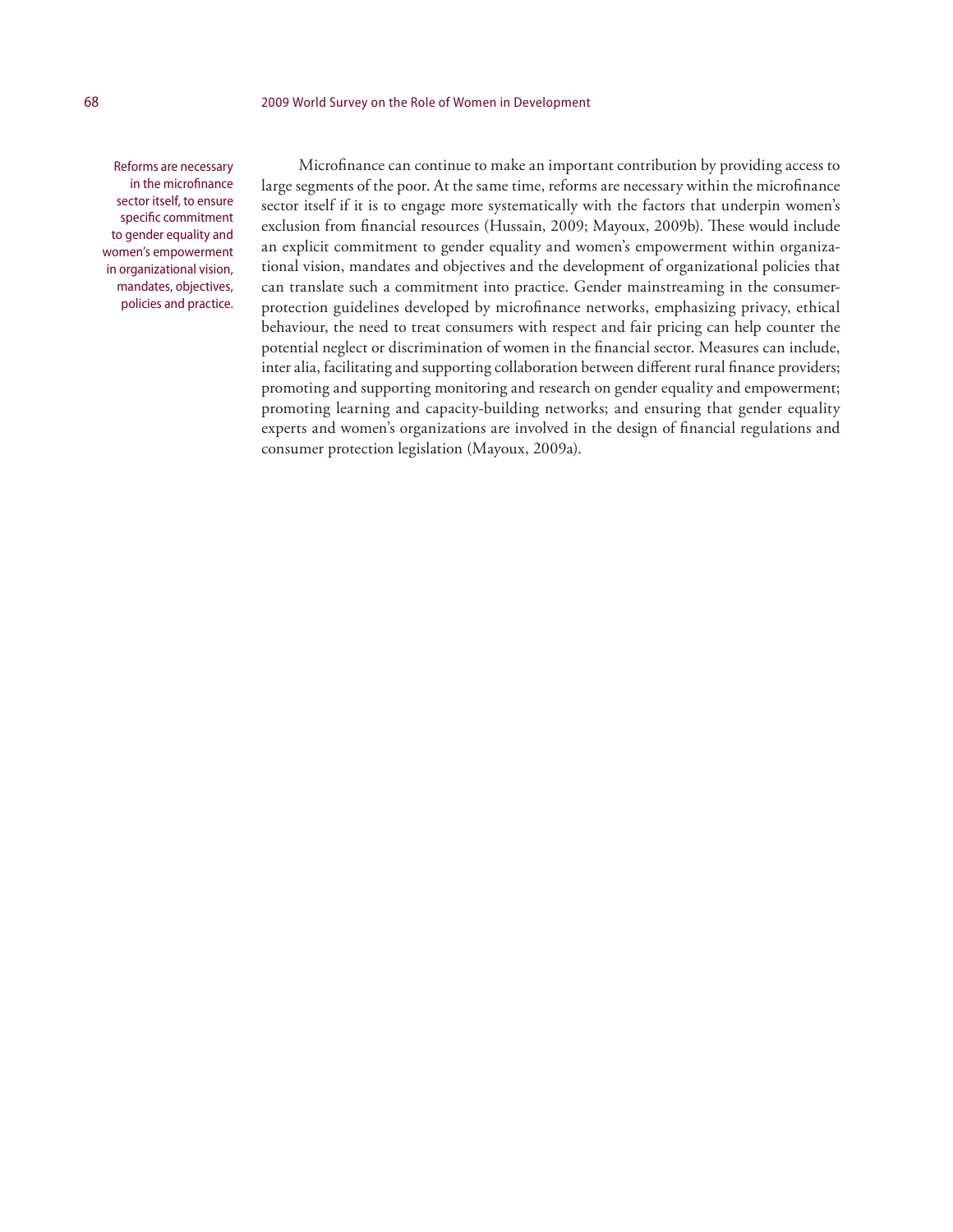# Chapter VI **Access to social protection**

A strong focus of the *World Survey* has been on improving women's ability to participate in markets of various kinds and on the resources that improve returns to their efforts. Markets cannot, however, be relied on exclusively to provide security of livelihoods. Not only have they failed to generate employment of sufficient quantity and quality to meet the basic needs of large sections of the world's working population, they have also increased exposure to new forms of risk and insecurity.

Gender differentiates how women and men experience and cope with risk, insecurity and crisis. As a result of their unequal property rights, the interruptions to their working lives posed by childbearing and the unequal sharing of unpaid care responsibilities, their location in less well-regulated forms of work and their lower levels of remuneration in many parts of the world, women are less able to insure themselves against contingencies. While it is too early to know the outcome of the current global financial and economic crisis, studies of earlier crises highlighted their gender-specific impacts (UN-ESCAP, 2003). Regardless of whether men's or women's jobs are most affected by crisis, women spend more time in both paid and unpaid work to offset the impact on household incomes.

As jobs disappear, women in vulnerable situations, as a last resort, often turn to socially stigmatized or demeaning means of generating income, such as domestic service, begging or even prostitution, which expose them to new risks (Atinc and Walton, 1998; Aslanbeigui and Summerfield, 2000). When meals have to be forgone, it is most often women who reduce their food consumption to ensure that children get sufficient nutrition. When children are taken from school and put to work, it is often daughters who are removed first, either to take up unpaid domestic work while their mothers put in longer hours of paid work, or to take up paid work themselves.

Social protection systems advance the well-being and security of citizens by protecting them from vulnerability and deprivation (ILO, 2003). In many countries, unemployment insurance schemes, universal health coverage and social pensions have played critical roles in promoting gender equality and the empowerment of women as well as poverty alleviation and economic growth and development. Child-oriented cash-transfer programmes have shown positive results in improving children's health, nutrition and education. Basic non-contributory social pensions help reduce inequalities in income and quality of life between older women and men and increase the well-being of households. Social protection often provides marginalized groups with their first contact with the State and their first awareness of their status and rights as citizens, fostering social cohesion and inclusion. Basic social security for all would contribute to the achievement of all the Millennium Development Goals. Experimentation with social protection measures has also provided important lessons for developing both long term social protection strategies and responses to crises and their aftermath.

Gender differentiates how women and men experience and cope with risk, insecurity and crisis. As a result of inequalities and discrimination, women in many parts of the world are less able to protect themselves against contingencies.

Social protection systems, such as unemployment insurance schemes, universal health coverage and social pensions, advance the well-being and security of both women and men.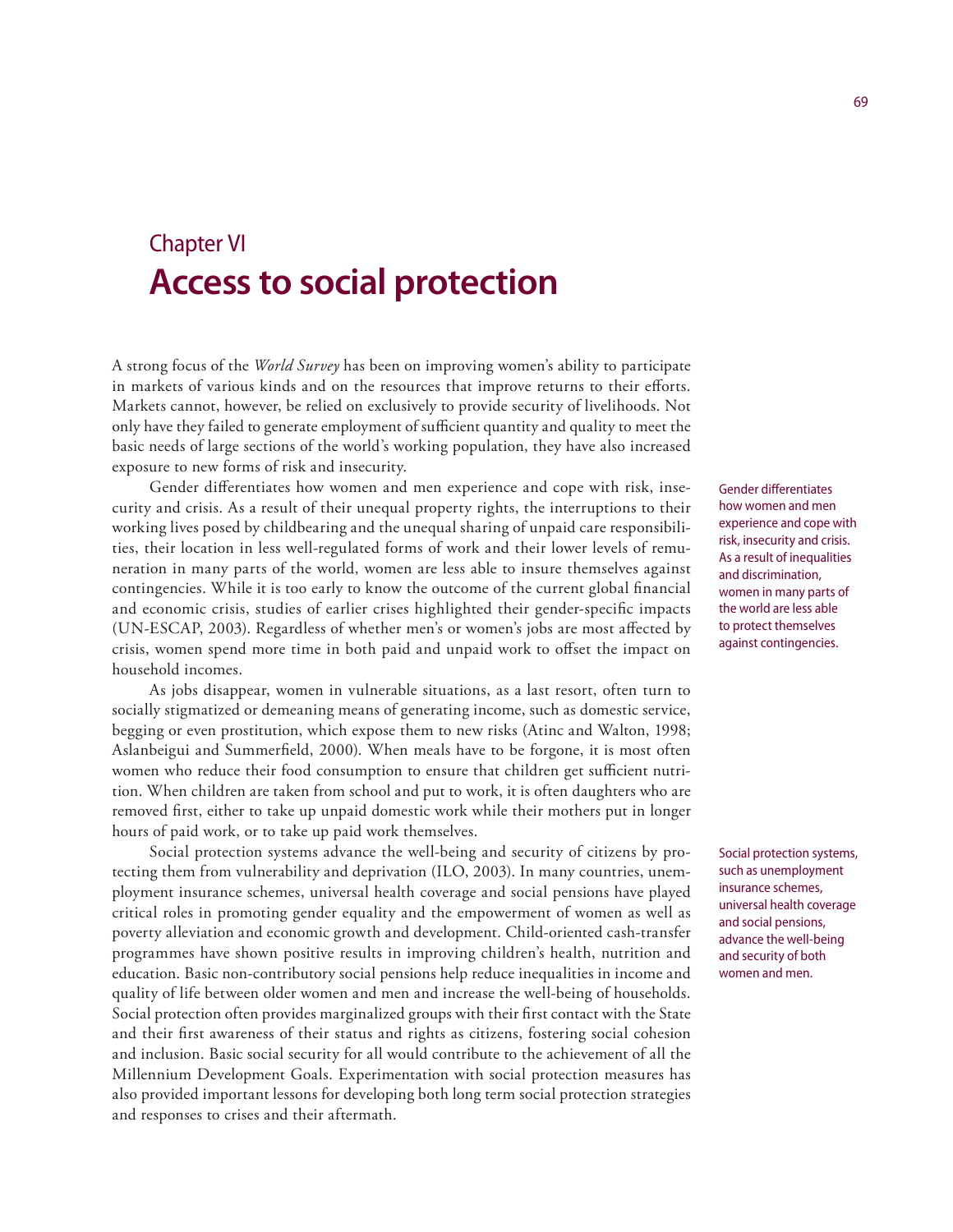The present chapter makes the case for a universal approach to social protection that all countries can afford, based on the idea of a global minimum social security floor, supported by ILO as a broad framework for addressing different sources of insecurity and vulnerability in people's lives.

## **Developing a global social protection floor**

Social security is a human right. Article 22 of the Universal Declaration of Human Rights states that everyone, as a member of society, has the right to social security. Article 25 defines this further as the right to security in the event of unemployment, sickness, disability, widowhood, old age or other lack of livelihood in circumstances beyond his or her control. Underlying the Declaration is the belief that people's ability to achieve socially acceptable standards of living for themselves and those who depend on them should not be determined solely by market forces or by the unevenly distributed capacity to provision for themselves. Yet 60 years after the adoption of the Declaration, approximately 80 per cent of the world's population is still without access to social security (ILO, 2008d).

While the welfare regimes that prevail in OECD countries underwrite the social security of their populations with varying degrees of generosity, statutory social security in developing countries has been largely confined to those in formal employment, with an underlying assumption in many countries that coverage would be extended to the rest of the population with economic development and the gradual formalization of labour markets. The provision of social security in many countries, however, shrank as markets were deregulated and the role of the State was cut back.

In the early phases of structural adjustment, the role envisioned for safety nets was defined purely in terms of dealing with the transitional costs of adjustment. The frequency of financial crises drew attention, however, to the need for more broad-based social protection measures. The 1997-1998 financial crisis in East Asia highlighted the inadequacies of informal protection measures and the need for ex ante social protection that prevent and mitigate risks rather than merely cope with crisis (UN-ESCAP, 2003). That opened the way for a discussion of social protection as a more permanent feature of global social provision. As noted by ILO, the 2004 tsunami in Asia and more recently the hurricanes in North America demonstrated the importance of public social security—including not only easily accessible health care but also social security cash transfers in case of death, disability or unemployment—in coping with the consequences of such mass natural disasters (ILO, 2009e).

To address persistent poverty and the rising inequalities between and within countries, the report of the World Commission on the Social Dimension of Globalization entitled *A Fair Globalization: Creating Opportunities for All* stated that a minimum level of social protection for individuals and families needs to be accepted and undisputed as part of the socio-economic "floor" of the global economy (ILO, 2004b). The Commission argued that the logic of globalization was driving countries into "a race to the bottom" on welfare in a bid to attract mobile international capital. It called for employment-centred economic growth to generate the resources to finance the long run expansion of social protection, and maintained that a deregulated global economy could not guarantee stable incomes or decent working conditions (ibid.). Similarly, Member States noted in the

While welfare regimes in developed countries underwrite social security, in developing countries social security is largely confined to those in formal employment. Provision has shrunk in many countries with markets deregulation and state cutbacks.

Financial crises drew attention to the need for broad-based social protection and ex ante measures that prevent and mitigate risks rather than merely cope with crisis.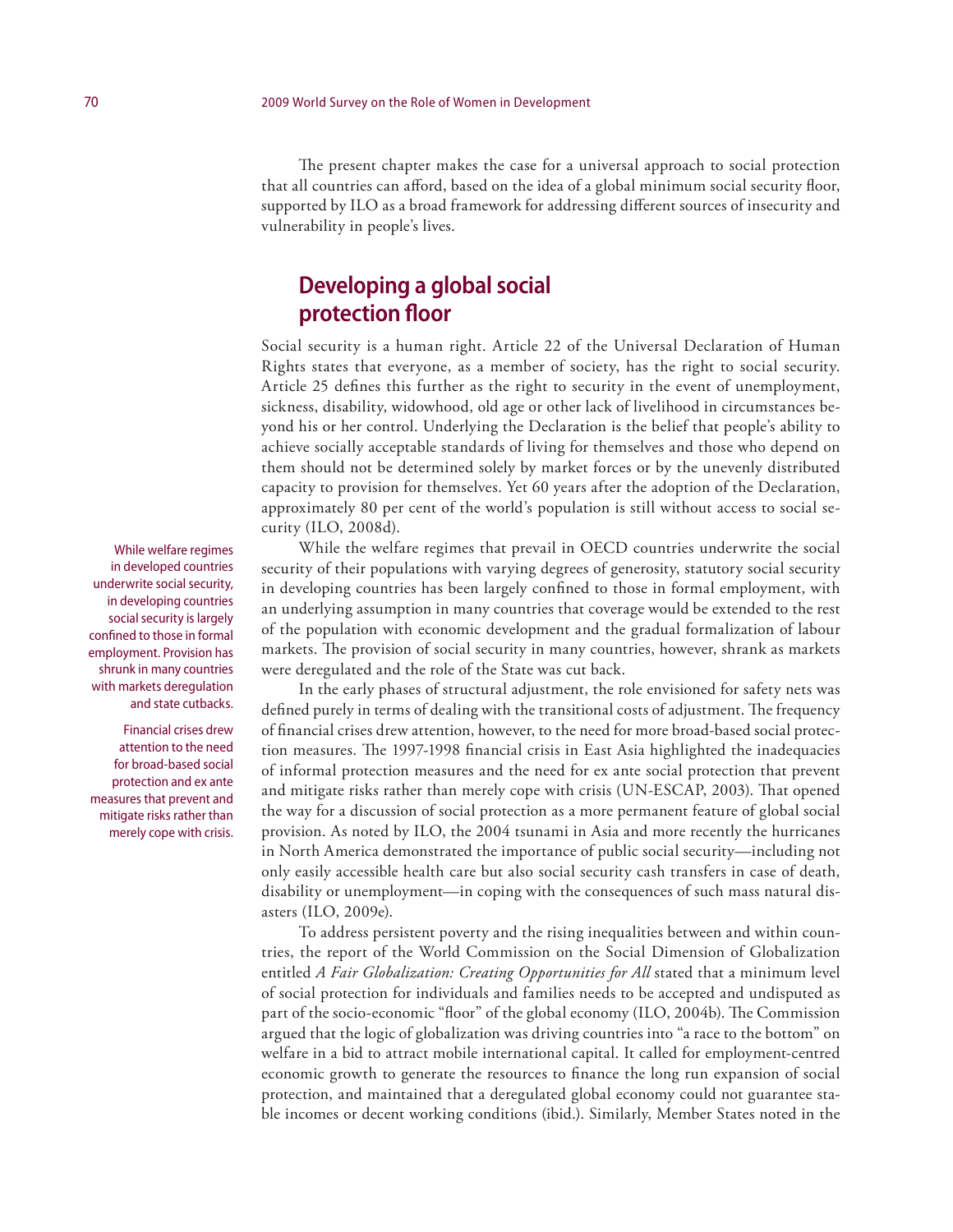Economic and Social Council Ministerial Declaration adopted in 2006 that countries needed to devise policies that enable them to pursue both economic efficiency and social security and develop systems of social protection with broader and effective coverage.**<sup>47</sup>**

Drawing on the Millennium Development Goal commitments, ILO, within the context of its global campaign on social security and coverage for all, has promoted the establishment of a global social security floor based on the following essential socioeconomic guarantees:

- (*a*) Guaranteed income security for all children through family/child benefits aimed at facilitating access to basic social services, including education, health and housing;
- (*b*) Guaranteed access to basic means-tested/self-targeting social assistance for the poor and unemployed in active age groups;
- (*c*) Guaranteed income security for older and disabled people through basic pensions; and
- (*d*) Guaranteed access to basic health benefits through a set of interlinked measures (funded by taxes and social, private and community-based insurance).

One of the major arguments against any form of universalism, however modest, has been the question of affordability. The World Commission on the Social Dimension of Globalization suggested that a global social floor could be designed to play a developmental role, thereby paying for itself in the long run. The Commission further suggested that the initial provision guarantees could be set at modest levels of security, ensuring at least "poverty-line" standards of living, with incremental increases accompanying rising levels of per capita gross national product and declining dependency ratios. ILO research has shown that virtually all countries can afford basic social security. Estimates of the cost of a basic benefit package suggest that it is likely to be between 2 and 5 per cent of the GDP of most developing countries, or 4 to 10 per cent when health support is included (ILO, 2008d). The establishment of a solid, if modest, basis for social protection, while allowing for progressive additions according to the level of economic development, is thus affordable (ILO, 2009e).

In principle, while a commitment to forms of protection which are not tied to employment status or location in the economy will benefit both women and men, it is likely to benefit women disproportionately. Participation in social insurance schemes generally depends on the ability to contribute on a regular basis, which places many women at a disadvantage because of the intermittent nature of their employment and their greater concentration in part-time work (UNRISD, 2005). As discussed in chapter III, a large part of women's economic activity is either unpaid or underpaid. Social security schemes providing minimum benefit guarantees are particularly relevant to women whose entitlements can otherwise be very low and to those who have never been remunerated for work.

The four elements of the social security floor lend themselves to the design of social protection strategies responsive to gender-specific needs and interests across the life cycle: in childhood, in the active productive and reproductive years and in old age. The extent to which this potential is realized will depend on the explicit attention to gender equality in the design and delivery of programmes.

ILO has promoted the establishment of a global social security floor based on four essential protection measures.

Basic social security can be afforded by virtually all countries, and if designed to play a developmental role, would pay for itself in the long run.

Forms of protection, which are not tied to employment status or location in the economy, are likely to benefit women more than men because of their current exclusion.

**<sup>47</sup>** Ministerial declaration of the 2006 high-level segment of the United Nations Economic and Social Council (E/2006/L.8), para. 19.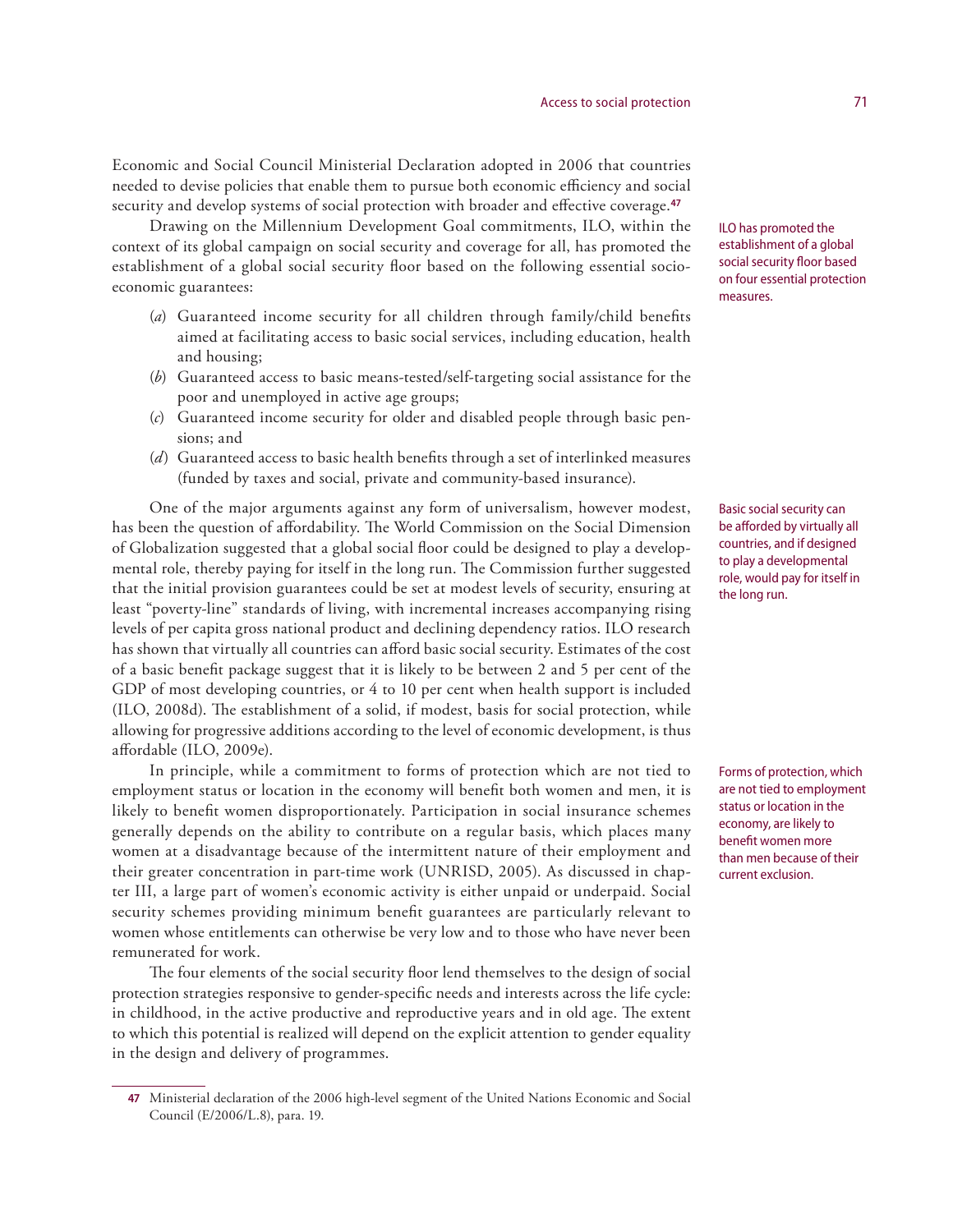Income security for children—allowances in cash/kind and free/ subsidized provision of basic goods and services safeguards their well-being and improves health, nutrition and education.

Allowances and subsidies may be targeted explicitly to women or men, or more generally to caregivers. Assumptions about women's care roles can translate into policies which undermine their capacity to undertake employment.

Cash transfer programmes are important tools for short-term assistance while promoting long term development through conditionalities linked to children's health and education.

While the benefits in terms of nutrition, health, education and reduced child labour have been acknowledged, such programmes can reinforce conventional gender divisions of labour and gender stereotypes.

### **Income security for children**

The right of children to social protection is included in the 1989 Convention on the Rights of the Child. Income poverty for children has negative implications in a broad range of areas, including health, nutrition, school attendance, educational achievement, and, later in life, labour market performance. Studies show that children who grow up in disadvantaged families are more likely to suffer unemployment, low pay and poor health in adulthood (Vleminckx and Smeeding, 2001). Income security for children safeguards their well-being during their early years, when they are dependent on care by others. Policies to promote children's income security generally take the form of allowances in cash or kind, tax credits, or the free or subsidized provision of basic goods and services.

Allowances may be targeted explicitly to women or men, or more generally to caregivers. In some countries, for example, family allowances, including subsidies for children's education, are given directly to men through their salaries, as they are assumed to be responsible for all family expenditure (Bibars, 2002). In most countries, mothers are targeted by these policies on the assumption that they are primarily responsible for children. The Child Support Grant in South Africa, one of the few child allowance programmes in developing countries, is, however, directed towards the "principal carer" of the child rather than the biological mother, an important qualification in a context where the high incidence of HIV/AIDS means that many children are being looked after by grandparents and other relatives, or look after themselves. In practice, it has mainly been mothers who have applied for the grant (Case and others, 2003).

Assumptions about women as the main caregivers and those responsible for domestic work can be translated into policies which either support or undermine their capacity to undertake employment outside the home. In Eastern Europe, for example, the family benefit system within the formerly centrally planned economies was designed to support high rates of employment for women by helping mothers to combine paid work with motherhood (Steinhilber, 2006). Those schemes were generally universal in scope and included maternity leave, publicly funded childcare services and child allowances. Fathers were often explicitly excluded. With economic transition, a major restructuring of the welfare system resulted in means-testing of benefits and a decline in aggregate expenditure on family benefits. In the Czech Republic, women receiving parental allowances faced restrictions in the labour market to ensure that they would focus on looking after their children (ibid.).

Conditional cash transfer programmes have emerged as an important economic and social policy tool (Heinrich, 2007). Such programmes aim to provide short-term assistance to families in poverty while promoting investments in long term human capital development through conditionalities linked to responsibilities with regard to children's health and education. In the Latin American region, a number of countries have implemented such programmes. Two of the best known programmes are Progresa in Mexico (later renamed Oportunidades) and Bolsa Familia in Brazil, which is the largest such programme in the world, with more than 11 million families as beneficiaries.

The cash benefits are often provided to mothers. While cash transfers directly to women have been identified as having positive effects on family welfare, concerns have been raised about the design of conditional cash transfer programmes reinforcing conventional gender divisions of labour. Mothers are, for example, expected to take full responsibility for complying with all the conditions attached to participation in the programmes, regardless of other demands on their time (Molyneux, 2007). In order to comply with programme conditions in Progresa/Oportunidades in Mexico, women were expected to contribute voluntary labour to the upkeep of schools and clinics, over and above their responsibilities for taking their children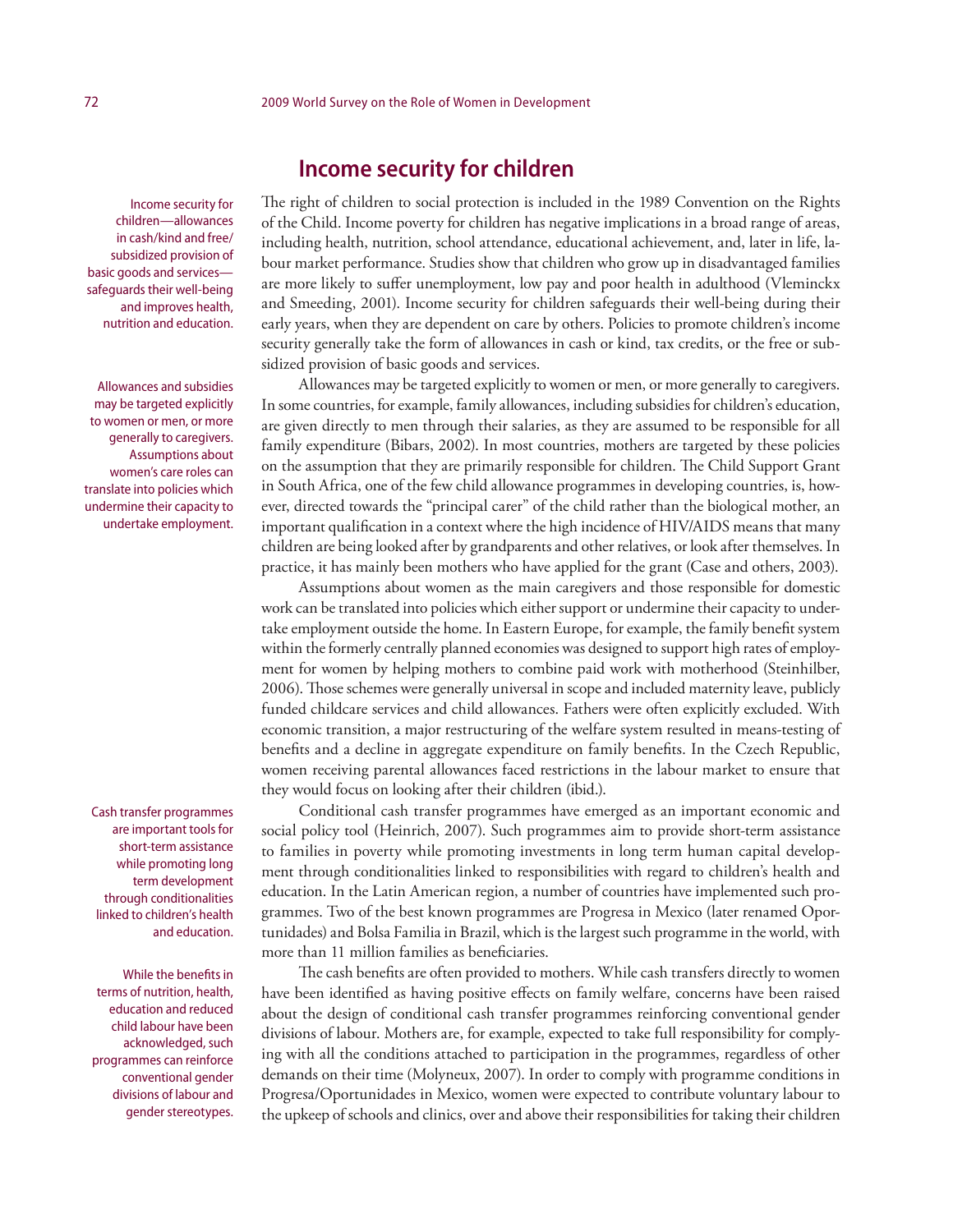to school, making regular visits to the health clinic, and attending training and meetings. Those conditions could be extremely burdensome, particularly if women were involved in economic activities. That led to the exclusion of some working mothers, while others gave up economic activities in order to comply with the conditions (Latapi and González de la Rocha, 2009).

Studies have also highlighted the ways in which training offered as part of programmes reinforced gender stereotypes by focusing primarily on education and health. Women themselves expressed a preference for training that would enhance their employment prospects, preferably in activities that were compatible with the demands of childcare. Their priorities for educational programmes for men related to male behaviour within the family, including concern with domestic violence and the need to teach men about health care and family planning (Adato and Mindek, 2000).

Women have generally expressed their appreciation for the programmes, valuing the positive implications for their children and the provision of a regular and predictable cash allowance under their control (Latapi and González de la Rocha, 2009). A recent evaluation of Oportunidades in Mexico suggested that while most children in the general population had higher levels of education than their parents, this intergenerational improvement was most marked among children from beneficiary households. The evaluation also suggested that young people, particularly young women, who graduated from the programme were obtaining jobs higher up the occupational hierarchy than their parents (González de la Rocha, 2008). For women living in socially marginalized conditions in Brazil, the Bolsa Familia programme provided them with their first contact with the State and heightened their awareness of their status as citizens (Suarez and others, 2006).

Evaluations suggest that cash transfer programmes have been effective in reaching their objectives (Rawlings, 2004; Barrientos and DeJong, 2006). They have promoted child nutrition, health and schooling and reduced child labour. The Progresa/Oportunidades programme, for example, is estimated to have reduced the poverty gap by 36 per cent, and has reduced both child-stunting and rates of adult and childhood illness in participating households, as well as increased school enrolments, particularly among girls and at secondary school level (Barrientos and DeJong, 2006).

# **Social assistance for the poor and unemployed in active age groups**

Income security for the unemployed remains a major challenge for countries at all levels of development. Most unemployed workers receiving benefits are concentrated in industrialized countries. Unemployment insurance schemes in developing countries generally have limited coverage (ILO, 2001). Most low-income workers are outside the formal social insurance system, including the vast majority of working women. Little unemployment protection exists for those who work in the rural or urban informal sectors. Providing income security to vulnerable categories of working-age persons who are either unable to find employment or are underemployed is an important part of a comprehensive basic social security floor (ILO, 2008d).

Various strategies to extend social security coverage to those who are not covered by existing schemes have been developed in different countries. These include the gradual extension of social insurance schemes, the introduction of special arrangements for informal workers, the development of programmes combining cash transfers and access to education and health and employment guarantee schemes (ILO, 2007c).

Income security for unemployed remains a major challenge, particularly in developing countries where many lowincome workers are outside the formal insurance system, including the vast majority of women.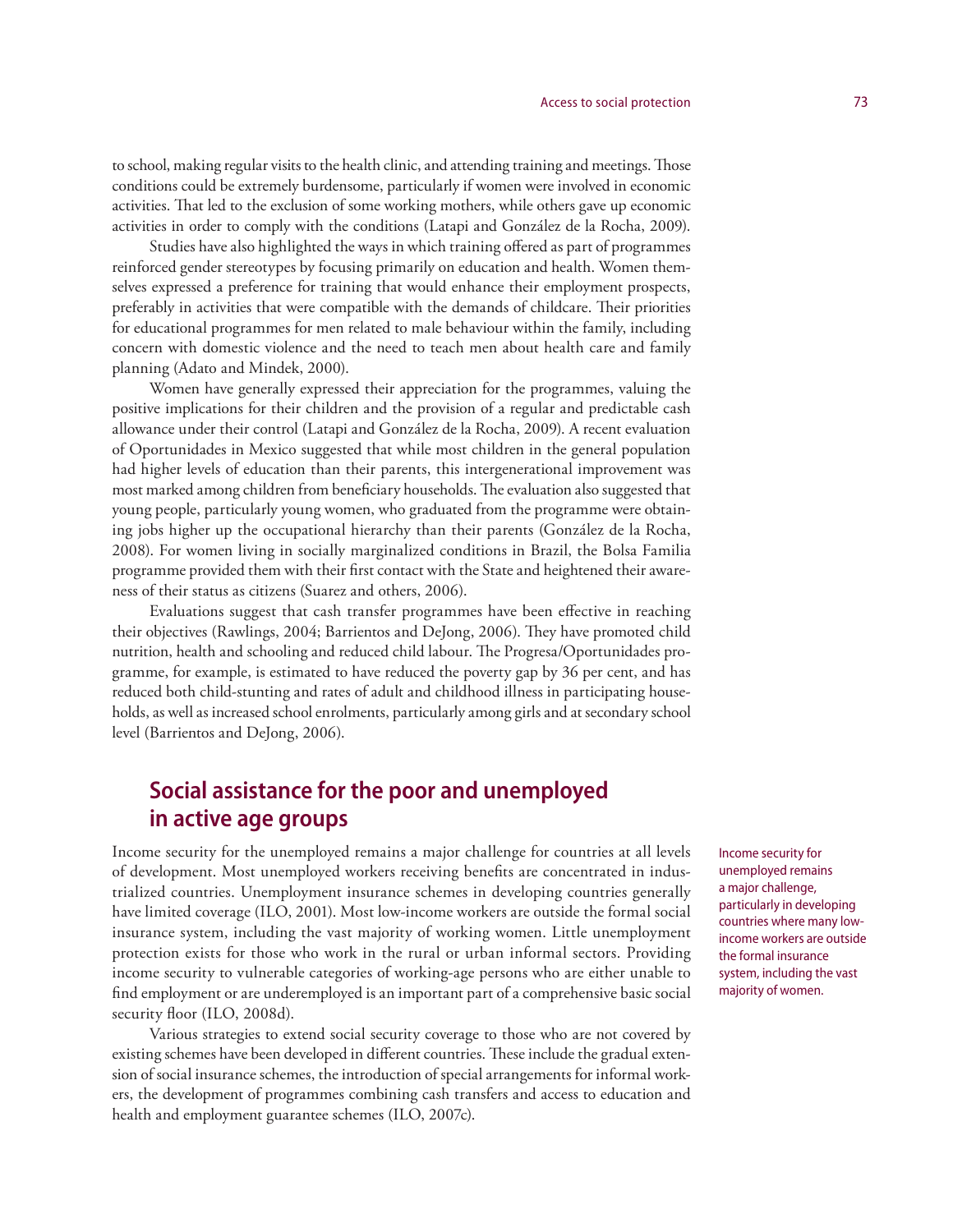#### Box VI.1

### **Dowa Emergency Cash Transfer Programme in Malawi**

The Dowa Emergency Cash Transfer Programme in Malawi was organized by the NGO Concern Worldwide, in collaboration with the Opportunity International Bank, a commercial bank in Malawi, to pilot the delivery of cash transfers through smartcards and mobile automated teller machines (ATMs) in rural areas. A fingerprint reader was incorporated so that cash drawdowns would be against fingerprints as well as smartcards. The decision was made to provide the smartcards to women rather than men in the households. Apart from ensuring that cash transfers were delivered efficiently and promptly, the programme achieved financial inclusion for thousands of rural families who had previously been excluded from financial services. Evaluations revealed that the women who received identity documents and/or smartcards felt empowered by the legal recognition that these documents represented. In focus-group discussions, several women stated that now that they had "papers", they had an identity and could no longer be ignored.

**Source:** Ellis and others, 2009.

Public works programmes are widely used to support low-income families. Gender-related constraints, which can be reinforced by programme design, have in some cases restricted women's participation.

Public works programmes have been widely used for supporting households in times of adversity. In some cases, as in Argentina, such programmes were put in place in the aftermath of the financial crisis (Tabbush, 2009). In others, programmes are available on a more permanent basis to deal with seasonal fluctuations in the demand for labour in agriculture, as in India and Bangladesh (Kabeer, 2002), or to deal with widespread unemployment, as in South Africa (McCord, 2004).

Evaluations of public works programmes from a gender perspective highlight a range of issues, varying from women's ability to participate to programme implications for their well-being and empowerment. Gender-related constraints, for example in relation to mobility, can restrict women's participation in these programmes and determine which groups of women participate (Kabeer, 2008c).

Programme design can either reinforce or offset the effects of those constraints. In highly gender-segregated societies, women-only programmes may be needed. In Bangladesh, for example, Food for Work, the country's main public works programme, is largely targeted to poor men, while a smaller cash-for-work Rural Maintenance Programme targets destitute women. The latter programme has received largely positive evaluations (Postgate and others, 2003). Women, however, also made up 28 per cent of participants in the 100-day employment scheme put in place in Bangladesh in 2008 to help the very poor cope with soaring food prices, despite the absence of specific conditions on targeting women (Fiorillo and Matin, 2009).

The newly enacted National Employment Guarantee Scheme in India is an example of a programme that operationalizes the right to work. A number of features of the programme deal explicitly with women's participation, including the provision that one third of jobs should go to women; the requirement for crèches when there are more than five women on a programme; and the payment of equal wages. Available data suggest that large numbers of women have participated in the programme (Institute for Human Development, 2009). The national average for women's participation was 49 per cent. In 20 states, women made up at least 30 per cent of participants in 2008. In many states, women participated at a rate higher than their labour force participation rates. Some of the early positive findings point to a decline in distress migration, as well as improvements in household income and nutrition.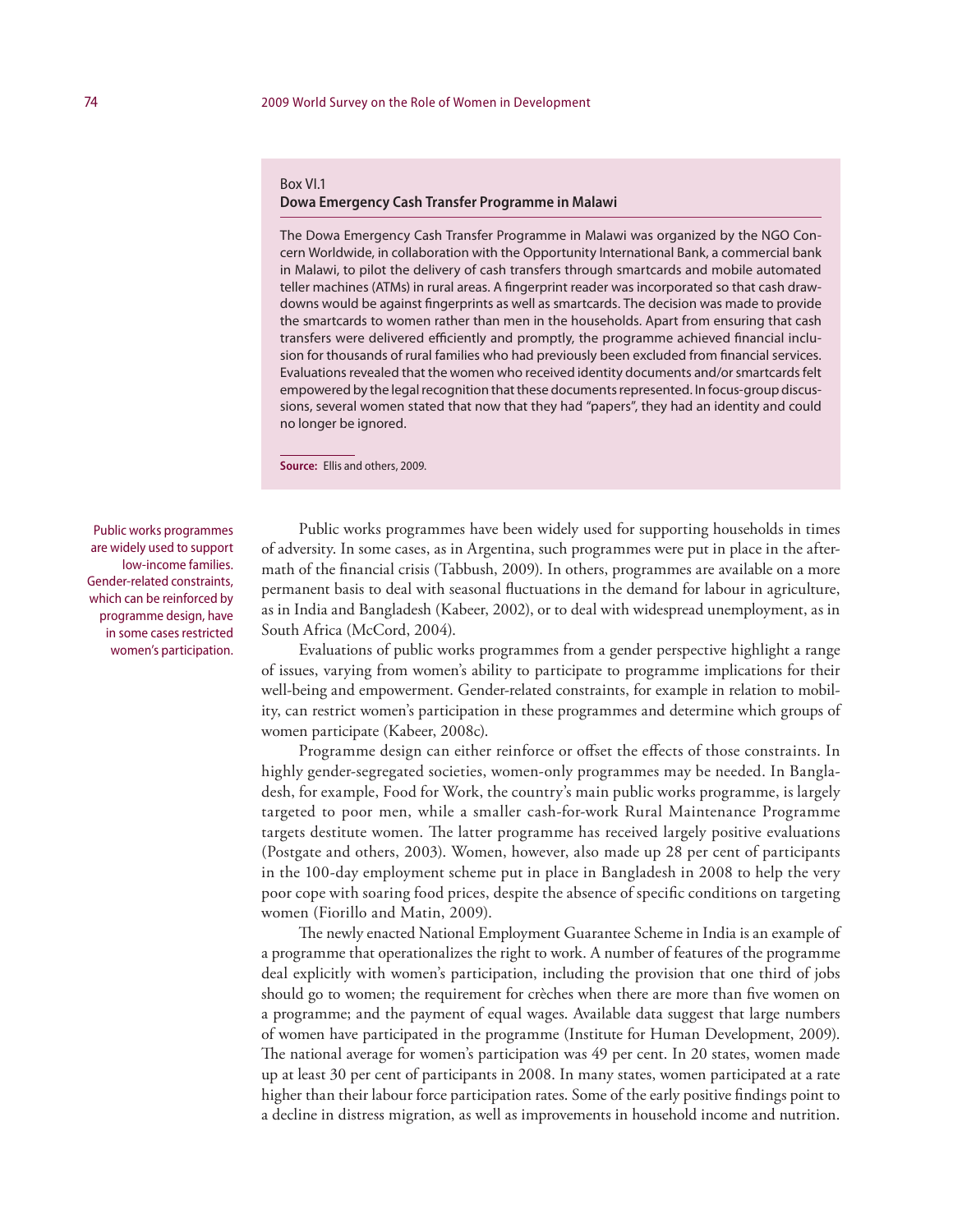### Box VI.2 **The Road Maintenance Programme in Bangladesh**

The Road Maintenance Programme in Bangladesh was initiated in 1983 by the NGO CARE. It was well targeted, attracting only the very poorest women, often divorced, deserted or widowed household heads with little or no land, who were suffering severe food deficits. The programme evolved over time to include different components to prepare the women to earn their own living when they left the programme. These included "life-management" skills and the compulsory saving of part of their monthly earnings in bank deposits to form a capital fund. External evaluations found that, of 100,000 women graduated from the programme since 1992, 57 per cent had become involved in other associations, primarily NGOs, as well as in local government activities. A review carried out in 2003 found that "wage employment remains a vital dimension of the programme. In spite of the demands of daily physical work, the women valued this more than any other aspect of the experience. It was the real signifier of their shift from dependence and destitution. Informal responses indicated that many would continue with the road work, if that were an option. The wage employment is the platform on which they would build a better life …" (page 7).

**Source:** Postgate and others, 2003.

In addition, because the wage-delivery mechanism is linked to the opening of post office or bank accounts in many states, the programme is bringing sections of the population into contact with institutional finance for the first time. Preliminary assessments suggest that the presence of effective grass-roots NGOs and their ability to mobilize poorer groups has been a major factor in programme success.

Evaluations of public works programmes also suggest that the type of work offered may be a factor in encouraging or inhibiting women's participation. A study of public works projects in South Africa found that women participated to a greater extent in environmental projects than in road construction projects, which were seen as "male" work (Adato and Haddad, 2001). The extremely low percentage of women participating in the public works programmes set up in the immediate aftermath of the Asian financial crisis was also attributed to bias towards work more closely associated with male labour: construction, repair and renovation of infrastructure, and, later, planting of used land, production of cement bricks, and normalization of tertiary irrigation channels (UN-ESCAP, 2003). In the Republic of Korea, for example, the narrow range of activities offered, together with eligibility restricted to "household heads", resulted in women constituting only 23 per cent of participants in the first round of public works projects in 1998. Protests by women's groups led to a relaxation of criteria and an expansion of projects to include a broader range of activities, including in public-service works and environmental projects. Women worked as after-school teachers for children from low-income households, social-service assistants and office assistants in university libraries and Government offices. Women's participation consequently rose to just over 50 per cent (ibid.).

The possibility of expanding public works programmes to include care work and social services draws attention to the potential of such programmes for addressing women's unequal responsibilities for unpaid domestic work. Taking collective responsibility through public works programmes for some of those care responsibilities would enable women to participate more fully in public life and the labour market, as well as increase the potential for girls to attend school. It may also facilitate increased openness to more equal sharing of care work (Antonopoulos, 2007). There is a particularly strong case for considering "cash-for-care" programmes in the light of the upsurge in the need for care in the HIV/AIDS pandemic in subExpanding public works programmes to include care work could increase potential for addressing women's unequal responsibility for unpaid domestic work.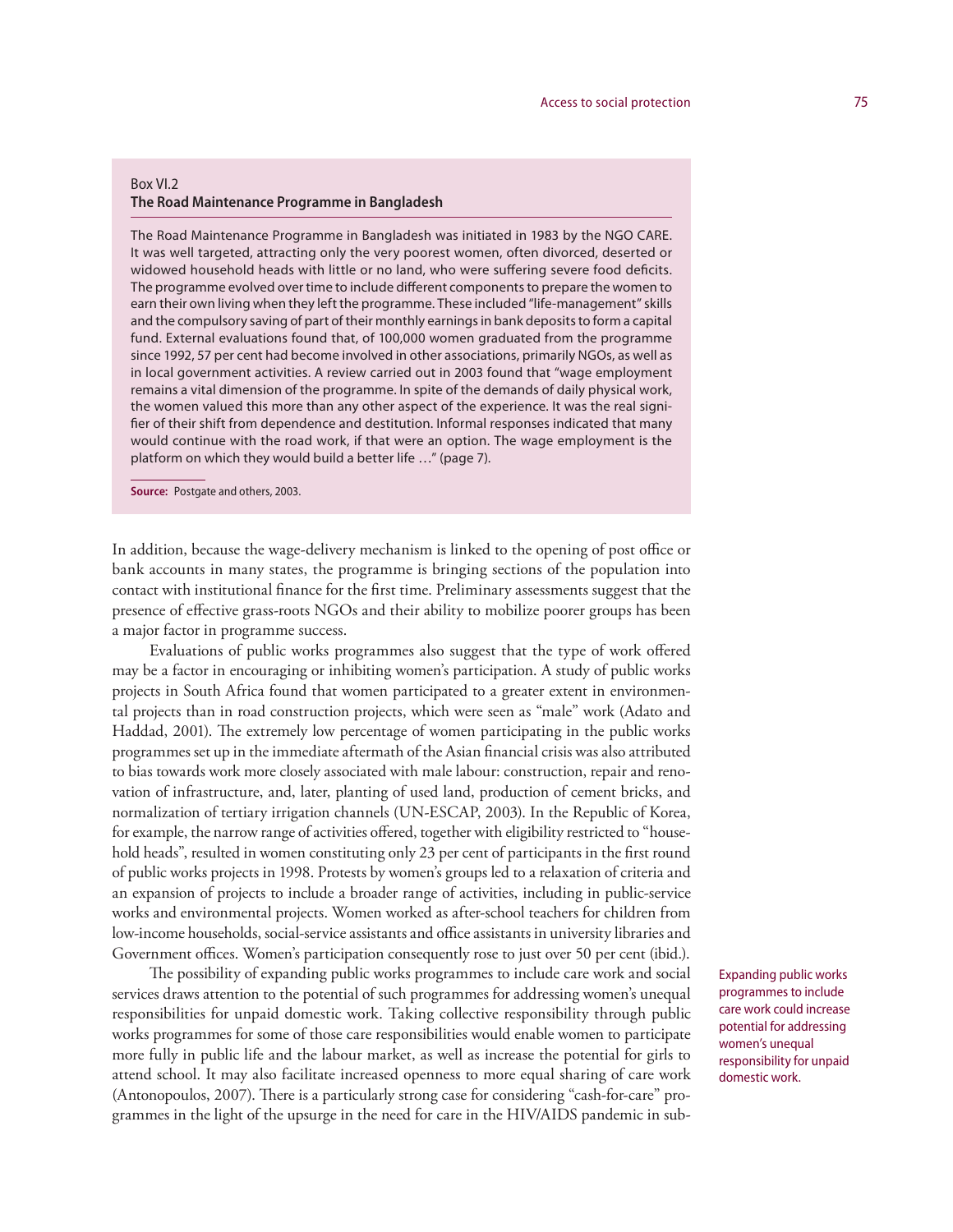Saharan Africa (Lund, 2004). An added argument in favour of incorporating care activities in programmes designed to generate employment is that they are inherently more labour-intensive than infrastructure projects. The value given to care work could be strengthened through the piloting of programmes which recognize that such work is economically important, involves costs for the carer and represents savings for the formal health and welfare budget (ibid.).

### **Income support for old age and disability**

Disability and old age are generally associated with a decline in levels of physical activity and earning power. Such changes do not have to entail greater poverty or insecurity. Family and community networks, private savings, private or social insurance, pension schemes and assets of various kinds offer different forms of protection. The fact that older and disabled people, in particular women, are consistently overrepresented among the poorer sections of the population and are vulnerable to isolation and ill health suggests that sufficient protection is not available.

As recognized in the Madrid International Plan of Action on Ageing (2002), old age is a period of particular vulnerability for women (United Nations, 2002; 2008c). Women live longer than men and face a longer period of old age, often as widows, and often in poverty. Currently, women outnumber men by about 70 million among those aged 60 years and over. Among those 80 years and older, women are nearly twice as numerous as men (United Nations, 2007). Many women will have experienced repeated childbirth, had limited access to primary health care and done heavy work. They are less likely than men to have assets because of gender-biased property and inheritance rights. They are disadvantaged by the cumulative effect of their limited access to education and employment throughout the life cycle. They are more likely to have worked in poorly paid forms of economic activity than men, and on a more intermittent basis, with less scope for saving, and less likelihood of coverage by pension schemes, and limited capacity to contribute to them.

Article 6 of the Convention on the Rights of Persons with Disabilities, focused on women with disabilities, requests States parties to take all appropriate measures to ensure the full development, advancement and empowerment of women, for the purpose of guaranteeing them the exercise and enjoyment of the human rights and fundamental freedoms set out in the Convention. In article 28, States parties recognize the right of persons with disabilities to social protection and to the enjoyment of that right without discrimination on the basis of disability.

Currently, about 10 per cent of the total population of the world, or roughly 650 million people, live with a disability. An estimated 80 per cent of them live in developing countries, many in conditions of poverty. It is estimated that of the world's poorest people, those who live on less than one dollar a day and who lack access to basic necessities such as food, clean water, clothing and shelter, one in five is a person with disabilities.**<sup>48</sup>** Lack of access to good nutrition, health care, sanitation and safe living and working conditions can increase the risk of disability. People with disabilities face barriers to education, employment and public services that could help them escape poverty. Discriminatory practices continue to deny persons with disabilities access to work. Studies on women with disabilities in rural areas of many countries have found that more than 80 per cent of women with disabilities have no independent means of livelihood and are totally dependent on others.**<sup>49</sup>**

Lack of access to support networks, private savings, social insurance, pension schemes and assets can create vulnerability to isolation and ill health in old age and disability.

**<sup>48</sup>** See the Note by the Secretariat on "Mainstreaming disability in the development agenda" to the Commission of Social Development (E/CN.5/2008/6).

**<sup>49</sup>** Statement by the United Nations Special Rapporteur on Disability on the occasion of International Women's Day, 2005.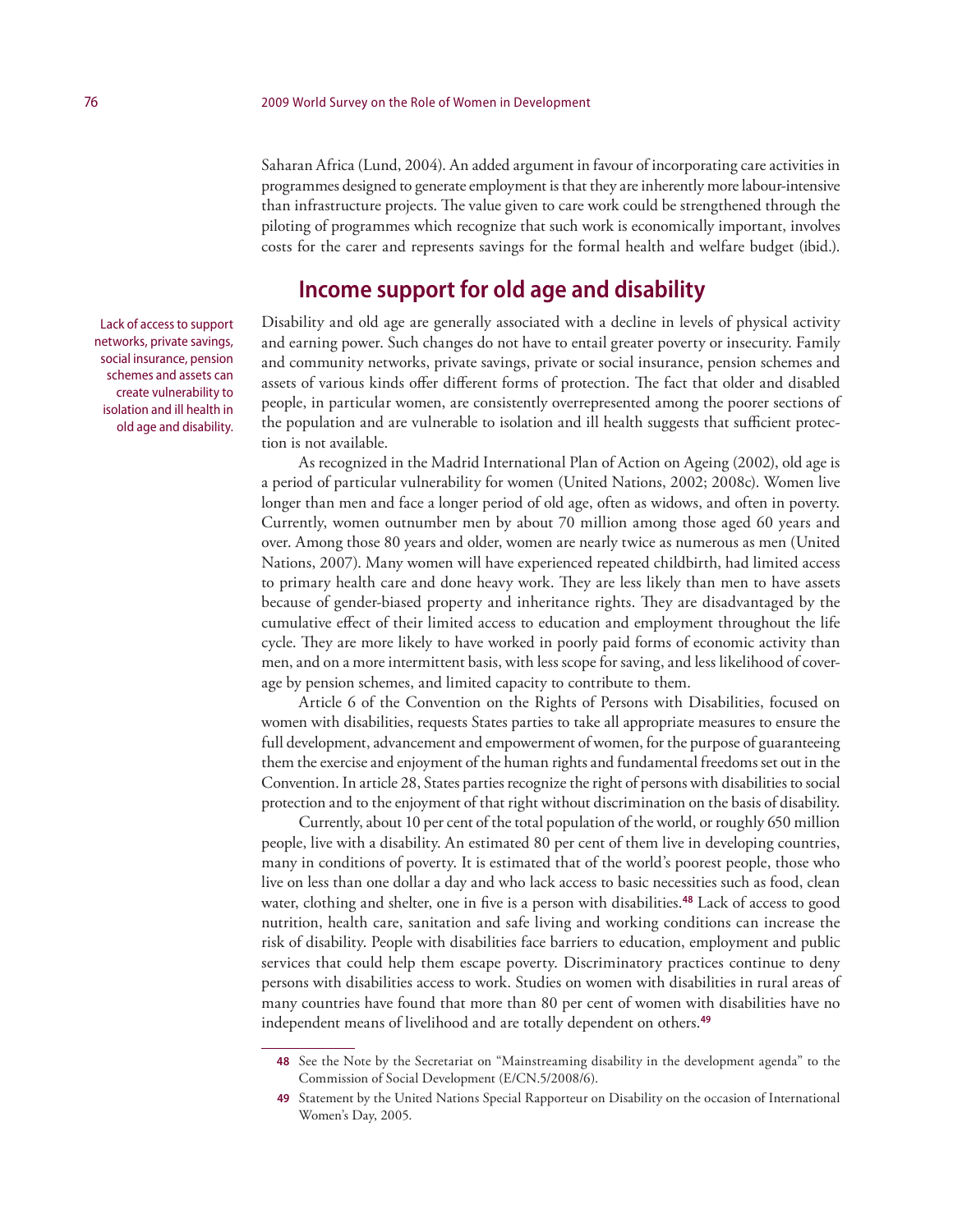Formal social security systems—both public and private—generally contain provision for pensions and disability allowances but vary considerably in the terms of provision (Mesa-Lago, 2002). Public systems are characterized by non-defined contributions which tend to increase in the long run; by defined benefits calculated by a legal formula which determines maximum and minimum values; and by financial regimes based on pay-as-you-go principles. Private schemes, on the other hand, are based on defined contributions to individual savings accounts, set at a fixed level over the long term. The value of the benefits received will vary according to how much individuals have contributed to these accounts, returns on invested pension funds and the broader macroeconomic environment. Schemes may also be under mixed public/private administration.

In formal pension schemes that are tied to employment status, the extent to which they reproduce gender inequalities in the wider market depends on how closely pension entitlements are linked to employment history. Older women who worked shorter periods or did not work at all in formal employment may not be protected by any existing social security provisions (ILO, 2007a). Redistributive measures within pension schemes can help to offset labour market disadvantage (Steinhilber, 2005). Of particular relevance are minimum income guarantees in old age, flat-rate provisions and income ceilings, minimum contribution periods, and provisions for calculating benefits.

Since the 1980s, several countries with well-developed public social security systems have undergone major reforms of their pension systems. The reforms were motivated partly by the ageing of their populations and concerns about the fiscal burden this represented. Pension reform generally implied a three-pillar system consisting of (*a*) a mandatory publicly administered pay-as-you-go system; (*b*) a mandatory privately managed pillar fully funded by individual savings accounts; and (*c*) a voluntary pillar funded by individual savings for additional protection. Most countries adopted variations of this system (Mesa-Lago, 2002).

There has been some debate about whether women have fared better under the new privatized schemes than under the older, public ones. A World Bank study of pension reform in Chile, Argentina and Mexico noted that, because of the close link between contributions and benefits, women's individual monthly pension entitlements were only 30 to 40 per cent of those of men. However, women benefited from targeted redistribution through the minimum pension guarantee. There was some redistribution within the family because men were required to take out joint annuities where benefits were calculated on the basis of the age and sex of both beneficiaries and their dependants. When women received benefits from their individual accounts, together with a survivor's pension, the average lifetime benefits for married women rose to 70 to 90 per cent of men's benefits, and to 100 per cent in the case of married women in full-time work (James and others, 2003).

According to critics of the privatized pensions system, while gender inequalities exist in both public and private systems, they are higher in the latter for a number of reasons (Mesa-Lago, 2002). The benefit formula in the public system uses gender-neutral life expectancy tables which distribute equal monthly benefits to women and men. Equal monthly benefits combined with women's longer life expectancy means that contributions to defined-benefit public systems benefit women more than men. Private systems, on the other hand, apply gender-specific mortality tables to calculate both annuities and scheduled withdrawals. The accumulated pension fund in an individual account is divided by the average years of life expectancy so that women's pensions are lower than those of men, and even more so if they retire earlier.

In the European transition economies, gender inequalities have increased as a result of the reforms. The new system sets out to reward longer careers and later retirements. Joint Formal social security systems vary considerably in the terms of provision for pensions and disability allowances.

The extent to which pension schemes reproduce gender inequalities depends on how closely entitlements are linked to employment history.

Many countries have undergone reforms of their pension systems, motivated by ageing populations and/or concerns about fiscal burdens.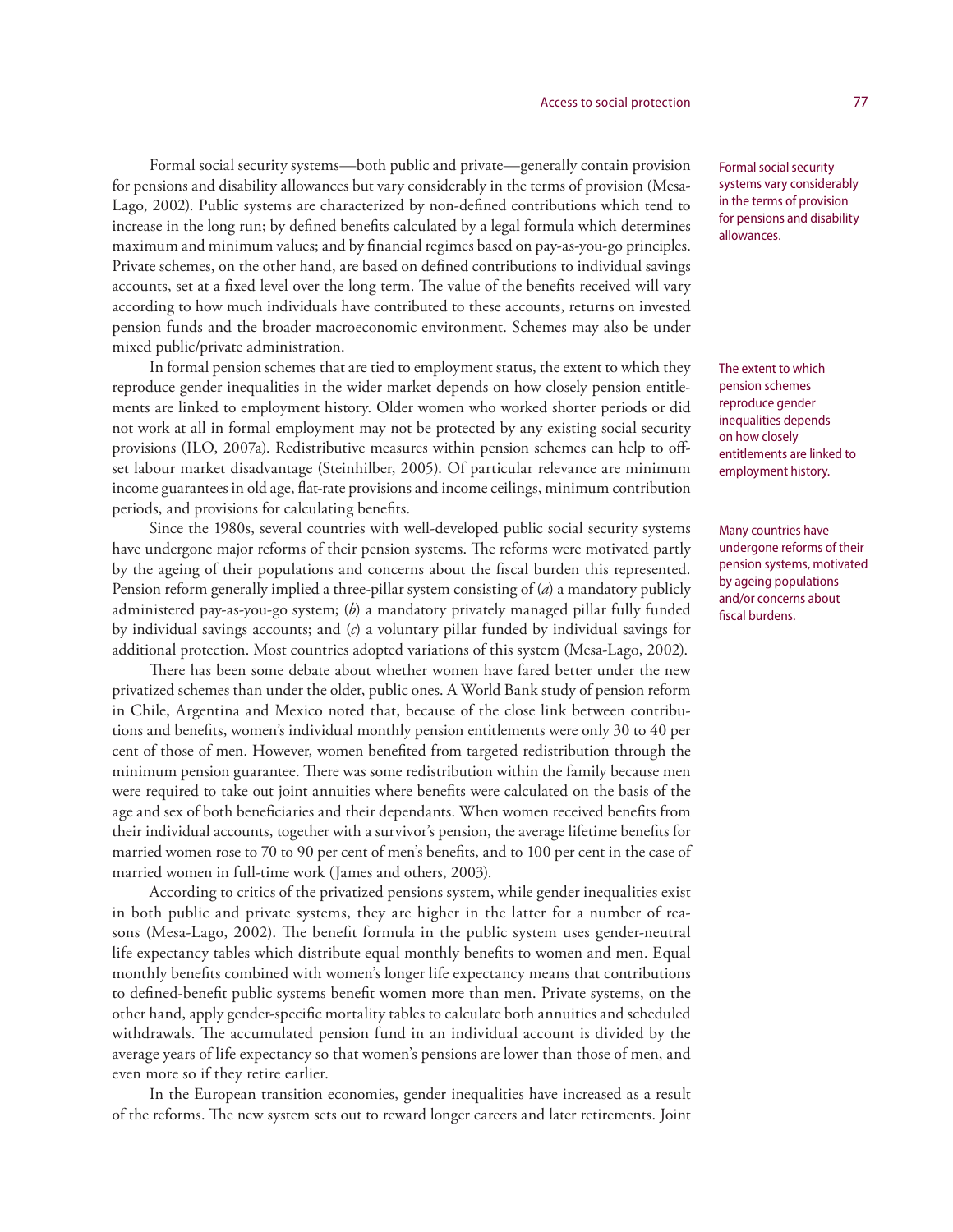annuity is not required, survivor benefits have been weakened and the public pillar is not particularly redistributive. In the Polish system, for example, the elimination of a fixed component of the pension and the resulting reliance on a variable element which reflects the wages and tenure of the insured person has meant that women's pensions have declined from 80 per cent of men's to 73 per cent (Steinhilber, 2005).

Most public and private pension systems apply primarily to workers in formal employment, excluding an increasing section of the working population. In Chile, for example, while informal workers can, in principle, contribute to private pension funds, only 43 per cent of women in informal work were affiliated to such funds, and only 16 per cent paid their contributions (Todaro, 2008). According to the International Association of Latin American Pension Fund Supervisors, only 37 per cent of the economically active population in its 10 member countries, largely the better paid workers, made regular payments into pension funds (Valente, 2008).

Some measures have been developed to reach out to previously uncovered groups, including more inclusive non-contributory pension schemes. South Africa, Namibia and Botswana, for example, all operate large-scale, non-contributory social pension systems (Devereux, 2001). The South African benefit is means-tested, while the other two are universal. The Namibian pension is a flat-rate defined benefit which is automatically activated by an age milestone (60) for all Namibian citizens, women and men equally. The scheme is funded directly from Government revenues, including tax, rather than from contributions to an insurance scheme. The system uses biometric identification methods for claimant verification which not only take into account the high levels of illiteracy among poorer claimants but also reduce the likelihood of corruption (ibid.).

In Latin America, non-contributory pensions in Cuba and Nicaragua provide universal coverage for older citizens. Chile introduced a non-contributory pillar which guaranteed a solidarity pension to all citizens over 65 years of age who receive a pension of less than 150 per cent of the minimum wage. It is universally granted, but with a gradual reduction of the subsidy to those who receive other pensions, thus reducing the need for public funds and providing incentives to contribute to the system (Barrientos and Lloyd-Sherlock, 2002). Such schemes are of particular importance for people in vulnerable groups, who find it hard to enter the labour market and who suffer from some form of discrimination. People in various categories of informal employment, in particular, encounter more difficulties and limitations in accessing quality jobs with a fair salary and social security.

Recent experience with modest universal pension systems in a number of developing countries have shown positive poverty-reducing effects for whole families (ILO, 2009e). These include economic benefits such as the use of pensions to strengthen the household asset base, as well as social benefits in terms of the health and nutrition of pensioners and other household members.

Efforts have been made to reach specific groups in vulnerable situations. Chile, for example, developed an employment-termination programme aimed specifically at domestic workers. Employers of domestic workers are required to contribute 4.11 per cent of pay into a termination savings account held with any of the private pensions systems. The balance of the account is invested in interest-yielding financial assets in the same way as retirement savings accounts. In the event of termination of employment, the domestic worker is entitled to the balance of the account. While participation in retirement savings plans is voluntary for domestic workers in Chile, the employment-termination programme is expected to strengthen their voluntary participation (Barrientos, 2004). In Brazil, the 1988 Constitution extended universal entitlement to basic pension benefits to older and disabled people in informal rural employment.

Most pension systems apply to workers in formal employment, excluding an increasing section of the working population.

Non-contributory pension schemes, representing more inclusive approaches, are being introduced to reach previously uncovered groups, with positive poverty-reducing effects for whole families.

Coverage is being extended to specific vulnerable groups, such as domestic workers and those in informal rural employment.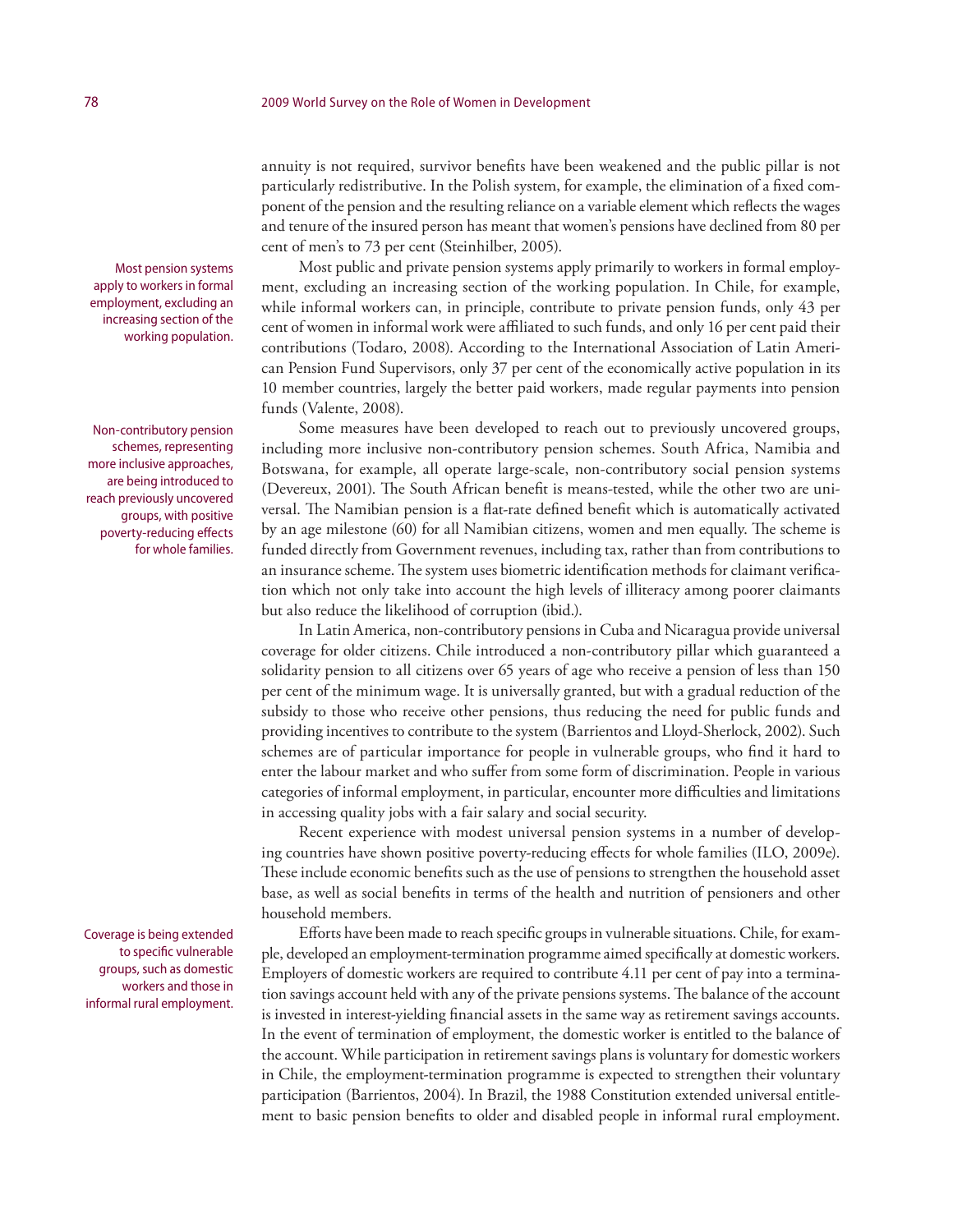#### Box VI.3

### **Impacts of social pensions in Namibia and South Africa**

A survey on social pensions in Namibia found that a high proportion of grandparents were contributing to school fees and other expenses for grandchildren. In addition to covering basic necessities, the cash received through pensions was used to purchase assets. In some cases, recipients were able to join traditional rotating saving schemes and gain access to further funds. Pensions have also served as collateral for credit from local shops.

#### **Source:** Devereux, 2001.

In South Africa, the Old Age Pension has an important impact on poverty reduction, health and nutrition. Where pensioners pooled their pensions, the health status of all household members was found to be higher than in non-recipient households. Pensions received by women were found to have a significant positive impact on the nutritional level of girls. Old age pensions are critical for poverty reduction in households affected by HIV/AIDS if directed to caregivers, most of whom are women and girls.

**Source:** Barrientos and Lloyd-Sherlock, 2002.

The Previdencia Social Rural provides a monthly benefit equivalent to minimum wage to male labourers over 60 and female labourers over 55 in subsistence agriculture, fishing or mining, and to their dependants in the event of the death or disability of the main beneficiary (ibid.).

### **Basic health benefits**

As the world moves towards the deadline for the health-related Millennium Development Goals, strengthening health systems and providing affordable health care is high on the development agenda. However, alarming deficits in health protection coverage and health inequities persist between and within countries. Indicators on health show significant cross-regional variation. Differences in child and maternal mortality between high- and low-income countries reflect the strong linkage between poverty, access to affordable health services and mortality (ILO, 2008e; UNIFEM, 2008). The risk of dying as a result of pregnancy or childbirth differs significantly by economic status, from about 1 in 22 in sub-Saharan Africa to 1 in 7,300 in developed countries (United Nations, 2008b). In many countries, it is particularly hard for women to access basic medical care, including reproductive-health services.

In addition, millions of people worldwide continue to be pushed into poverty each year by the need to pay for health care (ILO, 2008e). Globally, WHO data show that as many as 178 million people could suffer financial catastrophe as a result of out-of-pocket health payments each year, and that 104 million could be forced into poverty because of health payments (German Agency for Technical Co-operation, International Labour Organization and World Health Organization (GTZ-ILO-WHO), 2007). It is estimated that people in low-income countries shoulder more than 50 per cent of their health expenditures compared to those in upper-middle- and high-income countries. In recent years, health care costs have become a major source of debt in the United States of America and a leading cause of bankruptcy (Zelda and Rukavina, 2007).**<sup>50</sup>**

Deficits in health protection coverage and health inequities persist between and within countries. Large numbers of people lack sufficient financial means to access health services and are pushed into poverty by health care costs.

**<sup>50</sup>** See *Facts on the Cost of Health Insurance and Health Care*, 2009, Washington, D.C. (National Coalition on Health Care), cited in *Making Parents' Health Care a Priority*, available at http:// www.nccp.org/publications/pdf/text\_874.pdf.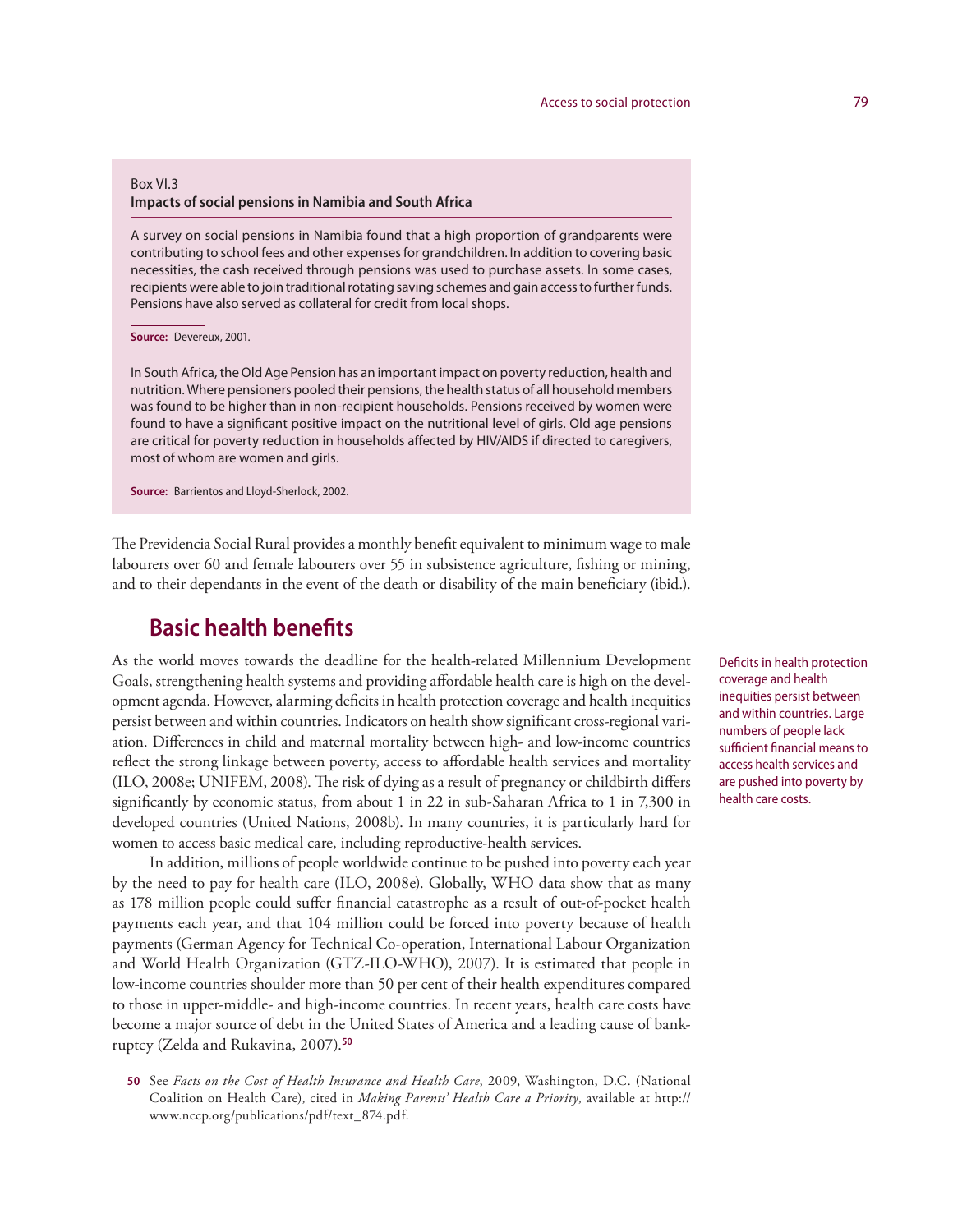Lack of access to health care has significant social and economic repercussions. Apart from effects on health and poverty, there are close links between health, the labour market and income generation. Health protection contributes to building human capital that yields gains in productivity and economic growth and development.

Cutbacks in public health provision as well as increased reliance on various cost-recovery mechanisms—including for-profit private practice, user fees and drug charges—led to drastic declines in the utilization of health services and an increase in women's unpaid time devoted to substituting for these services (Mackintosh and Tibandebage, 2004). Service-delivery failures affect both women and men, but they affect women differently and more acutely than men, particularly if they are poor, because women are often less able to substitute for inadequate public provision by paying fees for better services (UNIFEM, 2008). Country studies have found, for example, that user fees introduced by health-sector reforms cause steep drops in the use of maternal health services (UNFPA, 2005). The Millennium Project Task Force on Child Health and Maternal Health recommended that user fees for basic health services be abolished (Freedman and others, 2005).

Social health protection, as defined by ILO, is a series of public or publicly organized and mandated private measures against social distress and economic loss caused by the reduction of productivity, stoppage or reduction of earnings or the cost of necessary treatment that can result from ill health (ILO, 2008e). It consists of various financing and organizational options intended to provide adequate benefit packages for protection against the risk of ill health and related financial burdens. A number of mechanisms to finance health services exist, including tax-funded national health services; vouchers and conditional cash benefits; contribution-based mandatory social health insurance financed by employers and workers, mandated or regulated private non-profit health insurance schemes, and mutual and community-based non-profit health insurance schemes (ibid.).

Progress has been made in many countries in developing the necessary legal frameworks and policies promoting universal access to health care, using a range of approaches. Of the 30 member countries of OECD, 15 have a system funded predominantly from contributions that are pooled in social insurance funds, 12 have largely general tax-funded systems, and three have a mixed health-financing system. Virtually all countries that rely on pooled contributions also receive financing from government budget revenues to provide coverage

### Box. VI.4 **Health protection in Thailand**

Since 1981, Thailand has been gradually extending access to health insurance to low-income households outside the social security system. In response to a public campaign for a system of universal health care, a bill on national health insurance was passed in 2002. The initial 30-Baht Health Scheme allowed those who did not have access to formal health benefits to access the public health care system for a payment of 30 baht per visit. The payment has since been abolished and the scheme renamed the Universal Health Care Programme. Early concerns that there would be a major upsurge in demand, threatening the financial sustainability of the scheme, have proved unfounded. A study of organized women home-based workers—a group where ill health featured as the most significant source of insecurity—found it to be the most accessible of Government welfare schemes. Over 85 per cent of those women had utilized it, and more than 85 per cent rated it positively.

**Source:** Limwattananon and others, 2005, Doane and others, 2006.

Cutbacks in public health provision and increased reliance on cost-recovery mechanisms—including for-profit private practice, user fees and drug charges—have significant socio-economic repercussions, including on women's unpaid work.

Health benefit packages which protect against risk of ill health and related financial burdens include national health services; conditional cash benefits; and various forms of public, private and community-based social health insurance.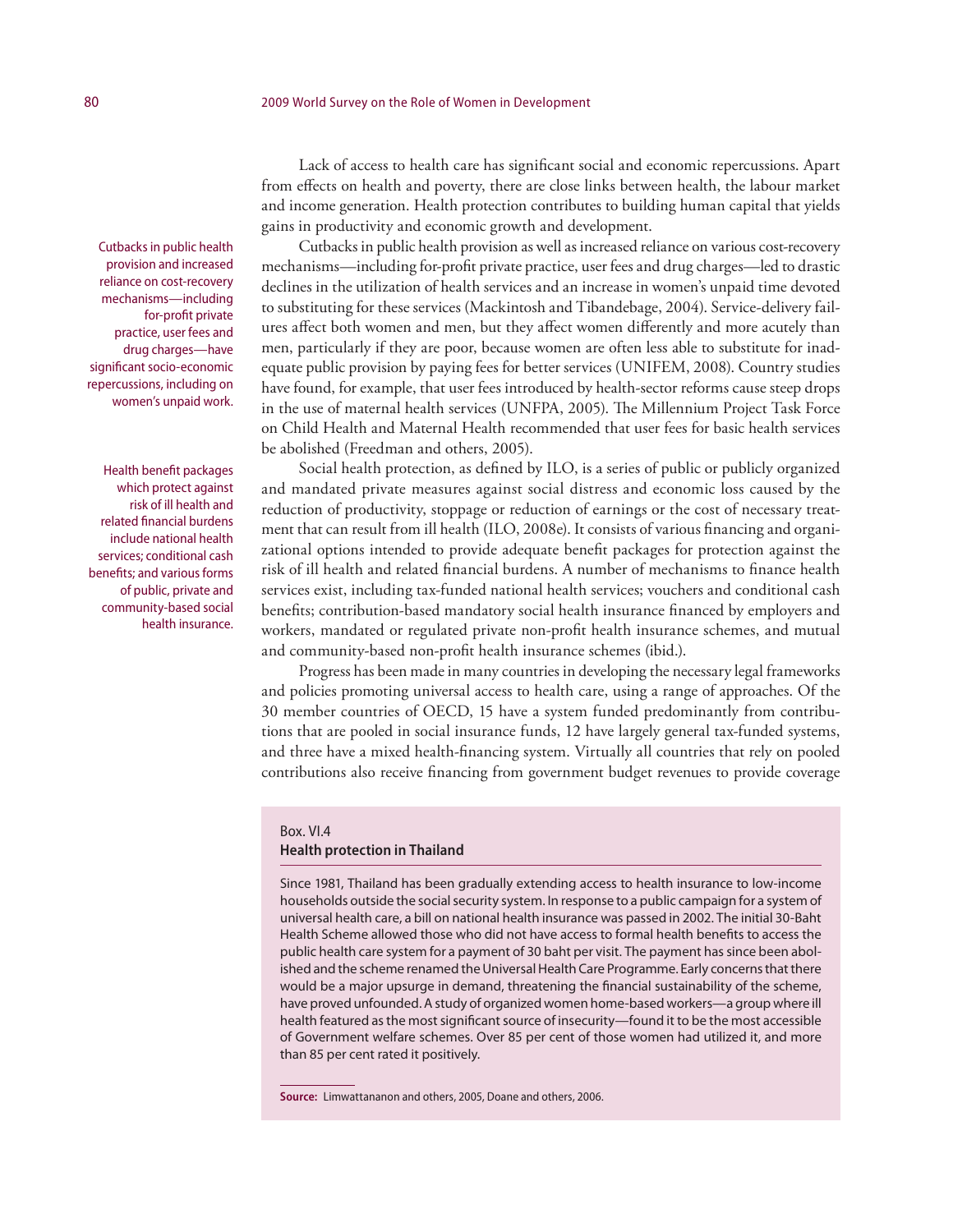for particular population groups, such as the poor (GTZ-ILO-WHO, 2007). Countries such as Germany and the United Kingdom of Great Britain and Northern Ireland, for example, have different health protection mechanisms, but both achieve the same goal of universal or near-universal coverage. The National Health Service in the United Kingdom of Great Britain and Northern Ireland provides medical benefits to all people residing in the country, irrespective of nationality or the payment of contributions or income tax. In these and other pioneer countries of social health protection, including Belgium, France and Luxembourg, private for-profit insurance makes up only a small share of health expenditures (ILO, 2008e).

Health insurance schemes have been put forward as an alternative to user fees as a means of financing access to services in many countries. Health insurance schemes are initiated and run by governments, communities, NGOs, trade unions or cooperatives. The structure of health insurance schemes and regulations on coverage eligibility affect women's and men's access to health and can create differences and inequality between women and men in the use of services and/or in health outcomes.

In Mexico, for example, the Seguro Popular health insurance programme, which began in 2004 to assist the uninsured population, aims for universal coverage by 2010. It subsidizes an explicit set of health interventions funded by contributions from national and state governments as well as individual families. The programme focuses on woman-specific health problems, including maternal mortality, HIV/AIDS, cervical and breast cancer and genderbased violence. The National Programme on Women and Health, started at around the same time, is aimed at integrating a gender perspective into all national policies and programmes across the health sector. Its key priorities are meeting women's health care needs throughout the life cycle and addressing the challenges that women face as health care professionals and caregivers within the family (Langer and Catino, 2006).

Efforts have been made to reach specific vulnerable groups. Costa Rica has, for example, experimented with a voluntary insurance scheme for own-account workers and nonremunerated workers (family workers, housewives and students). It targets those who have never contributed to a health or pension plan, as well as those who did for short periods only

#### **Vimo SEWA—an integrated insurance programme for women in India**

One of the oldest and best known programmes aimed explicitly at women in the informal economy is the Self-Employed Women's Association's (SEWA) integrated health insurance scheme, in India. SEWA set up its own bank to provide savings and lending services to its members and quickly became aware that illness was a major reason why women could not repay their loans on time. It initiated a primary health care programme which has three components: life insurance, asset insurance and health insurance. The health component benefits include hospitalization up to a maximum number of days per year. Members can choose their own public or private health providers, and SEWA provides advice about reliable providers. Joining requirements are membership in SEWA, having a SEWA bank account and taking all three parts of the package. Members can pay annual contributions or opt for a one-time larger fee, which is deposited in the SEWA bank. The interest on this pays their annual contribution up to the age of 58, the upper age limit of the programme, at which point the amount of the deposit is paid to the member. Those paying the fixed deposit receive a wider package of benefits, including access to a maternity grant.

**Source:** Chatterjee and Ranson, 2003.

The structure of health insurance schemes, and regulations on coverage eligibility, can create differences and inequality in the use of services and health outcomes between women and men.

Box VI.5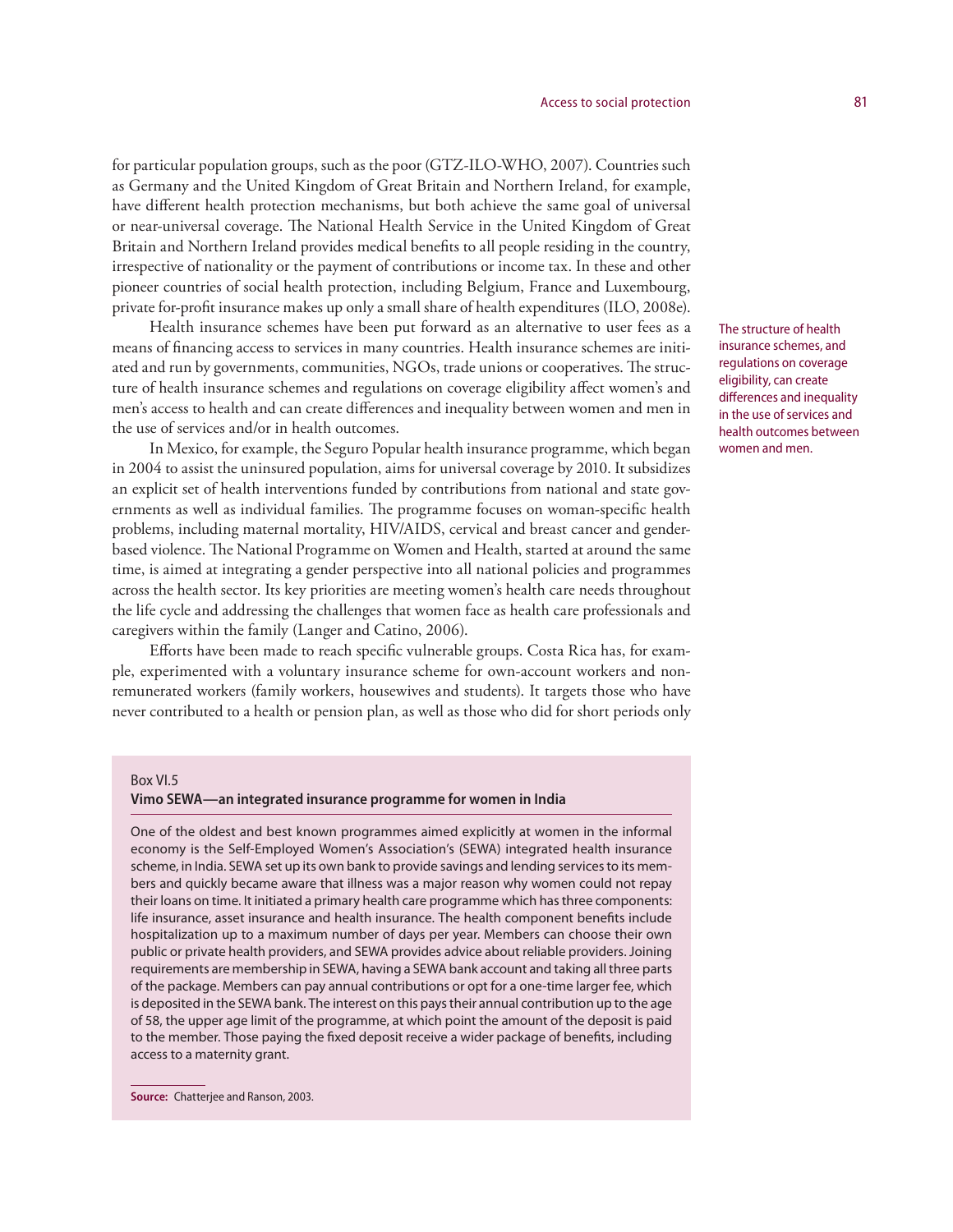without accumulating adequate benefits. Members must have a per capita family income which is lower than the basic basket of food products determined by the National Statistics Institute. The scheme is funded by contributions of the State and the individuals who join. The State contributes 0.25 per cent of the reference income, while the independent worker contributes 7.25 per cent. The individual's contribution can vary downwards to 4.75 per cent. It is estimated that nearly three quarters (74 per cent) of independent workers contribute to health insurance (Lund, 2004).

Microfinance organizations, which have close and regular contacts with groups of poor people, are well placed to harness the necessary information, monitor behaviour and enforce contracts among large numbers of informally employed workers. Since the organizations have established administrative and information dissemination systems, there are fewer start-up costs in adding microinsurance to their portfolio of services. Pre-existing ties to microfinance organizations can help in recruiting members and overcoming problems of trust and confidence.

Microfinance organizations would be well-placed to include micro-insurance in service portfolios because of their regular contacts with groups of poor people and established administrative and information dissemination systems.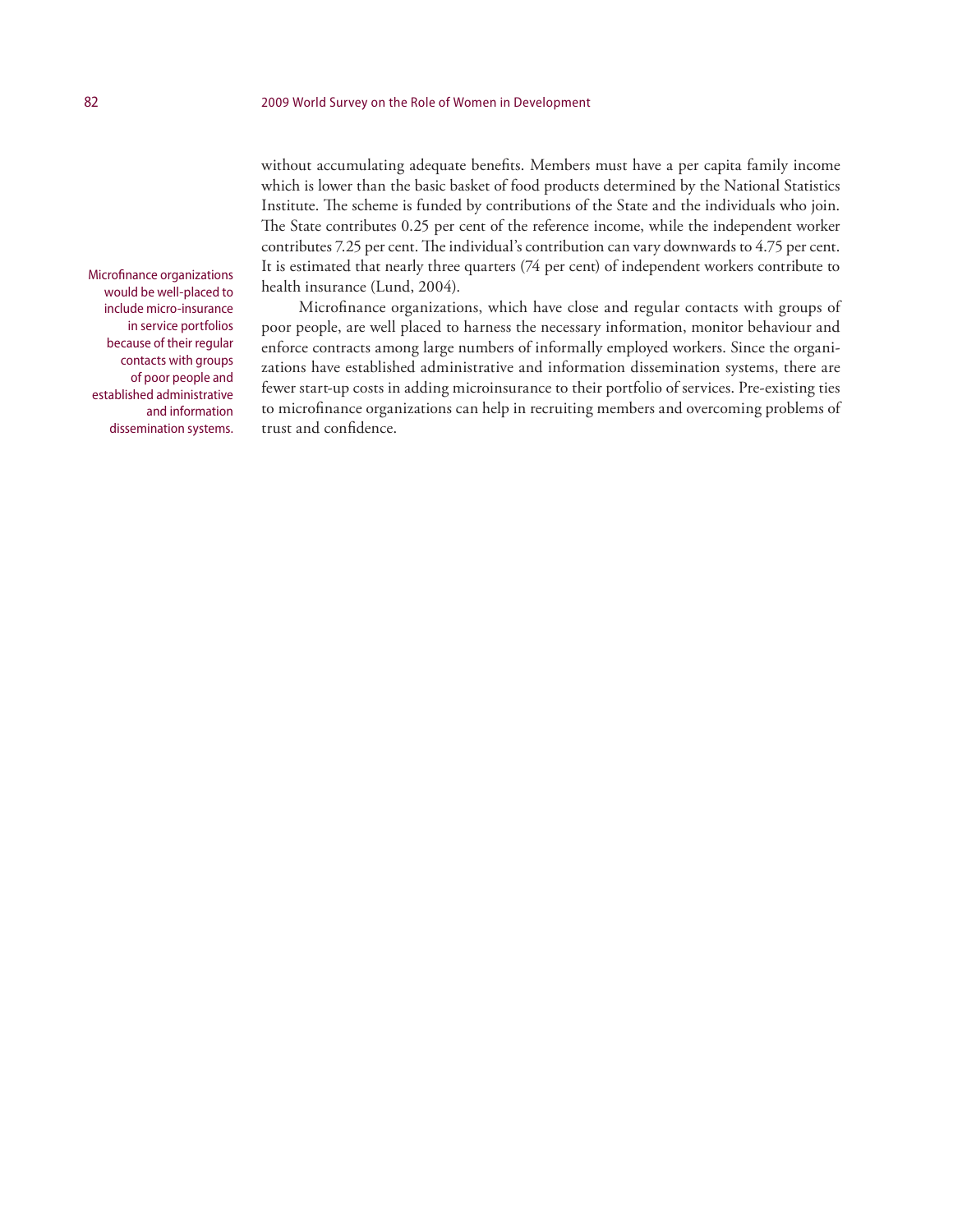# Chapter VII **Conclusions and recommendations**

The underlying assumption of the global economic policy framework has been that reducing State intervention and increasing global competition would result in a more efficient allocation of resources and higher rates of growth. Inflation control through a combination of tight monetary and fiscal policies has been the overriding objective of macroeconomic policy. Structural policies have focused on the reduction of the role of the State, the promotion of private enterprise, the deregulation of labour markets and the removal of capital controls.

The objectives of this policy framework have only partly been achieved. Per capita growth rates have shown a declining trend since the 1970s in developed countries. While growth rates have been rising in developing countries since the 1990s, along with a decline in income poverty, these trends are less positive if the growth rates for India and China are excluded. Income inequality has been rising in most countries of the world. The distribution of income away from labour in favour of capital is indicative of a growing class divide. Access to decent work has eroded, with more women and men working in the informal economy.

The sixth *World Survey on the Role of Women in Development* has been prepared at a time of global economic and financial crisis affecting both developed and developing countries. For many developing countries, the crisis will exacerbate the hardships associated with the food and fuel crises that developed in 2007-2008. Developing countries have fewer resources to implement appropriate counter-cyclical policies to counteract the impact of the crisis. The social and economic costs and gender equality implications of these crises are likely to be profound and will jeopardize the achievement of internationally agreed development goals, including the Millennium Development Goals.

## **Failure to address gender-specific constraints**

The structural constraints that hinder women's economic empowerment have not been adequately addressed over the past decade. Gender-equality perspectives have largely been ignored in macroeconomic analyses, and most equality-enhancing measures have been undertaken at the microlevel. Many of these measures, while much needed and effective, such as the promotion of microfinance and cash transfers, have not been able to address adequately the underlying constraints in women's access to and control over economic and financial resources.

Progress on equality between women and men in the distribution of key resources over the past decade has been very uneven. The gender gap in education has been reduced, particularly at the primary and secondary levels, but progress has been slow, with wide regional

The social and economic costs and gender equality implications of global crises are likely to be profound and will jeopardize the achievement of internationally agreed development goals, including the Millennium Development Goals.

Structural constraints hindering women's economic empowerment have not been adequately addressed in macroeconomic analyses and equality-enhancing measures have been mainly undertaken at the microlevel.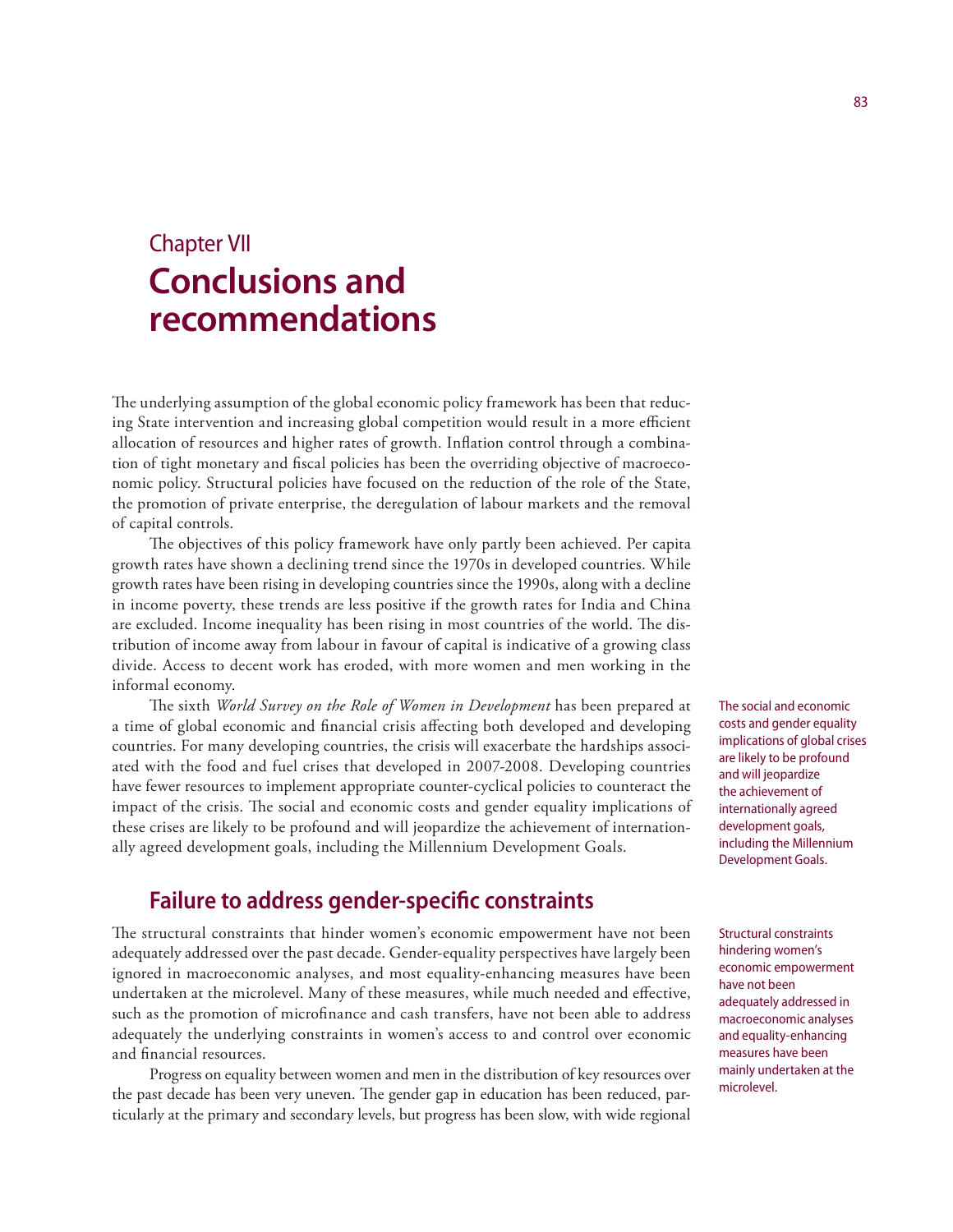variation. While women increased their access to non-agricultural employment throughout the 1980s and 1990s, their share of employment has remained relatively constant for the last decade. Women are overrepresented in informal and part-time work, and many working women in developing countries are in "vulnerable" forms of employment, including unpaid family labour or own-account work.

Women's concentration in "non-standard" forms of work is partly a response to the constraints of occupation segregation and unequal responsibility for unpaid domestic and care work. Their concentration in activities that are less well rewarded is indicative of their resource poverty and lack of bargaining power, as well as the discrimination they face in the wider economy.

While there has been a gradual but discernible decline in both horizontal and vertical gender segregation in some areas, there is significant country- and regional-level variation. Returns to labour remain generally lower for women compared with men, with persistent wage gaps in all parts of the world. Despite women's increased participation in the labour market, there has been no significant increase in the sharing of unpaid work between women and men.

Women in many parts of the world continue to face discrimination in access to land, housing, property and other productive resources. Some progress has been made in changing laws, but the persistence of discriminatory customary laws and practices and women's lack of knowledge of their entitlements militate against the translation of laws into practice. Legislative change has to be accompanied by advocacy and training for all key stakeholders to ensure full implementation. Recognizing and protecting existing communal rights, and building on progressive customary law is also important in order to ensure access by poor women to productive resources.

Many poor women and men, particularly in rural areas and urban slums, are excluded from formal financial services. Women's access is limited because of legal, regulatory, institutional and sociocultural barriers. While microfinance organizations have been successful in reaching poorer women, they currently reach only a fraction of those who need financial services.

In some countries, economic reform restricted State provision of social protection to narrowly defined safety nets in response to the crisis. Many women in precarious forms of employment are excluded from employment-related public provision and cannot afford premiums for private provision. This creates significant vulnerabilities in old age and for persons affected by ill health, disability and unemployment and other life crises. Experimentation in social protection provides evidence that well-designed, broad-based social protection strategies offer benefits that go beyond crisis-coping functions.

Women's unequal access to and control over resources, and their continued responsibility for unpaid domestic and care work, curtail their productivity and restrict their capacity to respond to new economic opportunities and participate fully and effectively in public life. While women have an increasing presence in public life, they remain significantly underrepresented in most areas, in particular in economic decision-making. There is a growing body of evidence that women bring critical perspectives and priorities, and a diversity of skills and competencies, which makes policy and budgetary decision-making more responsive to the needs and priorities of all groups. Systematic efforts are needed to promote women's participation in economic decision-making bodies in all areas and at the highest levels. Their absence from key decision-making forums that shape the allocation of valued resources and opportunities perpetuates gender inequality. The overall impact of the failure to develop and build on the significant human capital of women on economic growth and development is significant.

Women are overrepresented in informal and part-time work, and occupational segregation, wage gaps and unequal responsibility for unpaid work persist in all regions.

In many parts of the world, women continue to face discrimination in access to land, housing, property and other productive resources …

#### … are excluded from formal financial services …

… have restricted access to social protection, which creates significant vulnerabilities in oldage, ill-health, disability, unemployment and other life crises … … and remain underrepresented in decision-making in most areas, including in particular economic decision-making.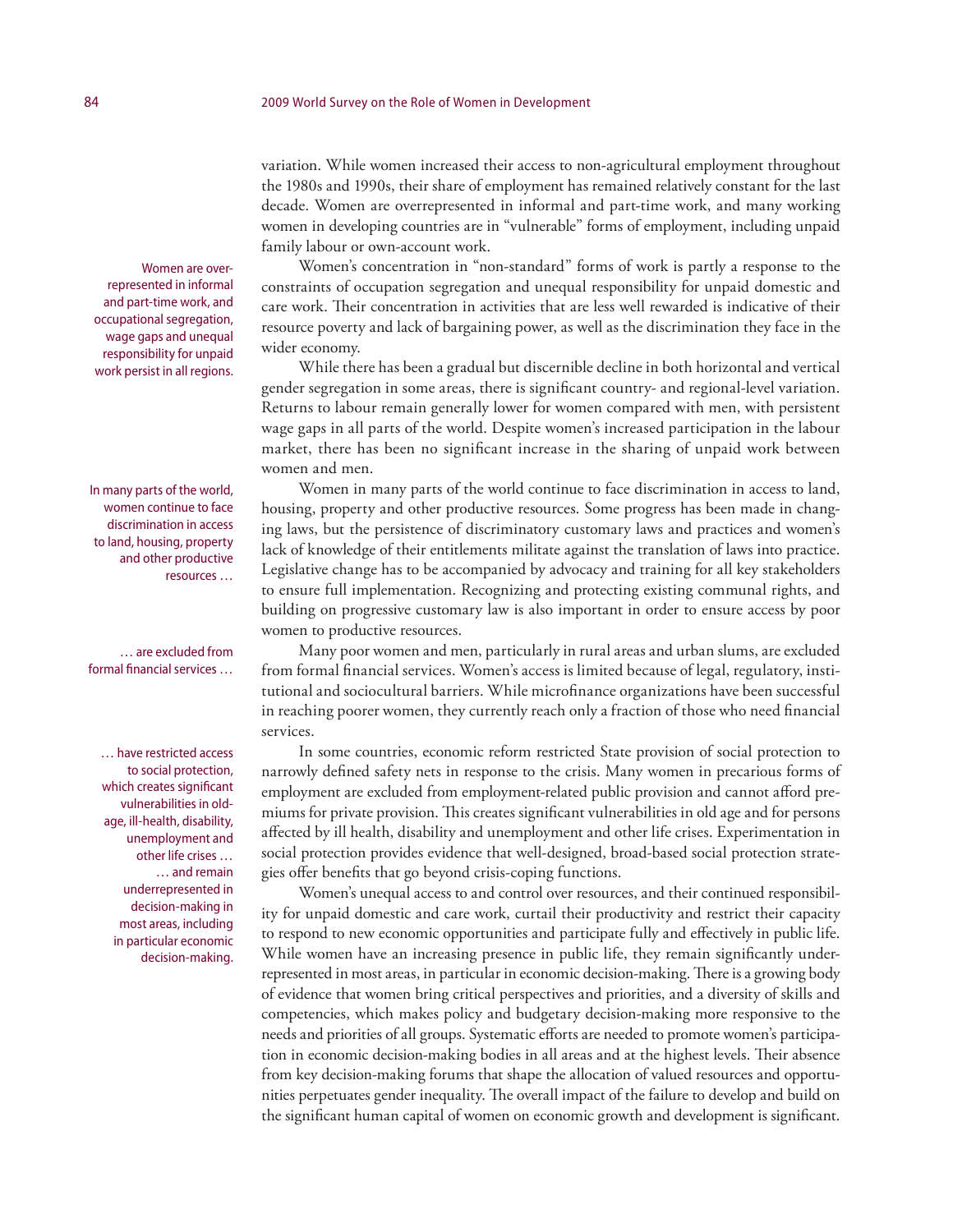# **Multiplier effects of women's economic empowerment**

There are strong arguments for a more gender-equitable distribution of resources. Evidence from in-depth microlevel studies, household surveys, national and cross-national data testifies to the range of economic and social multiplier effects generated by improvements in women's access to and control over resources and increased opportunities to benefit fully from these resources. At the microlevel, these effects operate through the enhancement of women's ability to increase the productivity of their livelihood efforts and allocate the saved time and energy to investments in children's health and education, their own personal development and participation in community activities. At the macrolevel, they strengthen the pool of labour and talent that economies can draw on and increase national per capita productivity.

While the positive impact of gender equality on economic growth is supported by a strong body of evidence, the impact of economic growth on gender equality can vary considerably, including in relation to employment, well-being and broader indicators of gender equality. Economic growth has promoted women's formal employment opportunities, particularly in developing countries within export industries. However, it has had little impact on other aspects of gender equality within these countries. The impact on women's life expectancy is limited, and reduction of maternal mortality remains the Millennium Development Goal on which the least progress has been achieved. There has been little influence on the representation of women at higher levels of economic decision-making or on participation in political life. Economic growth is most likely to have a positive impact on women's empowerment when it is mediated by explicit policies promoting women's education, employment, human rights and bargaining power.

The evidence base on critical aspects of women's economic empowerment is extremely uneven, particularly in developing countries. A great deal of critical analysis of growth, economic activity and the consequences of economic policies is conducted without attention to distributional or social costs, including highly relevant gender perspectives, such as the implications of women's predominance in the informal economy and of the unequal sharing of unpaid work. While some progress has been achieved in making official data collection and utilization more gender sensitive, increased resources are needed to build the capacity of research organizations in developing countries to carry out timely studies on women's economic empowerment, as well as the capacity of national statistical offices to generate accurate, relevant and timely statistics and indicators on women's access to and control over resources.

# **Employment-centred, gender-sensitive growth strategies linking economic and social development**

Ensuring women's economic empowerment and access to and control over resources requires an integrated approach to growth and development that is focused on gender-responsive employment promotion and informed by the interdependency between economic and social development. Gender-responsive growth strategies should be based on an enhanced understanding of and attention to the constraints to women's economic empowerment. They require a holistic understanding of the economy, based on the recognition that labour is a "produced" rather than "given" factor of production, uniquely embodied in human beings who are born and nurtured through the mostly unpaid labour of women. Such strategies would also require the recognition that, while both women and men engage in a range of productive activities to A range of economic and social multiplier effects are generated by improvements in women's access to and control over economic resources at both micro- and macrolevels.

Critical analysis on economic growth, economic activity and the consequences of macroeconomic policies is conducted without attention to distributional aspects or social costs, including relevant gender perspectives.

Growth strategies must focus on genderresponsive employment promotion, informed by the interdependency between economic and social development, and recognition that labour is "produced" by the mainly unpaid work of women.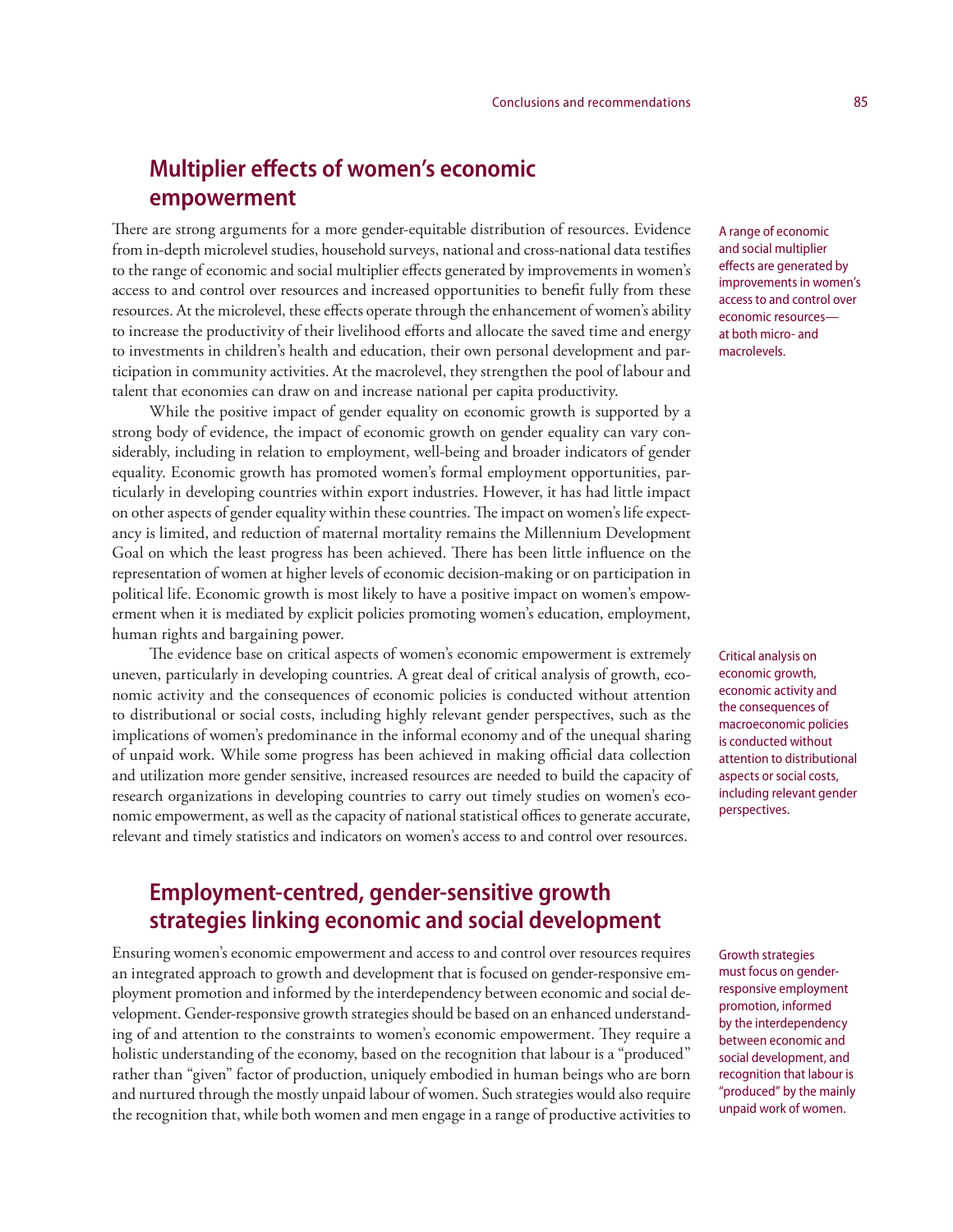meet their needs and invest in the future, women's participation in such productive activities is constrained by the unequal sharing of unpaid work, their limited opportunity to develop their "human capital" and unequal access to and control over resources. These disadvantages leave many women dependent on male provision within the family and curtail their capacity for voice and influence at the household, community and national and subnational levels.

The interdependencies between economic and social policies, the formal and informal economy, and paid and unpaid work must be recognized and explicitly addressed. For example, investments in health, education and social protection, conventionally seen as "social policy", not only ease the burden of unpaid work for women, but also contribute to their labour productivity and capacity to take risks and adapt to changing economic opportunities. On the other hand, improvements in roads and transportation systems, categorized as economic investments, have social impacts, such as declines in female mortality rates and rising school enrolments, particularly for girls.

The insecurities generated by global competition, flexible labour markets and recurring financial crises have given rise to strong demands for State support for social protection. A basic level of security for all should be part of the social contract between the State and its citizens, insulated from market forces as far as possible and financed through a system of taxation and cross-subsidies. Recent experience provides lessons for bridging immediate and longer-term needs in a gender-responsive manner. One example is the expansion of public works programmes beyond conventional infrastructure projects to include social infrastructure and care services. By encouraging the participation of both women and men, such programmes could contribute to changes in attitudes towards caregiving and the more equal sharing of responsibilities for unpaid care work. Another is the use of cash transfers which encourage investments in training programmes to ease labour market re-entry and enhance the capacity to adapt to rapidly changing market conditions.

Economic growth theories increasingly recognize that investment in human resources is a critical factor. There has been considerable attention to closing gender gaps in primary and secondary education, but less to improving the productivity of the current labour force. In an era of rapid technological, demographic and economic change, workers need both basic and portable skills to increase employment options in a range of sectors. Many women have specific needs because of the intermittent nature of their work and their predominance in part-time work. Different forms of capacity-building and training are needed, including vocational training and on-the-job training, provided by a range of actors, including microfinance organizations, trade unions and NGOs. Innovative programmes utilizing information and communications technology should be developed to increase networking and exchange of information.

Other human resource investments are emerging as priorities. One example is the need for increased support for unpaid care work and the promotion of more equal sharing of this work between women and men. The care responsibilities resulting from the HIV/AIDS pandemic fall largely on women and girls, and demographic transition has brought care of the older person to the policy agenda. Affordable and quality care facilities and access to health and education have emerged around the world as critical needs for women—those in waged work and who are self-employed as well as those who are unemployed because of lack of childcare support. Such provision is also critical to ensure men's increased involvement in caregiving.

Increased efforts are needed to ensure full productive employment and decent work for all. Enforcement of existing labour regulations is critical. Labour-market regulations should also be expanded to cover workers in the informal economy. Self-employed women, many of whom are outside the reach of labour legislation, could potentially benefit from government

A basic level of security for all should be part of the social contract between the State and its citizens.

Investment in human resources must focus on improving the productivity of the current labour force, taking into account the intermittent nature of women's work, their predominance in part-time work and the unequal sharing of unpaid work.

Increased efforts are needed to ensure full productive employment and decent work for all, including through enforcement of labour regulations and expansion of coverage to women in the informal sector.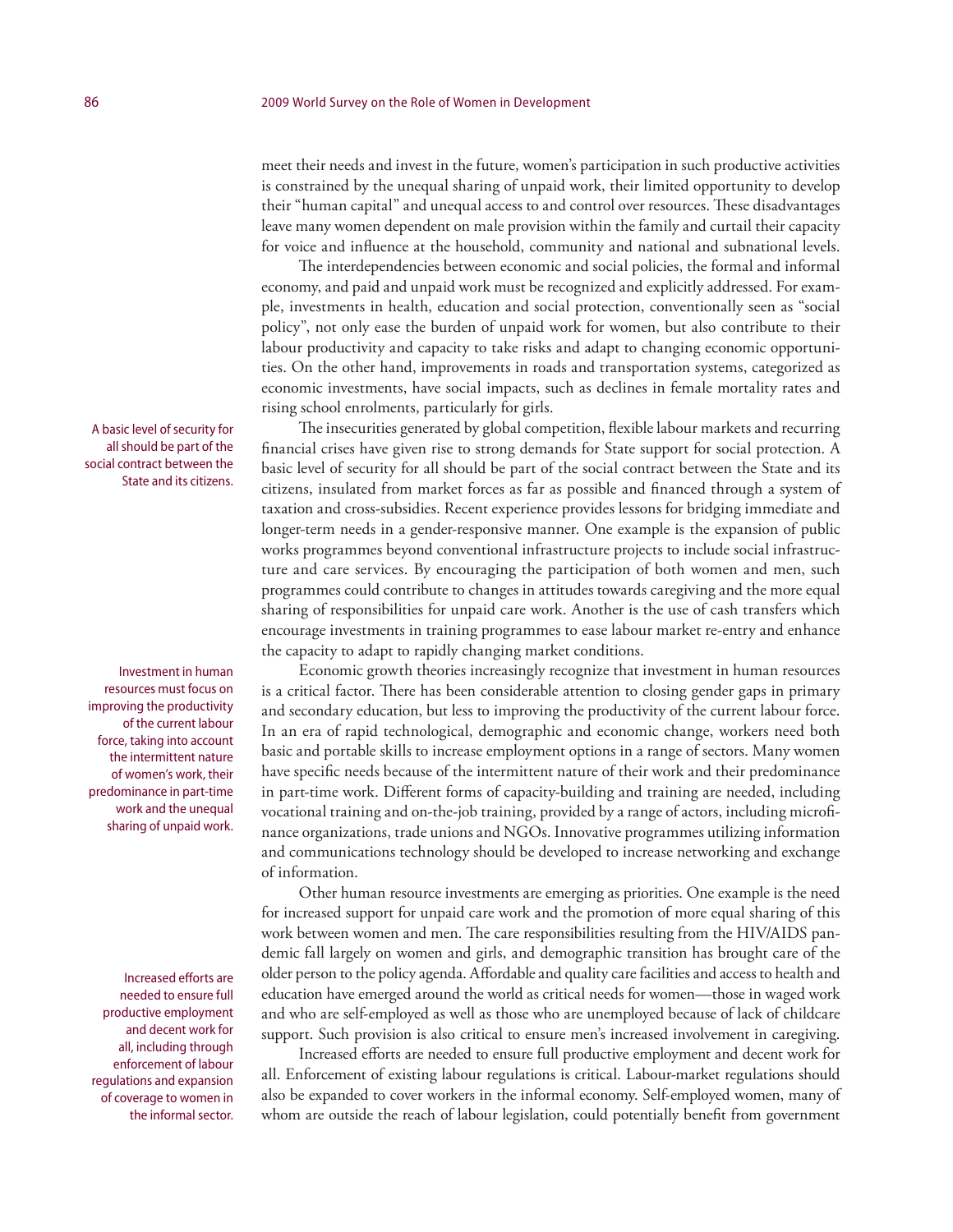support and the subsidies provided to small and medium-sized enterprises, from which they are largely excluded because of the small-scale and unregistered nature of their enterprises. Simplifying registration procedures and creatively using information and communications technology would help to reduce transaction costs and encourage more women to register their businesses.

### **A coordinated approach**

Increased coordination between different macroeconomic policy instruments would be necessary to achieve gender-responsive, employment-centred growth. Important factors would include an expansionary fiscal policy to stimulate the economy; greater attention to domestic revenue mobilization to finance such policies and reduce dependence on external capital; enhanced management of capital flows to reduce their volatility; and increased regulation of financial markets to avoid speculative excesses.

Expansionary fiscal policies are necessary to finance investments in social and economic infrastructure, combined with a more effective and equitable mobilization of domestic resources. Broadening the tax base, eliminating wasteful subsidies, making tax incidence more equitable by closing off loopholes, lowering the rates of indirect tax and moving away from indirect taxes on consumption to taxes on wealth and income would be important steps towards generating the resources required to establish policies and programmes which can counter market-generated gender inequalities.

Financial-sector reform can also promote more equitable growth strategies. Welldesigned capital controls can reduce the volatility of short-term flows and prevent capital flights. This would increase the capacity of workers, in particular women workers, to bargain for higher wages in line with rising productivity. Financial-sector reforms can also expand financial outreach to those workers, farmers and small-scale entrepreneurs, in particular women, who have been excluded by the privatization of the banking sector because of perceived high transaction costs. Central banks can promote broad-based growth through development banks and credit subsidies to priority sectors, including women's enterprises. A greater diversity of financial-service providers and a broader range of services beyond the provision of credit, including savings, insurance, money transfers and advisory services, should be accessible to women as well as men. The organizational mandates, objectives and institutional arrangements of all financial providers should have an explicit commitment to gender equality to ensure that women fully benefit from the expansion of services.

An integrated economic and social policy framework is needed to promote the equitable distribution of the benefits of economic growth. Social objectives need to be incorporated into economic policies. Economic growth strategies should give more attention to the real economy and focus on creating full employment and decent work and full coverage of social protection measures, rather than solely on financial returns. Beyond social protection, a broader set of social policies is needed to support the care of children and the sick and older persons, and to increase investment in the human capital and capabilities necessary to sustain long term growth.

It is evident from the experience of recent decades that market forces by themselves can do little to reduce gender inequality in access to and control over resources. Specific policies to address these inequalities through direct and indirect actions are required. Gender perspectives must be identified and addressed in all aspects of efforts to promote employment-centred growth. Gender-responsive budget analysis is a critical tool for ensuring the gender-responsive mobilization and expenditure of public resources and for holding Governments accountable for their policy commitments on gender equality. Explicit attention needs to be given to

Increased coordination between different macroeconomic policy instruments would be necessary to achieve gender-responsive employment-centred growth.

To promote equitable distribution of the benefits of economic growth, an integrated economic and social policy framework is needed.

Market forces by themselves cannot reduce gender inequality. Specific policies and strategies, including genderresponsive budgeting, must address inequalities.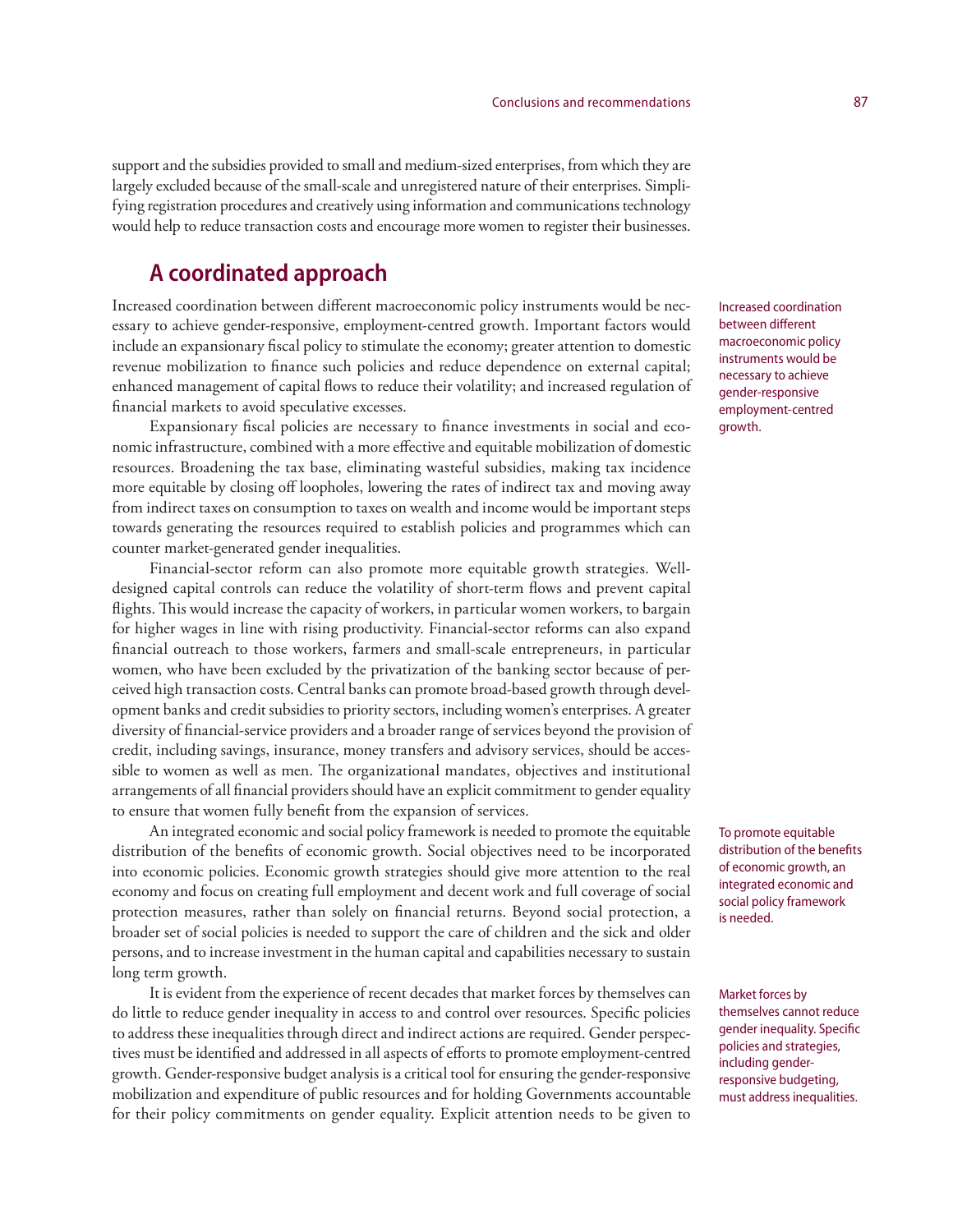ensuring women's representation in all areas and at all levels of decision-making on public finance management reform. Legislation, temporary quotas and affirmative action are necessary measures to overcome the long-established resistance to change in this area.

The State has an important role in providing an enabling environment for such changes through the pursuit of equity-enhancing policies, progressive legislation and regulations and institutional change. Other stakeholders also have critical roles, including donors, NGOs, trade unions and the private sector.

Private corporations have come under a great deal of pressure to adhere to the principles of corporate social responsibility. Many have adopted codes of conduct that include a commitment to gender equality in the treatment of their workers, and some have set up private foundations to support projects which advance women's rights in a range of contexts. Much more, however, needs to be done in the private sector.

Gender-responsive development assistance has contributed to increasing gender equality and women's empowerment. The focus of such assistance should, however, be expanded beyond social sectors to more productive sectors to ensure women's increased access to and control over economic and financial resources. The concerns that the focus of the new aid-effectiveness agenda may lead to reduced funding for gender-equality policies and programmes because of the focus on budget support should be addressed. There is a need for increased monitoring of the use of bilateral and multilateral funds, particularly in the context of the financial crisis, and the development of capacity in donor agencies to incorporate gender-equality perspectives effectively in all areas of support.

The organization of women, including in natural resource user groups, microfinance groups, self-help groups, trade unions and other forms of labour organizations, can significantly enhance women's access to and control over economic and financial resources. In many contexts around the world, such organizing has allowed women to claim their rights, influence policy, hold Governments to account and find collective solutions to their problems. Women's organizations and networks need to be recognized and funded as critical actors in change processes for sustainable economic growth and development.

### **Recommendations**

To ensure women's equitable access to and control over economic and financial resources, Member States should fully implement the commitment to gender equality and the empowerment of women contained in the Beijing Platform for Action, the outcome of the twenty-third special session of the General Assembly and the Millennium Development Goals. States parties to the Convention on the Elimination of All Forms of Discrimination against Women should fully implement their obligations under the Convention.

To that end, Member States, international organizations including the United Nations, the private sector, NGOs, trade unions and other stakeholders may also wish to take the following actions:

(*a*) The macroeconomic environment:

- (i) Strengthen efforts to implement the gender mainstreaming strategy by identifying and addressing gender perspectives in relation to all economic and financial resources, including through the use of gender analysis, genderimpact assessment and gender-responsive budgeting processes;
- (ii) Undertake and disseminate a gender analysis of policies and programmes related to macroeconomic stability, structural reform, taxation, investments, including foreign direct investment, and all relevant sectors of the economy;

A range of actors should be involved, including the State, the private sector, development cooperation agencies and women's organizations.

Actions to ensure women's equitable access to and control over economic and financial resources are recommended.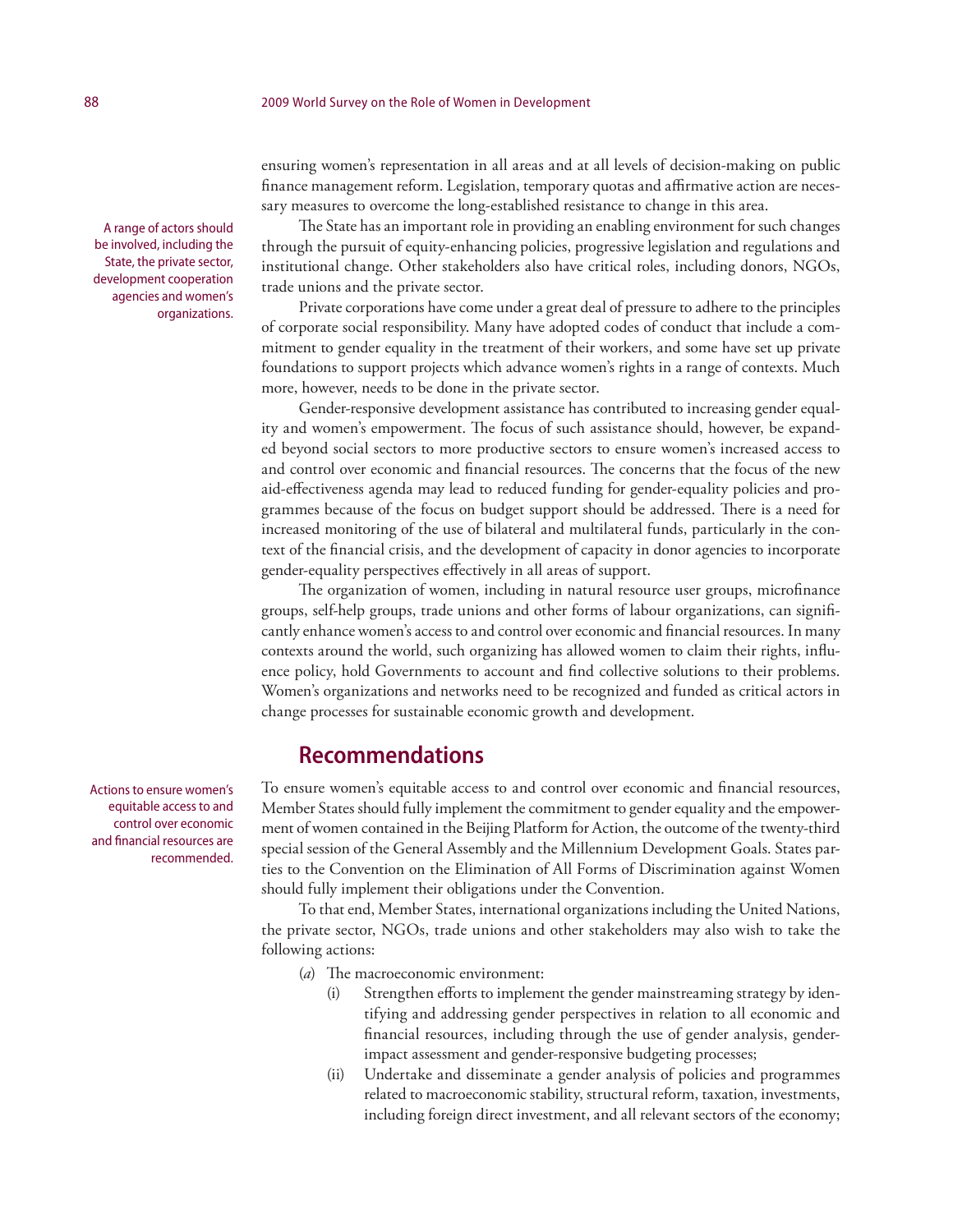- (iii) Link policies on economic and social development to ensure that all people, including poor and vulnerable groups, benefit from economic growth and development, in accordance with the goals of the Monterrey Consensus;
- (iv) Develop and implement gender-sensitive employment-centred growth strategies, based on full and productive employment and decent work for all women and men;
- (v) Adopt appropriate measures to identify and address the negative impacts of the economic and financial crisis on women and girls and maintain adequate levels of funding for gender equality and the empowerment of women;
- (vi) Design stimulus packages in response to the financial crisis that provide gender-sensitive investments in physical and social infrastructure and employment and that take into account both paid and unpaid work and the situation of particularly vulnerable groups, such as migrant women;
- (vii) Carry out and disseminate a gender analysis of revenues and expenditures in all policy areas and incorporate the results into resource mobilization and budget planning, allocation and evaluation;
- (viii) Further develop methodologies, tools and capacities for gender-responsive budget processes to ensure the systematic incorporation of gender perspec tives in all budget and planning processes;
- (ix) Develop progressive taxation systems that compensate for gender biases in revenue-collection systems, and enhance tax revenues through more efficient tax collection, broadening the tax base and effectively combating tax evasion;
- (x) Ensure that national development plans, poverty-reduction strategies, strate gies for implementation of the Millennium Development Goals and other macrolevel planning instruments and processes give adequate consideration to strengthening women's access to and control over economic and financial resources;
- (xi) Strengthen the focus and impact of development assistance targeting gender equality and the empowerment of women and girls through both gender mainstreaming and the funding of targeted activities as well as enhanced dialogue between donors and partners, and strengthen mechanisms to meas ure effectively the resources allocated to incorporating gender perspectives in all areas of development assistance;
- (xii) Take steps to reduce the cost of remittance transfers by encouraging competi tion; require that transfer companies provide accurate information regarding fees and exchange rates; monitor the safety and security of the transfers; and provide financial literacy training to both the migrant women who send remittances and those who receive them;
- (xiii) Adopt measures to ensure the equal representation of women in all areas of economic decision-making, including at the highest levels in relevant Government ministries, international organizations, corporate boards and the banking sector; and
- (xiv) Improve the collection, compilation and use of data on women's participation in economic decision-making bodies.
- ( *b*) Full and productive employment and decent work:
	- (i) Adopt and enforce the principles of decent work in both the formal and informal sectors, as contained in ILO Conventions Nos. 100, 111, 156 and 183, giving due consideration to gender-equality perspectives in implementation;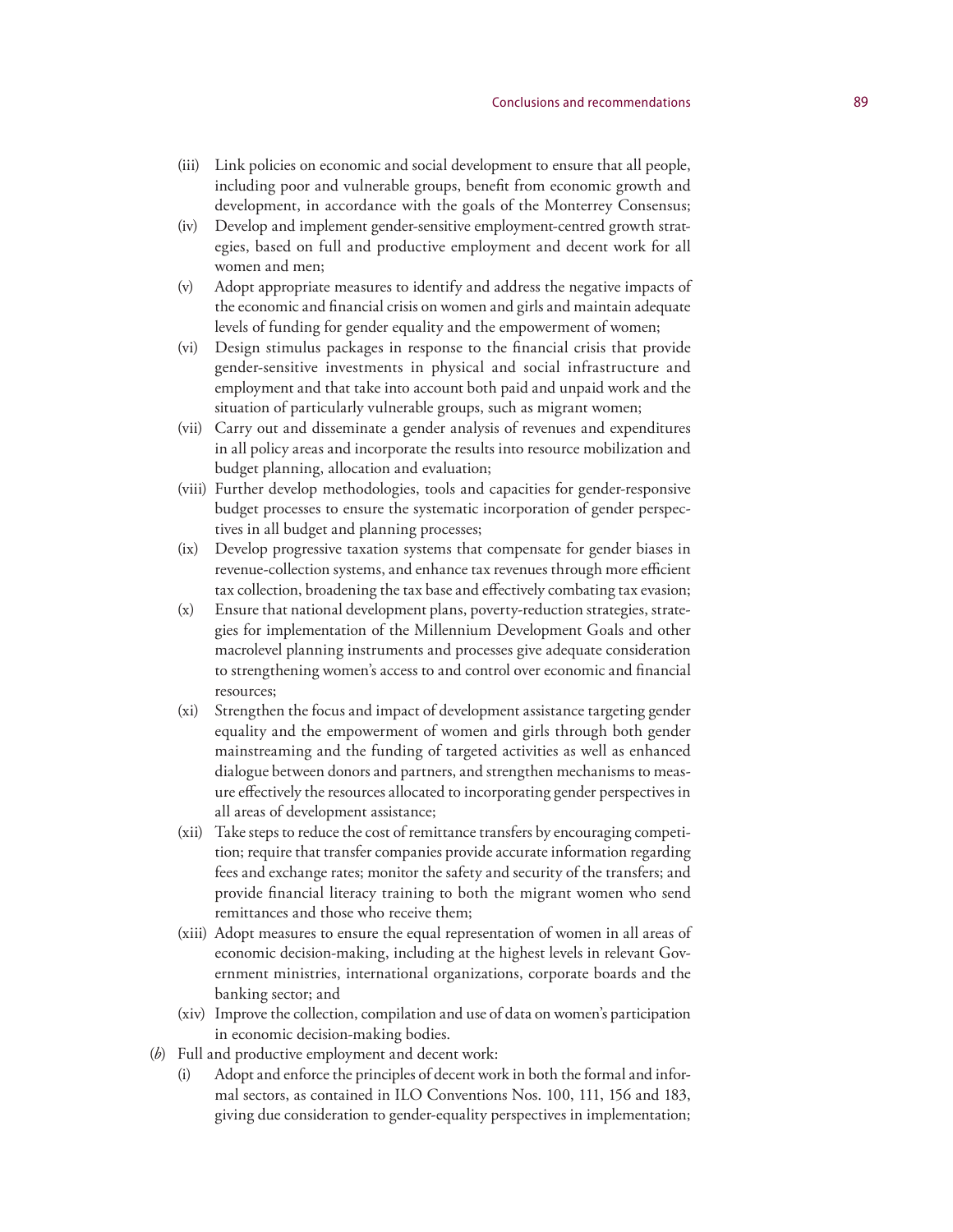- (ii) Develop and adequately resource active labour market policies on full and productive employment and decent work for all, including the full participation of women and men in both rural and urban areas;
- (iii) Undertake a gender analysis of national labour laws and standards and establish gender-sensitive policies and guidelines for employment practices, including for transnational corporations, with particular attention to export processing zones, building on multilateral instruments, including the Convention on the Elimination of All Forms of Discrimination against Women and ILO conventions;
- (iv) Adopt and/or review, and fully implement, gender-sensitive legislation and policies that reduce, through specifically targeted measures, horizontal and vertical occupational segregation and gender wage gaps;
- (v) Enforce minimum-wage regulations in both the formal and informal sectors and ensure equal wages for work of equal value;
- (vi) Develop and maintain statistical instruments to measure, in quantitative and qualitative terms, unpaid work that is outside national accounts, to reflect better its value in policies, strategies, plans and budgets across all relevant sectors;
- (vii) Strengthen the capacity of national statistical offices to undertake a comprehensive collection of statistics effectively on all categories of activities, including through the implementation of time-use surveys, to inform policy development that facilitates the sharing of unpaid work between women and men;
- (viii) Promote greater recognition that care work should be shared between the State, the private sector, civil society and households, as well as between women and men, and strengthen dialogue and coordination between all relevant stakeholders;
- (ix) Develop and/or expand the provision of quality and affordable public care services for children, older persons, the sick and people living with disabilities and with HIV/AIDS; and ensure that such services meet the needs of both caregivers and care recipients in terms of proximity, opening hours and cost;
- (x) Adopt and implement legislation and policies to promote the reconciliation of work and family responsibilities, including through increased flexibility in working arrangements such as part-time work; and ensure that both women and men have access to maternity, paternity, parental and other forms of leave, and are not discriminated against when availing themselves of such benefits;
- (xi) Encourage men, through training, education and peer programmes, to participate fully in the care and support of others, including older persons, persons with disabilities, people living with HIV/AIDS, sick persons, children and other dependants;
- (xii) Strengthen efforts to protect the rights of, and ensure decent work conditions for, domestic workers, including migrant women, in relation to, inter alia, working hours, conditions and wages, access to health care services, and other social and economic benefits;
- (xiii) Take specific measures to address stereotypes relating to the employment of both women and men, including through awareness-raising and advocacy and identifying positive role models;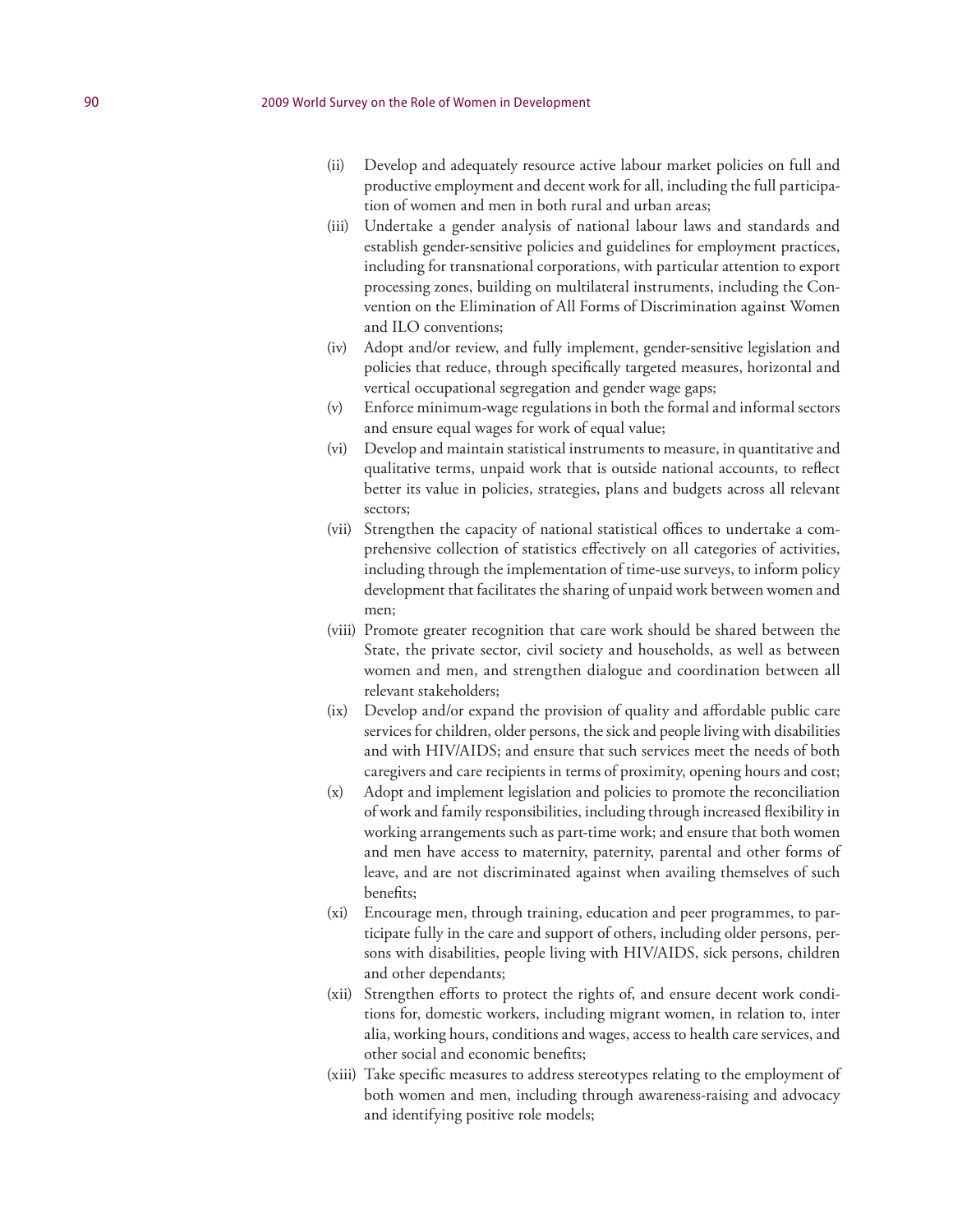- (xiv) Take appropriate measures to reduce inequality in education at all lev els, particularly the secondary level, in order to address the constraints to women's full participation in the labour market, in particular in relation to access to education and training in science and technology, including information and communications technology;
- (xv) Promote lifelong learning and equal access of women to vocational and workplace education and training programmes and innovative informa tion and communications technology programmes, including in nontraditional areas and in leadership and management programmes, giving particular attention to unemployed women and women re-entering the labour market;
- (xvi) Encourage women's participation in male-dominated fields of study, employment and training and encourage men's participation in femaledominated fields;
- (xvii) Safeguard and promote the right to organize and bargain collectively; facilitate women's participation and representation in social dialogues; and include gender equality issues in social dialogue agendas; and
- (xviii) Adopt policies and support mechanisms that create an enabling environ ment for women's organizations and networks, including self-help groups and workers' organizations and cooperatives, in particular groups which support the educational and employment opportunities of vulnerable groups such as migrant women, indigenous women and women with disabilities.
- ( *c*) Land, housing and other productive resources:
	- (i) Adopt and/or review legislation and policies to ensure women's equal access to and control over land, housing and other property, including through inheritance, land-reform programmes and land markets, and give due atten tion to enforcement;
	- (ii) Take measures to facilitate equitable access to land and property rights by providing training to make the judicial and administrative system more responsive to gender-equality issues; provide legal aid for women seeking to claim their rights; support the efforts of women's groups and networks; and carry out awareness campaigns to draw attention to equal rights for women to land and property;
	- (iii) Develop, document and disseminate innovative approaches to ensuring women's equal access to land, housing and other property, including the provision of subsidized credit and support for women's collective efforts;
	- (iv) Take measures to address the discriminatory elements of customary law in relation to land and property rights and build on gender-sensitive and progressive aspects;
	- (v) Strengthen efforts and investment to increase the productivity of rural women's work through improved access to credit and savings; to critical infrastructure and services, such as transport, energy, water supply and sanitation, extension services and markets; and to appropriate technologies, including information and communications technology;
	- (vi) Recognize and protect, through appropriate measures, women's existing access to communal resources, including forests, wetlands and commons;
	- (vii) Increase investment in programmes providing water supply and sanitation to rural areas and urban slums through consultative and participatory processes,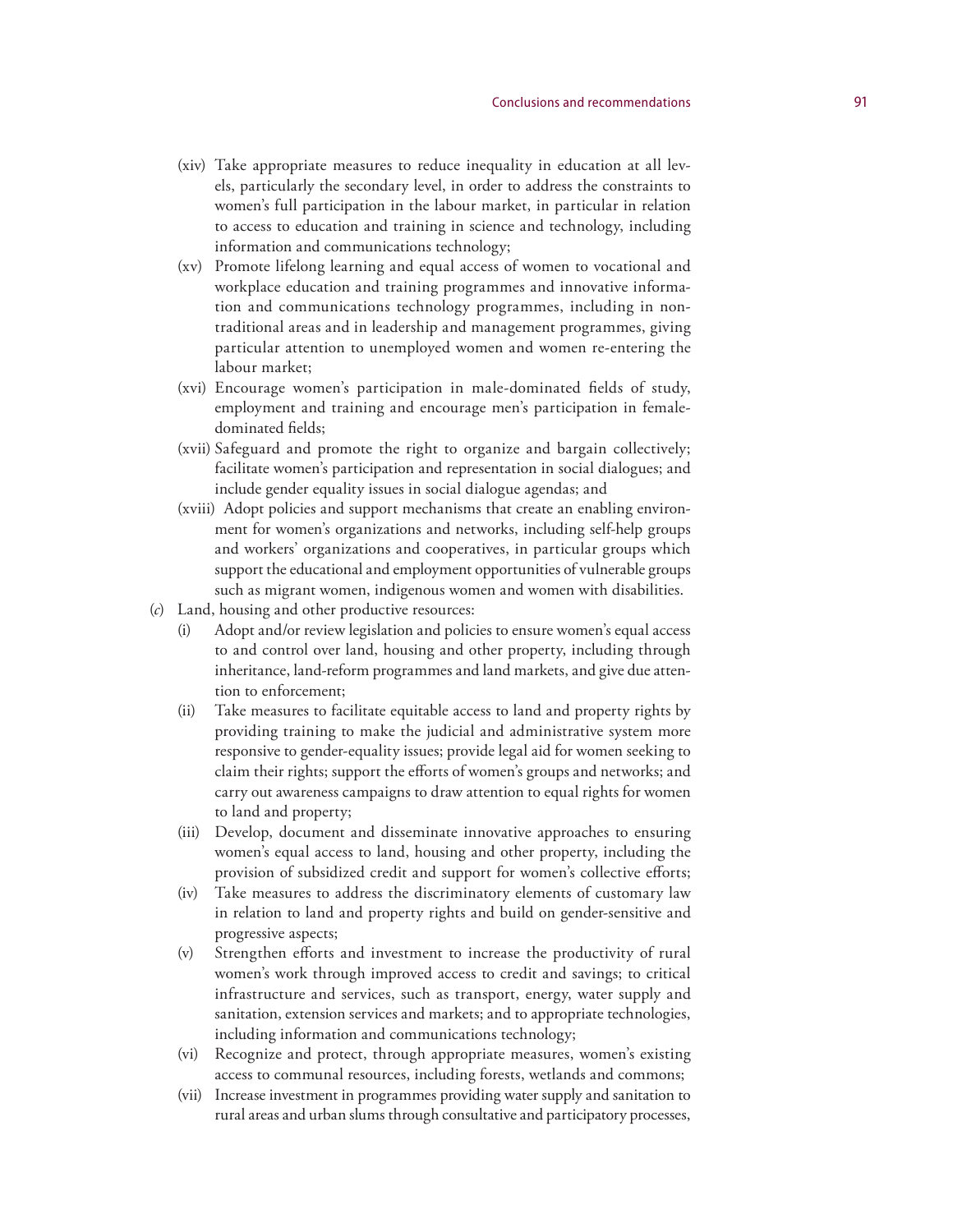to increase health and well-being, relieve the workloads of women and girls, and release their time and energy for other productive activities, including entrepreneurship;

- (viii) Take measures to ensure the full participation of women in planning and decision-making on forest and water management and increase the number of women participating in training programmes;
- (ix) Ensure the active participation of women in user groups established around essential productive resources, such as water and forests, through the establishment of targets, training programmes and other incentives to ensure women's participation in critical decisions on the allocation of resources;
- (x) Review agricultural policies and strategies to ensure that women's critical role in food security is recognized and addressed as an integrated part of both short- and long term responses to the food crisis;
- (xi) Take measures to integrate women, on an equal basis with men, in planning and decision-making and in the implementation of adaptation and mitigation initiatives in efforts to combat climate change, and ensure their access to related financial resources and technologies;
- (xii) Develop strategies to increase resource allocation to women's off-farm income generation activities, including through access to financial services and improved technologies;
- (xiii) Promote and facilitate the equal access of women and girls, including those living in rural areas, to information and communications technology, through, for example, access to telecentres responsive to the priorities and needs of women as well as men; education and training on the use of such technologies for networking, advocacy, exchange of information and business and education activities; and opportunities to develop appropriate content;
- (xiv) Strengthen efforts and increase resource allocations to meet basic housing needs through affordable housing programmes, based on consultative and participatory processes involving women as well as men;
- (xv) Take steps to revise laws and abolish practices that discriminate against women and deny them security of tenure and equal access to adequate housing;
- (xvi) Increase consultation with and the participation of women in all decisions on the allocation of public resources and the development of critical infrastructure and services, such as transport and water, in particular in urban slums and rural areas, to ensure that these meet the priorities and needs of both women and men; and
- (xvii) Support increased research and data collection on women's access to and control over land, housing, property and other productive resources, to inform policy and strategy development.
- (*d*) Financial services:
	- (i) Promote gender mainstreaming in all policies and programmes in the financial sector through the systematic use of gender analysis and gender-impact assessments;
	- (ii) Identify and address the specific constraints faced by women in accessing formal financial services, including savings, credit, insurance and moneytransfer services;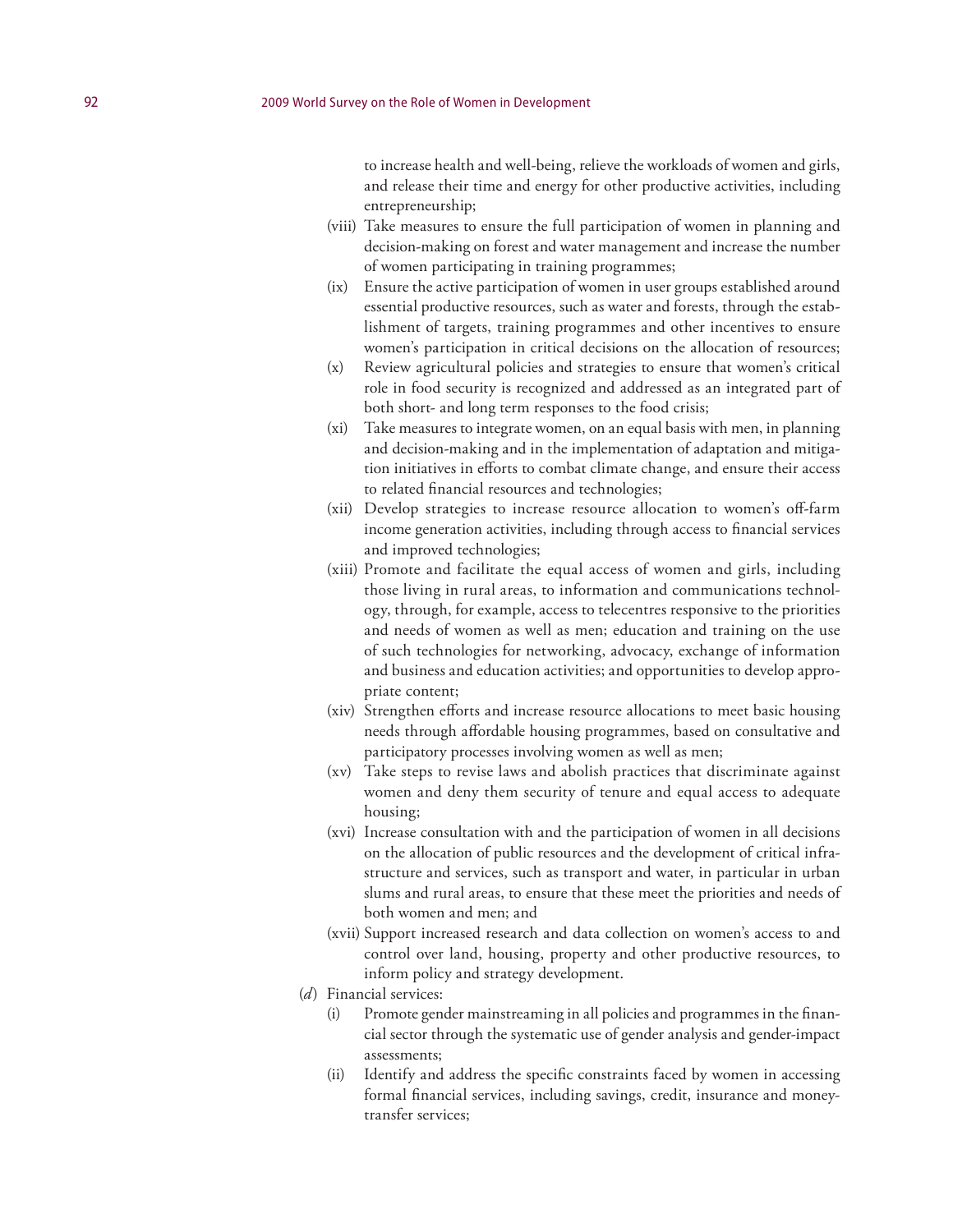- (iii) Take all appropriate measures to identify and address discrimination against women in access to and control of bank loans, mortgages and other forms of financial credit, giving special attention to poor women;
- (iv) Take appropriate measures to ensure that the organizational mandates, objectives and institutional arrangements of all financial providers have an explicit commitment to gender equality and that women benefit fully from the expansion of services;
- (v) Strengthen the capacity of existing and emerging microcredit institutions to reach poor women in both rural areas and urban slums;
- (vi) Ensure that microfinance programmes focus on developing savings products that are safe, convenient and accessible to women and support women to retain control over their savings;
- (vii) Develop methodologies and tools, including indicators, to ensure more sys tematic and effective monitoring of the impacts of microfinance through both formal and informal channels, including on income, well-being and other social indicators;
- (viii) Assess the impact of the growing commercialization of microfinance on wom en's access to and control over financial resources;
- (ix) Create a climate that is conducive to increasing the number of women entre preneurs and the size of their businesses by giving them greater access to financial instruments, providing training and advisory services, facilitating networking and information-sharing, and increasing their participation in advisory boards and other forums to contribute to the formulation and review of policies and programmes being developed by financial institutions;
- (x) Promote the equal representation of women in decision-making at all levels in both formal and informal financial institutions; and
- (xi) Support research and data collection, and the effective dissemination of find ings, on women's needs and priorities, access to both formal and informal financial services, and the impact and appropriateness of such services.
- ( *e*) Social protection:
	- (i) Increase the share of public expenditure allocated to basic social security to address vulnerabilities related to childhood, old age, ill health, disability and unemployment and other life crises;
	- (ii) Develop and improve adequate, sustainable and gender-responsive social pro tection schemes, including social insurance and pension schemes, that meet basic minimum needs throughout the life cycle, and recognize leave periods for caregiving in the calculation of respective benefits;
	- (iii) Ensure that social protection measures such as health insurance and child and family allowances, and information on those benefits, are accessible for all workers, including migrant workers and women in the informal sector, and that these measures do not reinforce gender biases;
	- (iv) Review, strengthen and expand social protection to meet the needs of people living in poverty adequately, taking into account women's specific needs and priorities related to the unequal sharing of unpaid work;
	- (v) Ensure that the development of employment-guarantee policies and pro grammes, as well as family-based cash-transfer programmes, are based on a gender analysis which takes into account the needs and priorities of women and men and do not reinforce gender biases;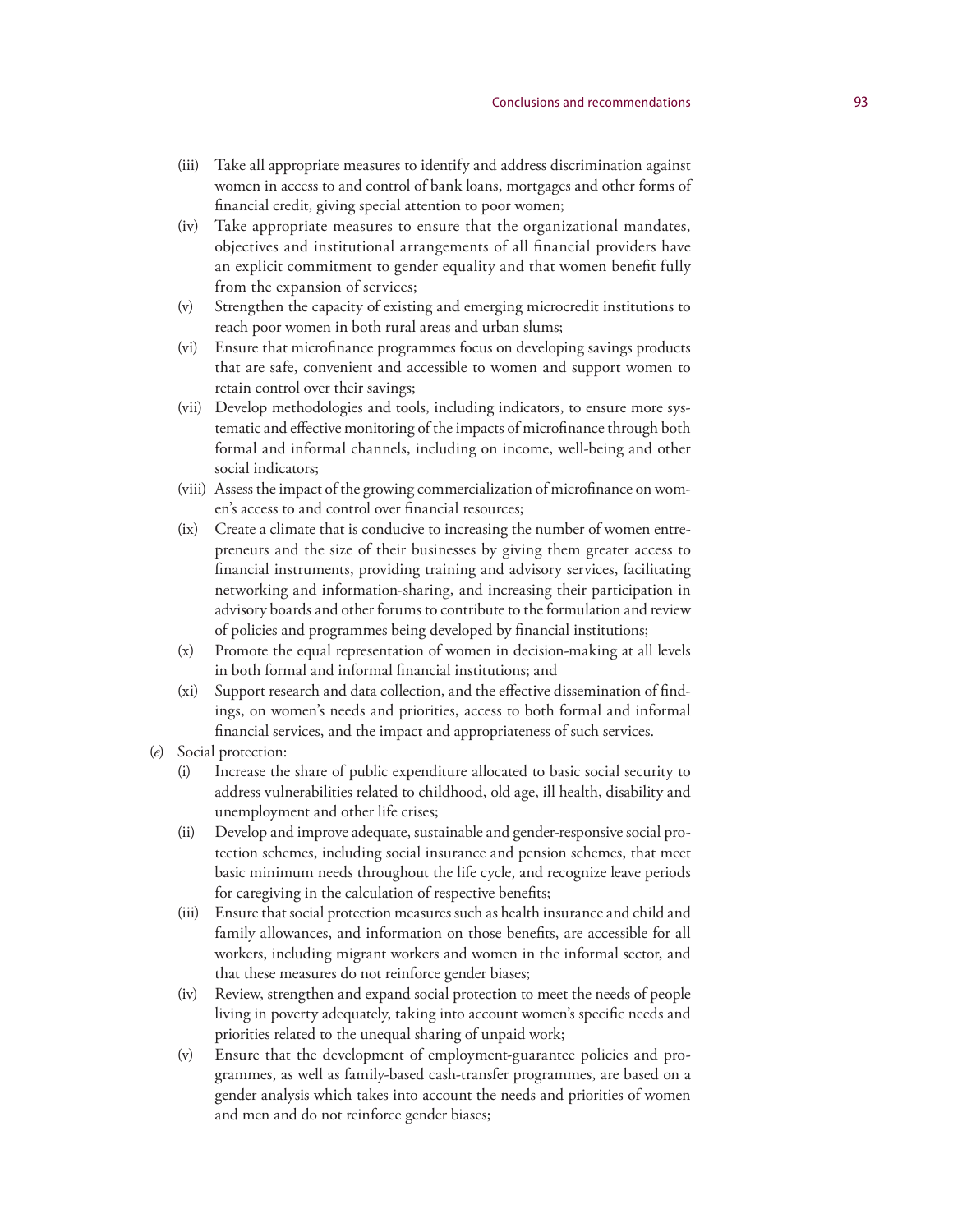- (vi) Take measures to ensure that older women and women with disabilities secure equal access to basic social services, appropriate social protection/ social security measures, with particular attention to women living in poverty in rural areas and urban slums, to enable them to lead independent and healthy lives;
- (vii) Develop minimum pensions that are independent of years of contribution to ensure that basic minimum needs are met, and recognize leave periods for caregiving in the calculation of pension benefits;
- (viii) Ensure universal access, on the basis of equality between women and men, to appropriate, affordable and quality health care services for women and girls throughout the life cycle;
- (ix) Take innovative measures, as required, to extend basic health insurance coverage to all;
- (x) Increase bilateral and multilateral assistance aimed at ensuring the provision of gender-responsive basic social services; and
- (xi) Improve the collection, compilation and dissemination of timely, reliable, comparable data disaggregated by sex and age, and further develop quantitative and qualitative indicators to increase capacity to measure access to and impact of social protection measures throughout the life cycle.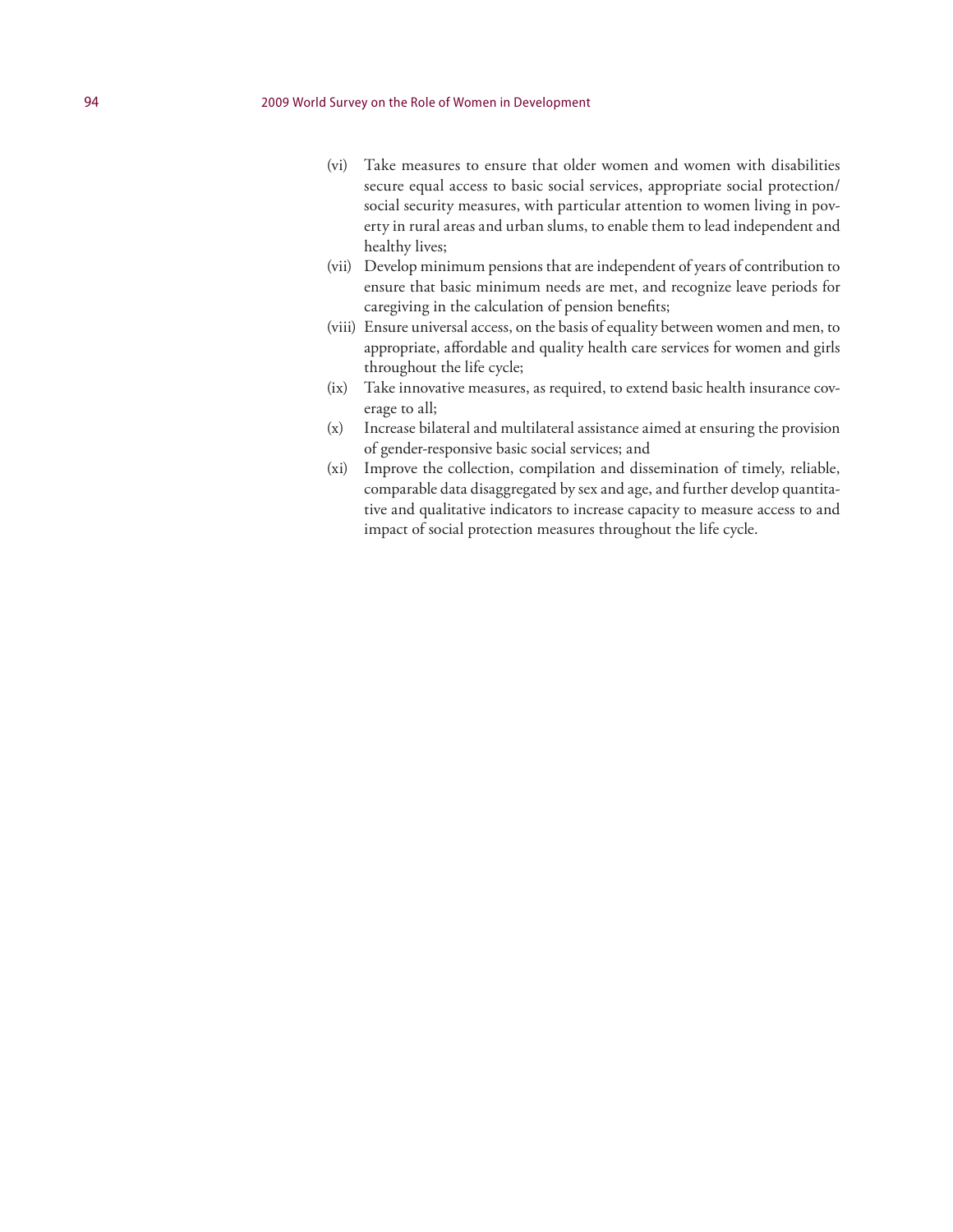- Adato, M., and L. Haddad (2001). Targeting poverty through community-based public works programmes: a cross-disciplinary assessment of recent experience in South Africa. Washington, D.C.: International Food Policy Research Institute.
- Adato, M., and D. Mindek (2000). Progress and women's empowerment: evidence from six Mexican states. In *The Impact of PROGRESA on Women's Status and Intrahousehold Relations*, Adato, De la Brière and others, Washington, D.C.: International Food Policy Research Institute.
- Addati, L., and N. Cassirer (2008). Equal sharing of responsibilities between women and men, including caregiving in the context of HIV/AIDS. Paper prepared for the Expert Group meeting on the equal sharing of responsibilities between women and men, including caregiving in the context of HIV/AIDS, organized by the United Nations Division for the Advancement of Women, Geneva.

\_\_\_\_\_\_\_\_\_\_ (2007). Expanding women's employment opportunities: informal economy workers and the need for childcare. Interregional symposium on the informal economy: enabling transition to formalization, 27-29 November. Geneva: International Labour Organization (ILO).

Agarwal, B. (forthcoming). Gender and forest conservation: the impact of women's participation in community forest governance. *Ecological Economics*.

\_\_\_\_\_\_\_\_\_\_ (2005). A landmark step to gender equality. *The Hindu*, 25 September.

\_\_\_\_\_\_\_\_\_\_ (2002). *Are We Not Peasants Too? Land Rights and Women's Claims in India.* New York: Population Council.

(2001). Participatory exclusions, community forestry and gender: an analysis for South Asia and a conceptual framework. *World Development*, vol. 29, No. 10, pp. 1,623-1,648.

(2000). Conceptualizing environmental collective action: why gender matters. *Cambridge Journal of Economics*, vol. 24, pp. 283-310.

(1997). "Bargaining" and gender relations: within and beyond the household. *Feminist Economics*, vol. 3, No. 1, pp. 1-51.

\_\_\_\_\_\_\_\_\_\_ (1994). *A Field of One's Own. Gender and Land Rights in South Asia.* Cambridge: Cambridge University Press.

\_\_\_\_\_\_\_\_\_\_ (1992). The gender and environment debate: lessons from India. *Feminist Studies*, vol. 18, No. 1, pp. 19-158.

Agarwal, B., and P. Panda (2007). Toward freedom from domestic violence: the neglected obvious. *Journal of Human Development and Capabilities*, vol. 8, No. 3.

(2005). Marital violence, human development and women's property status in India. *World Development*, vol. 33, No. 5, pp. 823-850.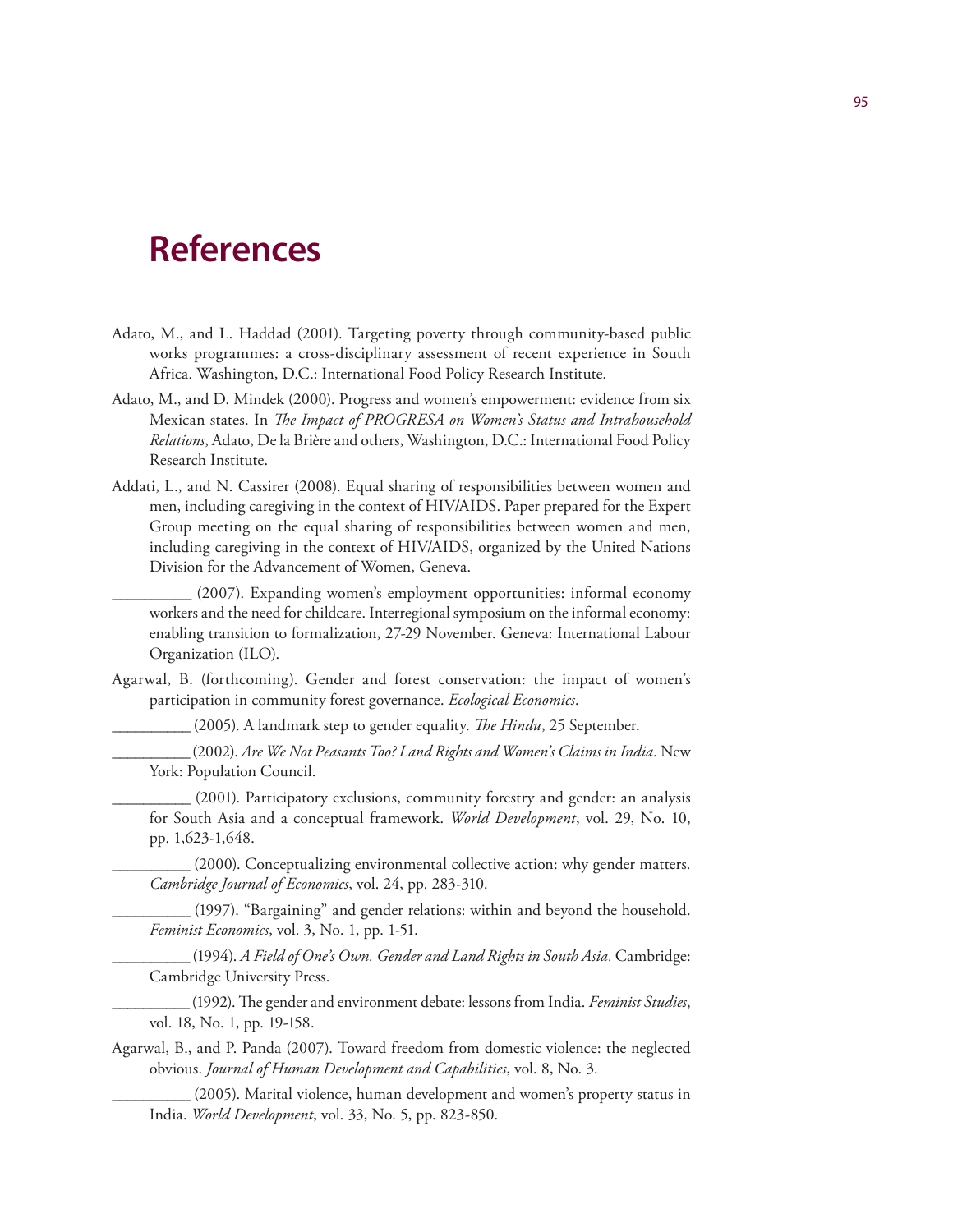- Ahmed, I. (2004). Rates on interest in the microcredit sector: comparing NGOs with commercial banks. In *Attacking Poverty with Microcredit*, S. Ahmed and M. Hakim, eds. Dhaka: University Press.
- Anker, R. (2005). *Women's Access to Occupations with Authority, Influence and Decision-making Power*. Geneva: International Labour Organization (ILO).
- Anker, R., and others (2003). *Gender-based Occupational Segregation in the 1990s.* Geneva: International Labour Organization (ILO).
- Antonopoulos, R. (2008). The unpaid care work-paid work connection. Annandale-on-Hudson: The Levy Institute.
	- (2007). The right to a job, the right type of projects: employment guarantee projects from a gender perspective. Annandale-on-Hudson: the Levy Institute.
- Appleton, S., and others (2002). Labour retrenchment in China: determinants and consequences. *China Economic Review*, vol. 13, No. 2-3, pp. 252-275.
	- \_\_\_\_\_\_\_\_\_\_ (1999). The gender wage gap in three African countries. *Economic Development and Cultural Change*, vol. 47, No. 2, pp. 289-312.
- Aslanbeigui, N., and G. Summerfield (2000). The Asian crisis, gender, and the international financial architecture. *Feminist Economics*, vol. 6, No. 3, pp. 81-103.
- Association for Women's Rights in Development (AWID) (2007). *The Second FundHer Report: Financial Sustainability for Women's Movements Worldwide.* Mexico, AWID.
- Atinc, T., and M. Walton (1998). Social consequences of the East Asian financial crisis. In *East Asia: The Road to Recovery.* Washington, D.C.: World Bank.
- Baird, S., and others (2007). Infant mortality over the business cycle in the developing world. Policy Research Working Paper Series 4,346. Washington, D.C.: World Bank.
- Bardasi, E., and J. Gornick (2008). Working for less? Women's part-time wage penalties across countries. *Feminist Economics*, vol. 14, No. 2, pp. 37-72.
- Bardasi, E., and others (2007). Gender, entrepreneurship, and competitiveness in Africa. In *The Africa Competitiveness Report*. Washington, D.C.: World Economic Forum.
- Barker, G. (2008). Engaging men and boys in caregiving: reflections from research, practice and policy advocacy in Latin America. Prepared for the Expert Group meeting on the equal sharing of responsibilities between women and men, including caregiving in the context of HIV/AIDS, organized by the United Nations Division for the Advancement of Women, Geneva.
- Barnett, K., and C. Grown (2004). *Gender Impacts of Government Revenue Collection: The Case of Taxation.* London: Commonwealth Secretariat.
- Barrientos, A. (2004). Women, informal employment and social protection in Latin America. In *Women at Work: Challenges for Latin America*, C. Piras, ed. Washington, D.C.: Inter-American Development Bank.
- Barrientos, A., and J. DeJong (2006). Reducing child poverty with cash transfers: a sure thing? *Development Policy Review*, vol. 24, No. 5.
- Barrientos, A., and P. Lloyd-Sherlock (2002). Non-contributory pensions and social protection. *Issues in Social Protection, Social Protection Sector*, discussion paper 12, International Labour Organization (ILO), Geneva.
- Baruah, B. (2007). Gendered realities: exploring property ownership and tenancy relationships in urban India. *World Development*, vol. 35, No. 12, pp. 2,096-2,109.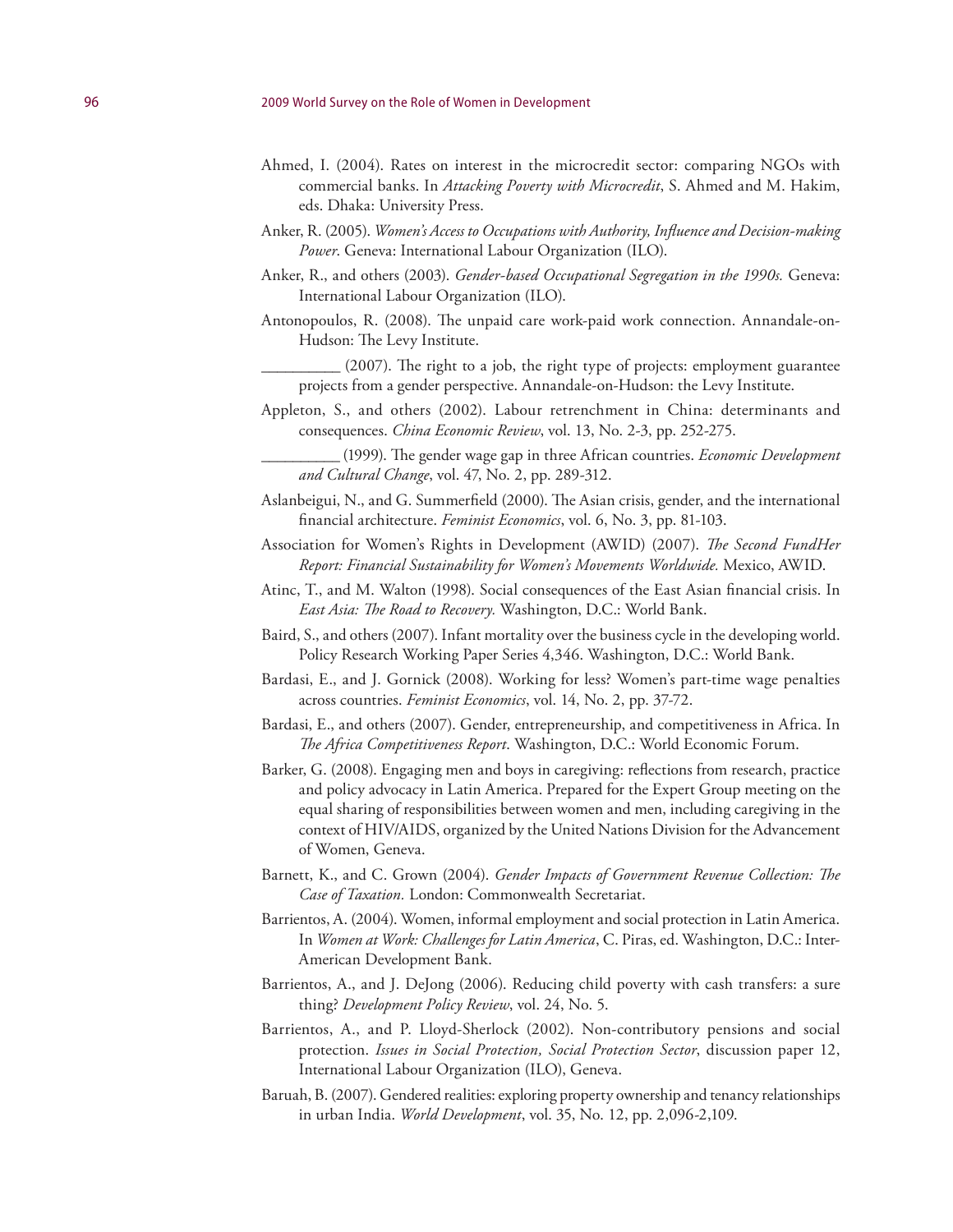- Barwell, I. (1996). Transport and the village: findings from African village-level travel and transport services and related studies. Washington, D.C.: World Bank.
- Basu, B., and F. Famoye (2004). Domestic violence against women, and their economic dependence: a count data analysis. *Review of Political Economy*, vol. 16, No. 4, pp. 457-472.
- Beall, J., and S. Fox (2007). Urban poverty and development in the 21st century: towards an inclusive and sustainable world. London: London School of Economics.
- Beaman, L., and others (2008). Powerful women: does exposure reduce bias? Massachusetts: Massachusetts Institute of Technology, Department of Economics.
- Bellamy, K., and K. Rake (2005). *Money, Money, Money: Is It Still a Rich Man's World?*  London: Fawcett Society.
- Benería, L. (2008). The crisis of care, international migration and public policy. *Feminist Economics*, vol. 14, No. 3, pp. 1-21.
	- \_\_\_\_\_\_\_\_\_\_ (2003). *Gender, Development and Globalization: Economics as if All People Mattered.* London: Routledge.
- Benería, L., and M. Floro (2005). Distribution, gender and labour market informalization: a conceptual framework with a focus on homeworkers. In *Rethinking Informalization: Poverty, Precarious Jobs and Social Protection*, Kudva and Benería, eds. Ithaca, New York: Internet-First University Press.
- Benería, L., and M. Martínez-Iglesias (2009). The new gender order and reconciliation policies: the case of Spain. Paper presented at the conference on the theme "Towards gender equality in the labour market: work-family life reconciliation policies", Istanbul Technical University, 27 May, organized by Women for Women's Human Rights.
- Benschop, M. (2002). Rights and reality: are women's equal rights to land, housing and property implemented in East Africa? Nairobi: UN-Habitat.
- Berger, M. (1989). Giving women credit: the strengths and limitations of credit as a tool for alleviating poverty, *World Development*, vol. 17, No. 7, pp. 1,017-1,032.
- Berik, G. (2008). Growth with gender inequity: another look at East Asian development. In *Social Justice and Gender Equity: Rethinking Development Strategies and Macroeconomic Policies*, Berik, Rodgers and Zammit, eds. London: Routledge.
- Berik, G., and Y. Rodgers (2008). Engendering development strategies and macroeconomic policies: what's sound and sensible? In *Social Justice and Gender Equity: Rethinking Development Strategies and Macroeconomic Policies*, Berik, Rodgers and Zammit, eds. London: Routledge.
- Berik, G., and others, eds. (2009). Inequality, development and growth. Special issue of *Feminist Economics*, vol. 15, No. 2.
- Bibars, I. (2002). Do social safety nets catch women? Women's social security entitlements in the Arab world. Presented at the World Bank Fourth Development Forum (round table) on the theme "Women in the Arab World: towards equal citizenship", Washington, D.C.
- Bickham Mendez, J. (2005). From revolution to the maquiladoras: gender, labour and globalization in Nicaragua. Durham: Duke University Press.
- Blackden, C. M., and C. Bhanu (1999). *Gender, Growth and Poverty Reduction: Special Programme of Assistance for Africa*. Washington, D.C.: World Bank.
- Boserup, E. (1970). *Women's Role in Economic Development*, New York: St. Martin's Press.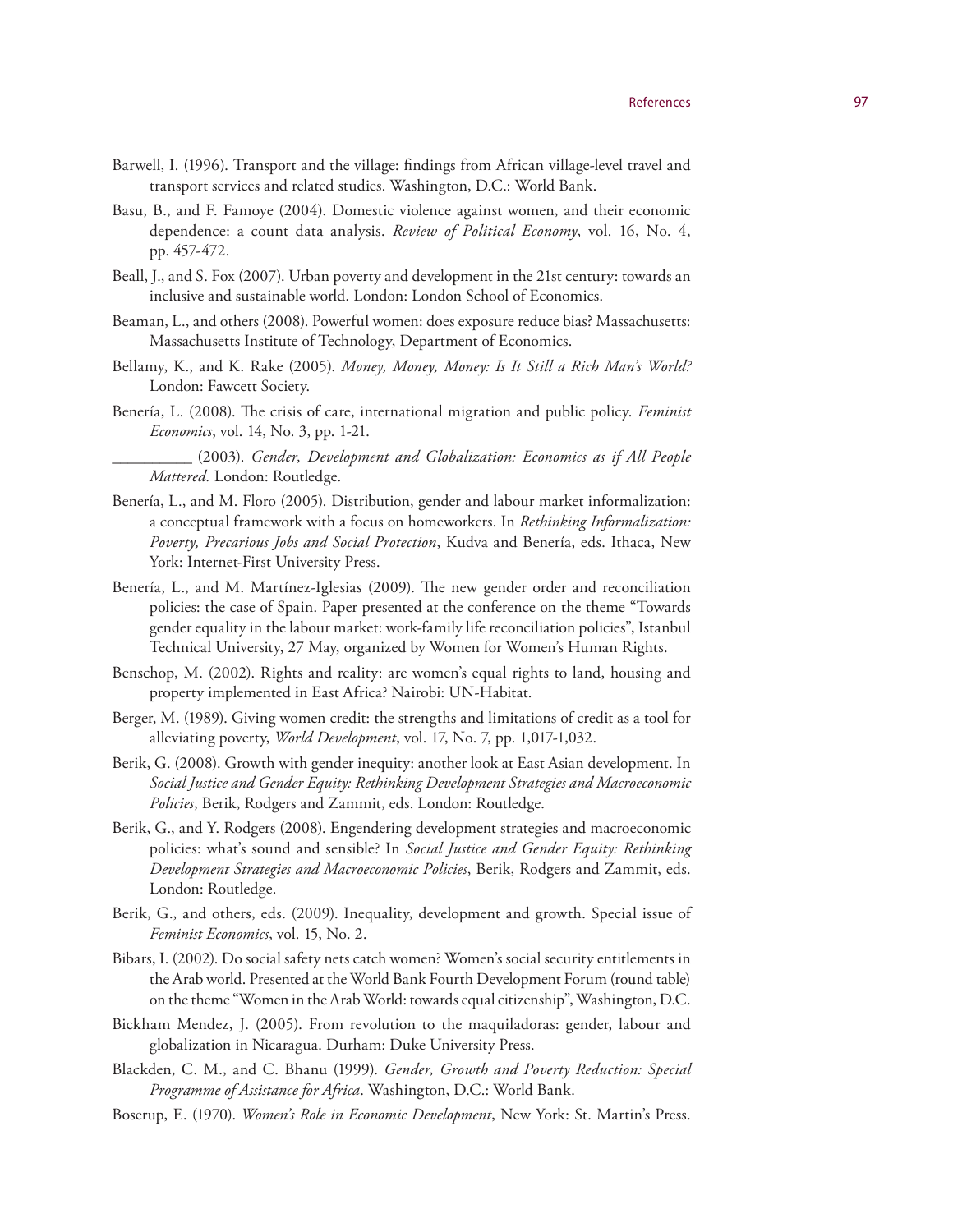- Brachet-Márquez, V., and O. de Oliveira (2004). Gendering the debate on the welfare state in Mexico: women's employment and welfare entitlements in the globalized economy. In *Globalization, Export-oriented Employment and Social Policy: Gendered Connections*, Razavi, Pearson and Danloy, eds. Basingstoke: Palgrave Macmillan.
- Braunstein, E. (2008). Women's employment, empowerment and globalization: an economic perspective. Prepared for the Expert Consultation on the 2009 *World Survey on the Role of Women in Development*, organized by the United Nations Division for the Advancement of Women, Bangkok.
- Braunstein, E., and M. Brenner (2007). Foreign direct investment and wages in urban China: the differences between men and women. *Feminist Economics*, vol. 13, No. 2/3, pp. 213-237.
- Braunstein, E., and J. Heintz (2006). Gender bias and central bank policy: employment and inflation reduction. Salt Lake City: International Working Group on Gender, Macroeconomics and International Economics.
- Breneman-Pennas, T., and M. Rueda Catry (2008). Women's participation in social dialogue institutions at the national level. Geneva: International Labour Organization (ILO).
- Brickner, R. (2006). Mexican Union women and the social construction of women's labour rights. *Latin American Perspectives*, vol. 33, No. 151, pp. 55-74.
- Broadbent, K. (2007). Sisters organizing in Japan and Korea: the development of women-only unions. *Industrial Relations Journal*, vol. 38, No. 3, pp. 229-251.
- Brush, C., and others (2004). *Gatekeepers of Venture Growth: A Diana Project Report on the Role and Participation of Women in the Venture Capital Industry*. Kansas City, Missouri: Ewing Marion Kauffman Foundation.
- Budlender, D. (2008). The statistical evidence on care and non-care work across six countries. Geneva: United Nations Research Institute for Social Development (UNRISD).
- Caouette, T., and others (2006). Labour migration in the Greater Mekong subregion. Bangkok: Rockefeller Foundation.
- Case, A., and others (2003). The reach of the South African child support grant: evidence from KwaZulu-Natal. Princeton University: Woodrow Wilson School of Public and International Affairs.
- Castro, M. E. (2007). Gender equity promotion in the private sector in Mexico: the development of a successful model. Smart lessons in advisory services, fact sheet (October). Washington, D.C.: International Finance Corporation, World Bank Group.
- Centre of Arab Women for Training and Research (2007). *Women Entrepreneurs in the Middle East and North Africa: Contributions, Characteristics and Challenges.* Tunisia: Centre of Arab Women for Training and Research and the International Finance Corporation Gender Entrepreneurship Markets.
- Chant, S. (2003). Female household headship and the feminization of poverty: facts, fictions and forward strategies. London: London School of Economics and Political Science.
- Chant, S., and C. McIlwaine (2009). *Geographies of Development in the 21st Century: An Introduction to the Global South.* Cheltenham: Edward Elgar.
- Chant, S., and C. Pedwell (2008). *Women, Gender and the Informal Economy: An Assessment of the International Labour Organization (ILO) Research and Suggested Ways Forward.* Geneva: International Labour Organization (ILO).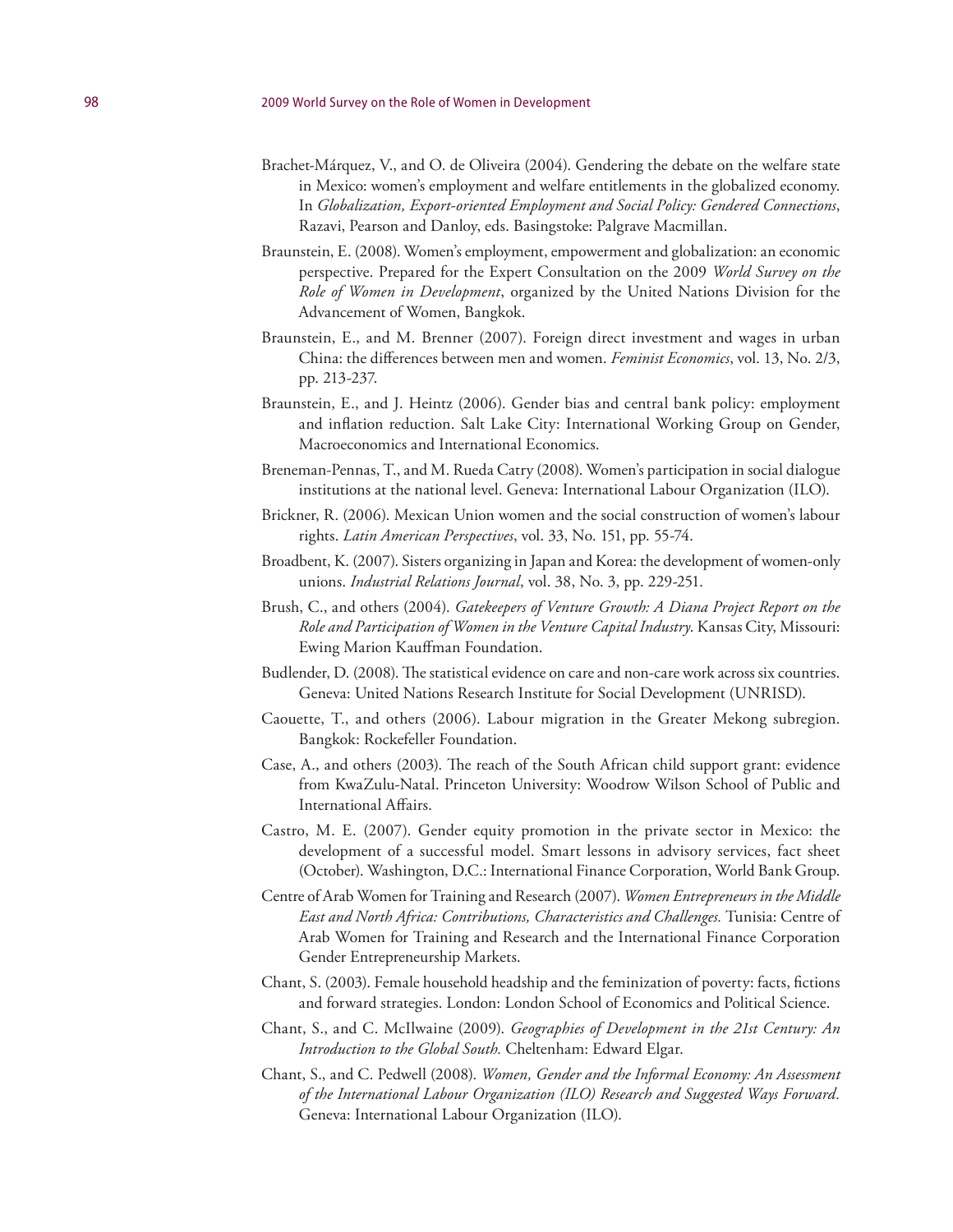- Charmes, J. (2009). Concepts, measurement and trends. In *Is Informal Normal? Towards More and Better Jobs in Developing Countries*, Jutting and Laiglesia, eds. Paris: Organization for Economic Cooperation and Development (OECD).
- Chatterjee, M., and M. Ranson (2003). Livelihood security through community-based insurance in India. In *Global Health Challenges for Human Security*, Chen and others, eds. Cambridge: Harvard University, Global Equity Initiative, Asia Centre.
- Chen, M., and others (2005). Progress of the world's women 2005: Women, work and poverty. New York: United Nations Development Fund for Women (UNIFEM).
- Chen, S., and M. Ravallion (2008). The developing world is poorer than we thought, but no less successful in the fight against poverty. Washington, D.C.: World Bank.
- Chikarmane, P., and L. Narayan (2005). Organizing the unorganized: a case study of the Kagad Kach Patra Kashtakari Panchayat. Pune: Kagad Kach Patra Kashtakari Panchayat (Trade Union of Waste-pickers).
- Choudhury, T., and A. Raihan (2000). Structural adjustment participatory review initiative. Bangladesh study theme 2(C): implications of financial sector reforms (mimeo). Dhaka. Available at http://www.saprin.org/bangladesh/ research/ban\_finance.pdf.
- Commonwealth Secretariat (1989). Engendering adjustment for the 1990s: report of the Commonwealth Secretariat Expert Group on Structural Adjustment. London.
- Copestake, J., and others (2005). *Money with a Mission, vol. 1: Microfinance and Poverty Reduction.* Warwickshire: ITDG Publishing.
- Cornish, M. (2007). The legal dimensions of empowering women in global labour markets. World Bank learning dialogue on the legal dimensions of women's economic empowerment. Washington, D.C.: World Bank.
- Corporate Women Directors International (2007). *Women Board Directors of the 2007 Fortune Global 200.* Washington, D.C.: GlobeWomen.
- Costa, J., and others (2009). *The Role of Gender Inequalities in Explaining Income Growth, Poverty and Inequality: Evidence from Latin American Countries.* Brasilia: International Poverty Centre.
- Daley-Harris, S. (2009). *State of the Microcredit Summit Campaign Report 2009.* Washington, D.C.: Microcredit summit.
- Das, M. (2006). Do traditional axes of exclusion affect labour market outcomes in India? Washington, D.C.: World Bank.
- Dasgupta, S. (2002). *Organizing for Socio-economic Security in India.* Geneva: International Labour Organization (ILO).
- Dash, A. (2003). Strategies for poverty alleviation in India: CYSD's holistic approach to empowerment through the self-help group model. IDS Bulletin, vol. 34, No. 4, pp. 133-142.
- Davin, D. (2004). The impact of export-oriented manufacturing on Chinese women workers. In *Globalization, Export-oriented Employment and Social Policy: Gendered Connections*, Razavi, Pearson and Danloy, eds. Basingstoke: Palgrave Macmillan.
- De Aghion, B. A., and J. Morduch (2004). Microfinance: where do we stand? In *Financial Development and Economic Growth: Explaining the Links*, C. Goodhart, ed. London: Palgrave Macmillan.
	- \_\_\_\_\_\_\_\_\_\_ (2000). Microfinance: beyond group lending. *Economies of Transition*, vol. 8, No. 2, pp. 410-420.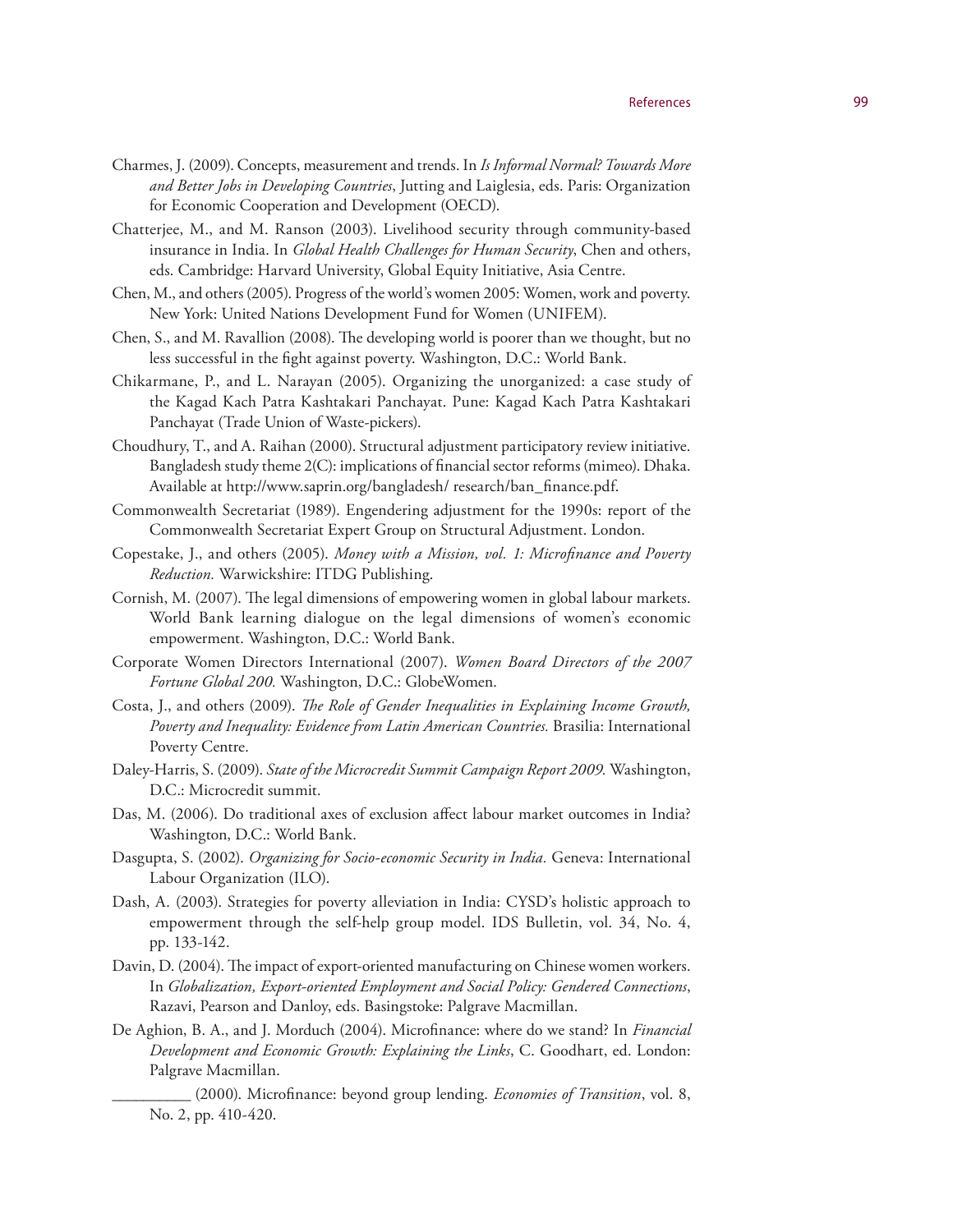- Deere, C., and C. Doss (2006). Gender and the distribution of wealth in developing countries. Helsinki: World Institute for Development Economics Research of the United Nations University.
- Deere, C., and M. Leon (2001). *Empowering Women: Land and Property Rights in Latin America.* Pittsburgh: University of Pittsburgh.
- Deere and others (2009). Poverty, headship and gender inequality in asset ownership in Latin America. Paper prepared for the Congress of Latin American Studies Association, Rio de Janeiro, 11-14 June.
	- (2004). Female land rights and rural household incomes in Brazil, Paraguay and Peru. Massachusetts: University of Massachusetts.
- Deininger, K., and others (2007). Rural land certification in Ethiopia: process, initial impact and implications for other African countries. Washington, D.C.: World Bank.
- Deshpande, R. (2006). Safe and accessible: bringing poor savers into the formal financial system. Washington, D.C.: Consultative Group to Assist the Poor.
- Devenish, A., and C. Skinner (2004). Organizing workers in the informal economy: the experience of the Self-Employed Women's Union 1994-2004. South Africa: University of KwaZulu-Natal, School of Development Studies.
- Devereux, S. (2005). Can minimum wages contribute to poverty reduction in poor countries? *Journal of International Development*, vol. 17, No. 7.

\_\_\_\_\_\_\_\_\_\_ (2001). Social pensions in Namibia and South Africa. Brighton: Institute of Development Studies.

- Diagne, A., and others (2000). Empirical measurements of households' access to credit and credit constraints in developing countries. Washington, D.C.: International Food Policy Research Institute.
- Doane, D., and others (2006). *Social Protection for Home-based Workers in Thailand and the Philippines.* Bangkok: HomeNet South-east Asia.
- Dolan, J. (2000). The Senior Executive Service: gender, attitudes and representative bureaucracy. *Journal of Public Administration Research and Theory*, vol. 10, No. 3, pp. 513-519.
- Dollar, D., and R. Gatti (1999). Gender inequality, income and growth: are good times good for women? Washington, D.C.: World Bank.
- Doraisami, A. (2009). The gender implications of macroeconomic policy and performance in Malaysia. In *Social Justice and Gender Equity: Rethinking Development Strategies and Macroeconomic Policies*, Berik, Rodgers and Zammit, eds. London: Routledge.
- Einarsdóttir, Þ and G. M. Pétursdóttir (2004). Culture, Custom and Caring: Men's and Women's Possibilities to Parental Leave. Centre for Gender Equality in Iceland and Centre for Women's and Gender Studies of University of Iceland: Iceland.
- Ellis, A., and others (2006). *Gender and Economic Growth in Uganda: Unleashing the Power of Women.* Washington, D.C.: World Bank.
- Ellis, F., and others (2009). *Social Protection in Africa.* Cheltenham: Edward Elgar.
- Ellis, P. (2003). *Women, Gender and Development in the Caribbean.* London: Zed Press.
- Elson, D. (2009). Gender equality and economic growth in the World Bank's World Development Report 2006. *Feminist Economics*, vol. 15, No. 3.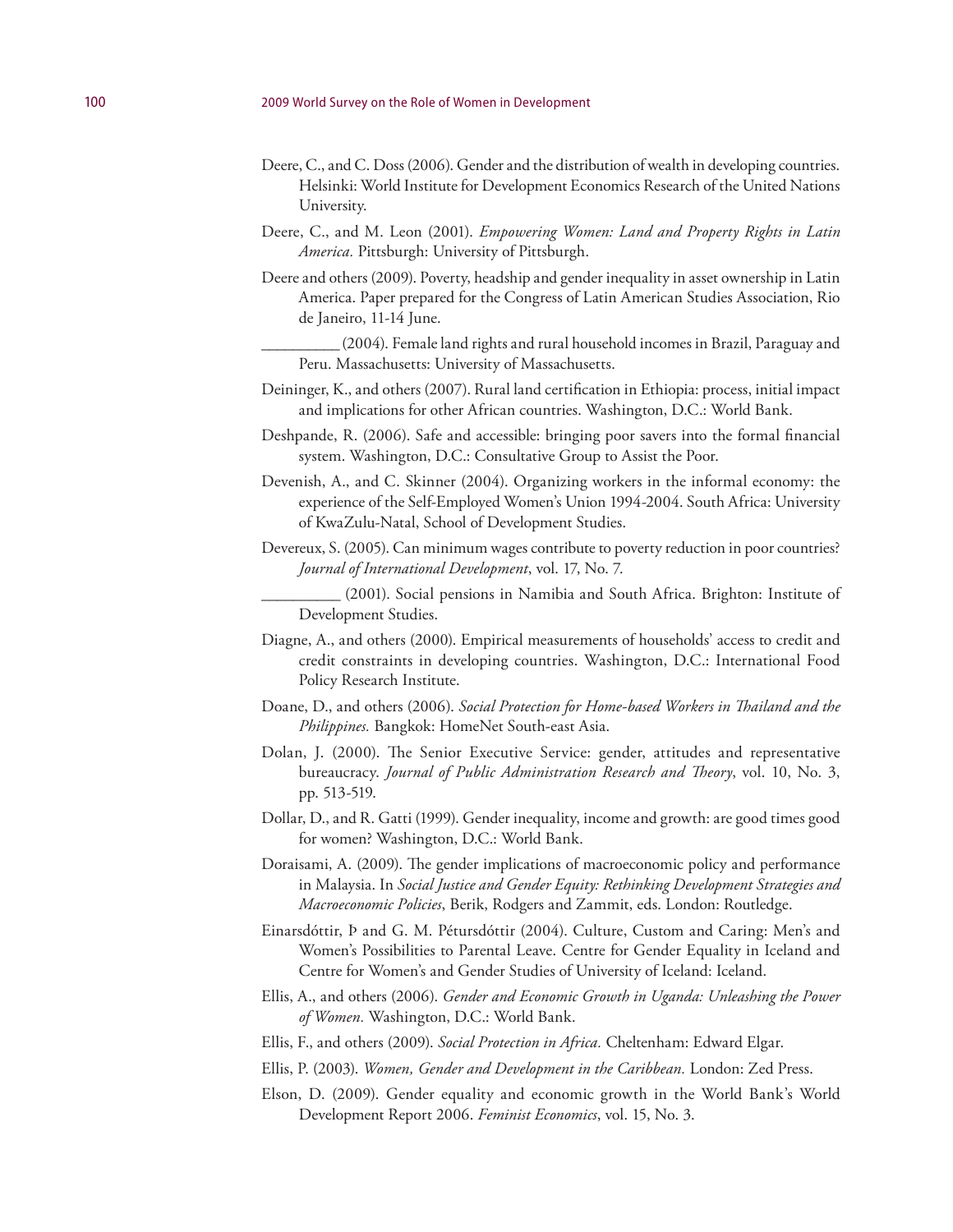\_\_\_\_\_\_\_\_\_\_ (2006). Budgeting for women's rights. Monitoring government budgets for compliance with CEDAW. New York: United Nations Development Fund for Women.

\_\_\_\_\_\_\_\_\_\_ (1991). Male bias in macroeconomics: the case of structural adjustment. In *Male Bias in the Development Process*, D. Elson, ed. Manchester: Manchester University Press.

Epstein, G., and D. Power (2003). *Rentier Income and Financial Crises. An Empirical Examination of Trends and Cycles in Some OECD Countries*. Massachusetts: University of Massachusetts, Department of Economics and Political Economy Research Institute.

Esplen, E. (2009). *Gender and Care: Overview Report.* London: BRIDGE.

European Commission (2009). Women in European politics: time for action. Brussels: Directorate-General for Employment, Social Affairs and Equal Opportunities.

\_\_\_\_\_\_\_\_\_\_ (2008a). Women and men in decision-making 2007: analysis of the situation and trends. Brussels: Directorate-General for Employment, Social Affairs and Equal Opportunities.

\_\_\_\_\_\_\_\_\_\_ (2008b). European Network to Promote Women's Entrepreneurship, activity report 2007. Brussels.

- Evers, B., and B. Walters (2000). Extra-household factors and women farmers' supply response in sub-Saharan Africa. *World Development*, vol. 28, No. 7, pp. 1,341-1,346.
- Federal Ministry for Family Affairs, Senior Citizens, Women and Youth (2008). *Exploring New Avenues: Portraits of Men in Transition.* Berlin, Germany.
- Fernando, P and G. Porter (2002). Bridging the gap between gender and transport. In *Balancing the Load: Women, Gender and Transport*, Fernando and Porter, eds. London: Zed Books.
- Fiorillo, C., and I. Matin (2009). Study of the first phase of the 100-Day Employment Generation Programme. Bangladesh: National Food Policy Capacity Strengthening Programme and the Bangladesh Rural Advancement Committee.
- Fisher, T., and M. Sriram (2002). *Beyond Microcredit: Putting Development Back into Microfinance.* London: New Economics Foundation.
- Floro, M. (2002). Mobilizing domestic resources for development: through the lens of poor women. Paper presented at the conference on gender budgets, financial markets and financing for development, 19-20 February 2002, Heinrich Böll Foundation, Berlin.
- Floro, M., and others (2004). Gender issues and concerns in financing for development. Dominican Republic: International Research and Training Institute for the Advancement of Women (INSTRAW).
- Fodor, E. (2009). The effect of radical economic restructuring and social upheaval on women's economic position. Paper prepared for Expert Consultation on the 2009 *World Survey on the Role of Women in Development*, organized by the United Nations Division for the Advancement of Women, Copenhagen, 17-19 February.
- Folbre, N. (1994). *Who Takes Care of the Kids? Gender and the Structures of Constraint.*  London: Routledge.
- Food and Agriculture Organization of the United Nations (2008). Global review of good agricultural extension and advisory service practices. Rome: Food and Agriculture Organization of the United Nations.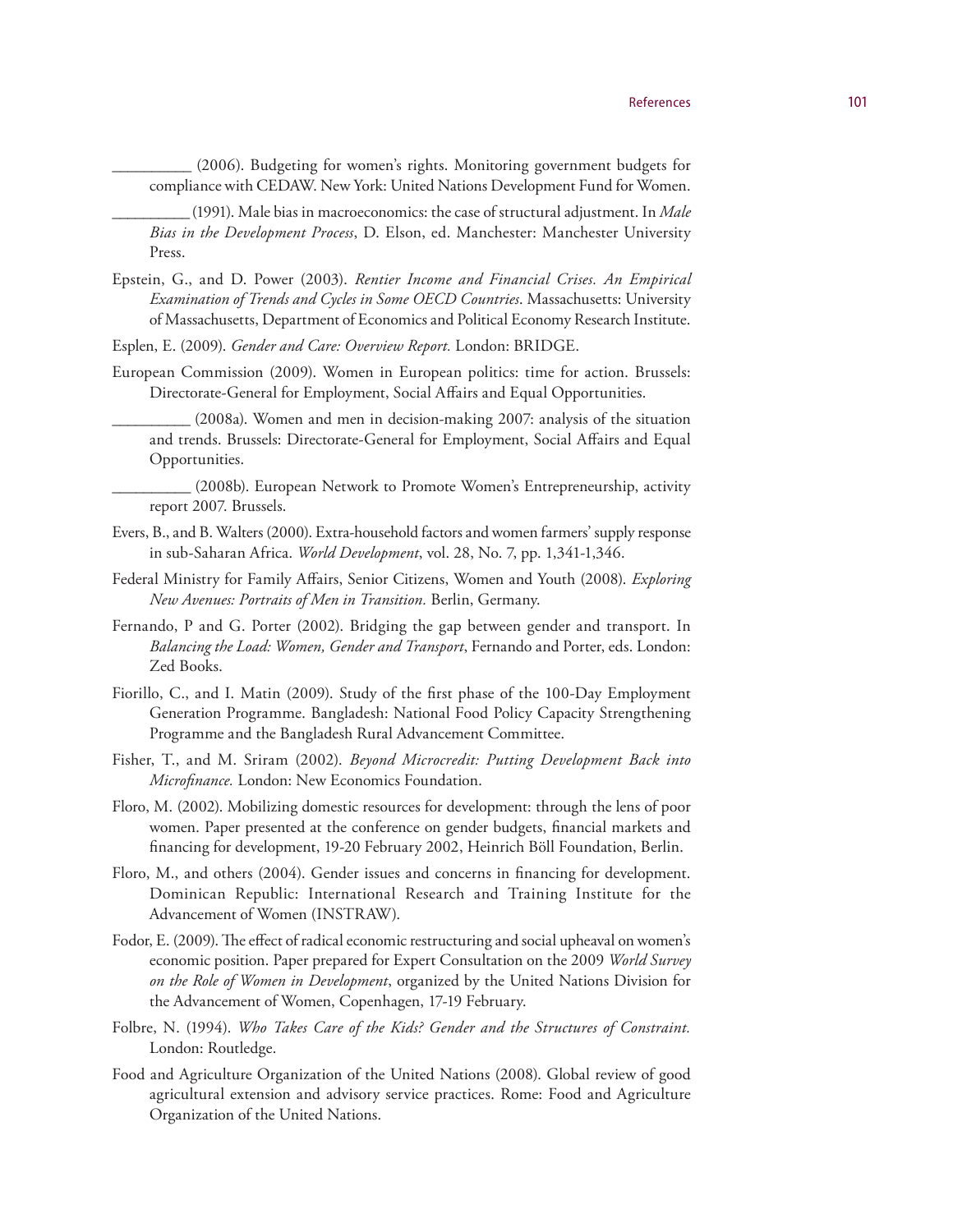- Franck, A. (2008). Key feminist concerns regarding core labour standards, decent work and corporate social responsibility. Belgium: Women in Development Europe (WIDE) Network.
- Frank, C. (2008). Stemming the tide of mission drift: microfinance transformations and the double bottom line. Washington, D.C.: Women's World Banking.
- Freedman, L., and others (2005). *Who's Got the Power? Transforming Health Systems for Women and Children.* New York: United Nations Millennium Project Task Force on Child Health and Maternal Health.
- Fukuda-Parr, S. (2008). The human impact of the financial crisis on poor and disempowered people and countries. Paper prepared for the General Assembly interactive panel on the global financial crisis, 30 October.
- Fussell, E. (2000). Making labour flexible: the recomposition of Tijuana's maquiladora female labour force. *Feminist Economics*, vol. 6, No. 3, pp. 59-79.
- German Agency for Technical Co-operation, International Labour Organization and World Health Organization (GTZ-ILO-WHO) (2007). Extending social protection in health: developing countries' experiences, lessons learned and recommendations. Available at www.gtz.de/de/dokumente/en-extending-social-protection-in-health.pdf.
- Ghimire-Bastakoti, K., and others (2006). Social inclusion in community forestry: why women are frequently excluded from decision-making and leadership in Nepal. Nepal: Resource Identification and Management Society.
- Ghosh, J. (2009). Informalization and women's workforce participation: a consideration of recent trends in Asia. In *The Gendered Impacts of Liberalization: Towards "Embedded Liberalism"?*, S. Razavi, ed. London: Routledge.
- González de la Rocha, N. (2008). Life after Oportunidades. In *External Evaluation 2008: Oportunidades Programme after Ten Years of Intervention in Rural Areas.* Mexico City: Mexican Secretariat of Social Development (SEDESOL).
- Government of Viet Nam (2000). *Situation Analysis and Policy Recommendations to Promote the Advancement of Women and Gender Equality in Viet Nam.* Hanoi: National Committee for the Advancement of Women.
- Grown, C., and others (2006). *The Financial Requirements of Achieving Gender Equality and Women's Empowerment.* Washington, D.C.: World Bank.
	- \_\_\_\_\_\_\_\_\_\_ (2005). *Taking Action: Achieving Gender Equality and Empowering Women. Report of the Millennium Project Task Force on Education and Gender Equality.* London: Earthscan for the United Nations Task Force on Education and Gender Equality.
- Hallman, K., and others (2002). *Childcare, Mothers' Work and Earnings: Findings from the Urban Slums of Guatemala City.* New York: Population Council.
- Hardoy, J., and others (2001). *Environmental Problems in an Urbanizing World: Finding Solutions in Cities in Africa, Asia and Latin America.* London: Earthscan.
- Heinrich, C. J. (2007). Demand and supply-side determinants of conditional cash transfer programme effectiveness. *World Development*, vol. 35, No. 1, pp. 121-143.
- Heintz, J. (2006). Globalization, economic policy and employment: poverty and gender implications. Geneva: International Labour Organization (ILO).
- Heintz, J., and R. Pollin (2005). Informalization, economic growth and the challenge of creating viable labour standards in developing countries. In *Rethinking Informalization:*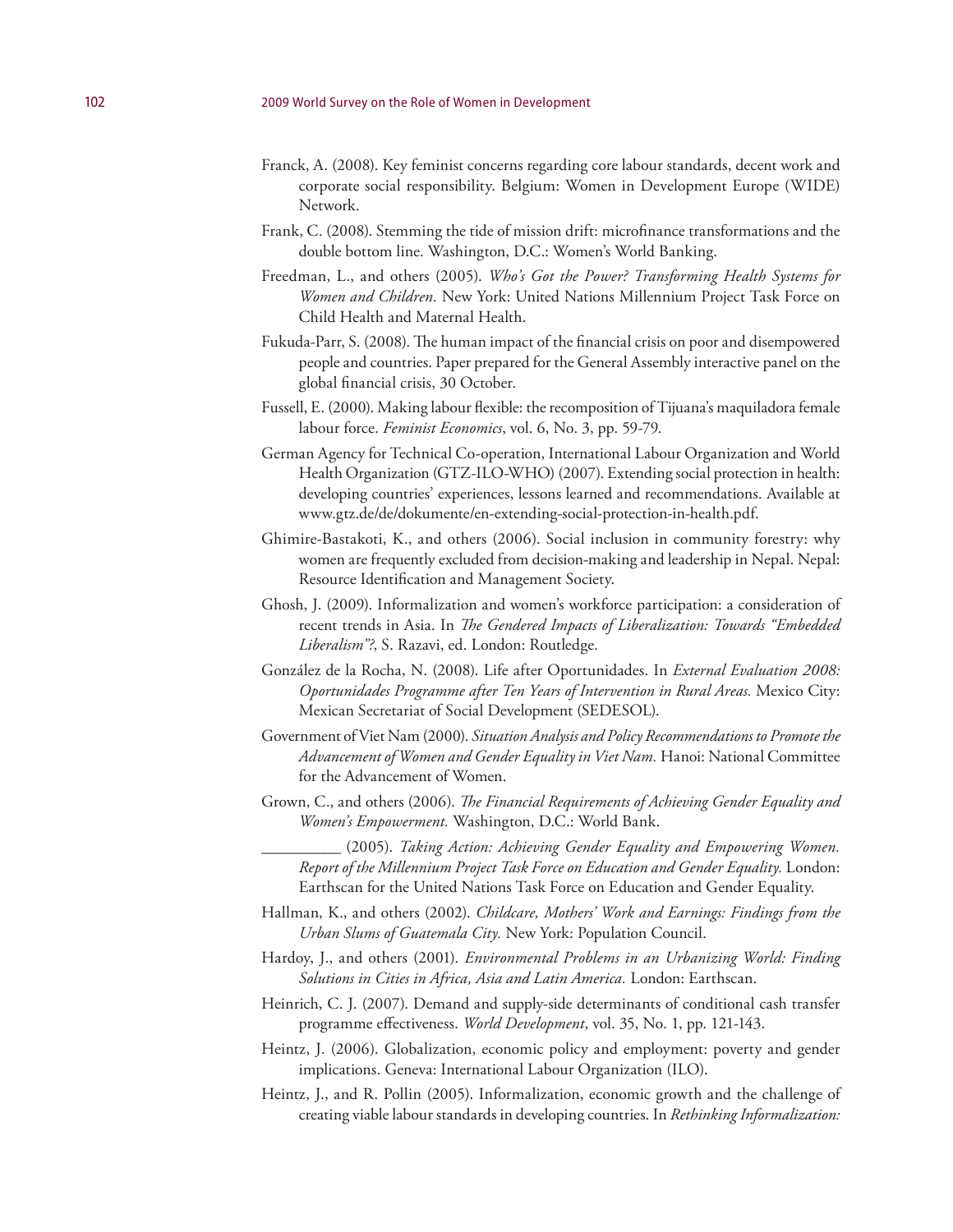*Poverty, Precarious Jobs and Social Protection*, Kudva and Benería, eds. Ithaca, New York: Internet-First University Press.

- Helms, B. (2006). *Access for All: Building Inclusive Financial Systems*. Washington, D.C.: Consultative Group to Assist the Poor.
- Holden, S., and others (2007). Impact of land certification on land rental market participation in Tigray region, northern Ethiopia. Paper presented at the Nordic Development Economics Conference, Copenhagen, 18-19 June.
- Holvoet, N. (2005). The impact of microfinance on decision-making agency: evidence from South India. *Development and Change*, vol. 36, No. 1, pp. 75-102.

(2004). Impact of microfinance programmes on children's education: do the gender of the borrower and the delivery model matter? *Journal of Microfinance*, vol. 6, No. 2, pp. 1-23.

- HomeNet/Institute of Social Studies Trust (2006). *Social Protection for Home-based Women Workers in South Asia: Learning from Action and Research.* New Delhi: Institute of Social Studies Trust.
- Hook, J. (2006). Care in context: men's unpaid work in 20 countries, 1965-2003. *American Sociological Review*, vol. 71, No. 4, pp. 639-660.
- Huber, E. (2006). Gendered implications of tax reform in Latin America: Argentina, Chile, Costa Rica and Jamaica. In *Gender and Social Policy in a Global Context*, Razavi and Hassimb, eds. Basingstoke: Palgrave.
- Hulme, D., and P. Mosley (1996). Finance for the poor or poorest? Financial innovation, poverty and vulnerability. In *Who Needs Credit? Poverty and Finance in Bangladesh*, Wood and Sharif, eds. Dhaka: University Press Ltd.
- Hussain, S. (2009). Microfinance and women's empowerment: myths and realities. Paper prepared for the Expert Consultation on the 2009 *World Survey on the Role of Women in Development*, organized by the United Nations Division for the Advancement of Women, Copenhagen, 17-19 February.
- Institute for Human Development (2009). NREGS in India: impacts and implementation experiences. Report on the international seminar on the theme "National Rural Employment Guarantee Scheme in India: impacts and implementation experiences", New Delhi, 16-17 September 2008.
- International Bank for Reconstruction and Development (IBRD)/World Bank (2008). *Girls' Education in the 21st Century: Equality, Empowerment, and Growth.* Washington, D.C.
- International Finance Corporation (2006). Women entrepreneurs and access to finance: programme profiles from around the world. Washington, D.C.: International Finance Corporation and Kaufmann Foundation.
- International Fund for Agricultural Development (IFAD) (2008). *International Migration, Remittances and Rural Development*. Rome.
- International Labour Organization (ILO) (2009a). Gender equality at the heart of decent work. Geneva.
	- (2009b). Global employment trends for women. Geneva.
	- \_\_\_\_\_\_\_\_\_\_ (2009c). Work and family: the way to care is to share! March 2009 theme of the Gender Equality at the Heart of Decent Work Campaign, 2008-2009.
		- \_\_\_\_\_\_\_\_\_\_ (2009d). *Social Dialogue at Work: Voices and Choices for Women and Men.* Geneva.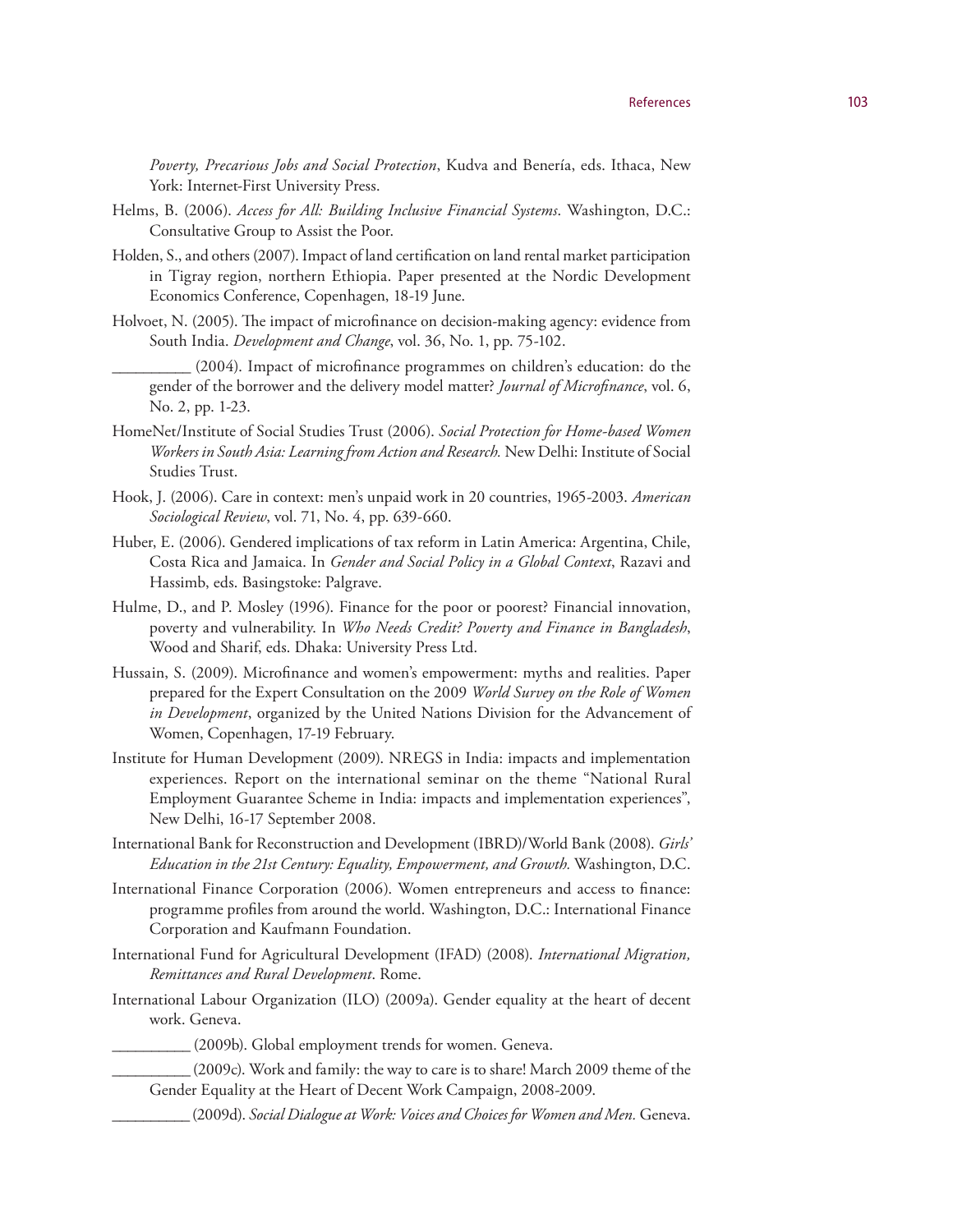\_\_\_\_\_\_\_\_\_\_ (2009e). Social security for all: investing in social justice and economic development. Geneva.

\_\_\_\_\_\_\_\_\_\_ (2008a). *World of Work Report.* Geneva.

\_\_\_\_\_\_\_\_\_\_ (2008b). *Global Employment Trends for Women.* Geneva.

\_\_\_\_\_\_\_\_\_\_ (2008c). Resolutions adopted by the International Labour Conference at its 97th session. Geneva.

\_\_\_\_\_\_\_\_\_\_ (2008d). Can low-income countries afford basic social security? Geneva.

\_\_\_\_\_\_\_\_\_\_ (2008c). Social health protection: an ILO strategy towards universal access to health care. Social security policy briefings, paper 1. Geneva.

\_\_\_\_\_\_\_\_\_\_ (2007a). *Equality at Work: Tackling the Challenges.* Report of the Director-General. Geneva.

(2007b). Link and learn: inclusion of women with disabilities in the ILO WEDGE programme. Progress assessment in four African countries. Geneva.

\_\_\_\_\_\_\_\_\_\_ (2007c). The Informal Economy. ILO Committee on Employment and Social Policy. For Debate and Guidance. Geneva: International Labour Office.

\_\_\_\_\_\_\_\_\_\_ (2004a). *Breaking the Glass Ceiling: Women in Management*. 2004 Update. Geneva.

\_\_\_\_\_\_\_\_\_\_ (2004b). *A Fair Globalization: Creating Opportunities for All.* Geneva.

\_\_\_\_\_\_\_\_\_\_ (2003). *Social Protection: A Life Cycle Continuum Investment for Social Justice, Poverty Reduction and Social Development.* Geneva.

\_\_\_\_\_\_\_\_\_\_ (2002a). Decent work and the informal economy. Report VI. 90th session of the International Labour Conference. Geneva.

\_\_\_\_\_\_\_\_\_\_ (2002b). *Women and Men in the Informal Economy: A Statistical Picture.* Geneva.

\_\_\_\_\_\_\_\_\_\_ (2001). *Social Security: A New Consensus.* Geneva.

- International Organization for Migration (IOM) (2008). *World Migration 2008: Managing Labour Mobility in the Evolving Global Economy.* Geneva.
- International Research and Training Institute for the Advancement of Women (INSTRAW) (2007). Gender, remittances and development. Santo Domingo.

International Research and Training Institute for the Advancement of Women (INSTRAW) and International Organization for Migration (IOM) (2007). Gender and remittances: Colombian migration from the Central Western Metropolitan Area (AMCO) to Spain. Santo Domingo.

International Trade Union Confederation (2008). The global gender pay gap. Available at http://www.ituc-csi.org/IMG/pdf/gap-1.pdf.

Inter-Parliamentary Union (IPU) (2009). Women in the Parliament: situation as of 31 May 2009. Available at http://www.ipu.org/wmn-e/world.htm.

Isern, J., and D. Porteous (2005). Commercial banks and microfinance: evolving models of success. Washington, D.C.: Consultative Group to Assist the Poor.

- James, E., and others (2003). The gender impact of pension reform: a cross country analysis. Washington, D.C.: World Bank.
- Jejeebhoy, S. (1995). *Women's Education, Autonomy, and Reproductive Behaviour: Experience from Developing Countries.* Oxford: Clarendon Press.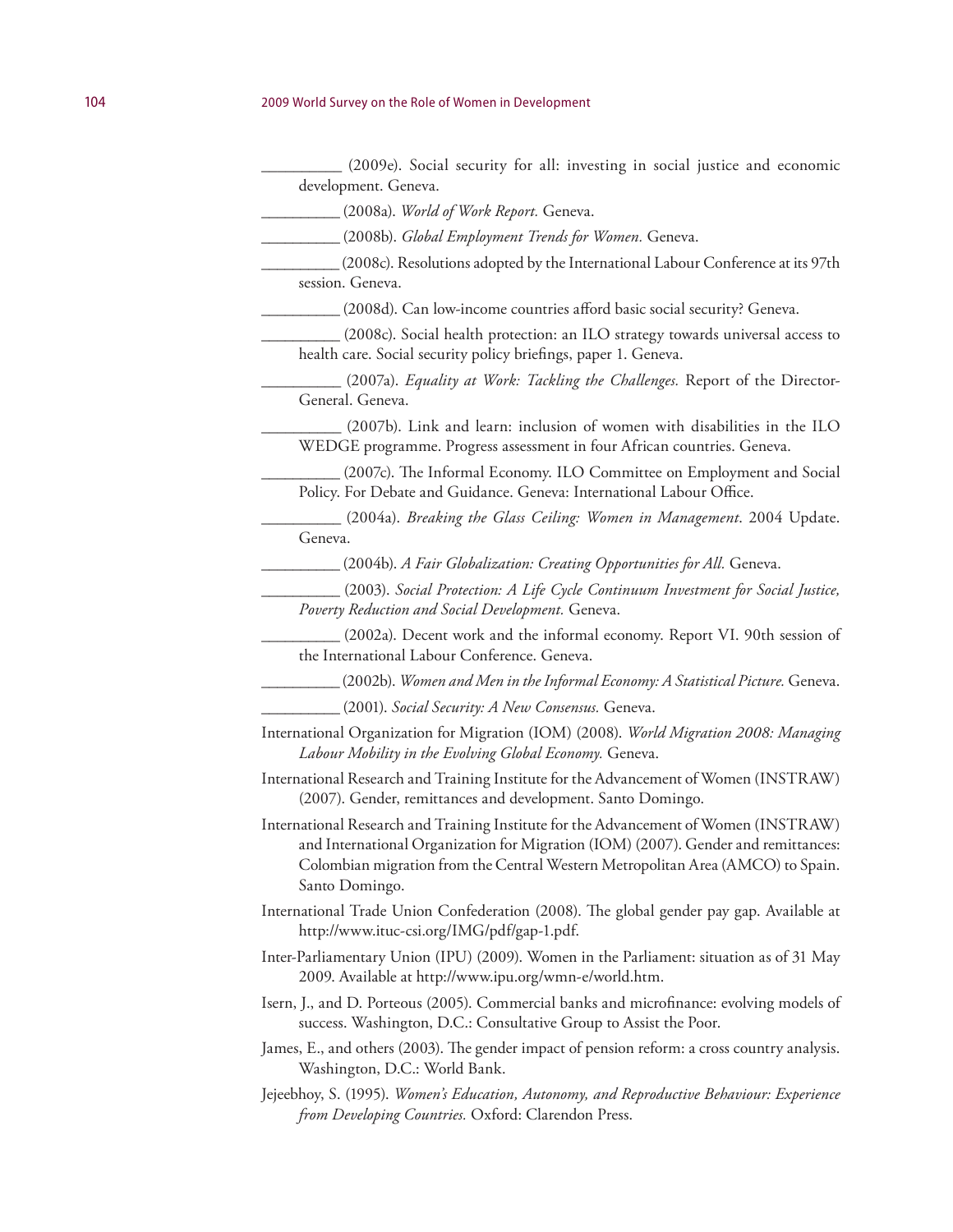## References and 105

- Jenkins, P. (2004). Beyond the formal/informal dichotomy: access to land in Maputo, Mozambique. In *Reconsidering Informality: Perspectives from Urban Africa*, K. Hansen and M. Vaa, eds. Uppsala: The Nordic Africa Institute.
- Johnson, S. (2005). Gender relations, empowerment and microcredit: moving on from a lost decade. *European Journal of Development Research*, vol. 17, No. 2, pp. 224-248.

- Johnson, S., and M. Niño-Zarazúa (2009). *Financial Access and Exclusion in Kenya and Uganda*. United Kingdom: University of Bath.
- Jomo, K. S. (2009). Export-oriented industrialization, female employment and gender wage equity in East Asia. *Economic and Political Weekly*, vol. 44, No. 1, pp. 41-49.
- Kabeer, N. (2008a). *Mainstreaming Gender and Social Protection in the Informal Economy*. London: Commonwealth Secretariat.

\_\_\_\_\_\_\_\_\_\_ (2008b). Paid work, women's empowerment and gender justice: critical pathways of social change. Brighton: Institute of Development Studies.

\_\_\_\_\_\_\_\_\_\_ (2008c). Citizenship narratives in the absence of good governance: voices of the working poor in Bangladesh. Working paper 2008-19. Brighton: Institute of Development Studies.

\_\_\_\_\_\_\_\_\_\_ (2002). Safety nets and opportunity ladders: addressing vulnerability and enhancing productivity in South Asia. *Development Policy Review*, vol. 20, pp. 589-614.

\_\_\_\_\_\_\_\_\_\_ (2001). Resources, agency, achievements: reflections on the measurement of women's empowerment. In *Discussing Women's Empowerment: Theory and Practice*. Stockholm: Swedish International Development Cooperation Agency (Sida).

- Kabeer, N., and S. Mahmud (2004). Globalization, gender and poverty: Bangladeshi women workers in export and local markets. *Journal of International Development*, vol. 16, No. 1, pp. 93-109.
- Kabeer, N., and R. Murthy (1996). Compensating for institutional exclusion: government and non-government credit interventions for the poor. Institute for Development Studies discussion paper 356, Brighton, United Kingdom.
- Kapsos, S. (2005). The employment intensity of growth: trends and macro-determinants. Geneva: International Labour Organization (ILO).
- Katz, E., and J. Chamorro (2003). Gender, land rights and the household economy in rural Nicaragua and Honduras. Paper presented at the annual conference of the Latin American and Caribbean Economics Association, 9-11 October, Puebla, Mexico.
- Katz, H. K. (2000). *Converging Divergencies: Worldwide Changes in Employment Systems*. Ithaca, New York: Cornell University Press.
- Kaufmann, C. (2007). *Globalization and Labour Rights: The Conflict Between Core Labour Rights and International Economic Law*. Oxford: Hart Publishing.
- Khandker, S. (1999). *Fighting Poverty with Microcredit: Experience in Bangladesh*. Dhaka: University Press Ltd.
- Khawari, A. (2004). Microfinance: does it hold its promises? A survey of recent literature. Hamburg, Germany: Hamburg Institute of International Economics.

\_\_\_\_\_\_\_\_\_\_ (1998). Microfinance north and south: contrasting current debates. *Journal of International Development*, vol. 10, No. 6, pp. 799-809.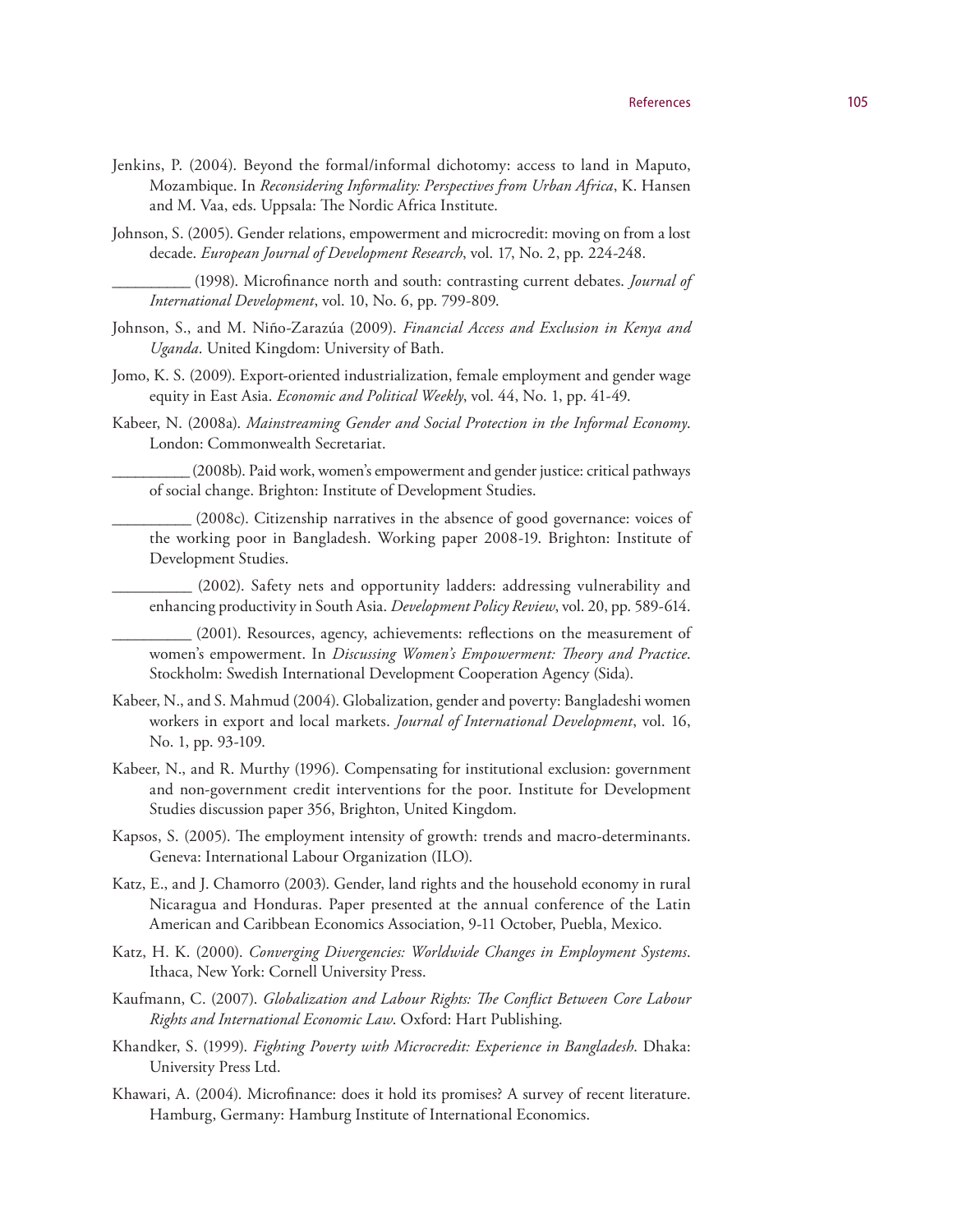- Klasen, S. (1999). Does gender inequality reduce growth and development? Evidence from cross-country regressions. Policy Research Report on Gender and Development. Washington, D.C.: World Bank.
- Klasen, S., and F. Lamanna (2009). The impact of gender inequality in education and employment on economic growth: new evidence for a panel of countries. *Feminist Economics*, vol. 15, No. 3.
- Knowles, S., and others (2002). Are educational gender gaps a brake on economic development? Some cross-country empirical evidence. *Oxford Economic Papers*, vol. 54, pp. 118-149.
- Knox, A., and others (2007). Mending the gap between law and practice. Organizational approaches for women's property rights. Washington, D.C.: International Centre for Research on Women (ICRW).
- Kucera, D., and W. Milberg (2007). Gender segregation and gender bias in manufacturing trade expansion: revisiting the "Wood Asymmetry". In *The Feminist Economics of Trade*, I. Van Staveren and others, eds. London: Routledge.
- Lahai, B., and others (2000). The gender of the extension agent and farmers' access to and participation in agricultural extension in Nigeria. *Journal of Agricultural Education and Extension*, vol. 6, No. 4, pp. 223-233.
- Langer, A., and J. Catino (2006). Health reform in Mexico: a work in progress. *The Lancet*, vol. 368, No. 9,549.
- Lastarria-Cornhiel, S. (1997). Impact of privatization on gender and property rights in Africa. *World Development*, vol. 25, pp. 1,317-1,333.
- Latapi, A., and M. González de la Rocha (2009). Girls, mothers and poverty reduction in Mexico: evaluating PROGRESA-Oportunidades. In *The Gendered Impacts of Liberalization: Towards "Embedded Liberalism"?*, S. Razavi, ed. London: Routledge.
- Lee, S. (2007). Minding the gaps: non-regular employment and labour market segmentation in the Republic of Korea. International Labour Organization (ILO) Conditions of Work Research Series. Available at SSRN: http://ssrn.com/abstract=1092488.
- Lim, J. (2000). The effects of the East Asian crisis on the employment of women and men: the Philippine case. *World Development*, vol. 28, No. 7.
- Limwattananon, S., and others (2005). Equity in financing health care: impact of universal access to health care in Thailand. Bangkok: Equity in Asia-Pacific Health Systems project.
- Luce, S. (2005). The case for international labour standards: a "northern" perspective, Brighton: Institute for Development Studies.
- Lund, F. (2008). The informal economy, social protection and empowerment: linkages and good practices for poverty reduction. Paper presented at Organization for Economic Cooperation and Development-Development Assistance Committee/Inter-Agency Network on Women and Gender Equality meeting on poverty reduction. Paris (March).

(2004). Informal workers' access to social security and social protection. Background paper prepared for United Nations Research Institute for Social Development report on gender equality: striving for justice in an unequal world. Geneva: United Nations Research Institute for Social Development (UNRISD).

Lyons, L. (2006). The limits of transnational activism: organizing for migrant workers' rights in Malaysia and Singapore. Paper presented at a workshop on the transnationalization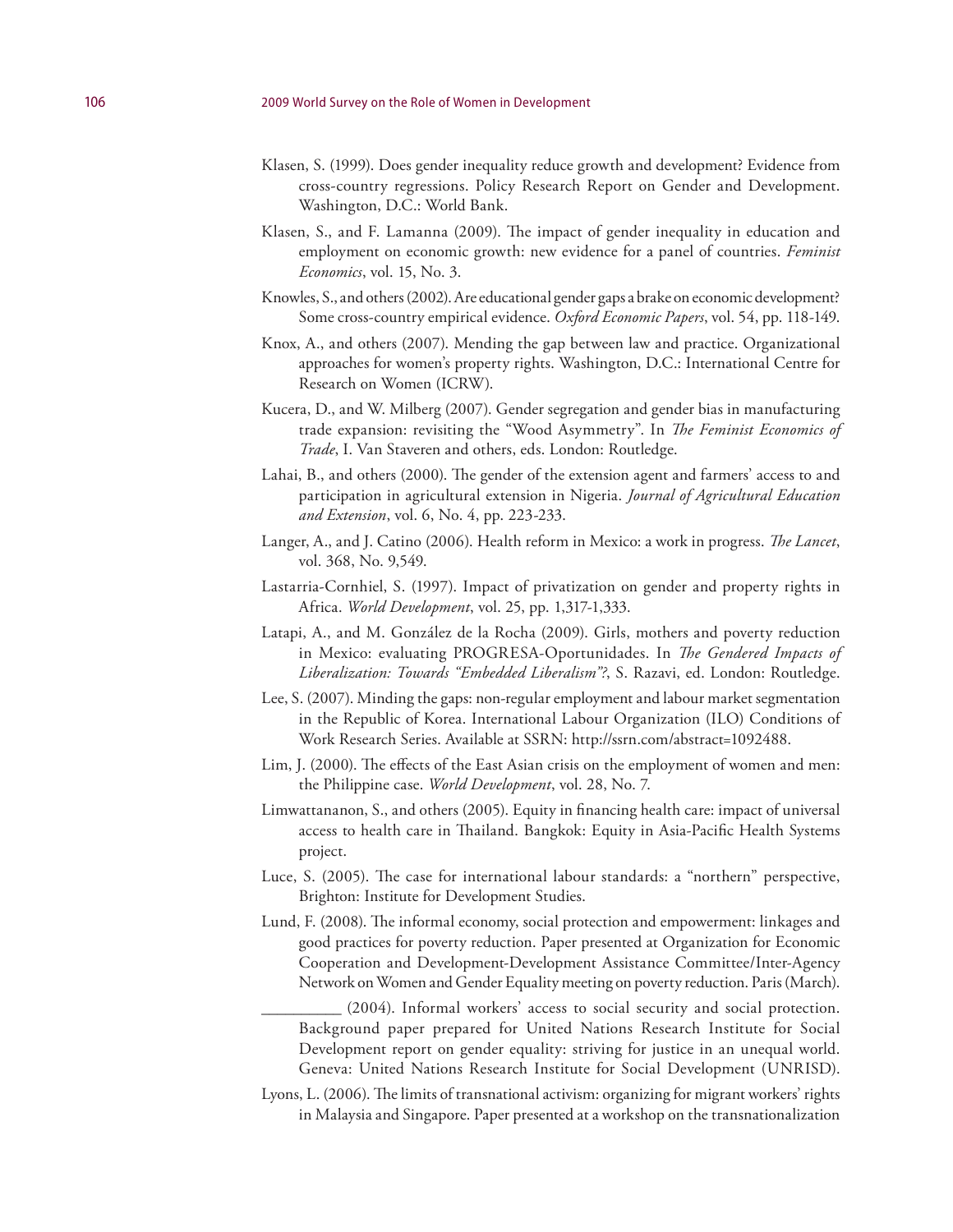of solidarities and women's movements (27-28 April). Canada: University of Montreal, Political Science Department.

- Mackintosh, M., and P. Tinbandebage (2004). Inequality and redistribution in health care: analytical issues for developmental social policy. In *Social Policy in a Development Context*, T. Mkandawire, ed., Basingstoke: Palgrave Macmillan.
- Mason, K., and H. Carlsson (2004). The impact of gender equality in land rights on development. Paper presented at the conference on the theme "Human rights and development: towards mutual reinforcement", hosted by the New York University School of Law, 1 March, New York.
- Mayoux, L. (2009a). Reaching and empowering women: gender mainstreaming in rural microfinance: guide for practitioners. Rome: International Fund for Agricultural Development (IFAD).

\_\_\_\_\_\_\_\_\_\_ (2009b). *A Gender Justice Protocol for Financial Services: Framework, Issues and Ways Forward*. The Hague: Oxfam Novib.

- \_\_\_\_\_\_\_\_\_\_ (2008). Uganda: Kabarole Research and Resource Centre's participatory, selfmanaged microfinance model. In *Agriculture and Rural Development*. Gender and Agriculture Sourcebook. Washington, D.C.: International Bank for Reconstruction and Development (IBRD) and World Bank.
- McCarter, E. (2006). Women and microfinance: why we should do more. *University of Maryland Law Journal of Race, Religion, Gender and Class*, vol. 6, No. 2, pp. 352-366.
- McCord, A. (2004). Policy expectations and programme reality: the poverty reduction and labour market impact of two public works programmes in South Africa. Economics and Statistics Analysis Unit, Overseas Development Institute, working paper No. 8. Available at http://www.odi.org.uk/spiru/publications/working\_papers/ Esau\_8\_South\_Africa.pdf.
- McCrate, E. (2000). The growing class divide among American women. In *Capitalism, Socialism and Radical Political Economy*, R. Pollin, ed., Cheltenham: Edward Elgar.
- McKenzie, D. (2004). Aggregate shocks and urban labour market responses: evidence from Argentina's financial crisis. *Economic Development and Cultural Change*, vol. 52, No. 4, pp. 719-758.
- Meinzen-Dick, R., and M. Zwarteveen (1998). Gendered participation in water management: issues and illustrations from water users associations in South Asia. *Agriculture and Human Values*, vol. 15, No. 4, pp. 337-345.
- Mersland, R., and R. Oystein Strom (2008). Performance and corporate governance in microfinance institutions. Germany: University Library of Munich.
- Mesa-Lago, C. (2002). Reassessing pension reforms in Chile and other countries in Latin America. Paper presented at Workshop on Social Protection for the Poor, 21-25 October. Manila: Asian Development Bank.
- Miraftab, F. (2001). Risks and opportunities in gender gaps to access shelter: a platform for intervention. *International Journal of Politics, Culture and Society*, vol. 15, No. 1, pp. 143-160.
- Molyneux, M. (2007). Change and continuity in social protection in Latin America: mothers at the service of the state. Geneva: United Nations Research Institute for Social Development.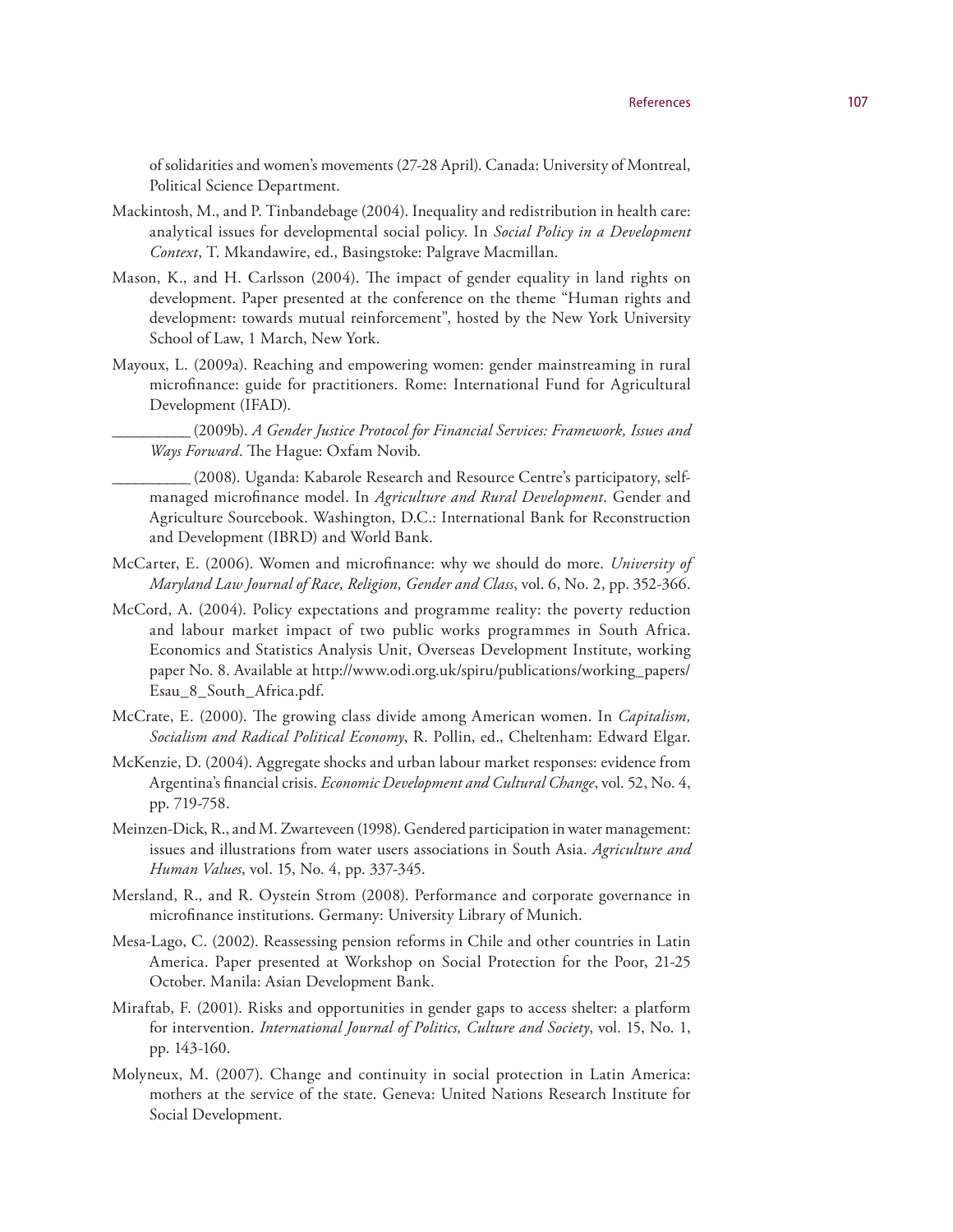- Morduch, J., and B. Haley (2001). Analysis of the effects of microfinance on poverty reduction. Ottawa: RESULTS, Canada, for the Canadian International Development Agency (CIDA).
- Morrison, A., and others (2007). Gender equality, poverty and economic growth, Policy Research Working Paper No. 4349, World Bank, Washington, D.C.
- Muravyev, A., and others (2009). Entrepreneurs' gender and financial constraints: evidence from international data. *Journal of Comparative Economics*, vol. 37, No. 2, pp. 270-286.
- Murray, I. (2008). Women's world banking study: the capacity of poor women to grow their businesses in the Dominican Republic. *Global Urban Development Magazine*, vol. 4, No. 2.
- Nagy, B. (2008). Challenging the male norm of employment. Evidence from Sweden, Norway and Hungary. In *Global Perspectives on Gender Equality: Reversing the Gaze*, Kabeer and Stark. London: Routledge.
- Naidoo, S., and A. Hilton (2006). Access to finance for women entrepreneurs in South Africa. Pretoria: International Finance Corporation/Department of Trade and Industry/FinMark Trust.
- Narain, S. (2009). Issues in increasing women's access to finance. Paper prepared for the Expert Consultation on the 2009 *World Survey on the Role of Women in Development*, organized by the United Nations Division for the Advancement of Women, Copenhagen, 17-19 February.
	- \_\_\_\_\_\_\_\_\_\_ (2007). Access to finance for women entrepreneurs in small and medium-sized enterprises in Bangladesh. Report prepared for the Gender Entrepreneurship Markets, International Finance Corporation and South Asia Enterprise Development Facility. Bangladesh.
	- \_\_\_\_\_\_\_\_\_\_ (2006). Gender Strategy for First Microfinance Bank. Kabul: report for Gender Entrepreneurship Market/International Finance Corporation.
- National Governors Association Centre for Best Practices (2002). Increasing access to housing for low-income families. Employment and Social Services Policy Studies Division *Issues Brief*. Washington National Governors Association Centre for Best Practices.
- OECD (2008). *Gender and Sustainable Development: Maximizing the Economic, Social and Environmental Role of Women*. Paris.
	- (2005). Aid activities in support of gender equality, 1999-2003 Creditor Reporting System. Paris.
- OECD-DAC (2007). Aid in support of gender equality and women's empowerment. Statistics based on DAC members' reporting on the Gender Equality Policy Marker, 2004-2005. Paris.
- OECD-DAC Network on Gender Equality (2007). Understanding the connections between the Paris Declaration and work on gender equality and women's empowerment. Paris.
- Oostendorp, R. (2009). Globalization and the gender wage gap. *World Bank Economic Review*, Advance Access (6 January), pp. 1-21.
- Palmer, I. (1991). *Gender and Population in the Adjustment of African Economies: Planning for Change*. Geneva: International Labour Organization (ILO).
- Patnaik, U. (2003). Global capitalism, deflation and agrarian crisis in developing countries. Social Policy and Development Working Paper No. 15. Geneva: United Nations Research Institute for Social Development (UNRISD).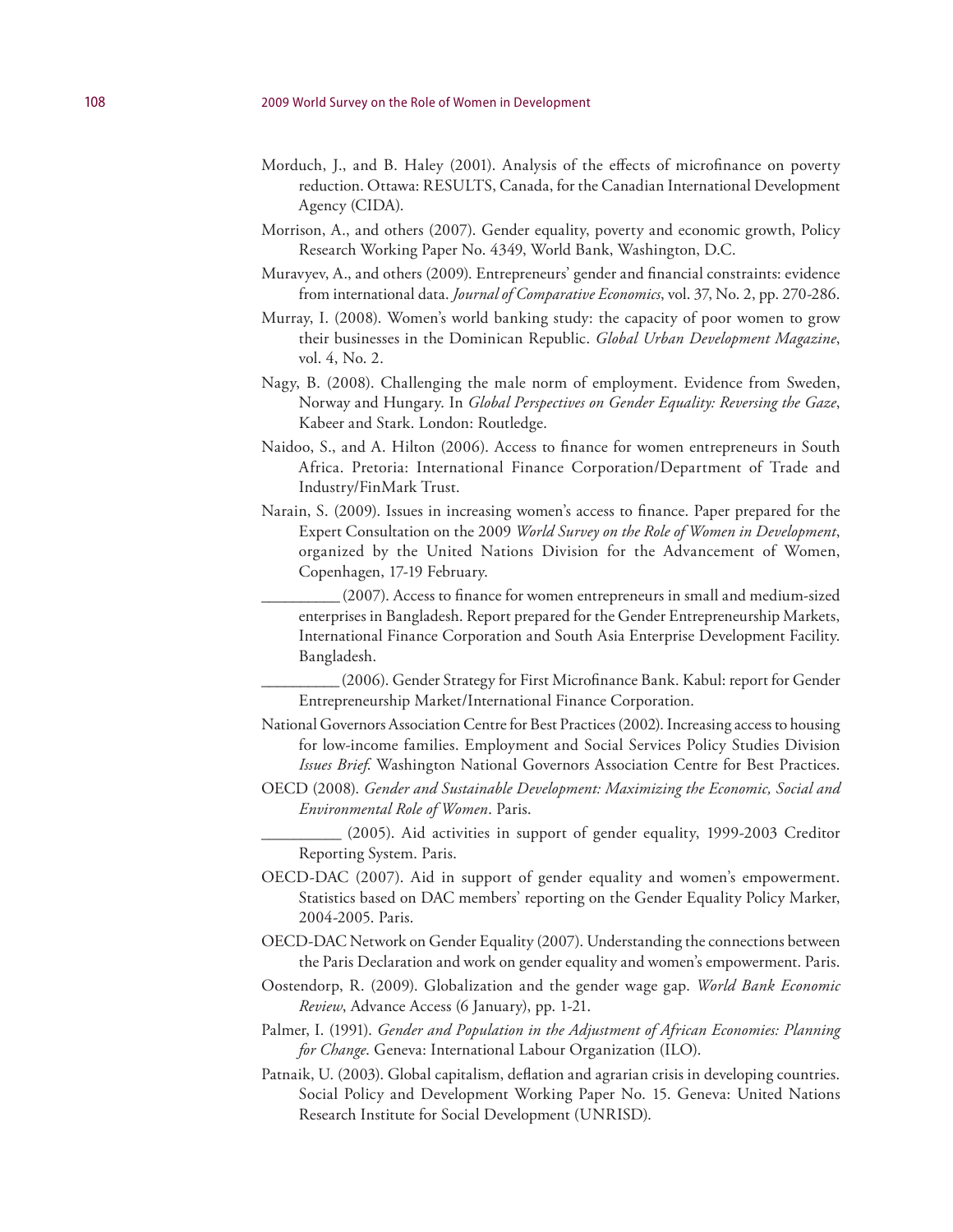- Petrie, R., and others (2003). Seeking women landowners and ownership in Zimbabwe: case studies of women's access to land and land use. Madison, Wisconsin: Land Tenure Center, University of Wisconsin.
- Piper, N. (2005). *Gender and Migration*. Paper prepared for the Policy Analysis and Research Programme. Geneva: Global Commission on International Migration.
- Postgate and others (2003). Performance review of the Rural Maintenance Programme (RMP), Phase III, Stage 2, Bangladesh. Bangladesh: CARE International.
- Psacharopoulos, G., and H. A. Patrinos (2004). Returns to investment in education: a further update. *Education Economics*, vol. 12, No. 2, pp. 111-134.
- Quisumbing, A. (2003). *Household Decisions, Gender and Development: A Synthesis of Recent Research*. Washington, D.C., International Food Policy Research Institute.
- Quisumbing, A., and B. De la Brière (2000). The impact of PROGRESA on intra-household decision-making and relative schooling achievements of boys and girls, part I. In *The Impact of PROGRESA on Women's Status and Intra-household Relations*, M. Adato and others. Washington, D.C.: International Food Policy Research Institute.
- Quisumbing, A., and L. Pandolfelli (2008). Promising approaches to address the needs of poor female farmers: resources, constraints and interventions. Paper prepared for the Bill and Melinda Gates Foundation. Washington, D.C.: International Food Policy Research Institute.
- Quisumbing, A., and others (2008). Helping women respond to the global food price crisis. Washington, D.C.: International Food Policy Research Institute.
- Rama, M. (2002). The gender implications of public sector downsizing: the reform programme of Viet Nam. Washington, D.C.: World Bank.
- Ranis, G., and others (2000). Economic growth and human development. *World Development*, vol. 28, No. 2, pp. 197-219.
- Rao, N. (2006). Women's rights to land and other productive resources: its impact on gender relations and increased productivity. New Delhi: United Nations Development Fund for Women (UNIFEM).
	- \_\_\_\_\_\_\_\_\_\_ (2002). Cycling into the future: the Pudukkottai experience. In *Balancing the Load: Women, Gender and Transport*, Fernando and Porter. London: Zed Press.
- Rawlings, L. (2004). A new approach to social assistance: Latin America's experience with conditional cash transfer programmes. Washington, D.C.: World Bank.
- Razavi, S. (2007). The return to social policy and the persistent neglect of unpaid care. *Development and Change*, vol. 38, No. 3, pp. 377-400.
- Razavi, S., and S. Staab (2008). The social and political economy of care: contesting class and gender inequalities. Paper prepared for the Expert Group Meeting on Equal Sharing of Responsibilities between women and men, including caregiving in the context of AIDS, organized by the United Nations Division for the Advancement of Women, Geneva.
- Regional Hunger and Vulnerability Programme (2009). "Ever upwardly mobile": how do cell phones benefit vulnerable people? *Wahenga Brief*, No. 16.
- Richardson, D., and others (2000). Grameen Telecom's Village Phone Programme in Rural Bangladesh: a multimedia study. Report to the Strategic Planning and Policy Division of the Asia Branch Poverty Reduction Project. Ottawa: Canadian International Development Agency (CIDA).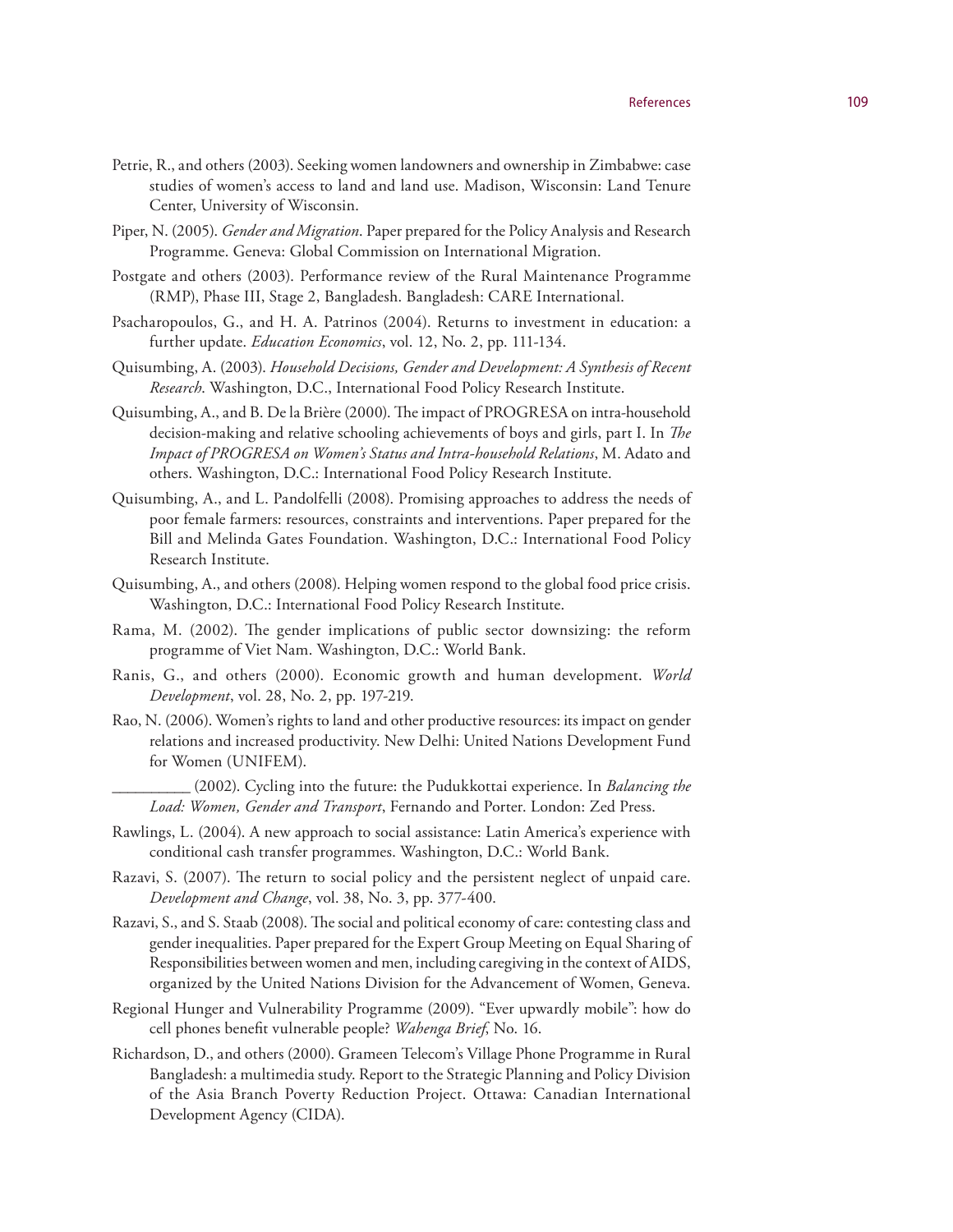- Roberts, P., and others (2006). Rural access index: key development indicators. Washington, D.C.: World Bank.
- Robinson, M. (2001). *The Microfinance Revolution: Sustainable Finance for the Poor*. Washington, D.C.: World Bank.
- Rodgers, Y. (1999). Protecting women and promoting equality in the labour market: theory and evidence. Background paper prepared for the World Bank's Gender Policy Research Report. Washington, D.C.: World Bank.
- Rodriguez, F., and D. Rodrik (2001). Trade policy and economic growth: a sceptics' guide to the cross-national evidence. In *Macroeconomics Annual 2000*, Bernanke and Rogoff, eds. Cambridge, Mass: MIT Press.
- Rutherford, S. (2000). The poor and their money. New Delhi: Oxford University Press.
- Salway, S., and others (2005). Women's employment in urban Bangladesh: a challenge to Gender Identity? *Development and Change*, vol. 36, No. 2, pp. 317-349.
- Sánchez, M., and R. Vos (2009). Impact of the global crisis on the achievement of the MDGs in Latin America. New York: United Nations/Department of Economic and Social Affairs (forthcoming).
- Satterwaithe, D. (2008). Building homes: the role of the federations of the urban poor. In *Assets, Livelihoods and Social Policy*, Moser and Dani, eds. Washington, D.C.: World Bank.
- Schreiner, M. (2000). Informal finance and the design of microfinance. Centre for Social Development, Washington University, St. Louis. Available at http://www.microfinance. com/English/Papers/Informal\_Finance\_Lessons.pdf.
- Sebstad, J., and M. Cohen (2000). Microfinance, risk management and poverty. Washington, D.C.: Assessing the Impact of Microenterprises Services project, United States Agency for International Development.
- Seguino, S. (2009). The road to gender equality: global trends and the way forward. In *Social Justice and Gender Equity: Rethinking Development Strategies and Macroeconomic Policies*, Berik, Rodgers and Zammit, eds. London: Routledge.
	- \_\_\_\_\_\_\_\_\_\_ (2002a). Gender, quality of life and growth in Asia 1970 to 1990. *The Pacific Review*, vol. 15, No. 2, pp. 245-277.
	- (2002b). Promoting gender equality through labour standards and living wages: an exploration of the issues. Paper prepared for presentation at Global Labour Standards and Living Wages Conference, Political Economy Research Institute, Amherst, Mass., 19-20 April.
	- (2000). Gender inequality and economic growth: a cross-country analysis. *World Development*, vol. 28, No. 7, pp. 1,211-1,230.
- Seguino, S., and C. Grown (2006). Gender equity and globalization: macroeconomic policy for developing countries. *Journal of International Development*, vol. 18, No. 8, pp. 1,081-1,104.
- Seguino, S., and M. Floro (2003). Does gender have any effect on aggregate saving? An empirical analysis. *International Review of Applied Economics*, vol. 17, No. 2.
- Sen, A. (1999). *Development as Freedom*. Oxford: Oxford University Press.
	- \_\_\_\_\_\_\_\_\_\_ (1990). Gender and cooperative conflicts. In *Persistent Inequalities*, I. Tinker, ed. Oxford: University Press.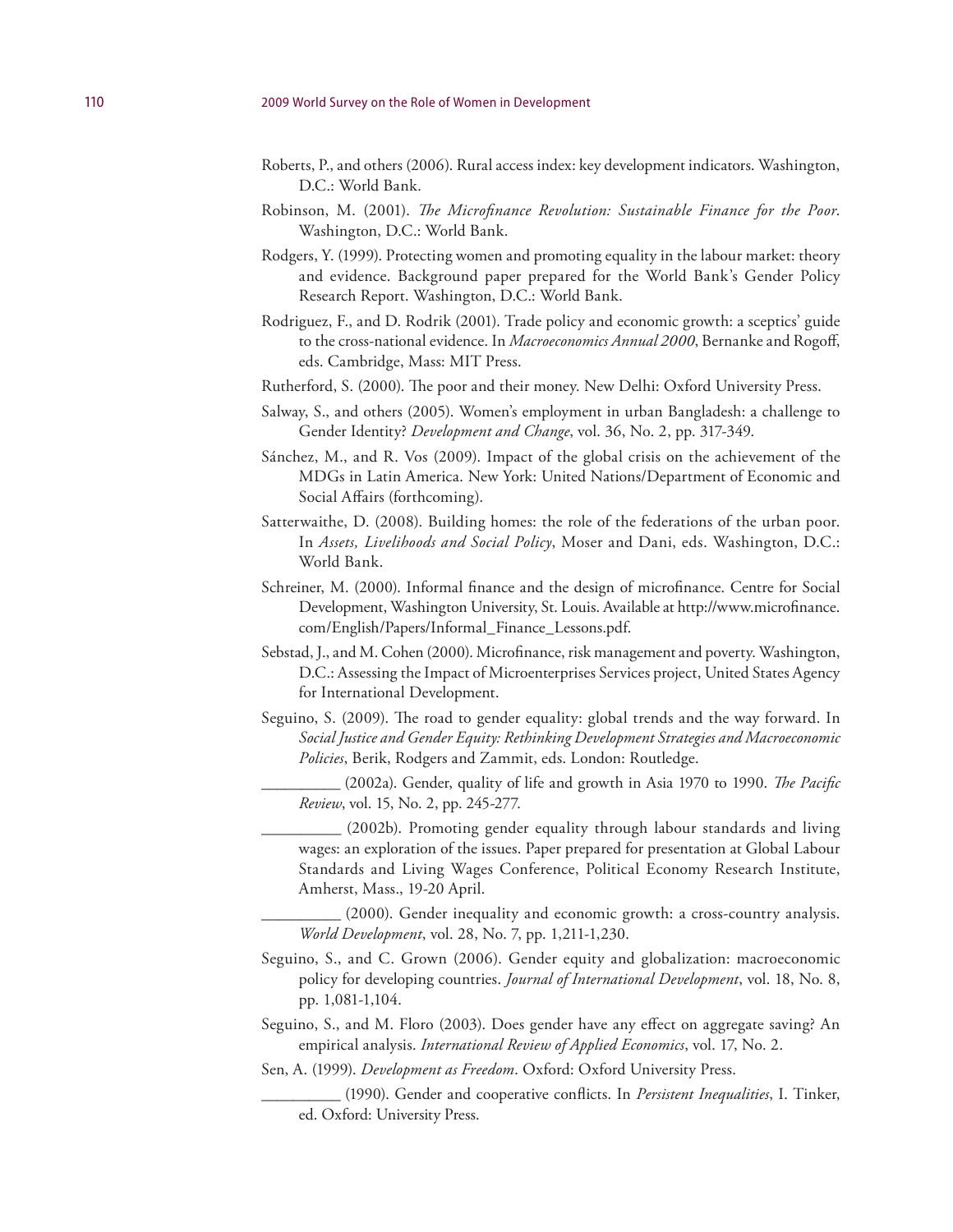- Sender, J. (2003). Rural poverty and gender: analytical frameworks and policy proposals. In *Rethinking Development Economics*, J. Chang, ed. London: Anthem Press.
- Sharp, R. (2003). Budgeting for equity: gender budgeting initiatives within a framework of performance-oriented budgeting. New York: United Nations Development Fund for Women (UNIFEM).
- Sijbesma, C., and others (2009). Impacts of domestic water supply on gender and income: results from a participatory study in a drought-prone region in Gujarat, India. *Water Policy*, vol. 11, pp. 95-105.
- Smith, L., and others (2003). The importance of women's status for child nutrition in developing countries. Washington, D.C.: International Food Policy Research Institute.
- Standing, G. (1999). *Global Labour Flexibility: Seeking Distributive Justice*. United Kingdom: Macmillan Press.
- Stark, A. (2008). Don't disturb the men: a viable gender equality strategy? In *Perspectives on Gender Equality: Reversing the Gaze*, Kabeer and Stark. London: Routledge.
- Steinhilber, S. (2006). Gender and post-socialist welfare states in Central Eastern Europe: family policy reforms in Poland and the Czech Republic. In *Gender and Social Policy in a Global Context*, Razavi and Hassim, eds. Basingstoke: Palgrave.
	- \_\_\_\_\_\_\_\_\_\_ (2005). The gender implications of pension reform: general remarks and evidence from selected countries. Background paper prepared for United Nations Research Institute for Social Development report on gender equality: striving for gender justice in an unequal world. Geneva: United Nations Research Institute for Social Development (UNRISD).
- Strickland, R. (2004). To have and to hold: women's property rights in the context of HIV/ AIDS in sub-Saharan Africa. Working paper. Washington, D.C.: International Centre for Research on Women (ICRW).
- Suarez, M., and others (2006). *The Bolsa Familia Programme and the Tackling of Gender Inequalities. The Challenge of Promoting the Reordering of the Domestic Space and Women's Access to the Public Space*. Brazil: Ministry of Social Development.
- Tabbush, C. (2009). Gender, citizenship and new approaches to poverty relief: conditional cash transfer programmes in Argentina. In *The Gendered Impacts of Liberalization: Towards "Embedded Liberalism"?*, S. Razavi, ed. London: Routledge.
- Takhtamanova, Y., and E. Sierminska (2009). Gender, monetary policy and employment: the case of nine OECD countries. *Feminist Economics*, vol. 15, No. 3.
- Todaro, R., (2008). Chile under a gender lens: From import substitution to open markets. In *Social Justice and Gender Equity: Rethinking Development Strategies and Macroeconomic Policies*, Berik, Rodgers and Zammit, eds. London: Routledge.
- Tokman, V. (2006). *Integrating the Informal Sector in the Modernization Process*. Paper prepared for the Department of Economic and Social Affairs Development Forum on Productive Employment and Decent Work, 8-9 May.
- Tsikata, D. (2003). Securing women's interests within land tenure reforms: recent debates in Tanzania. *Journal of Agrarian Change*, vol. 3, Nos. 1-2, pp. 149-183.
- United Nations (2009). *World Economic Situation and Prospects 2009: Update as of Mid-2009*. United Nations publication, Sales No. E.09.II.C.2.
	- \_\_\_\_\_\_\_\_\_\_ (2008a). *World Economic and Social Survey*. United Nations publication, Sales No. E.08.II.C.1.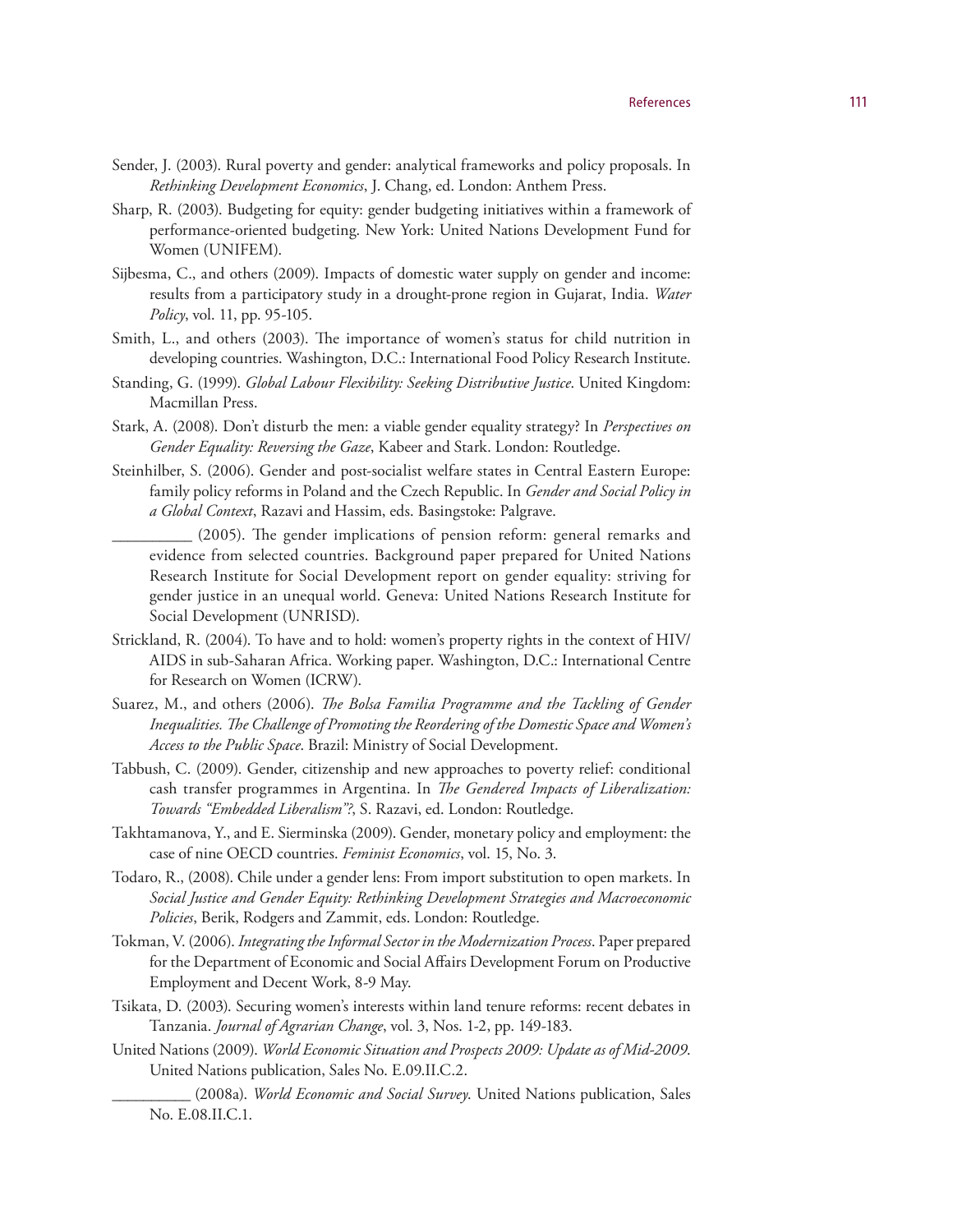(2008b). Don't forget the food crisis: new policy directions needed. Policy Brief No. 8. New York: Department of Economic and Social Affairs.

\_\_\_\_\_\_\_\_\_\_ (2008c). Regional dimensions of the ageing situation. New York: Department of Economic and Social Affairs.

\_\_\_\_\_\_\_\_\_\_ (2007). *World Economic and Social Survey 2007: Development in an Ageing World*. New York: Department of Economic and Social Affairs, United Nations publication, Sales No. 07.II.C.1.

\_\_\_\_\_\_\_\_\_\_ (2006a). Ending violence against women: from words to action, Study of the Secretary-General. New York.

\_\_\_\_\_\_\_\_\_\_ (2006b). *Building Inclusive Financial Sectors for Development*. United Nations publication, Sales No. E.06.II.A.3.

\_\_\_\_\_\_\_\_\_\_ (2002). *Report of the Second World Assembly on Ageing,* Madrid, 8-12 April 2002. United Nations publication, Sales No. E.02.IV.4. New York.

United Nations Children's Fund (UNICEF) (1989). *Invisible Adjustment: Poor Women and the Economic Crisis*. Bogota: UNICEF.

United Nations Conference on Trade and Development (UNCTAD) (2008). Mainstreaming gender in trade policy: case studies. Expert meeting on mainstreaming gender in trade policy organized by the Trade and Development Commission, Geneva, 10-11 March 2009. Geneva.

United Nations Development Fund for Women (UNIFEM) (2008). *Who Answers to Women? Gender and Accountability: Progress of the World's Women 2008/9*. New York.

\_\_\_\_\_\_\_\_\_\_ (2006). The story behind the numbers: women and employment in Central and Eastern Europe and the Western Commonwealth of Independent States. New York.

United Nations Development Programme (UNDP) (2009). *Resource Guide on Gender and Climate Change*. New York.

\_\_\_\_\_\_\_\_\_\_ (2008). *Innovative Approaches to Promoting Women's Economic Empowerment*. New York.

\_\_\_\_\_\_\_\_\_\_ (1995). Gender and Human Development. *Human Development Report*. New York.

United Nations Division for the Advancement of Women (2005). Women 2000 and beyond: gender equality and the empowerment of women through ICT. New York.

\_\_\_\_\_\_\_\_\_\_ (2004). *World Survey on the Role of Women in Development: Women and International Migration*. New York: Division for the Advancement of Women, Department of Economic and Social Affairs.

\_\_\_\_\_\_\_\_\_\_ (1999). *World Survey on the Role of Women in Development: Globalization, Gender and Work*. New York: Division for the Advancement of Women, Department of Economic and Social Affairs.

United Nations Economic and Social Commission for Asia and the Pacific (UN-ESCAP) (2007). *Economic and Social Survey of Asia and the Pacific 2007: Surging Ahead in Uncertain Times*. Thailand.

(2003). Social safety nets for women. Studies on Gender and Development 4. Bangkok.

United Nations Educational, Scientific and Cultural Organization (UNESCO) (2008). Overcoming inequality: why governance matters. *EFA Global Monitoring Report 2009*. Paris.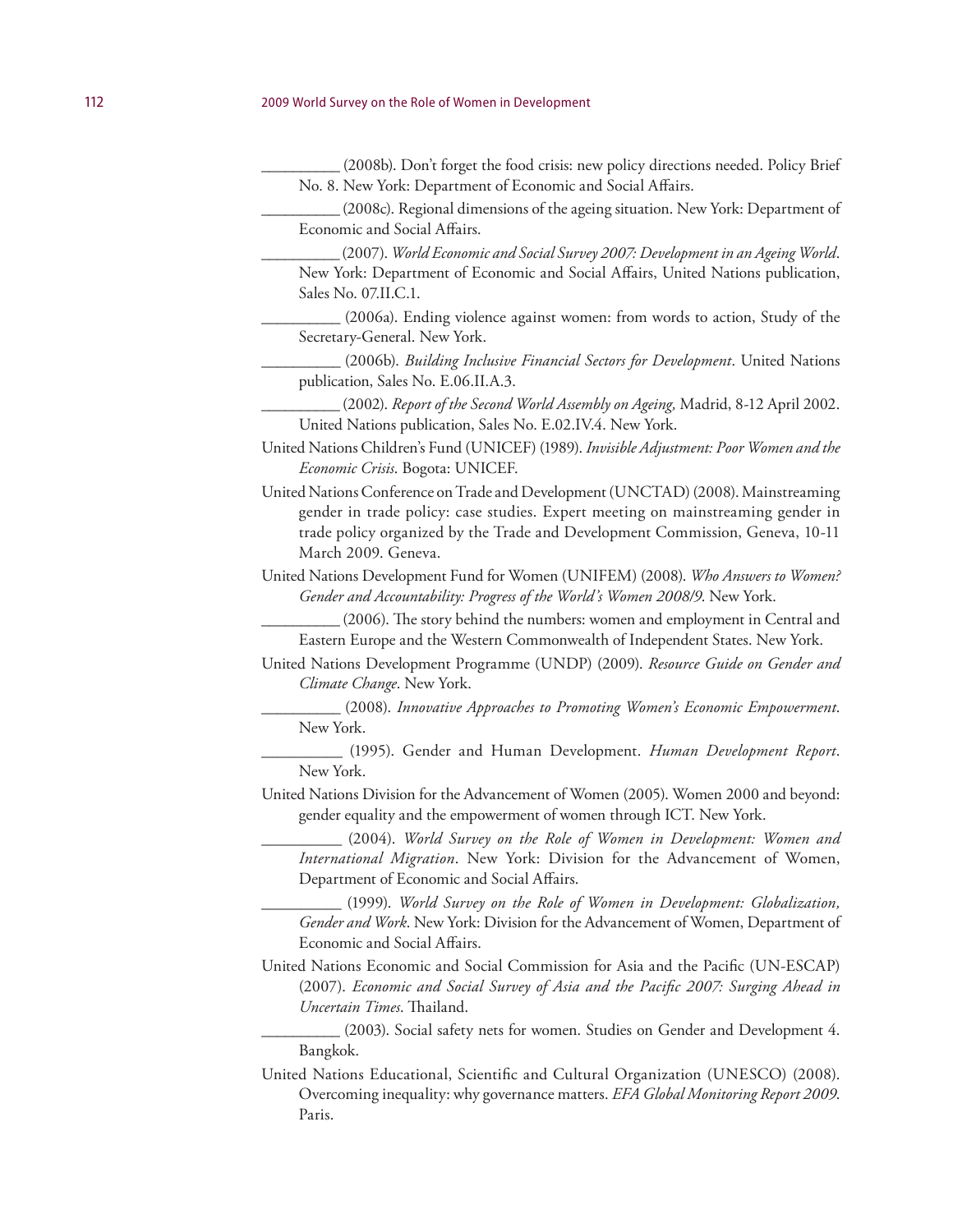United Nations Human Settlements Programme (UN-Habitat) (2009). Gender Equality Action Plan, Nairobi.

\_\_\_\_\_\_\_\_\_\_ (2007a). Policymakers guide to women's land, property and housing rights across the world. Nairobi.

\_\_\_\_\_\_\_\_\_\_ (2007b). "Women's access to land and housing—Jinja, Uganda, model". UN-Habitat in Lake Victoria Region newsletter, issue 1, July.

\_\_\_\_\_\_\_\_\_\_ (2006). *State of the World's Cities 2006/7*. Nairobi.

\_\_\_\_\_\_\_\_\_\_ (2004). "Self-assessment on working with partners to implement the Beijing Platform for Action", submitted to the Economic Commission for Africa—African Centre for Gender and Development, Nairobi.

\_\_\_\_\_\_\_\_\_\_ (2003). Monitoring housing rights: developing a set of indicators to monitor the full and progressive realization of the human right to adequate housing. Background paper for the 2003 expert group meeting on housing rights monitoring. Nairobi: UN-Habitat, Housing Rights Programme, and the Office of the United Nations High Commissioner for Human Rights.

United Nations Population Fund (UNFPA) (2005). *State of World Population 2005*. New York.

- United Nations Population Fund (UNFPA) and Microcredit Summit Campaign (2006). From microfinance to macro change: integrating health education and microfinance to empower women and reduce poverty. New York.
- United Nations Research Institute for Social Development (UNRISD) (2005). Gender equality: striving for justice in an unequal world. Geneva.
- Valente, M. (2008). Latin America: future of private pension funds in doubt. 26 November. *Inter-Press Service* (http://www.ipsnews.net/news.asp?idnews=44872).
- Van Staveren, I., and A. Akram-Lodhi (2003). A gender analysis of the impact of indirect taxes on small and medium enterprises in Viet Nam. Paper presented at the conference of the International Association for Feminist Economics (27-29 June). Barbados: University of West Indies.
- Velasco, C., and R. Marconi (2004). Group dynamics, gender and microfinance in Bolivia. *Journal of International Development*, vol. 16, No. 3, pp. 519-528.
- Vleminckx, K., and T. Smeeding, eds. (2001). Child well-being, child poverty, child policy in modern nations. Bristol, England: University of Bristol, Policy Press.
- Walker, C. (2003). Piety in the sky? Gender policy and land reform in South Africa. *Journal of Agrarian Change*, vol. 3, nos. 1-2, pp. 113-148.
- Walters, B. (1995). Engendering macroeconomics: a reconsideration of growth theory. *World Development*, vol. 23, No. 11, pp. 1,869-1,882.
- Whitehead, A. (2009). The gendered impacts of liberalization policies on African agricultural and rural livelihoods. In *The Gendered Impacts of Liberalization. Towards "Embedded Liberalism"?*, S. Razavi, ed. London: Routledge.

\_\_\_\_\_\_\_\_\_\_ (2005). The gendered impacts of liberalization policies on African agricultural economies and rural livelihoods. Background paper for United Nations Research Institute for Social Development report on gender equality: striving for justice in an unequal world. Geneva: United Nations Research Institute for Social Development.

Whitehead, A., and N. Kabeer (2001). *Living with Uncertainty: Gender, Livelihoods and Propoor Growth in Rural Sub-Saharan Africa*. Brighton: Institute for Development Studies.